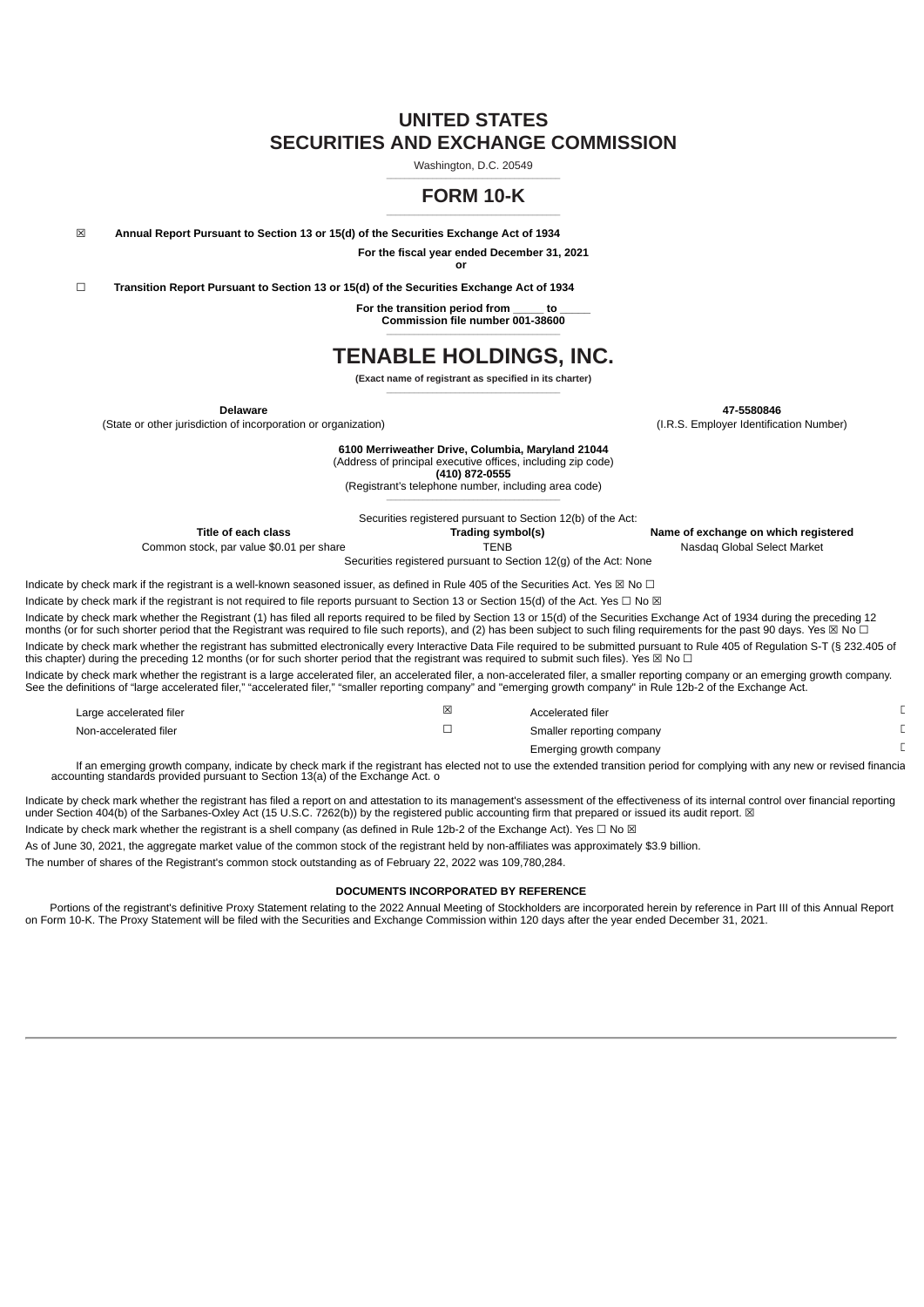# **TENABLE HOLDINGS, INC. TABLE OF CONTENTS**

# **PART I**

- Item 1. [Business](#page-2-0)
- Item 1A. Risk [Factors](#page-11-0)
- Item 1B. [Unresolved](#page-38-0) Staff Comments
- Item 2. [Properties](#page-38-1)
- Item 3. Legal [Proceedings](#page-38-2)
- Item 4. Mine Safety [Disclosures](#page-39-0)

#### **PART II**

- Item 5. Market for Registrant's Common Equity, Related [Stockholder](#page-40-0) Matters and Issuer Purchases of Equity Securities
- Item 6. Selected [Financial](#page-40-1) Data
- Item 7. [Management's](#page-42-0) Discussion and Analysis of Financial Condition and Results of Operations
- Item 7A. [Quantitative](#page-64-0) and Qualitative Disclosures about Market Risk
- Item 8. **Financial Statements and [Supplementary](#page-65-0) Data**
- Item 9. Changes in and [Disagreements](#page-96-0) with Accountants on Accounting and Financial Disclosure
- Item 9A. Controls and [Procedures](#page-97-0)
- Item 9B. Other [Information](#page-98-0)
- Item 9C. Disclosure Regarding Foreign [Jurisdictions](#page-98-1) that Prevent Inspections

# **PART III**

- 
- Item 11. Executive [Compensation](#page-99-1)
- 11. <u>Directors, Executive Officers and Corporate [Governance](#page-99-0)</u><br> [1](#page-99-0)4. <u>Executive Compensation</u><br>
16. <u>Security Ownership of Certain Beneficial Owners and Management and Related Stockholder Matters<br>
16. 11. **11.** <u>Certain Relati</u></u> Item 12. Security Ownership of Certain Beneficial Owners and [Management](#page-99-2) and Related Stockholder Matters
- Item 13. Certain Relationships and Related Transactions and Director [Independence](#page-99-3)
- Item 14. Principal [Accountant](#page-99-4) Fees and Services

# **PART**

**IV**

Item 15. Exhibits, Financial Statement [Schedules](#page-100-0) [1](#page-100-0) Item 16. Form 10-K [Summary](#page-102-0) **[Signatures](#page-102-1)**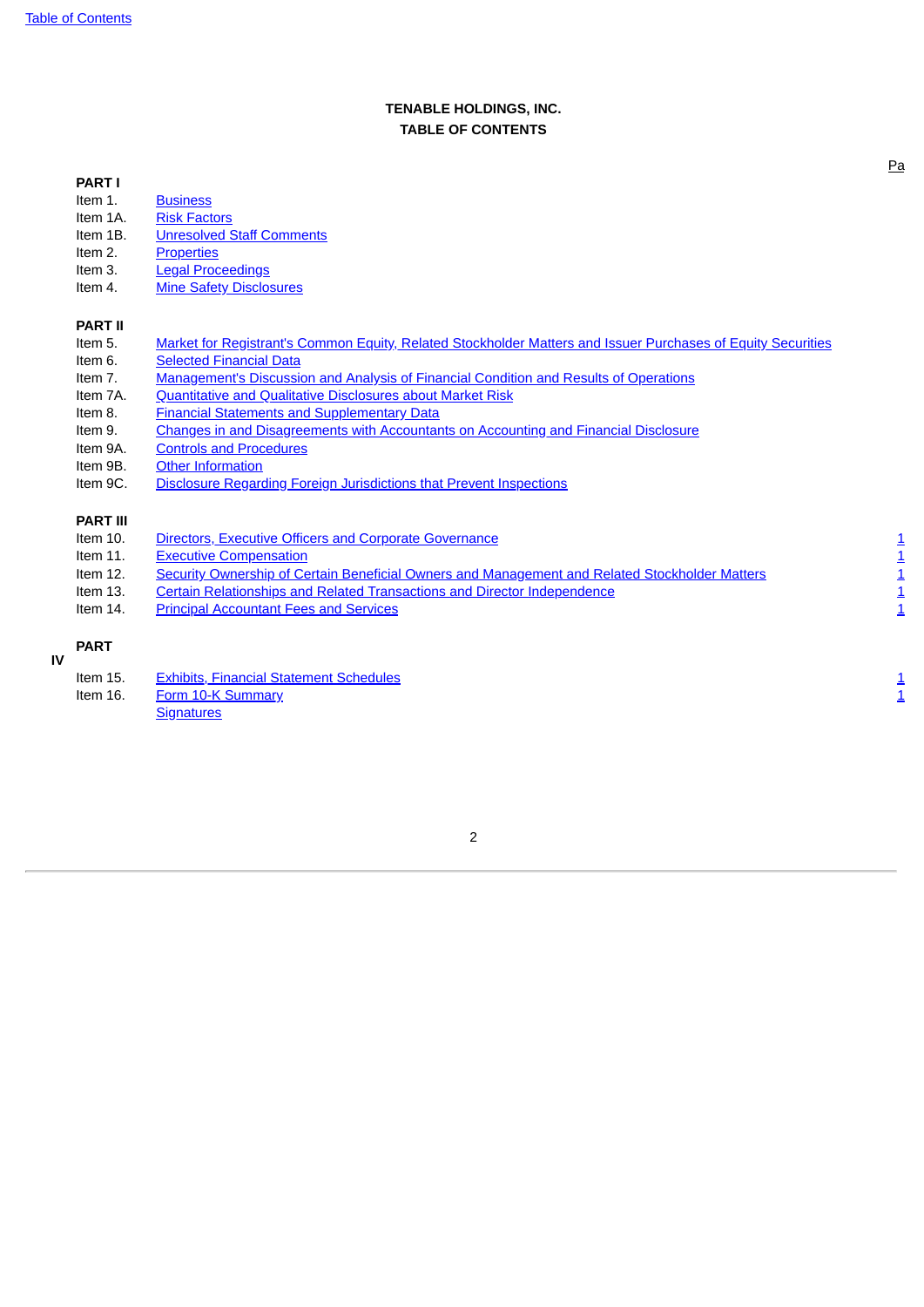#### **PART I**

# **Forward-Looking Statements**

This Annual Report on Form 10-K, including the sections entitled "Business," "Risk Factors," and "Management's Discussion and Analysis of Financial Condition and Results of Operations," contains forward-looking statements that involve known and unknown risks, uncertainties and other factors that may cause our actual results, levels of activity, performance or achievements to be materially different from the information expressed or implied by these forward-looking statements. Statements that are not purely historical are forward-looking statements within the meaning of Section 27A of the Securities Act of 1933, as amended, and Section 21E of the Securities Exchange Act of 1934, as amended. In some cases, you can identify forward-looking statements by the words "anticipate," "believe," "continue," "could," "estimate," "expect," "intend," "may," "might," "objective," "ongoing," "plan," "predict," "project," "potential," "should," "will," or "would," or the negative of these terms, or other comparable terminology intended to identify statements about the future. These forward-looking statements include, but are not limited to, statements concerning the following:

- the anticipated impact of the global economic uncertainty and financial market conditions caused by the COVID-19 pandemic on our business, results of operations and financial condition, including on our sales and our revenue growth rate;
- our market opportunity;
- the effects of increased competition as well as innovations by new and existing competitors in our market;
- our ability to adapt to technological change, release new products and product features and effectively enhance, innovate and scale our enterprise platform and solutions;
- our ability to effectively manage or sustain our growth and to achieve profitability;
- our ability to maintain and expand our customer base, including by attracting new customers;
- our relationships with third parties, including channel partners;
- completed and potential acquisitions and integration of complementary businesses and technologies;
- our ability to maintain, or strengthen awareness of, our brand;
- perceived or actual problems with the security, integrity, reliability, compatibility and quality of our platform and solutions;
- future revenue, hiring plans, expenses, capital expenditures, capital requirements and stock performance;
- our ability to attract and retain qualified employees and key personnel and further expand our overall headcount;
- our ability to stay abreast of new or modified laws and regulations that currently apply or become applicable to our business both in the United States and internationally;
- our ability to maintain, protect and enhance our intellectual property;
- costs associated with defending intellectual property infringement and other claims; and
- the future trading prices of our common stock and the impact of securities analysts' reports on these prices.

<span id="page-2-0"></span>These statements represent the beliefs and assumptions of our management based on information currently available to us. Such forward-looking statements are subject to risks, uncertainties and other important factors that could cause actual results and the timing of certain events to differ materially from future results expressed or implied by such forward-looking statements. Factors that could cause or contribute to such differences include, but are not limited to those discussed in the section titled "Risk Factors" included under Part I, Item 1A. Such risks and uncertainties may be amplified by the COVID-19 pandemic and its potential impact on our business and the global economy. You should not rely upon forward-looking statements as predictions of future events. Furthermore, such forward-looking statements speak only as of the date of this report. Except as required by law, we undertake no obligation to update any forward-looking statements to reflect events or circumstances that occur after the date of this report.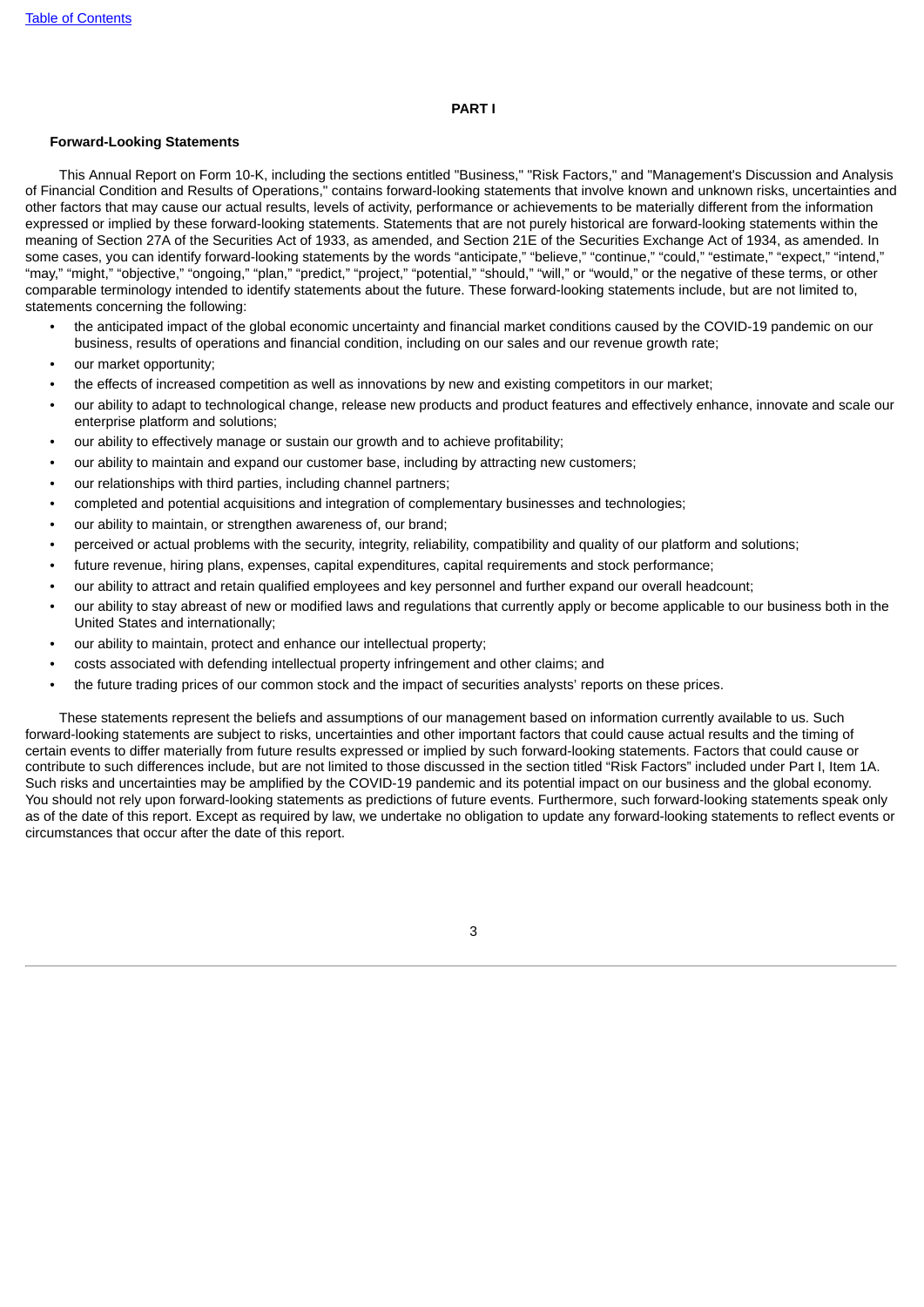# **Item 1. Business**

#### **Overview**

We are a leading provider of Cyber Exposure solutions. Cyber Exposure is a discipline for managing, measuring and comparing cybersecurity risk in the digital era.

Digital transformation is driving radical change and is powering the economy and our social infrastructure. A digital-first economy is only sustainable if it is built with a solid cybersecurity foundation. As organizations modernize their IT infrastructures and adopt cloud or hybrid cloud architectures that are no longer housed in the confines of their traditional on-premise IT networks, they have less visibility and control over the security of these assets. Organizations are also increasingly implementing modern solutions, such as Cloud, DevOps, Infrastructure as Code, or IaC, Mobility, Internet of Things, or IoT, devices, digital identity, web applications and application containers, to enable the rapid development and deployment of new products, services and business models, as well as to drive operational efficiencies. Further, safety-critical Operational Technology, or OT, such as Industrial Control Systems, are now network-connected and must be secured from cybersecurity threats. As organizations implement these modern solutions, they significantly expand their cyber attack surface.

While other functions in an organization, such as finance and operations, have systems to help them manage and measure risk, cybersecurity risk has not historically been adequately measured or understood. We are building on our deep technology expertise as a pioneer in the vulnerability assessment and management market to provide broad visibility across the modern attack surface and deep insights to help security teams, executives and boards of directors prioritize and measure Cyber Exposure. We believe our Cyber Exposure solutions are transforming how cybersecurity risk is managed and measured and will help organizations more rapidly embrace digital transformation.

In 2021, 2020 and 2019 our total revenue was \$541.1 million, \$440.2 million and \$354.6 million, respectively, representing year-over-year growth rates of 23% from 2020 to 2021 and 24% from 2019 to 2020. Our net loss was \$46.7 million, \$42.7 million and \$99.0 million in 2021, 2020 and 2019, respectively. Our cash flows from operating activities were \$96.8 million, \$64.2 million and \$(10.7) million in 2021, 2020 and 2019, respectively.

#### *Our Enterprise Platform Offerings*

Our enterprise platform enables organizations to answer foundational and strategic questions such as:

- Where are we exposed?
- Where should we prioritize remediation based on risk?
- Are we reducing our exposure over time?
- How do we compare to our peers?

We have continued to expand and diversify our platform offerings from traditional vulnerability management (VM) solutions, which include Tenable.sc and Nessus, to our cloud exposure solutions, which include Tenable.ep, Tenable.io, Tenable.cs, Tenable Web Scanning, or Tenable.io WAS, Tenable.ad and Tenable.ot. Our platform offerings provide broad visibility into security issues such as vulnerabilities, misconfigurations, internal and regulatory compliance violations and other indicators of the state of an organization's security across IT infrastructure and applications, cloud environments, DevOps environments, Active Directory and Identity environments, and Industrial IoT and OT environments. We also provide deep analytics to help organizations score, trend and compare their cyber exposure over time, and communicate cyber risk in business terms to make better strategic decisions. Our platform offerings integrate and analyze data from our native collectors alongside IT asset, vulnerability and threat data from third-party systems and applications to prioritize security issues for remediation and focus an organization's resources based on risk and business criticality.

**Tenable.ep** is our unified platform that helps organizations identify, assess and accurately prioritize cyber risks across the entire attack surface. In addition to streamlining risk-based vulnerability management, Tenable.ep delivers deep business insights that empower organizations to calculate, communicate and compare their cyber risk exposure over time with that of their industry peers. These advanced capabilities enable a better understanding of the overall effectiveness of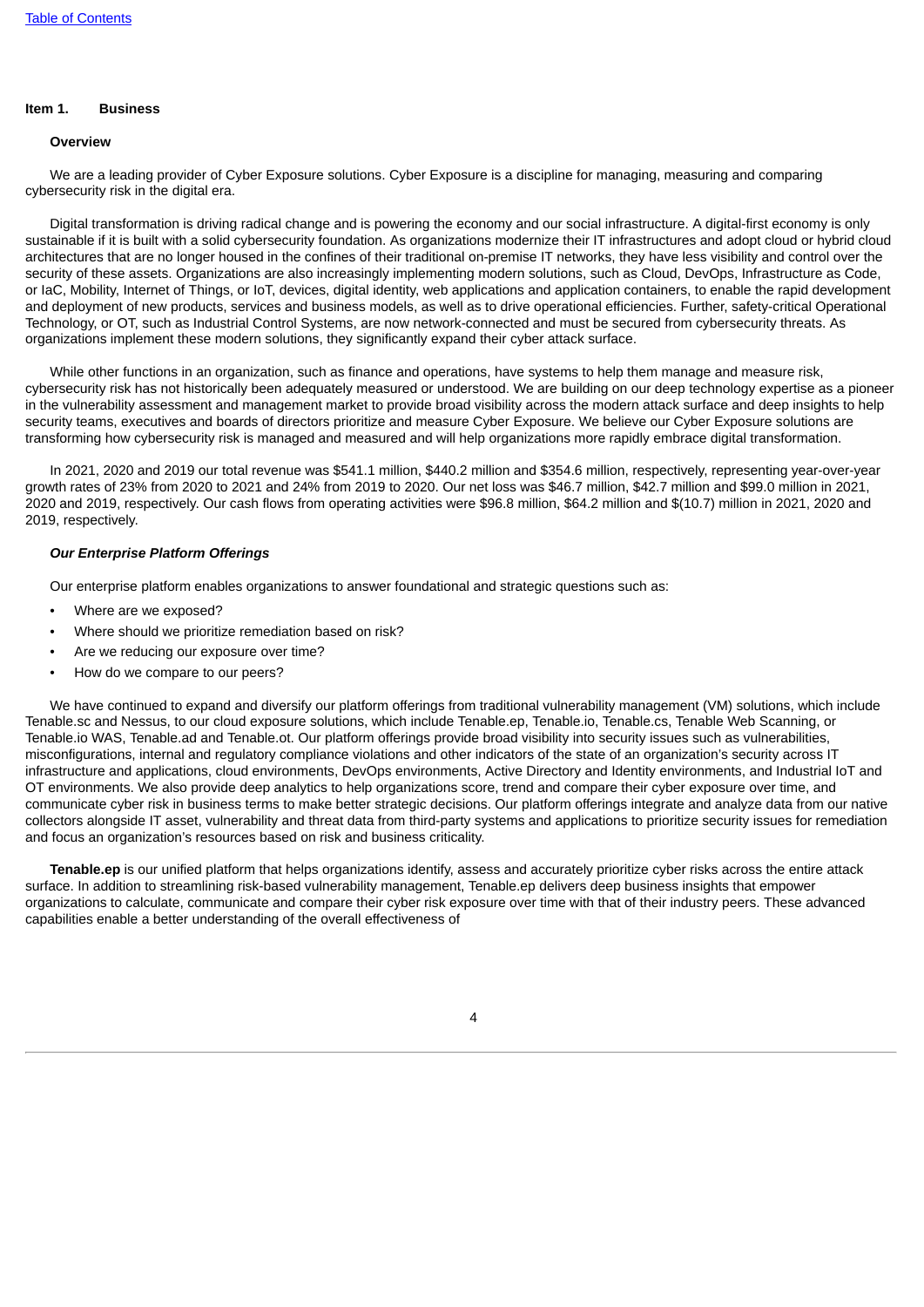security programs and provide a key guide for strategic decision-making. Tenable.ep includes Tenable.io, Tenable.cs, Tenable.io WAS, Tenable.ad, and Tenable Lumin risk analytics.

**Tenable.io** is our cloud-delivered software as a service, or SaaS, offering that provides organizations with a risk-based view of traditional and modern attack surfaces. Tenable.io is designed with views, workflows and dashboards to deliver a complete and continuous view of all assets, both known and previously unknown, and any associated vulnerabilities, internal and regulatory compliance violations, misconfigurations and other cybersecurity issues, prioritize these issues for remediation based on risk assessment and predictive analytics, and provide insightful remediation guidance. Tenable.io is available as a standalone solution or as part of Tenable.ep.

**Tenable.cs** is our cloud-native application platform that enables organizations to programmatically detect and fix cloud infrastructure misconfigurations in the design, build and runtime phases of the Software Development Lifecycle to prevent unresolved insecure configuration or exploitable vulnerabilities from reaching production. Tenable.cs secures IaC before deployment, maintains a secure posture in runtime, and controls policy deviations over time by synchronizing configuration between runtime and IaC. Tenable.cs also includes Frictionless or Nessus Assessment for cloud workloads as well as Container Security to assess cloud hosts and container images for vulnerabilities without the need to manage scan schedules, credentials or agents. Tenable.cs is available as a standalone solution, as part of Tenable.io or as part of Tenable.ep.

**Tenable.io WAS** provides easy-to-use, comprehensive and automated vulnerability scanning for modern web applications, and allows organizations to quickly configure and manage web app scans, enabling them to identify vulnerabilities and prioritize remediation. Tenable.io WAS is available as part of Tenable.io or Tenable.ep.

**Tenable.ad** is our solution to secure Active Directory environments by enabling users to find and fix existing weaknesses before they are exploited and detect and respond to ongoing attacks in real time without the need to deploy agents or use privileged accounts. Tenable.ad is sold as a stand-alone solution and integrates with Tenable.io and Tenable.sc.

**Tenable.ot** is our solution that provides threat detection, asset tracking, vulnerability management, and configuration control capabilities to protect OT environments, including industrial networks. Tenable.ot is sold as a stand-alone solution and integrates with Tenable.io and Tenable.sc.

**Tenable.sc** is our on-premise offering that provides a risk-based view of an organization's IT, security and compliance posture so organizations can quickly identify, investigate and prioritize their assets and vulnerabilities based on risk assessment and predictive analytics, and provide insightful remediation guidance.

Our enterprise platform offerings deliver the following capabilities:

- *Live asset discovery.* We can automatically discover a broad range of traditional and modern IT assets, including on-premises infrastructure, web applications, cloud environments, mobile devices, containers, IoT devices and OT systems. We use a combination of active scanning, passive network monitoring and public cloud monitoring via our connectors to identify known and unknown assets on the network.
- *Automated exposure assessment.* With every change in a customer's computing environment, we can automatically assess and identify where there are vulnerabilities, internal and regulatory compliance violations and misconfigurations across assets and cloud environments, such as missing software patches or outdated software versions. In addition, we can help optimize existing security technology investments to identify indicators of cyber exposure, such as improperly configured anti-virus software.
- *Deep analytics to allow for prioritization.* We combine our product, vulnerability data and threat intelligence with third-party data to provide business context and enable organizations to prioritize remediation efforts based on the business criticality of the asset and the likelihood of exploit. Predictive Prioritization enables organizations to reduce business risk by focusing on the vulnerabilities with the greatest likelihood of imminently being exploited. It combines Tenable vulnerability data with third-party threat and vulnerability data across more than 150 data sources using a proprietary machine learning algorithm developed by Tenable Research and data science teams to provide clear guidance on where to focus remediation efforts. Predictive Prioritization provides a threat-based view of vulnerabilities, which is a critical component of modern risk-based vulnerability management.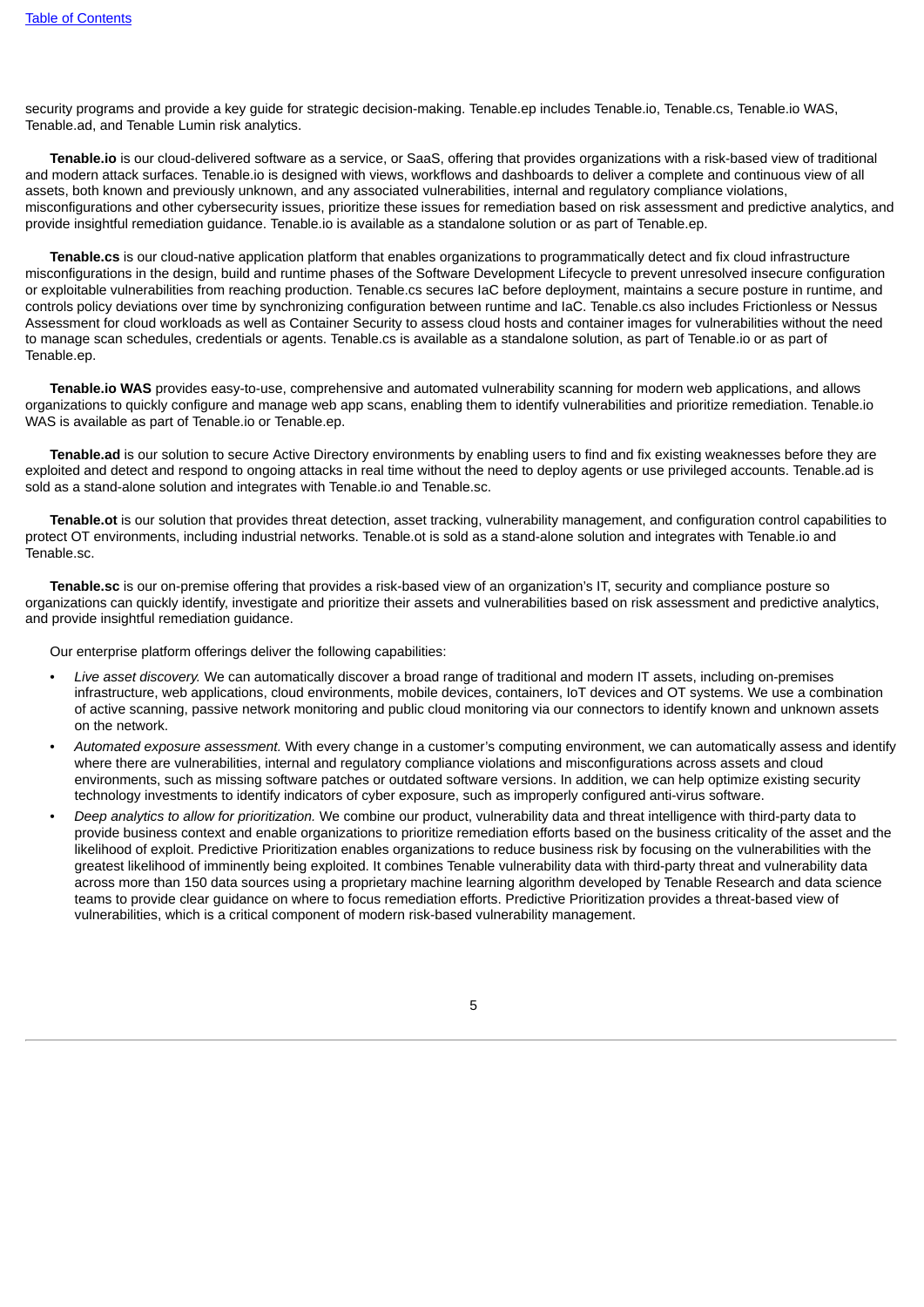- *• Open and extensible platform*. Our enterprise platform integrates with industry-leading IT workflow, security information and event management, or SIEM, and systems management tools to accelerate remediation and provide common visibility across security and IT operations teams.
- *Cyber exposure measurement.* Tenable Lumin leverages our expansive knowledge base of assets and vulnerabilities coupled with data science insights to help our customers objectively score, trend and benchmark cyber exposure across their organizations, including by business unit or geography, for comparison and best practices. We believe this capability is critical to help security executives effectively translate technical information and communicate cybersecurity risk to a non-technical audience, including the C-suite and the board of directors, to make better strategic decisions on where to focus investment to maximize cybersecurity risk reduction. As we continue to expand our database with more vulnerability and asset intelligence as well as additional third-party data sources, we anticipate that we will be able to leverage these insights in Lumin to measure an organization's cyber exposure beyond vulnerabilities to overall cybersecurity program effectiveness.

#### *Nessus*

Nessus is one of the most widely deployed vulnerability assessment solutions in the cybersecurity industry and underpins our enterprise platform. Since the introduction of Nessus in 1998, an extensive community of Nessus users has emerged. We continue to cultivate knowledge and affinity within this user base, which, when combined with our enterprise customers and our Tenable Research team of cybersecurity and data science experts, creates powerful network effects in the form of a continuous feedback loop of data and insights. We use these learnings to expand our assessment capabilities and coverage, continually optimize our solutions and inform our product strategy and innovation priorities. We believe these data and insights will also fuel and strengthen our benchmarking capabilities over time.

**Nessus Professional** is a vulnerability assessment solution for identifying security vulnerabilities, configuration issues and malware. Nessus Professional serves as both a stand-alone product designed for security consultants and practitioners performing one-time or adhoc assessment as well as an on-ramp product to our enterprise platform. With broad vulnerability coverage, accurate analysis and an easy-touse interface, Nessus Professional offers a cost-effective and comprehensive solution for security consultants and users with adhoc assessment needs.

**Nessus Essentials** is our free version of our Nessus product, which includes vulnerability assessment for a limited number of assets, but does not include access to support and certain features that Nessus Professional customers enjoy.

#### **Technology Architecture**

Our platform is built from the ground up to support the needs of modern IT assets and environments. Our platform's scalability can meet the requirements of the largest global enterprise customers, which may require assessment for millions of assets.

Foundational elements of our technology architecture include:

- *Public cloud infrastructure for agility.* Our use of the public cloud delivers agility and market responsiveness without the capital investment or time delay involved with planning, purchasing and deploying hardware. It also provides a flexible cost profile in which capacity can be quickly adjusted up or down in response to new opportunities and market demand, with relatively modest fixed costs.
- *Scalability.* Our platform scales up and down to continuously meet customer demands, through the use of public cloud infrastructure around the world. This approach provides elastic resources for compute, data transfer and storage, and allows us to meet the needs of even the largest global enterprises and government agencies. Our platform manages and supports millions of assets for multiple enterprise customers across a variety of industries, with the ability to process millions of application programming interface, or API, calls daily. The platform can scale to support IoT deployments that are an order of magnitude larger than IT deployments.
- *Availability.* Our modern architecture, leveraging state-of-the-art public cloud services, offers high availability and high performance. It provides geographic redundancy, as well as automated backup, without the need for us to build redundant infrastructure. As a result, we offer a service level agreement for Tenable.io that promises 99.95% availability to help ensure the reliability of operation for our customers.

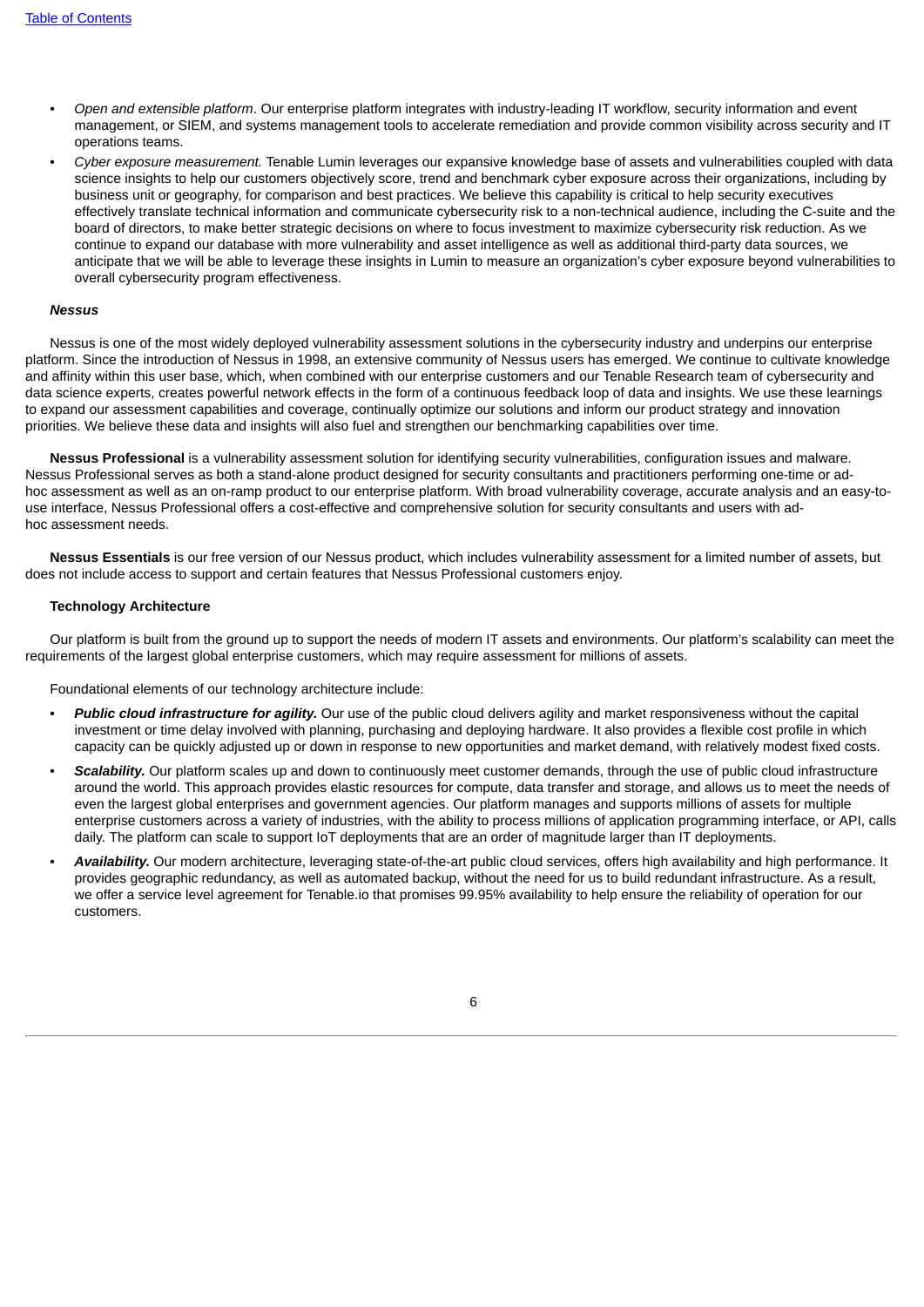- *Extensibility and integration.* Our open API and software development kit, or SDK, enables import of data from third-party sources and sensors, including competitor products, to augment our native discovery, assessment and analytics. This is essential to providing a unified view of assets, vulnerabilities and exposure across the enterprise. These capabilities also enable flexible export of our data to third party systems.
- *Unified Platform.* Our products are built on a unified platform with a unified data model that enables us to share data, assets and vulnerabilities across our applications so our customers can run workflows and have a consistent user experience across our products.
- *Widely adopted industry standard file format.* The ".Nessus" file format for vulnerability data used in all of our products is openly documented and supported by dozens of products and programming languages, which simplifies integration with our ecosystem partners' technologies.

#### **Our Technology Ecosystem**

We have partnered and/or integrated with market leading technology companies to pioneer the industry's first Cyber Exposure ecosystem to help organizations build resilient cybersecurity programs. Our ecosystem consists of a variety of third-party data import sources into our platform offerings, as well as export of our data out to third-party IT systems. Our technology ecosystem connects disparate solutions and data to automate processes and accelerate an organization's ability to understand, manage and reduce its cyber exposure.

We integrate a variety of third-party data sources, including ticketing, configuration management databases, or CMDBs, and systems management, into our platform to augment our native data collection and help with analysis and remediation prioritization. Furthermore, our data is also exported out to enrich third-party IT management and security systems.

#### **Our Growth Strategy**

Our objectives are to maintain our market leadership in Cyber Exposure and to capture our large market opportunity. To accomplish these objectives, we intend to:

- *Continue to Acquire New Enterprise Platform Customers.* We believe there is a substantial opportunity to increase adoption of our enterprise platform offerings. We have experienced growth in new enterprise platform customers due to improved product capabilities and investments in sales and marketing. We intend to continue to aggressively pursue new domestic and international customers by adding sales capacity and leveraging our network of channel partnerships around the world.
- *Expand Asset Coverage Within Our Customer Base*. We believe we have a significant opportunity to expand our relationships with our existing customers by targeting additional teams, business units or geographies, pursuing broad enterprise deployments and generally expanding our coverage of their IT assets and cross-selling new applications and solutions.
- *Invest in Our Technology Platform*. We intend to continue to innovate, develop and broaden our exposure and traditional vulnerability management solutions, including expanding the coverage of emerging attack surfaces and asset types and the addition of analytical capabilities, to help our customers measure and manage their cyber exposure. As we collect more data and ingest more data from third-party sources, we believe our data set will become even more valuable over time, which will allow us to continue to develop new analytical products and capabilities to our existing product suite over time.
- *Explore Acquisition Opportunities*. We intend to acquire other businesses, technology and/or development personnel that will expand and enhance the functionality of our platform offerings.
	- In February 2022, we acquired Cymptom to expand our products' ability to identify, understand and disrupt attack paths in enterprise networks.
	- In October 2021, we acquired Accurics to expand our cloud strategy and ability to assess IaC.
	- In April 2021, we acquired Alsid to expand our product offerings to include active directory security.

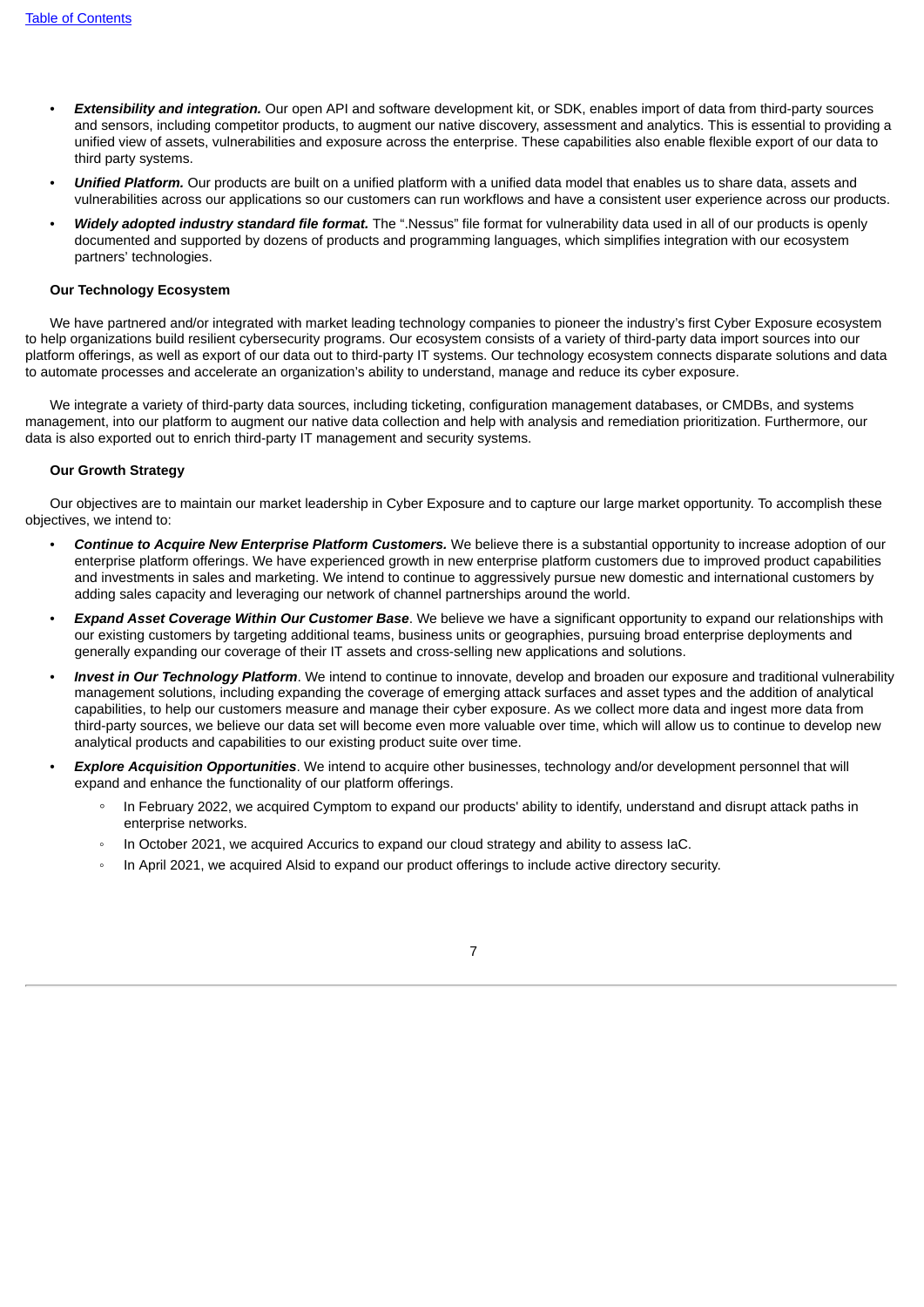◦ In 2019, we acquired Indegy Ltd., or Indegy, to expand our depth of OT expertise and intelligence and our breadth of OTspecific capabilities from vulnerability management to asset inventory, configuration management and threat detection.

#### **Customers**

We sell and market our enterprise platform offerings through our field sales force that works closely with our channel partners, which includes a network of distributors and resellers, in developing sales opportunities. We use a two-tiered channel model whereby we sell our enterprise platform offerings to our distributors, which in turn sell to our resellers, which then sell to end users, which we call customers.

Our customers are located in over 170 countries and include enterprises of all sizes and span a wide range of industries, including manufacturing, energy and industrials; technology, media and telecommunications; banking, insurance and finance; government, education and non-profit; healthcare; and retail and consumer.

As of December 31, 2021, we had approximately 40,000 customers. At December 31, 2021 our customers included approximately 60% of the Fortune 500 and approximately 40% of the Global 2000. In 2021, 2020 and 2019, no single customer represented more than 2% of our revenue.

#### **Sales and Marketing**

Our sales strategy employs both a direct-touch approach through our sales forces and a low-touch approach through sales closed by our channel partners and transacted on our e-commerce website. Both direct-touch and channel-originated sales are fulfilled through our channel partnerships. Our sales and customer success renewal teams collaborate closely with our channel partners to prospect, manage and support our customers, developing and maintaining close relationships with all of our enterprise platform customers.

We sell to organizations of all sizes across a broad range of industries, with a specific focus on enterprise accounts. Our sales team is divided by customer size and geography, including the Americas; Europe, the Middle East and Africa ("EMEA"); and Asia Pacific and Japan.

Our partner ecosystem provides us with a number of advantages, including increased in-bound registered sales leads, broader geographic reach and greater deal velocity. Our channel partners include distributors, value-added resellers, system integrators and managed security service providers.

Our marketing efforts focus on cultivating brand awareness and leveraging our brand strength with Nessus, building demand across all segments with a specific emphasis on our enterprise customers and delivering tailored marketing programs focused on security executives, functional managers and security practitioners and consultants with Nessus. We also provide educational programs to DevOps teams for our Container Security and Web Application Scanning products. We execute marketing programs targeted at new customer acquisition, customer retention and cross-selling and up-selling of products across our platform.

#### **Research and Development**

We continue to invest substantial resources in research and development to enhance our platform offerings by developing new features. functionality, and applications. Our engineering expertise combines extensive security product development experience with individuals who possess deep cloud and user interface design background.

Additionally, our Tenable Research team includes a team of cybersecurity and data science experts who deliver Cyber Exposure intelligence, data science insights, alerts and security advisories. Frequent updates from Tenable Research ensure the latest vulnerability checks, zero-day research, and configuration benchmarks are available within our Cyber Exposure solutions.

We believe ongoing and timely development of new products and features is imperative to maintaining our competitive position. We continue to invest in development of our solutions across our global research and development team.

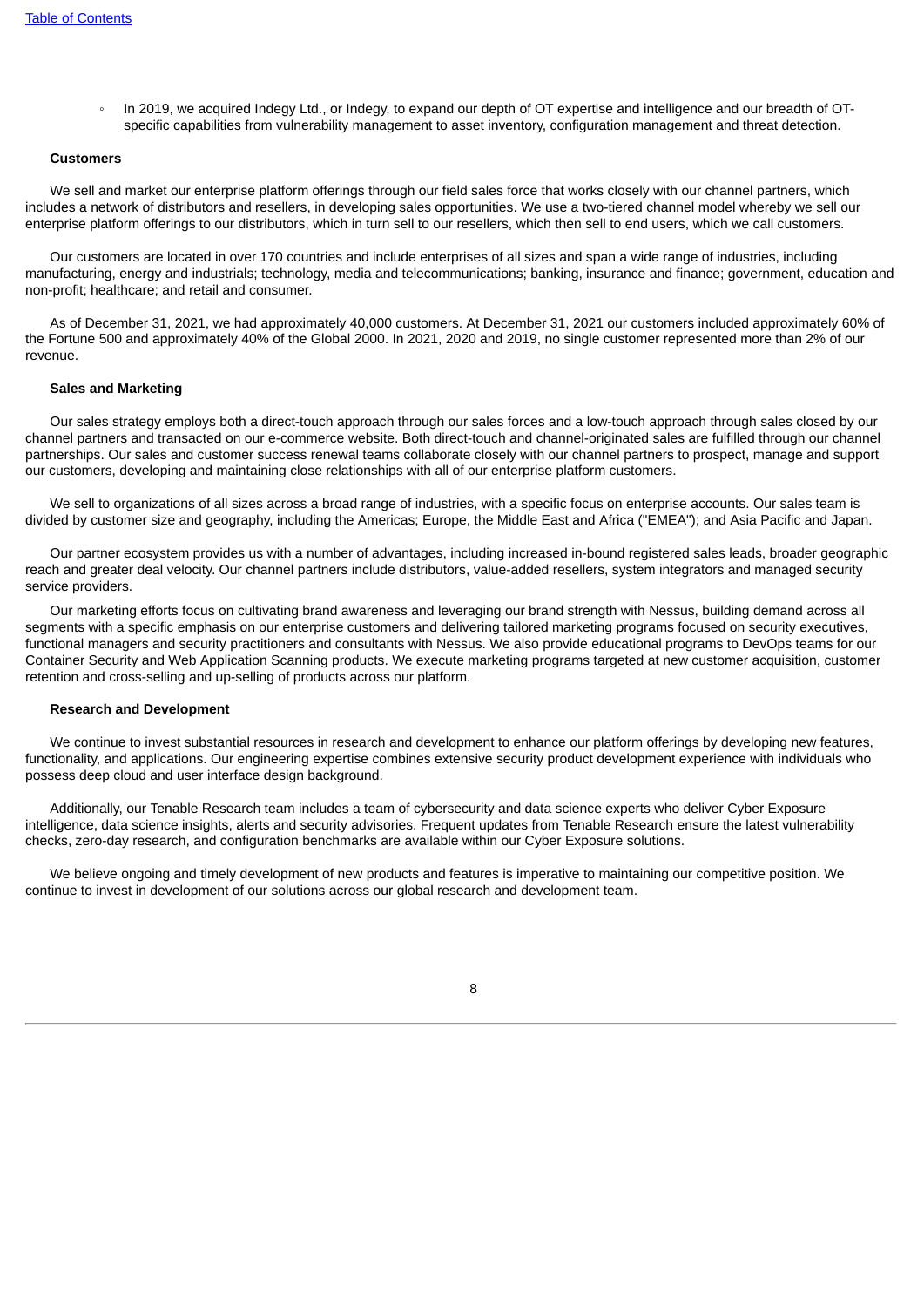Our research and development expense was \$116.4 million, \$101.7 million and \$87.1 million in 2021, 2020 and 2019, respectively.

#### **Backlog**

We define backlog as contractually committed orders to be invoiced under our existing agreements that are not included in the deferred revenue on our consolidated balance sheets. At December 31, 2021 and 2020, we had backlog of \$27.7 million and \$8.0 million, respectively. We expect substantially all of the backlog at December 31, 2021 to be invoiced within the following twelve months.

#### **Competition**

The market for cybersecurity solutions is fragmented, intensely competitive and constantly evolving. We compete with a range of established and emerging cybersecurity software and services vendors, as well as homegrown solutions. With the introduction of new technologies and market entrants, we expect the competitive environment to remain intense going forward. Our competitors include: vulnerability management and assessment vendors, including Qualys and Rapid7; diversified security software and services vendors; endpoint security vendors with nascent vulnerability assessment capabilities, including CrowdStrike; public cloud vendors and companies, such as Palo Alto Networks, that offer solutions for cloud security (private, public and hybrid cloud); and providers of point solutions that compete with some of the features present in our solutions. We also compete against internally-developed efforts that often use open source solutions.

We believe that the principal competitive factors affecting the market for cybersecurity solutions include product functionality, breadth and depth of offerings, flexibility of delivery models, ease of deployment and use, integration capabilities such as open APIs and scalability, uptime and performance. We believe that our suite of solutions generally competes favorably with respect to these factors and may serve as a complement to the solutions offered by our competitors in some cases. Some of our more established actual and potential competitors have greater name recognition, longer operating histories, more established customer relationships, larger marketing budgets and significantly greater resources than we do. In addition, as our market grows and rapidly changes, we expect it will continue to attract new competitors, including companies that are larger and more established than us and smaller emerging companies, which could introduce new products and services.

#### **Intellectual Property**

Our success depends in part upon our ability to protect our core technology and intellectual property. We rely on a combination of trade secrets, copyrights, patents and trademarks, as well as contractual protections, to establish and protect our intellectual property rights and protect our proprietary technology.

As of December 31, 2021, we had 23 issued patents and 15 patent applications pending in the United States. Our issued patents expire between 2027 and 2039 and cover our network scanning, monitoring and analysis technologies and additional features of our platform offerings. As of December 31, 2021, we had 15 registered trademarks and 13 trademark applications pending in the United States. We view our copyrights, trade secrets and know-how as a significant component of our intellectual property assets.

We also license certain software from third parties for integration into our solutions, including open source software and other software available on commercially reasonable terms. We cannot assure you that such third parties will maintain such software or continue to make it available.

We control access to and use of our proprietary software and other confidential information through the use of internal and external controls, including contractual protections with employees, contractors, customers and partners, and our software is protected by U.S. and international copyright and trade secret laws. Despite our efforts to protect our trade secrets and proprietary rights through intellectual property rights, licenses and confidentiality and invention assignment agreements, unauthorized parties may still attempt to copy, reverse engineer, misappropriate or otherwise obtain and use our software and technology. In addition, we intend to continue to expand our international operations, and effective patent, copyright, trademark and trade secret protection may not be available or may be limited in foreign countries.

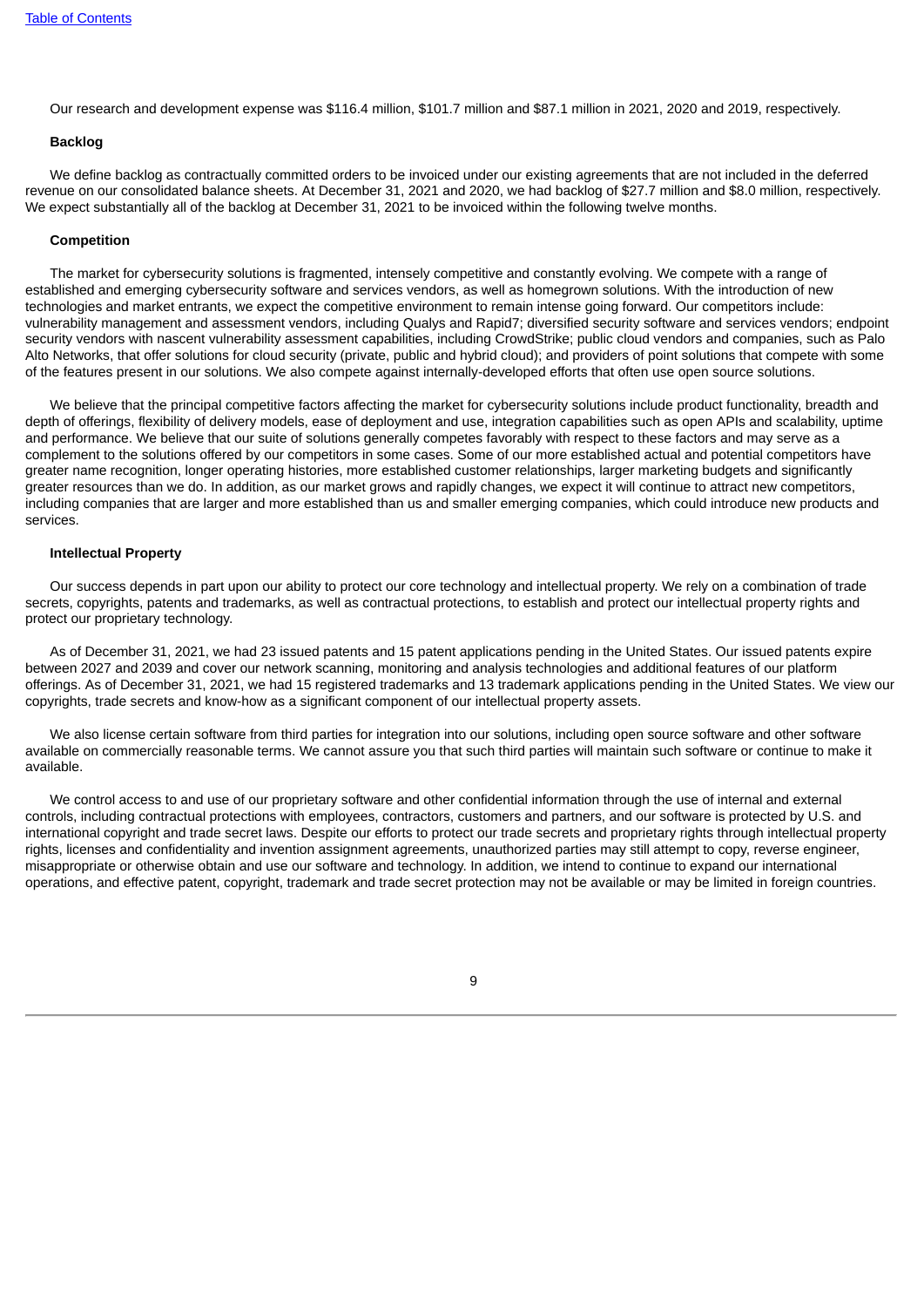#### **Government Regulation**

Various federal, state and foreign legislative and regulatory bodies have legislation pending that could affect our business.

In the ordinary course of our business, we process personal information. Accordingly, we are, or may become, subject to numerous data privacy and security obligations, including federal, state, local, and foreign laws, regulations, guidance, and industry standards related to data privacy and security. Such obligations may include, without limitation, the Federal Trade Commission Act, the California Consumer Privacy Act of 2018, or the CCPA, the Colorado Privacy Act, Virginia's Consumer Data Protection Act, the European Union's General Data Protection Regulation 2016/679, or EU GDPR, the EU GDPR as it forms part of the United Kingdom law by virtue of section 3 of the European Union (Withdrawal) Act of 2018, or UK GDPR, and the ePrivacy Directive.

The CCPA and EU GDPR are examples of the increasingly stringent and evolving regulatory frameworks related to personal information. The EU GDPR applies to companies established in the European Economic Area, or EEA, and to companies established outside the EEA that process personal information in connection with the offering of goods or services to individuals in the EEA or the monitoring of the behavior of individuals in the EEA. The EU GDPR includes stringent and complex obligations on entities that receive or process personal information, along with significant penalties for non-compliance, more robust obligations on data processors and data controllers, greater rights for individuals, and heavier documentation requirements for data protection compliance programs. In addition, the EU GDPR increases the scrutiny of transfers of personal information from locations in the EEA to the United States and other jurisdictions that the European Commission does not recognize as having "adequate" data protection laws and imposes substantial fines for breaches and violations (up to the greater of €20 million or 4% of consolidated annual worldwide gross revenue). Similarly, the CCPA imposes many obligations on covered businesses, including to provide specific disclosures related to a business's collecting, using, and disclosing personal information and to respond to certain requests from California residents related to their personal information (for example, requests to know of the business's personal information processing activities, to delete the individual's personal information, and to opt out of certain personal information disclosures). The CCPA provides for civil penalties (up to \$7,500 per violation) and has a private cause of action for data breaches.

Like other U.S.-based IT security products, our products are subject to U.S. export control laws and regulations, specifically the Export Administration Regulations, or EAR, U.S. economic and trade sanctions regulations and applicable foreign government import, export and use requirements. Certain of our products are subject to encryption controls under the EAR due to the nature of the product and its use or incorporation of encryption functionality. Under the encryption controls in the EAR, applicable products may only be exported outside of the United States with required export authorizations, such as a license, a license exception or other appropriate government authorizations. In addition to the restrictions under the EAR, U.S. export control laws and economic sanctions prohibit the export of products and services to countries, governments, entities or persons subject to U.S. embargoes or trade sanctions.

#### **Human Capital**

As of December 31, 2021, we had 1,617 employees, including 635 employees located outside of the United States. None of our U.S. employees are represented by a labor union or covered by a collective bargaining agreement. Certain international employees are subject to collective bargaining agreements in connection with local labor laws. We have not experienced any work stoppages, and we consider our relations with our employees to be good.

We believe in upholding a core set of values for our entire global workforce:

- *One Tenable*: We are united as one Tenable team. We win together. We are one team internally, with our customers, with our partners and in the market.
- *We Care*: About our work, about our customers, about one another and about our communities. We speak straight and we do the right thing.
- *Deliver Results:* We set high goals, take bold risks, measure honestly and deliver results that exceed expectations.
- *What We Do Matters*: The work that we do makes a difference in the world.

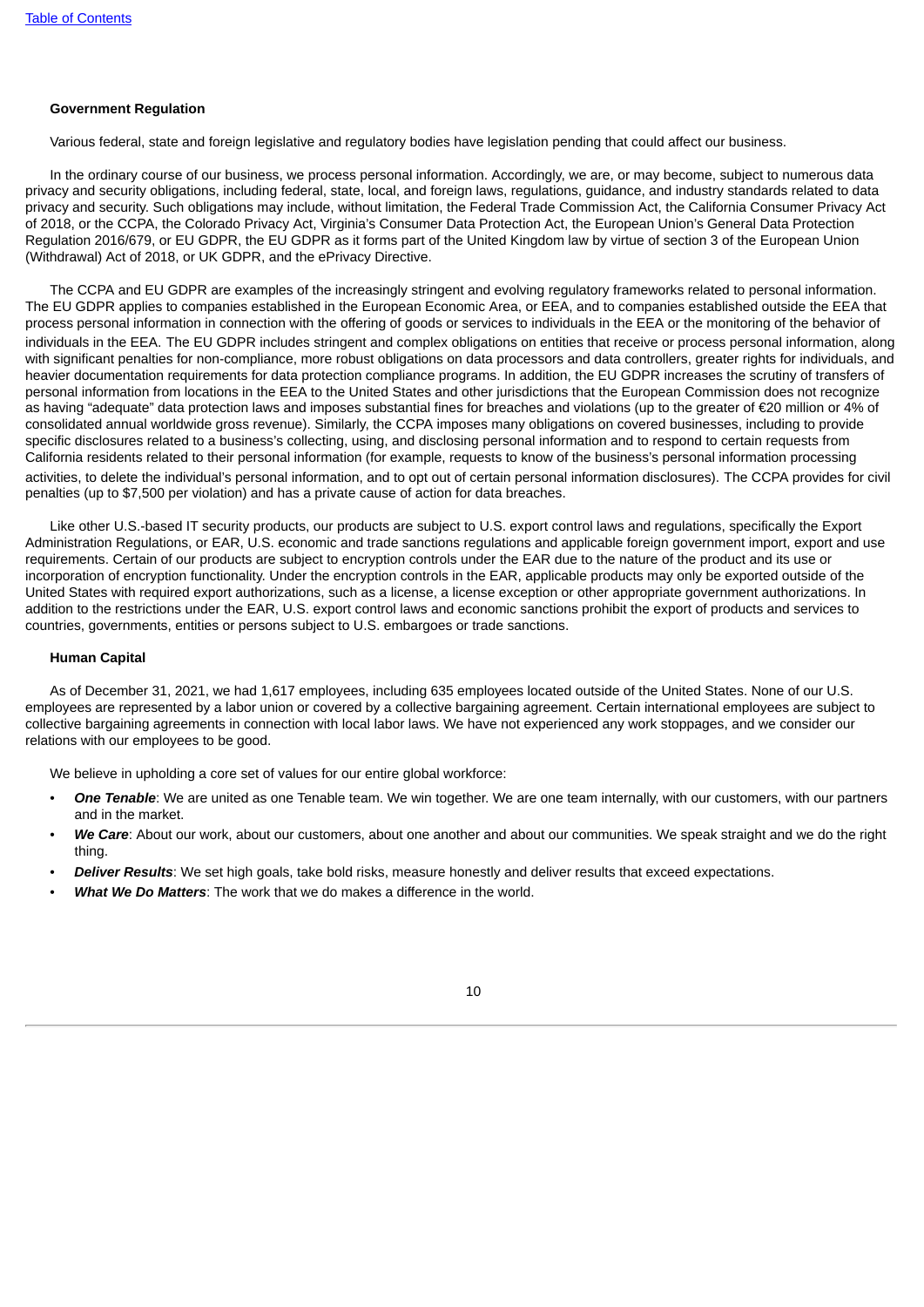Our key human capital objectives are to attract, retain and develop our highly talented existing and future employees, while cultivating a diverse and inclusive workforce and environment to achieve exceptional business results. We strive to be a career destination where employees from all backgrounds are welcome and empowered, are treated with fairness and respect, can make a difference, and have the opportunity to grow.

#### *Compensation, Benefits and Talent Development*

We provide robust compensation and benefits packages to attract and retain our talent. We aim to incentivize our employees by aligning a portion of their compensation with the overall success of our business. In addition to base salary, our benefits packages include annual bonuses, equity awards, an employee stock purchase plan, retirement plans, along with health and wellness benefits. Equity awards of restricted stock units that vest over time are granted to new hires and to employees on an annual basis. Employees are eligible to participate in our Employee Stock Purchase Plan, in which employees may contribute a percentage of their compensation to purchase shares of our common stock at a discount. Our health and welfare benefits include health and life insurance, paid time off, family leave, and employee assistance programs. We are committed to a hybrid workplace strategy where employees have the flexibility to define the environment where they can do their best work.

We promote and support employee development and organizational effectiveness by providing high-quality learning and development programs as well as tuition assistance programs. These programs are designed to meet individual, team, and organizational needs and objectives. We strive to enhance learning and development programs to create a better workplace environment and to build a better Tenable.

#### *Diversity and Inclusion*

We seek to cultivate a diverse and inclusive workforce and environment to achieve exceptional business results. When we value and celebrate differences, we drive more innovation and grow closer to our customers, partners, and communities. We strive to be a career destination where employees from all backgrounds are welcome and empowered, treated with fairness and respect, presented with opportunities to make a difference, and provided opportunities to grow.

We undertake numerous efforts to increase diversity in our employee population and to foster a culture of fairness and belonging through a number of measures in our recruiting, engagement, retention, and outreach practices. Our dedicated Diversity and Inclusion Council and Employee Resource Groups – along with our committed leaders and managers – strive to attract and hire employees who bring broad diversity of background, thought, and style into the company and foster a sense of inclusion to make them want to stay. To support these initiatives, we build partnerships within our communities to support organizations and events that strive for greater representation of women and underrepresented minorities in cybersecurity, hold inclusion and bias mitigation training and offer targeted development opportunities to assist with career advancement. In addition to our global talent acquisition team receiving a diversity sourcing and recruiting certification, we have hired a team to help spearhead these initiatives.

#### *Environmental Stewardship*

Our Board and management team recognize that we have a role to play in environmental stewardship. We believe that environmentally responsible operating practices are important to generating value for our stockholders, being a good partner with our customers, and being a good employer to our employees.

Energy consumption and usage within data centers is an important component of our day-to-day operations of our business. We outsource our data center needs to Amazon Web Services ("AWS"). In 2014, AWS shared its long-term commitment to achieve 100 percent renewable energy usage for the global AWS infrastructure footprint. Additionally, our corporate headquarters is a LEED Certified Gold for Core Construction and we are pursuing an Energy Star rating.

#### **Financial Information and Segments**

Segment and geographic information required by Part I, Item 1 of Form 10-K can be found in [Note](#page-96-1) 1 and Note 13 of the Notes to our Consolidated Financial Statements included in Part II, Item 8, Financial Statements, of this Form 10-K.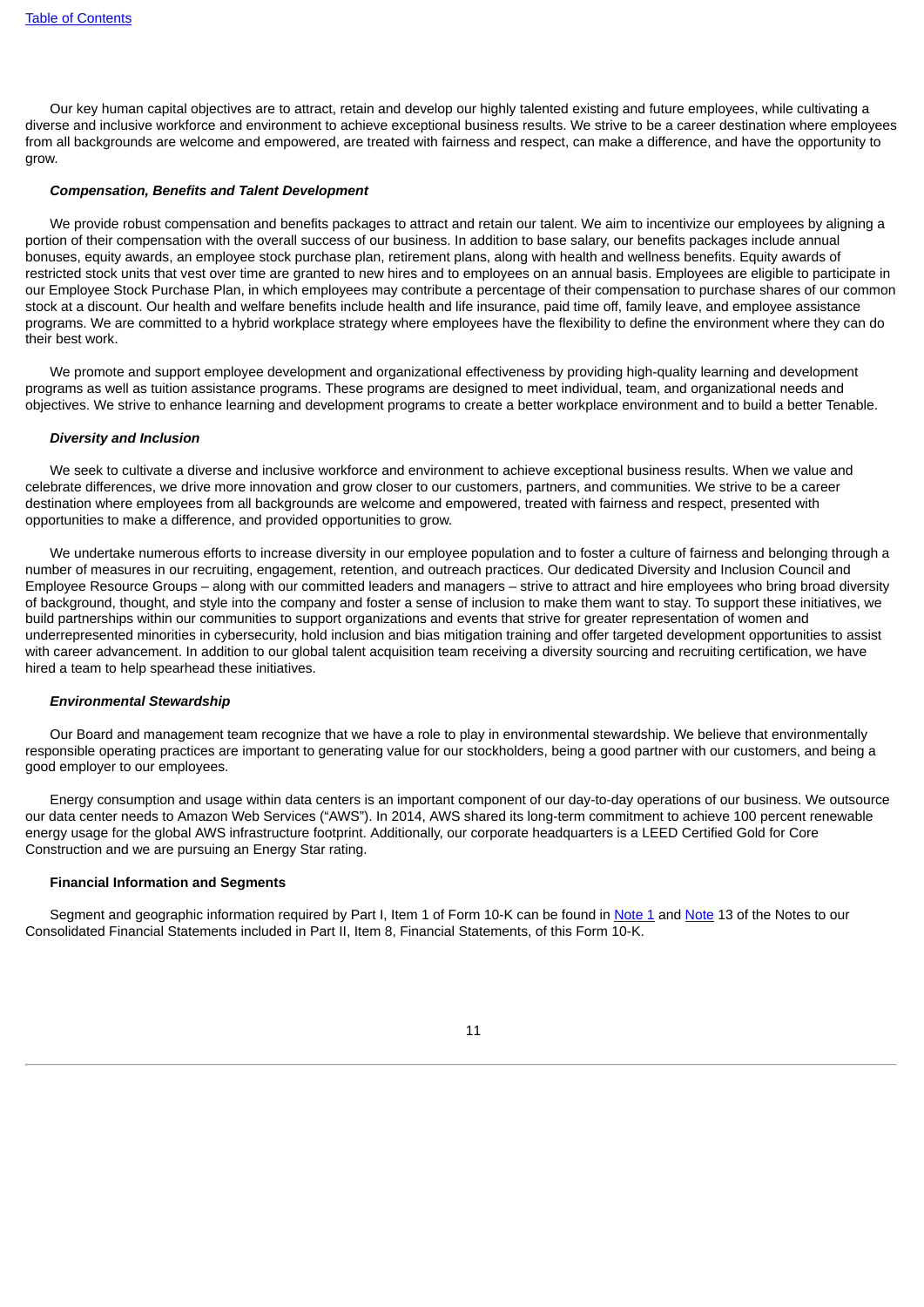#### **Corporate Information**

Tenable Network Security, Inc., our predecessor, was incorporated under the laws of the State of Delaware in 2002. Tenable Holdings, Inc. was incorporated in Delaware in October 2015, and in November 2015, Tenable Network Security, Inc. was merged into our wholly-owned indirect subsidiary and in 2017 was renamed as Tenable, Inc.

Our principal executive offices are located at 6100 Merriweather Drive, Columbia, Maryland 21044. Our telephone number is (410) 872- 0555. Our website address is www.tenable.com. The information contained on, or that can be accessed through, our website is not incorporated by reference, and you should not consider any information contained on, or that can be accessed through, our website as part of this Annual Report on Form 10-K.

"Tenable," "Nessus," "Tenable.io," "Lumin" and the Tenable logo, and other trademarks or service marks of Tenable Holdings, Inc. appearing in this Annual Report on Form 10-K are the property of Tenable Holdings, Inc. This Annual Report on Form 10-K contains additional trade names, trademarks and service marks of others, which are the property of their respective owners. Solely for convenience, trademarks and trade names referred to in this Annual Report on Form 10-K may appear without the ® or TM symbols.

#### **Available Information**

Our Annual Report on Form 10-K, Quarterly Reports on Form 10-Q, Current Reports on Form 8-K, Proxy Statement, and amendments to reports filed pursuant to Sections 13(a) and 15(d) of the Exchange Act, are available for download free of charge from our investor relations website https://investors.tenable.com after we file them with the Securities and Exchange Commission, or the SEC. The SEC's website https://www.sec.gov contains reports, proxy and information statements, and other information regarding issuers that file electronically with the SEC.

The contents of any website referred to in this Form 10-K are not intended to be incorporated into this Annual Report on Form 10-K or in any other report or document we file with the SEC.

#### <span id="page-11-0"></span>**Item 1A. Risk Factors**

Our operations and financial results are subject to significant risks and uncertainties including those described below. You should carefully consider the risks and uncertainties described below, in addition to other information contained in this Annual Report on Form 10-K, including our consolidated financial statements and related notes. The risks and uncertainties described below are not the only ones we face. Additional risks and uncertainties that we are unaware of, or that we currently believe are not material, may also become important factors that adversely affect our business. If any of the following risks or others not specified below materialize, our business, financial condition and results of *operations could be materially and adversely affected.*

#### **Selected Risks Affecting Our Business**

Our business is subject to a number of risks of which you should be aware before making a decision to invest in our common stock. These risks are more fully described in this "Risk Factors" section, including the following:

- Our business, operations and financial performance may be negatively affected by adverse changes in the evolving COVID-19 pandemic.
- We have a history of losses and may not achieve or maintain profitability in the future.
- We face intense competition. If we do not continue to innovate and offer solutions that address the dynamic cybersecurity landscape, we may not remain competitive.
- We may not be able to sustain our revenue growth rate in the future.
- We may not be able to scale our business quickly enough to meet our customers' growing needs.
- Our brand, reputation and ability to attract, retain and serve our customers are dependent in part upon the reliability and accuracy of our data, solutions, infrastructure and those of third parties upon which we rely. If our information technology systems or data, or those of third parties upon which we rely, are or were compromised, or

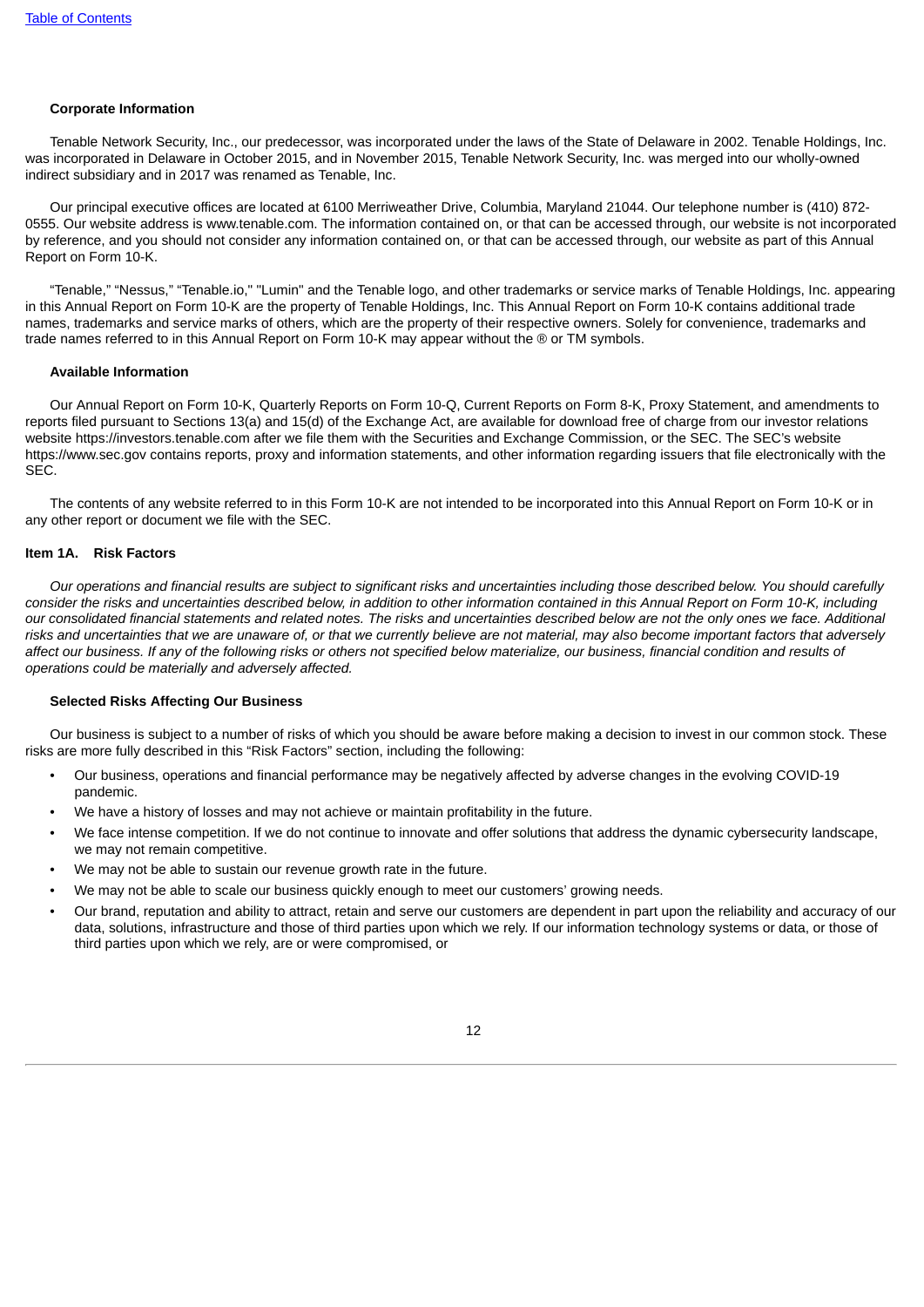if our solutions fail to detect vulnerabilities or incorrectly detect vulnerabilities, or if they contain undetected errors or defects, we could experience adverse consequences.

- Our future quarterly results of operations are likely to fluctuate significantly due to a wide range of factors, which makes our future results difficult to predict.
- Our business and results of operations depend substantially on our customers renewing their subscriptions with us and expanding the number of IT assets or IP addresses under their subscriptions. Any decline in our customer renewals, terminations or failure to convince our customers to expand their use of subscription offerings would harm our business, results of operations, and financial condition.
- We rely on third parties to maintain and operate certain elements of our network infrastructure.
- We are subject to stringent and changing obligations related to data privacy and security. Our failure or perceived failure to comply with such obligations could lead to regulatory investigations or actions; litigation; fines and penalties; disruptions of our business operations; reputational harm; loss of revenue or profits; loss of customers or sales; and other adverse business consequence.
- We rely on our third-party channel partner network of distributors and resellers to generate a substantial amount of our revenue.
- We rely on the performance of highly skilled personnel, including senior management and our engineering, professional services, sales and technology professionals, and our ability to increase our customer base will depend to a significant extent on our ability to expand our sales and marketing operations.

# **Risks Related to Our Business and Industry**

#### Our business, operations and financial performance may be negatively affected by adverse changes in the evolving COVID-19 *pandemic.*

As of December 31, 2021, we have not seen a significant adverse impact to our financial position, results of operations, cash flows and liquidity as a result of the COVID-19 pandemic. However, the COVID-19 pandemic is continuing to evolve rapidly, and significant adverse changes in the spread or severity of COVID-19 infections and the resulting societal impact, and response thereto, could have material adverse impacts on our business, operations and financial performance. The COVID-19 pandemic resulted in travel and other restrictions, including state and local orders across the United States and in countries in which we operate that, among other things, directed individuals to follow social distancing guidelines and or to shelter at their places of residence, directed businesses and governmental agencies to cease nonessential operations at physical locations, prohibited certain non-essential gatherings and events and ordered cessation of non-essential travel. In response to public health directives and orders, we implemented work-from-home policies for our global workforce, including at our headquarters in Columbia, Maryland. As the COVID-19 pandemic has evolved and as these restrictions have eased or been reinstated in response to COVID-19 variants such as Delta and Omicron, we have continued to update our employee health and safety policies, including relating to business travel and in-person office work. As conditions permit, we will continue to allow some activities, including limited business travel and in-person work at the option of the employee at certain of our global office locations, including at our headquarters. In-person work at our offices or business travel could expose our employees to health risks, and us to associated liability, and could create additional risks and operational challenges that require us to make additional investments in the design, implementation and enforcement of new workplace and travel health and safety protocols. We expect to continue our hybrid work policies indefinitely and that many employees will choose to continue to work remotely or a hybrid of in-person and remote work, which presents risks, uncertainties and costs that could affect our performance, including operational and workplace culture challenges, uncertainty regarding office space needs and heightened vulnerability to cyberattacks. Further, we anticipate that our revenue growth could be adversely impacted by developments in the COVID-19 pandemic that negatively impact global economic conditions, including, for example, as a result of the tightening of health and safety restrictions in the United States or globally.

Adverse developments in the COVID-19 pandemic could also impact our partners, customers and service providers. Health concerns and political or governmental developments in response to COVID-19 has created or contributed to economic, social or labor instability or prolonged contractions in the industries in which our customers or partners operate. As a result, existing and potential customers have and may continue to choose to reduce or delay technology spending in response to the ongoing COVID-19 pandemic, or may attempt to renegotiate contracts and obtain concessions, which could materially and negatively impact our operating results, financial condition and prospects. Because our platform

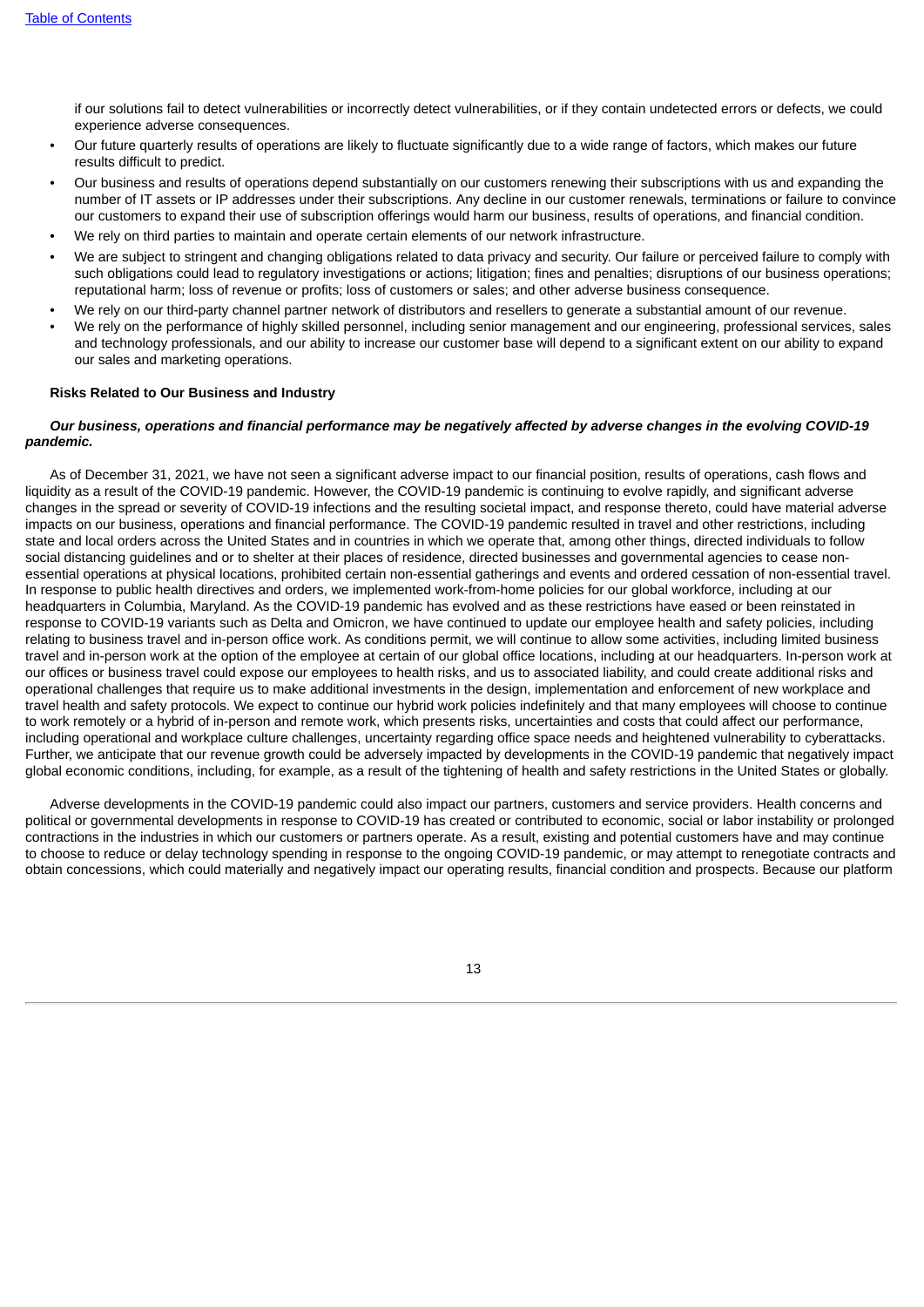offerings are primarily sold on a subscription basis, any such adverse effects may not be fully reflected in our operating results until future periods, and such effects may be offset by temporary decreases in our expenses related to restrictions on the conduct of our business. We expect to incur additional costs as we resume business-related travel and return to the office, the timing and extent of which remains subject to ongoing developments in the COVID-19 pandemic.

The full extent to which changes in the COVID-19 pandemic impact our business and operations will depend on future developments that are highly uncertain and cannot be predicted with confidence at the time of this Form 10-K, such as the duration of the outbreak, the duration and effect of business disruptions, the ongoing effectiveness and widespread adoption of vaccines, both domestically and globally, the duration and ultimate effectiveness of the travel restrictions, quarantines, social distancing requirements and business closures in the United States and other countries to contain and treat the disease, and the impact of new variants or mutations of the coronavirus, such as the Delta or Omicron variants. An increase or extended period of global supply chain and economic disruption as a result of the COVID-19 pandemic could have a material negative impact on our business, results of operations, access to sources of liquidity and financial condition, though the full extent and duration of these impacts is uncertain. Accordingly, we do not yet know the full extent of potential impacts on our business and operations, or those of our partners and customers, or the global economy as a whole.

In addition, to the extent the ongoing COVID-19 pandemic adversely affects our business and results of operations, it may also have the effect of heightening many of the other risks and uncertainties described in this "Risk Factors" section.

#### *We have a history of losses and may not achieve or maintain profitability in the future.*

We have historically incurred net losses, including net losses of \$46.7 million, \$42.7 million and \$99.0 million in 2021, 2020 and 2019, respectively. As of December 31, 2021, we had an accumulated deficit of \$654.5 million. Because the market for our offerings is highly competitive and rapidly evolving and these solutions have not yet reached widespread adoption, it is difficult for us to predict our future results of operations. Further, although we have not seen a significant adverse impact to our financial position, results of operations, cash flows and liquidity as a result of the COVID-19 pandemic as of December 31, 2021, we do not yet know the full effects of the evolving pandemic, which increases the difficulty in predicting future results of operations.

While we have experienced significant revenue growth in recent periods, we are not certain whether or when we will obtain a high enough volume of sales of our offerings to sustain or increase our growth or achieve or maintain profitability in the future. We also expect our costs to increase in future periods, which could negatively affect our future operating results if our revenue does not increase at a greater rate. In particular, we expect to continue to expend substantial financial and other resources on:

- public cloud infrastructure and computing costs;
- research and development related to our offerings, including investments in our research and development team;
- sales and marketing, including a significant expansion of our sales organization, both domestically and internationally;
- continued international expansion of our business; and
- general and administrative expense, including legal and accounting expenses related to being a public company.

These investments may not result in increased revenue or growth in our business. If we are unable to increase our revenue at a rate sufficient to offset the expected increase in our costs, our business, financial position and results of operations will be harmed and we may not be able to achieve or maintain profitability over the long term. Additionally, we may encounter unforeseen operating expenses, difficulties, complications, delays and other unknown factors that may result in losses in future periods. If our revenue growth does not meet our expectations in future periods, our financial performance may be harmed, and we may not achieve or maintain profitability in the future.

# We face intense competition. If we do not continue to innovate and offer solutions that address the dynamic cybersecurity *landscape, we may not remain competitive.*

The market for cybersecurity solutions is fragmented, intensely competitive and constantly evolving. We compete with a range of established and emerging cybersecurity software and services vendors, as well as homegrown solutions. With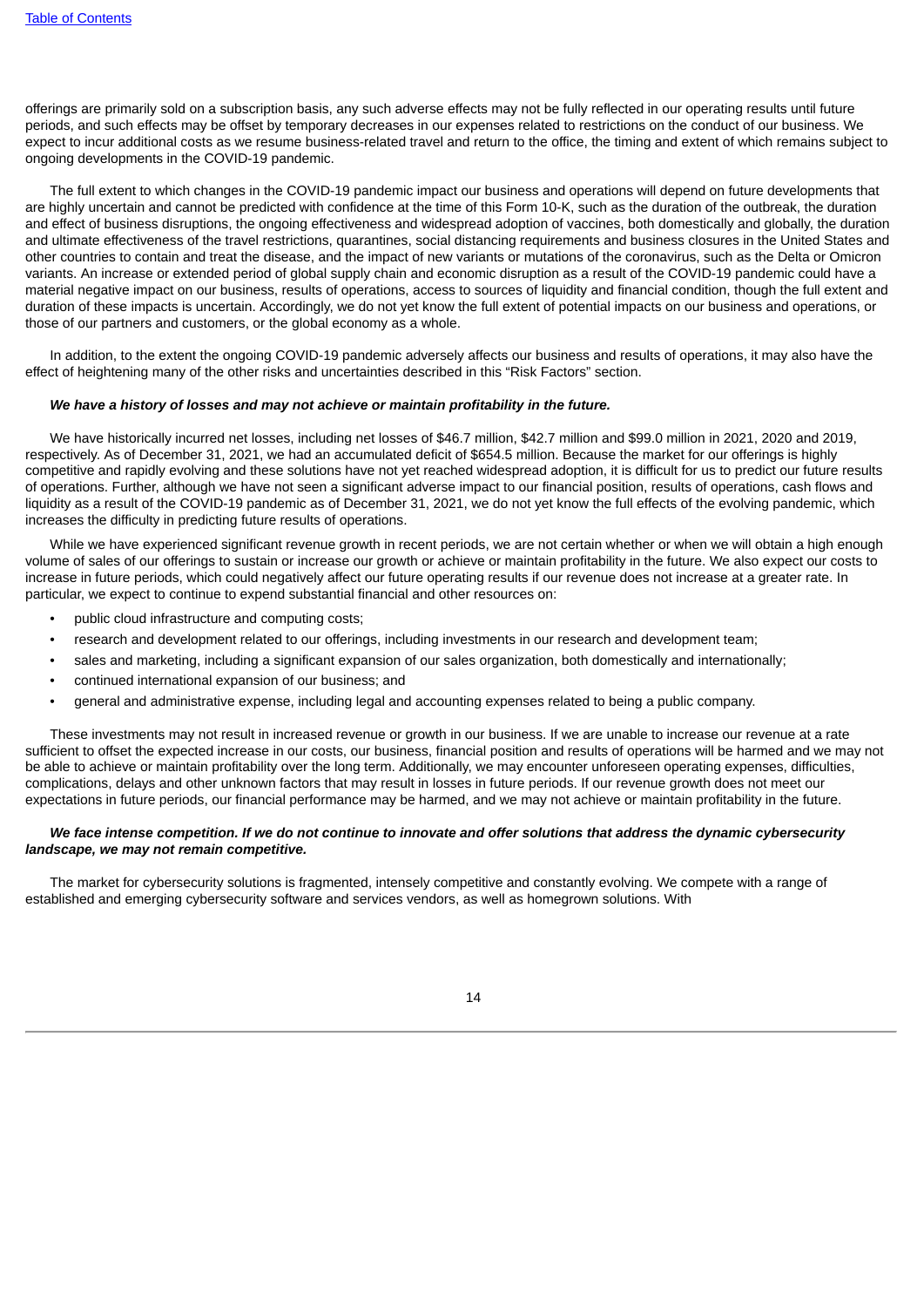the introduction of new technologies and market entrants, we expect the competitive environment to remain intense going forward. Our competitors include: vulnerability management and assessment vendors, including Qualys and Rapid7; diversified security software and services vendors; endpoint security vendors with nascent vulnerability assessment capabilities, including CrowdStrike; public cloud vendors and companies, such as Palo Alto Networks, that offer solutions for cloud security (private, public and hybrid cloud); and providers of point solutions that compete with some of the features present in our solutions. We also compete against internally-developed efforts that often use open source solutions.

Some of our actual and potential competitors have significant advantages over us, such as longer operating histories, significantly greater financial, technical, marketing or other resources, stronger brand and business user recognition, larger intellectual property portfolios, government certifications and broader global distribution and presence. In addition, our industry is evolving rapidly and is becoming increasingly competitive. Companies that are larger and more established than us are focusing on cybersecurity and could directly compete with us. For example, in 2019 Microsoft introduced a vulnerability management offering as part of their existing endpoint security platform. Smaller companies could also launch new products and services that we do not offer and that could gain market acceptance quickly.

In addition, some of our larger competitors have substantially broader product offerings and can bundle competing products and services with other software offerings which customers may choose even if individual products have more limited functionality than our solutions. These competitors may also offer their products at a lower price, which could increase pricing pressure on our offerings and cause the average sales price for our offerings to decline. These larger competitors are also often better positioned to withstand any significant reduction in capital spending, and will therefore not be as susceptible to economic downturns. One component of our enterprise platform involves assessing Cyber Exposure in a public cloud environment. We are dependent upon the providers to allow our solutions to access their cloud offerings. If one or more cloud providers elected to offer exclusively their own cloud security product or otherwise eliminate the ability of our solutions to access their cloud on behalf of our customers, our business and financial results could be harmed.

Additionally, the cybersecurity market is characterized by very rapid technological advances, changes in customer requirements, frequent new product introductions and enhancements and evolving industry standards. Our success depends on continued innovation to provide features that make our solutions responsive to the cybersecurity landscape, including the shift to employees working from home or in hybrid environments and the increasing adoption by organizations of cloud or hybrid cloud architectures during the COVID-19 pandemic. Developing new solutions and product enhancements is uncertain, expensive and time-consuming, and there is no assurance that such activities will result in significant cost savings, revenue or other expected benefits. If we spend significant time and effort on research and development and are unable to generate an adequate return on our investment, our business and results of operations may be materially and adversely affected. Further, we may not be able to successfully anticipate or adapt to changing technology or customer requirements or the dynamic threat landscape on a timely basis, or at all, which would impair our ability to execute on our business strategy. Our competitors may be able to respond more quickly and effectively than we can to new or changing opportunities, technologies, standards or customer requirements or new or evolving attacks by, or indicators of compromise that identify, cyber bad actors.

Furthermore, our current and potential competitors may establish cooperative relationships among themselves or with third parties that may further enhance their resources and products and services offerings in the markets we address. In addition, current or potential competitors may be acquired by third parties with greater available resources, which may enable them to adapt more quickly to new technologies and customer needs, devote greater resources to the promotion or sale of their products and services, initiate or withstand substantial price competition, take advantage of other opportunities more readily or develop and expand their product and service offerings more quickly than we do. For all of these reasons, we may not be able to compete successfully against our current or future competitors.

#### *We may not be able to sustain our revenue growth rate in the future.*

From 2020 to 2021, our revenue grew from \$440.2 million to \$541.1 million, representing year-over-year growth of 23%. This growth was primarily from an increase in subscription revenue. Although we have experienced rapid growth historically and currently have high customer renewal rates, we may not continue to grow as rapidly in the future due to a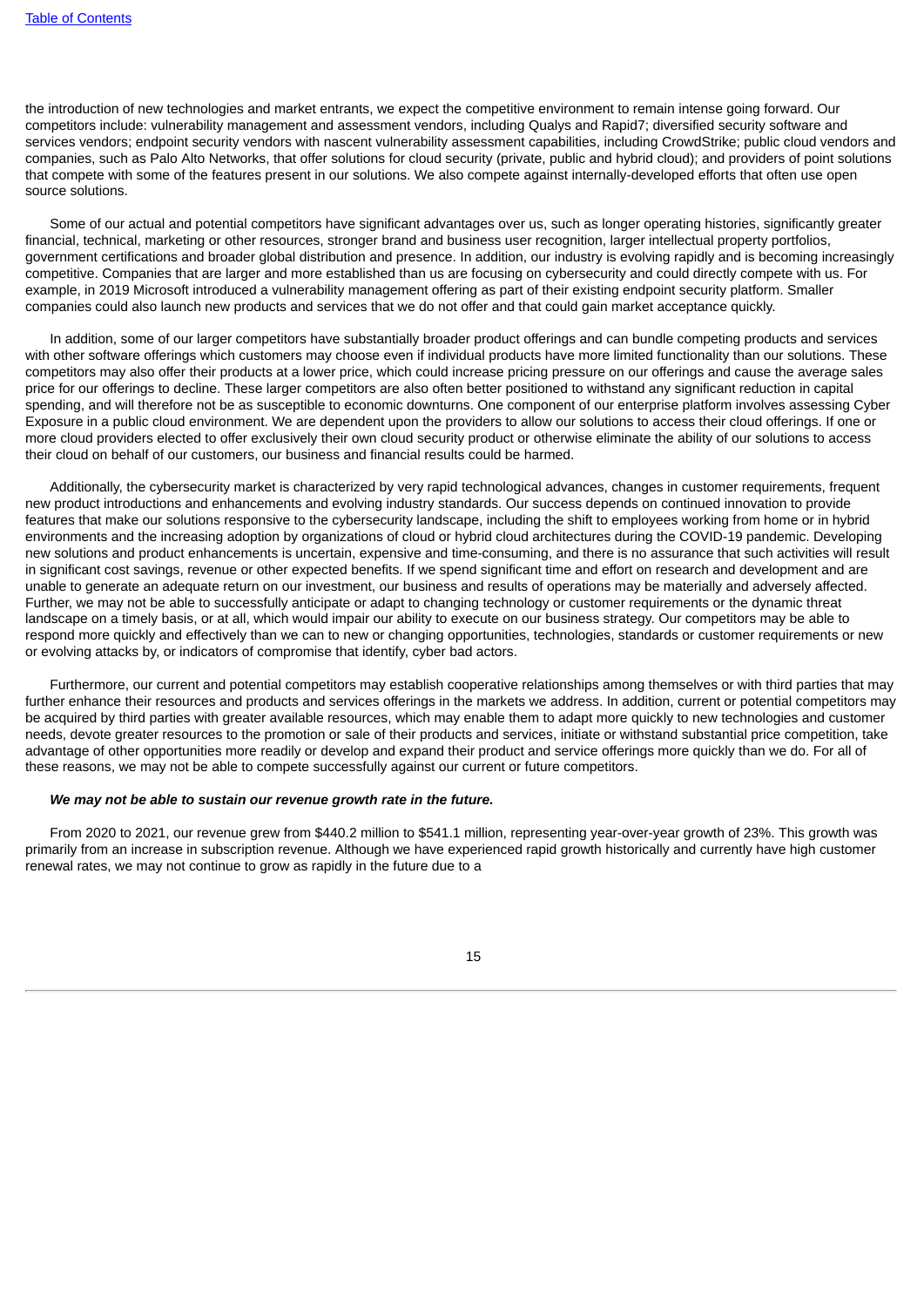decline in our renewal rates, failure to attract new customers or other factors. Any success that we may experience in the future will depend in large part on our ability to, among other things:

- maintain and expand our customer base;
- increase revenue from existing customers through increased or broader use of our offerings within their organizations;
- improve the performance and capabilities of our offerings through research and development;
- continue to develop and expand our enterprise platform;
- maintain the rate at which customers purchase and renew subscriptions to our enterprise platform offerings;
- continue to successfully expand our business domestically and internationally; and
- successfully compete with other companies.

If we are unable to maintain consistent revenue or revenue growth, including as a result of the ongoing COVID-19 pandemic or related macroeconomic conditions, our stock price could be volatile, and it may be difficult to achieve and maintain profitability. You should not rely on our revenue for any prior quarterly or annual periods as any indication of our future revenue or revenue growth.

We may be unable to rapidly and efficiently adjust our cost structure in response to significant revenue declines, which could adversely affect our operating results.

# We recognize substantially all of our revenue ratably over the term of our subscriptions and, to a lesser extent, perpetual licenses ratably over an expected period of benefit and, as a result, downturns in sales may not be immediately reflected in our operating *results.*

We recognize substantially all of our revenue ratably over the terms of our subscriptions with customers, which generally occurs over a oneyear period and, for our perpetual licenses, over a five-year expected period of benefit. As a result, a substantial portion of the revenue that we report in each period will be derived from the recognition of deferred revenue relating to agreements entered into during previous periods. Consequently, a decline in new sales or renewals in any one period, including as a result of the ongoing COVID-19 pandemic or related macroeconomic conditions, may not be immediately reflected in our revenue results for that period. This decline, however, would negatively affect our revenue in future periods. Accordingly, the effect of significant downturns in sales and market acceptance of our solutions and potential changes in our rate of renewals may not be fully reflected in our results of operations until future periods. This also makes it difficult for us to rapidly increase our revenue growth through additional sales in any period, as revenue from new customers generally will be recognized over the term of the applicable agreement.

### *We may not be able to scale our business quickly enough to meet our customers' growing needs.*

As usage of our enterprise platform grows, and as customers expand in size or expand the number of IT assets or IP addresses under their subscriptions, we may need to devote additional resources to improving our technology architecture, integrating with third-party systems and maintaining infrastructure performance. In addition, we will need to appropriately scale our sales and marketing headcount, as well as grow our third-party channel partner network, to serve our growing customer base. If we are unable to scale our business appropriately, it could reduce the attractiveness of our solutions to customers, resulting in decreased sales to new customers, lower renewal rates by existing customers or the issuance of service credits or requested refunds, each of which could hurt our revenue growth and our reputation. Even if we are able to upgrade our systems and expand our personnel, any such expansion will be expensive and complex, requiring management time and attention. We could also face inefficiencies or operational failures as a result of our efforts to scale our infrastructure. Moreover, there are inherent risks associated with upgrading, improving and expanding our information technology systems. We cannot be sure that the expansion and improvements to our infrastructure and systems will be fully or effectively implemented on a timely basis, if at all. These efforts may reduce revenue and our margins and adversely impact our financial results.

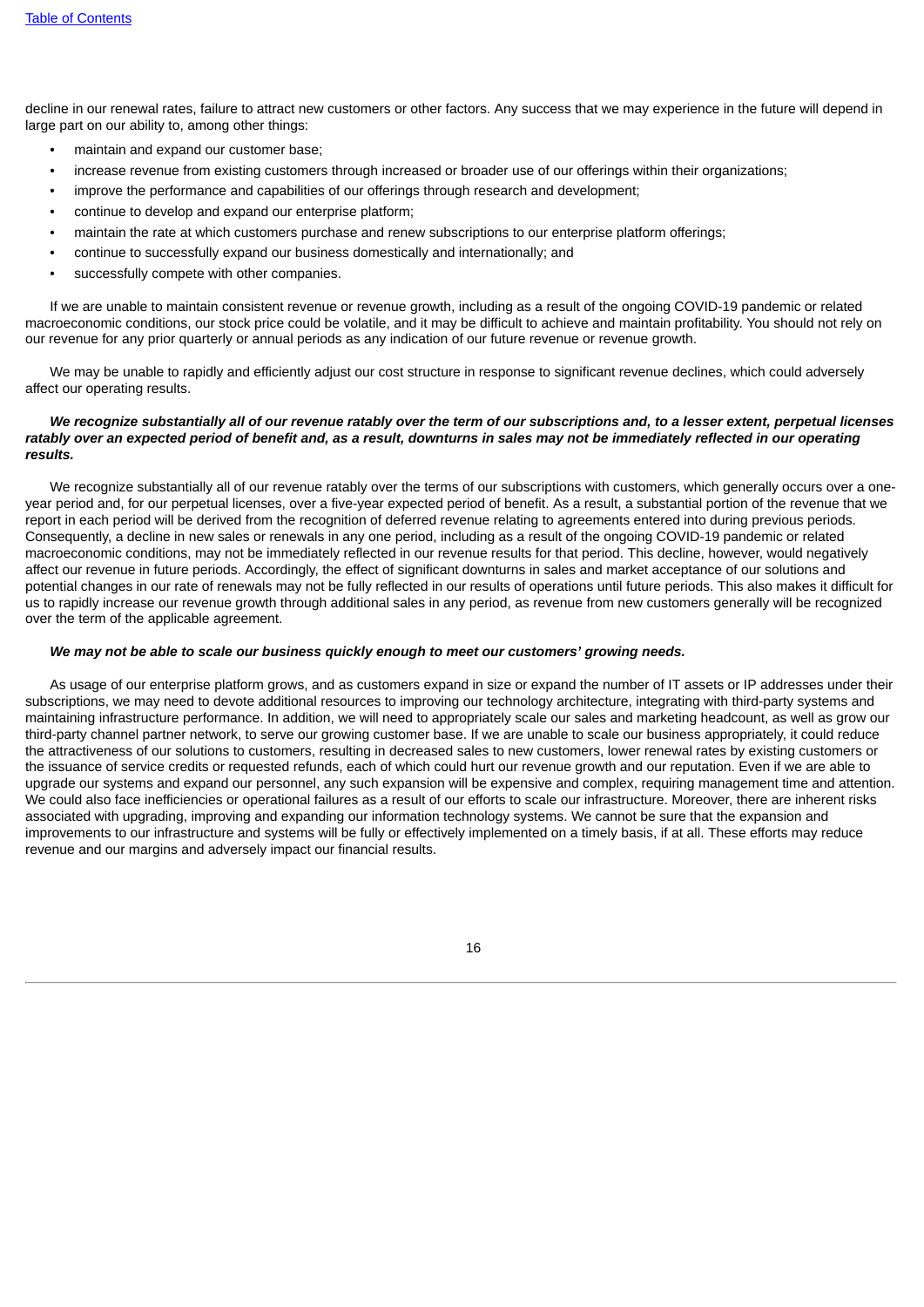# If our enterprise platform offerings do not interoperate with our customers' network and security infrastructure, including remote *devices, or with third-party products, websites or services, our results of operations may be harmed.*

Our enterprise platform offerings, Tenable.ep, Tenable.io, Tenable.cs, Tenable.ad, Tenable.ot, and Tenable.sc must interoperate with our customers' existing network and security infrastructure, including remote devices. These complex systems are developed, delivered and maintained by the customer, their employees and a myriad of vendors and service providers. As a result, the components of our customers' infrastructure, including remote devices, have different specifications, rapidly evolve, utilize multiple protocol standards, include multiple versions and generations of products and may be highly customized. We must be able to interoperate and provide our security offerings to customers with highly complex and customized networks, including remote devices, which requires careful planning and execution between our customers, our customer support teams and our channel partners. Further, when new or updated elements of our customers' infrastructure, new usage trends, such as remote and hybrid work during the COVID-19 pandemic, or new industry standards or protocols are introduced, we may have to update or enhance our cloud platform and our other solutions to allow us to continue to provide service to customers. Our competitors or other vendors may refuse to work with us to allow their products to interoperate with our solutions, which could make it difficult for our cloud platform to function properly in customer networks that include these third-party products.

We may not deliver or maintain interoperability quickly or cost-effectively, or at all. These efforts require capital investment and engineering resources. If we fail to maintain compatibility of our cloud platform and our other solutions with our customers' network and security infrastructures, including for remote devices, our customers may not be able to fully utilize our solutions, and we may, among other consequences, lose or fail to increase our market share and experience reduced demand for our services, which would materially harm our business, operating results and financial condition.

#### Our brand, reputation and ability to attract, retain and serve our customers are dependent in part upon the reliability and accuracy of our data, solutions, infrastructure and those of third parties upon which we rely. If our information technology systems or data, or those of third parties upon which we rely, are or were compromised, or if our solutions fail to detect vulnerabilities or incorrectly *detect vulnerabilities, or if they contain undetected errors or defects, we could experience adverse consequences.*

In the ordinary course of our business, we may collect, store, use, transmit, disclose or otherwise process proprietary, confidential, and sensitive information, including personal information, intellectual property, and trade secrets. We rely on third party service providers and technologies to operate critical business systems, including processing this confidential and sensitive information.

Threats to information systems and data come from a variety of sources. In addition to computer "hackers," threat actors, personnel (such as through theft or misuse), sophisticated nation-states and nation-state-supported actors now engage in attacks. We and the third parties upon which we rely may be subject to a variety of evolving threats, including but not limited to: social-engineering attacks (including through phishing attacks); malicious code (such as viruses and worms); malware (including as a result of persistent threat intrusions); denial-of-service attacks (such as credential stuffing); personnel misconduct or error; ransomware attacks; supply-chain attacks; software bugs; server malfunctions; software or hardware failures; loss of data or other information technology assets; adware; telecommunications failures, and other similar threats. Ransomware attacks, including those from organized criminal threat actors, nation-states and nation-state supported actors, are becoming increasingly prevalent and severe and can lead to significant interruptions, delays, or outages in our operations, loss of data, loss of income, significant extra expenses to restore data or systems, reputational loss and the diversion of funds. To alleviate the financial, operational and reputational impact of a ransomware attack, it may be necessary to make extortion payments, but we may be unable to do so if applicable laws prohibit such payments.

Any of these or similar threats could cause a security incident or other interruption. These incidents and interruptions can include, but are not limited to, gaining unauthorized access to digital systems for purposes of misappropriating assets or sensitive information, corrupting data or causing operational disruption. Because the techniques used to obtain unauthorized access, insert malicious code or otherwise sabotage systems change frequently and may not immediately produce signs of intrusion, we may be unable to implement adequate preventative measures or timely discover these intrusions.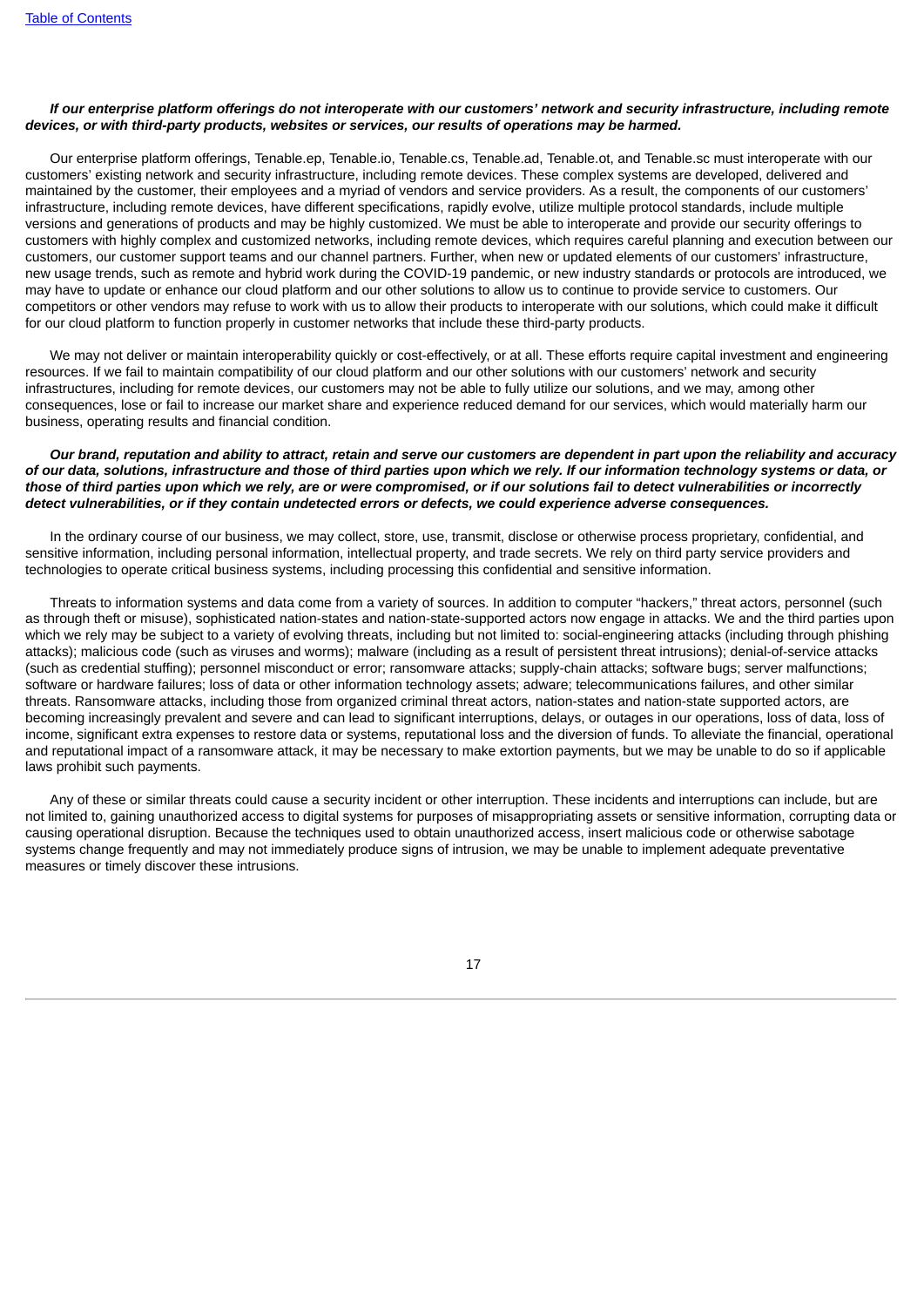If we, or a third party upon which we rely, experience a security incident or interruption, or are perceived to have experienced a security incident or interruption, we may experience adverse consequences. These consequences may include: government enforcement actions (for example, investigations, fines, penalties, audits, and inspections); additional reporting obligations and/or oversight; restrictions on processing information (including personal information); litigation (including class claims); indemnification obligations; negative publicity; reputational harm; monetary fund diversions; interruptions of our operations (including availability of data); financial loss; and other similar harm. We sell cybersecurity products and, as a result, may be at increased risk of being a target of cyberattacks designed to penetrate our platform or internal systems or to otherwise impede the performance of our products. We may be required to expend additional, significant resources, fundamentally change our business activities or practices, or modify our operations or information technology in an effort to protect against security incidents or other interruptions.

We have experienced, and may in the future experience, disruptions, outages and other performance problems due to a variety of factors, including infrastructure changes, deliberate or unintentional human or software errors, capacity constraints and fraud or cybersecurity attacks. Any disruptions or other performance problems with our solutions could harm our reputation and business and may damage our customers' businesses, including by interrupting their networking traffic or operational technology environments. Interruptions in our service delivery might reduce our revenue, cause us to issue credits to customers, subject us to potential liability and cause customers to not renew their purchases of our solutions.

In addition, if our solutions fail to detect vulnerabilities in our customers' cybersecurity infrastructure, including for remote devices, or if our solutions fail to identify new and increasingly complex methods of cyberattacks, our business and reputation may suffer. There is no guarantee that our solutions will detect all vulnerabilities, especially in light of the rapidly changing security landscape to which we must respond, including as a result of the increased remote work environment during the COVID-19 pandemic. Additionally, our solutions may falsely detect vulnerabilities or threats that do not actually exist. For example, our solutions rely on information provided by an active community of users who contribute new exploits, attacks and vulnerabilities. If the information from these third parties is inaccurate, the potential for false indications of security vulnerabilities increases. These false positives, while typical in the industry, may impair the perceived reliability of our offerings and adversely impact market acceptance of our products and could result in negative publicity, loss of customers and sales and increased costs to remedy any problem.

We have experienced errors or defects in the past in connection with the release of new solutions and product upgrades, and we expect that these errors or defects will be found from time to time in the future in new or enhanced solutions after commercial release. In addition, we use third parties to assist in the development of our products and these third parties could be a source of errors or defects. Defects may cause our solutions to be vulnerable to attacks, cause them to fail to detect vulnerabilities, or temporarily interrupt customers' networking traffic or operational technology environments, any of which may damage our customers' business and could hurt our reputation. If our solutions fail to detect vulnerabilities for any reason, we may incur significant costs, the attention of our key personnel could be diverted, our customers may delay or withhold payment to us or elect not to renew or other significant customer relations problems may arise. We may also be subject to liability claims for damages related to errors or defects in our solutions. A material liability claim or other occurrence that harms our reputation or decreases market acceptance of our solutions may harm our business and operating results.

Additionally, applicable data protection requirements may require us to implement specific security measures or use new or different industry-standard measures designed to protect against security incidents. Data protection requirements may also require us to notify relevant stakeholders of security incidents, including affected individuals, partners, collaborators, customers, regulators, law enforcement agencies and others. Such disclosures are costly, and the disclosures or failure to comply with such requirements could lead to adverse impacts, including reputational harm or fines and penalties. There can be no assurance that any limitations or exclusions of liabilities in our contracts would be enforceable or adequate or would otherwise protect us from liabilities or damages if we fail to comply with data protection requirements related to information security or security incidents. We cannot be sure that our insurance coverage, if any, will be adequate or otherwise protect us from or adequately mitigate liabilities or damages with respect to claims, costs, expenses, litigation, fines, penalties, business loss, data loss, regulatory actions or other impacts arising out of security incidents.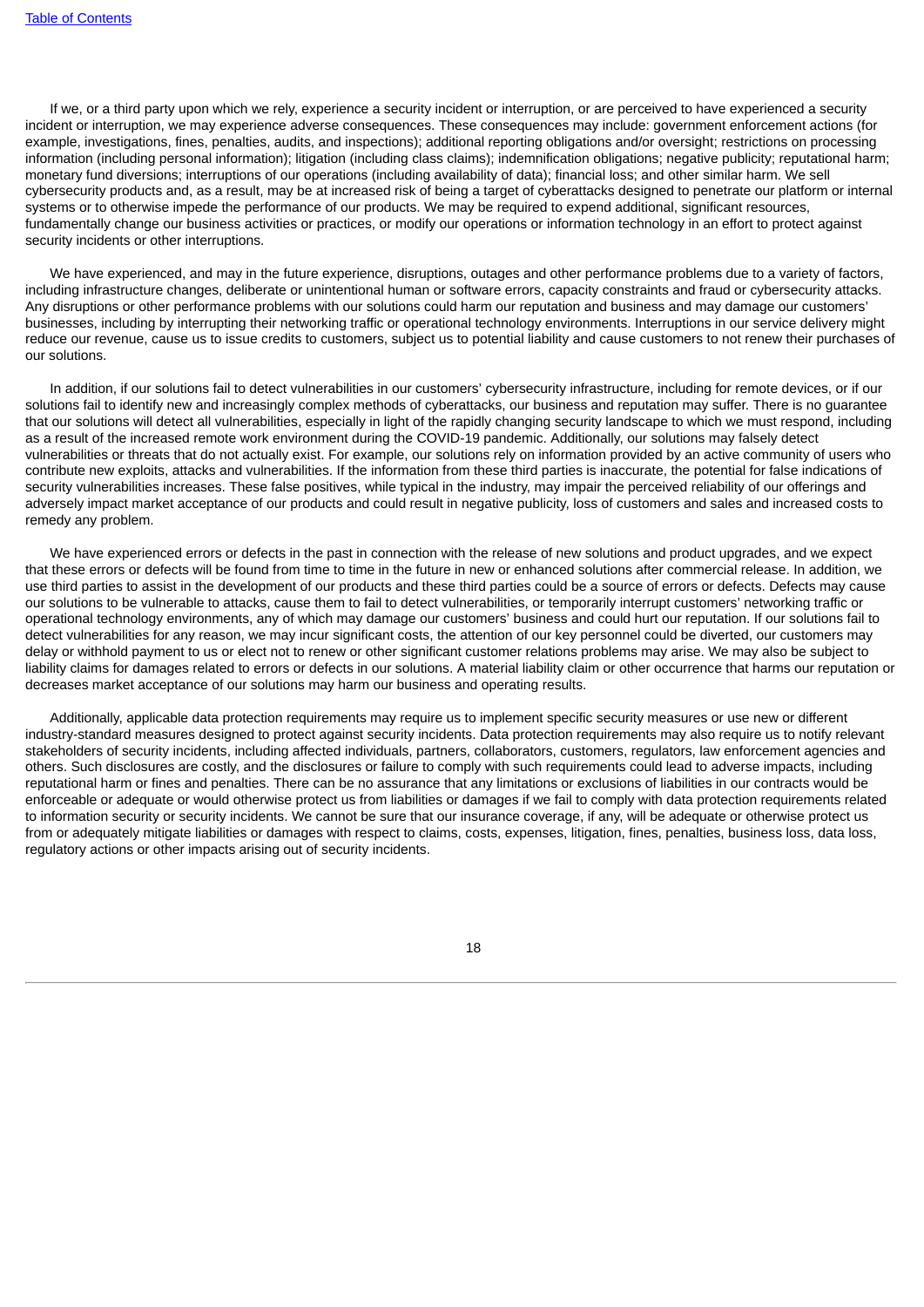# Our future quarterly results of operations are likely to fluctuate significantly due to a wide range of factors, which makes our *future results difficult to predict.*

Our revenue and results of operations have historically varied from period to period, and we expect that they will continue to do so as a result of a number of factors, many of which are outside of our control, including:

- the potential impact of the evolving COVID-19 pandemic on our business and that of our partners and customers;
- the level of demand for our enterprise platform;
- the introduction of new products and product enhancements by existing competitors or new entrants into our market, and changes in pricing for solutions offered by us or our competitors;
- the rate of renewal of subscriptions, and extent of expansion of assets under such subscriptions, with existing customers;
- the mix of customers licensing our products on a subscription basis as compared to a perpetual license;
- large customers failing to renew their subscriptions:
- the size, timing and terms of our subscription agreements with new customers;
- our ability to interoperate our solutions with our customers' network and security infrastructure, including remote devices;
- the timing and growth of our business, in particular through our hiring of new employees and international expansion;
- network outages, security breaches, technical difficulties or interruptions with our solutions (including security breaches by our service providers or vendors);
- changes in the growth rate of the markets in which we compete;
- the length of the license term, amount prepaid and other material terms of subscriptions to our solutions sold during a period;
- customers delaying purchasing decisions in anticipation of new developments or enhancements by us or our competitors or otherwise;
- changes in customers' budgets;
- seasonal variations related to sales and marketing and other activities, such as expenses related to our customers;
- our ability to increase, retain and incentivize the channel partners that market and sell our solutions;
- our ability to integrate our solutions with our ecosystem partners' technology;
- our ability to integrate any future acquisitions of businesses:
- our brand and reputation;
- the timing of our adoption of new or revised accounting pronouncements applicable to public companies and the impact on our results of operations;
- our ability to control costs, including our operating expenses, such as third-party cloud infrastructure costs and facilities costs;
- our ability to hire, train and maintain our direct sales force;
- unforeseen litigation and intellectual property infringement;
- fluctuations in our effective tax rate;
- general economic and political conditions, both domestically and internationally, as well as economic conditions specifically affecting industries in which our customers operate; and
- other events or factors, including those resulting from pandemics, war, incidents of terrorism or responses to these events.

Any one of these or other factors discussed elsewhere in this Annual Report on Form 10-K, or the cumulative effect of some of these factors, may result in fluctuations in our revenue and operating results, meaning that quarter-to-quarter comparisons of our revenue, results of operations and cash flows may not necessarily be indicative of our future performance and may cause us to miss our guidance and analyst expectations and may cause our stock price to decline.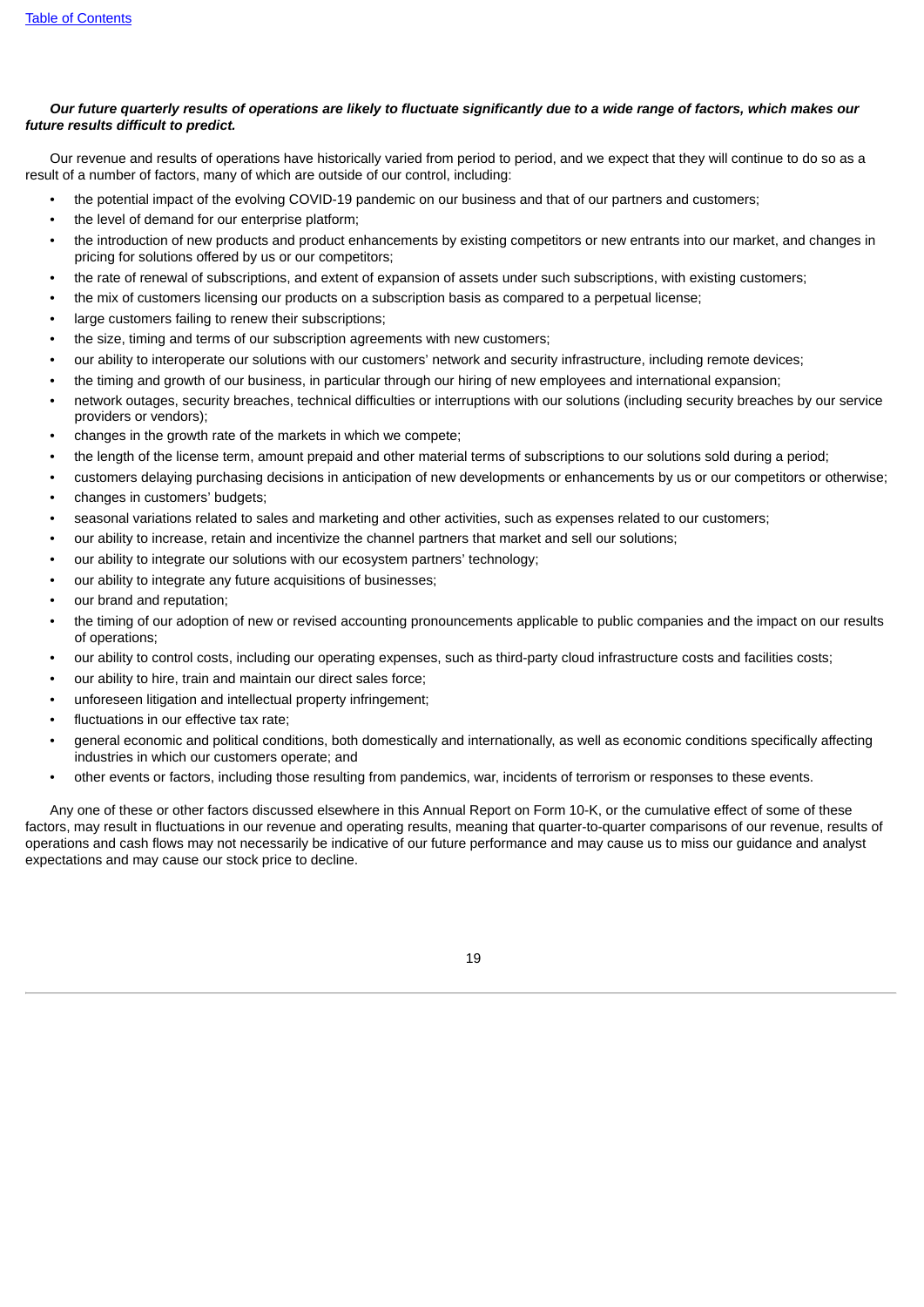In addition, we have historically experienced seasonality in entering into agreements with customers. We typically enter into a significantly higher percentage of agreements with new customers, as well as renewal agreements with existing customers, in the third and fourth quarters. The increase in customer agreements in the third quarter is primarily attributable to U.S. government and related agencies, and the increase in the fourth quarter is primarily attributable to large enterprise account buying patterns typical in the software industry. We expect that seasonality will continue to affect our operating results in the future and may reduce our ability to predict cash flow and optimize the timing of our operating expenses.

## Our business and results of operations depend substantially on our customers renewing their subscriptions with us and expanding the number of IT assets or IP addresses under their subscriptions. Any decline in our customer renewals, terminations or failure to convince our customers to expand their use of subscription offerings would harm our business, results of operations, and *financial condition.*

Our subscription offerings are term-based and a majority of our subscription contracts are for one year in duration. In order for us to maintain or improve our results of operations, it is important that a high percentage of our customers renew their subscriptions with us when the existing subscription term expires, and renew on the same or more favorable terms. Our customers have no obligation to renew their subscriptions, and we may not be able to accurately predict customer renewal rates. In addition, the growth of our business depends in part on our customers expanding their use of subscription offerings and related services. Historically, some of our customers have elected not to renew their subscriptions with us for a variety of reasons, including as a result of changes in their strategic IT priorities, budgets, costs and, in some instances, due to competing solutions. Our retention rate may also decline or fluctuate if our existing customers choose to reduce or delay technology spending in response to economic conditions resulting from the ongoing COVID-19 pandemic or other macroeconomic factors that could lead to decreased spending, as well as a result of a number of other factors, including our customers' satisfaction or dissatisfaction with our software, the increase in the contract value of subscription and support contracts from new customers, the effectiveness of our customer support services, our pricing, the prices of competing products or services, mergers and acquisitions affecting our customer base, global economic conditions, and the other risk factors described in this Annual Report on Form 10-K. Additionally, many of our customers, including certain top customers, have the right to terminate their agreements with us for convenience and for other reasons. We cannot assure you that customers will maintain their agreements with us, renew subscriptions or increase their usage of our software. If our customers do not maintain or renew their subscriptions or renew on less favorable terms, or if we are unable to expand our customers' use of our software, our business, results of operations, and financial condition may be harmed.

#### *We must maintain and enhance our brand.*

We believe that developing and maintaining widespread awareness of our brand in a cost-effective manner is critical to achieving widespread acceptance of our enterprise platform and attracting new customers. Brand promotion activities may not generate customer awareness or increase revenue and, even if they do, any increase in revenue may not offset the expenses we incur in building our brand. If we fail to successfully promote and maintain our brand, or incur substantial expenses, we may fail to attract or retain customers necessary to realize a sufficient return on our brand-building efforts, or to achieve the widespread brand awareness that is critical for broad customer adoption of our solutions.

#### *We rely on third parties to maintain and operate certain elements of our network infrastructure.*

We utilize data centers located in North America, Europe and Asia to operate and maintain certain elements of our own network infrastructure. Some elements of this complex system are operated by third parties that we do not control and that could require significant time to replace. We expect this dependence on third parties to continue. For example, Tenable.io is hosted on Amazon Web Services, or AWS, which provides us with computing and storage capacity. Interruptions in our systems or the third-party systems on which we rely, particularly AWS, whether due to system failures, computer viruses, physical or electronic break-ins or other factors, could affect the security or availability of our solutions, network infrastructure and website.

Our existing data center facilities and third-party hosting providers have no obligations to renew their agreements with us on commercially reasonable terms or at all, and certain of the agreements governing these relationships may be terminated by either party with notice or access to hosting services may be restricted by the provider at any time, with no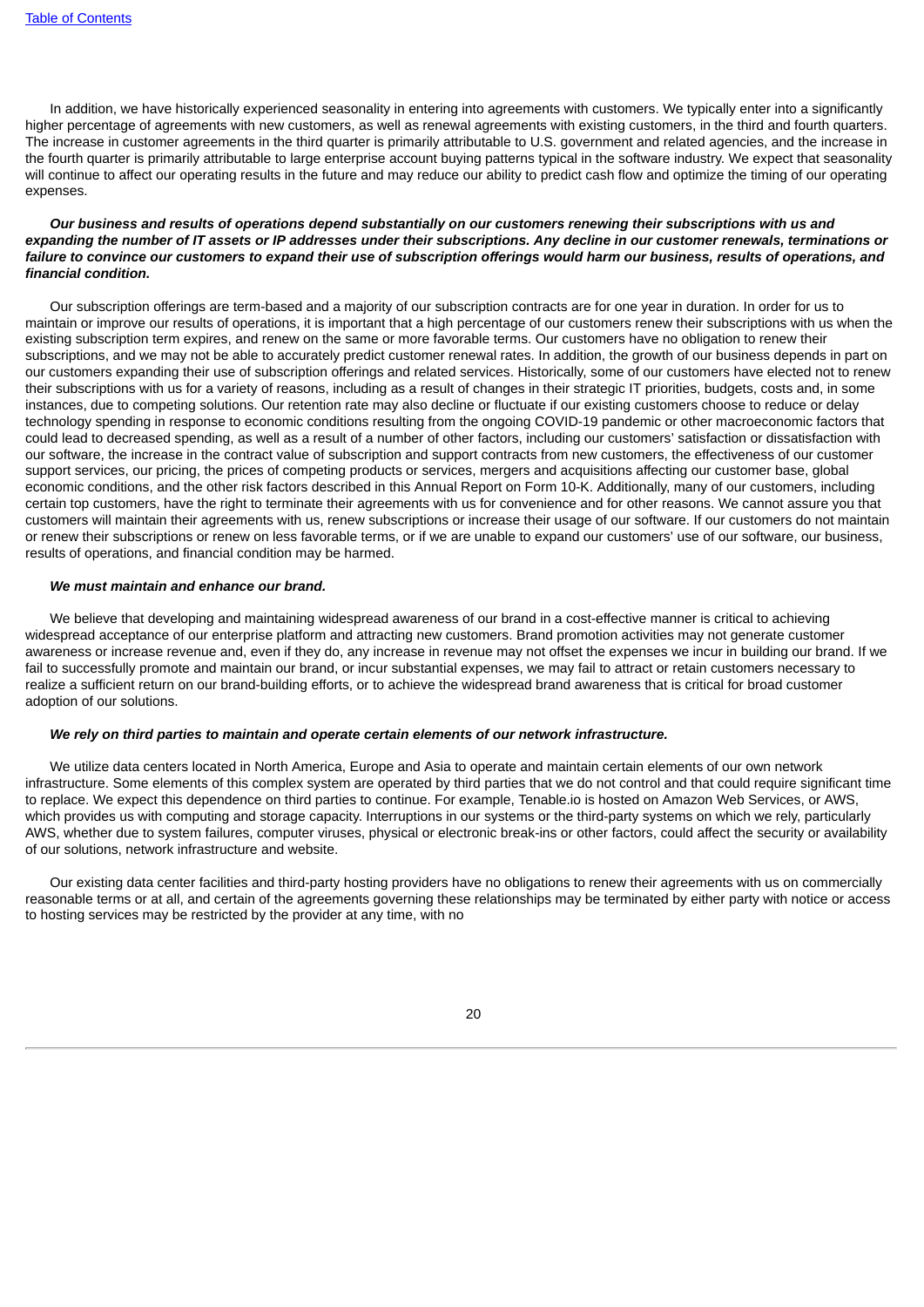or limited notice. For example, our agreement with AWS allows AWS to terminate the agreement with two years' written notice and allows AWS, under certain circumstances, to temporarily restrict access to hosting services provided by AWS without prior notice. Although we expect that we could receive similar services from other third parties, if any of our arrangements with third parties, including AWS, are terminated, we could experience interruptions on our platform and in our ability to make our platform available to customers, as well as downtime, delays and additional expenses in arranging alternative cloud infrastructure services.

It is possible that our customers and potential customers would hold us accountable for any breach of security affecting third parties' infrastructure. We may incur significant liability from those customers and from third parties with respect to any such breach. Because our agreement with AWS limits their liability for damages, we may not be able to recover a material portion of our liabilities to our customers and third parties from AWS in the event of any breach affecting AWS systems.

### Organizations may be reluctant to purchase our enterprise platform offerings that are cloud-based due to the actual or perceived *vulnerability of cloud solutions.*

Some organizations, including those in the defense industry and highly regulated industries such as healthcare and financial services, have historically been reluctant to use cloud-based solutions for cybersecurity because they have concerns regarding the risks associated with the reliability or security of the technology delivery model associated with these solutions. If we or other software companies with cloud-based offerings experience security incidents, breaches of customer data, disruptions in service delivery or other problems, the market for cloud-based solutions as a whole may be negatively impacted, which in turn would negatively impact our revenue and our growth prospects.

#### *Our sales cycle is long and unpredictable.*

The timing of sales of our offerings is difficult to forecast because of the length and unpredictability of our sales cycle, particularly with large enterprises and with respect to certain of our solutions. We sell our solutions primarily to IT departments that are managing a growing set of user and compliance demands, which has increased the complexity of customer requirements to be met and confirmed during the sales cycle and prolonged our sales cycle. Our average sales cycle with an enterprise customer is approximately four months, and to the extent we continue to enter into larger deals, our average sales cycle is likely to increase. Further, the length of time that potential customers devote to their testing and evaluation, contract negotiation and budgeting processes varies significantly, depending on the size of the organization and nature of the product or service under consideration. The ongoing COVID-19 pandemic and related economic uncertainty have also continued to impact the budgets and purchasing decisions and processes of certain of our customers and prospective customers, some of whom have added additional controls on expenditures and require additional internal approvals of expenditures, even if relatively small in dollar amount, all of which could lengthen our sales cycle. In addition, we might devote substantial time and effort to a particular unsuccessful sales effort, and as a result, we could lose other sales opportunities or incur expenses that are not offset by an increase in revenue, which could harm our business.

# We are subject to stringent and changing obligations related to data privacy and security. Our failure or perceived failure to comply with such obligations, could lead to regulatory investigations or actions; litigation; fines and penalties; disruptions of our business operations; reputational harm; loss of revenue or profits; loss of customers or sales; and other adverse business *consequences.*

In the ordinary course of our business, we process personal information and other sensitive information, including proprietary and confidential business information, trade secrets, intellectual property, and sensitive third-party information. Our data processing activities subject us, and third parties upon which we rely, to numerous data privacy and security obligations, such as various laws, rules, regulations, guidance, industry standards, external and internal privacy policies, contracts, and other obligations that govern the processing of personal information by us and on our behalf.

In the United States, federal, state, and local governments have enacted numerous data privacy security laws, including data breach notification laws, personal information privacy laws, and consumer protection laws. For example, the California Consumer Privacy Act, or the CCPA, imposes obligations on businesses to which it applies including, but not limited to, providing specific disclosures in privacy notices and affording California residents certain rights related to

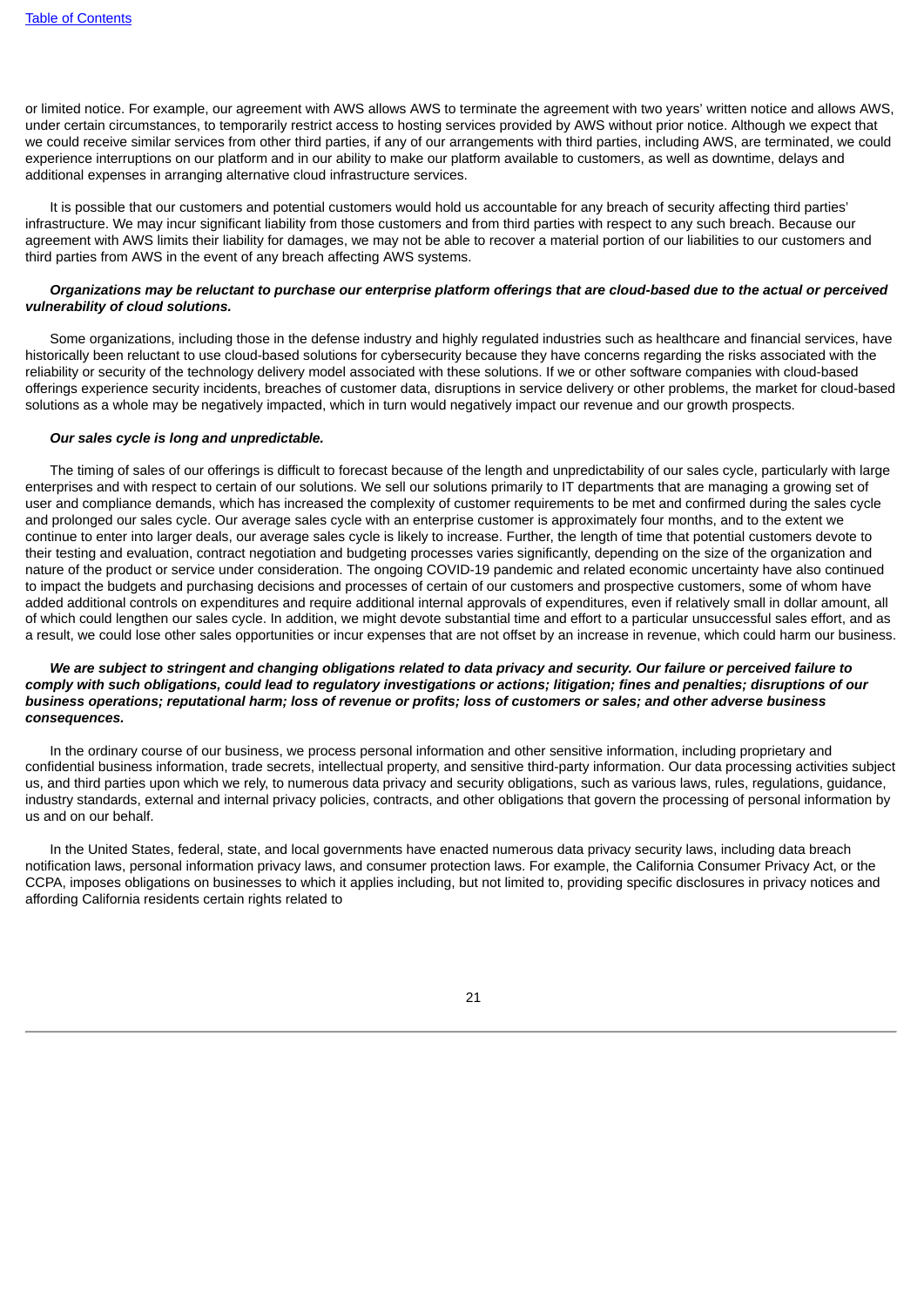their personal information. The CCPA allows for statutory fines for noncompliance (up to \$7,500 per violation). Further, the California Privacy Rights Act, or CPRA, effective on January 1, 2023, will expand the CCPA, including by expanding certain consumers' rights. The CPRA also creates a new state agency that will be vested with authority to implement and enforce the CPRA, which could increase the risk of an enforcement action. Other states have enacted data privacy laws. For example, Virginia recently passed its Consumer Data Protection Act and Colorado recently passed the Colorado Privacy Act, both of which differ from the CPRA and go into effect on January 1, 2023 and July 1, 2023 respectively.

Outside the United States, an increasing number of laws, regulations, and industry standards apply to data privacy and security. For example, the European Union's General Data Protection Regulation, or EU GDPR, and the United Kingdom's GDPR, or UK GDPR, impose strict requirements for processing the personal information of individuals. Violations of these obligations carry significant potential consequences. For example, under the EU GDPR, government regulators may impose temporary or definitive bans on processing, as well as fines of up to €20 million or up to 4% of the annual global revenue, whichever is greater. We have an internal data privacy function that oversees and supervises our compliance with European and UK data protection regulations but, despite our efforts, we may fail, or be perceived to have failed, to comply.

Additionally, certain jurisdictions have enacted data localization laws and cross-border personal information transfer laws, which could make it more difficult to transfer personal information across jurisdictions (such as transferring or receiving personal information that originates in the EU or UK). Existing mechanisms that may facilitate cross-border personal information transfers may change or be invalidated. For example, absent appropriate safeguards or other circumstances, the EU GDPR generally restricts the transfer of personal information to countries outside of the European Economic Area, such as the United States, which the EU does not consider to provide an adequate level of data privacy and security, unless certain safeguards are in place. While we have taken steps to lawfully transfer personal information, the efficacy and longevity of these mechanisms remains uncertain.

Our obligations related to data privacy and security are quickly changing in an increasingly stringent fashion, creating some uncertainty as to the effective future legal framework. Additionally, these obligations may be subject to differing applications and interpretations, which may be inconsistent or in conflict among jurisdictions. Existing and proposed laws and regulations can be costly to comply with, can delay or impede the development or adoption of our products and services and require significant management time and attention. Although we endeavor to comply with all data privacy and security obligations, we may at times fail (or be perceived to have failed) to do so. Moreover, despite our efforts, our personnel or third parties upon which we rely may fail to comply with such obligations, which could negatively impact our business operations and compliance posture. If we fail, or are perceived to have failed, to address or comply with applicable data privacy and security obligations, we could face significant consequences. These consequences include, but are not limited to: government enforcement actions (such as investigations, fines, penalties, audits, inspections); litigation (including class-related claims); additional reporting requirements and/or oversight. Any of these events could have a material adverse effect on our reputation, business, or financial condition, including but not limited to: interruptions or stoppages in our business operations, inability to process personal information or operate in certain jurisdictions; limited ability to develop or commercialize our products; expenditure of time and resources to defend any claim or inquiry; reputational harm; loss of customers; reduction in the use of our products; or revision or restricting of our operations.

#### We rely on our third-party channel partner network of distributors and resellers to generate a substantial amount of our revenue.

Our success is dependent in part upon establishing and maintaining relationships with a variety of channel partners that we utilize to extend our geographic reach and market penetration. We use a two-tiered, indirect fulfillment model whereby we sell our products and services to our distributors, which in turn sell to our resellers, which then sell to our end users, which we call customers. We anticipate that we will continue to rely on this two-tiered sales model in order to help facilitate sales of our offerings as part of larger purchases in the United States and to grow our business internationally. In 2021, 2020 and 2019, we derived 92%, 91% and 90%, respectively, of our revenue from subscriptions and perpetual licenses sold through channel partners, and the percentage of revenue derived from channel partners may continue to increase in future periods. Ingram Micro, Inc., a distributor, accounted for 39%, 43% and 43% of our revenue in 2021, 2020 and 2019, respectively, and 32% of our accounts receivable as of December 31, 2021 and 41% as of December 31, 2020. Our agreements with our channel partners, including our agreement with Ingram Micro, are non-exclusive and do not prohibit them from working with our competitors or offering competing solutions, and some of our channel partners

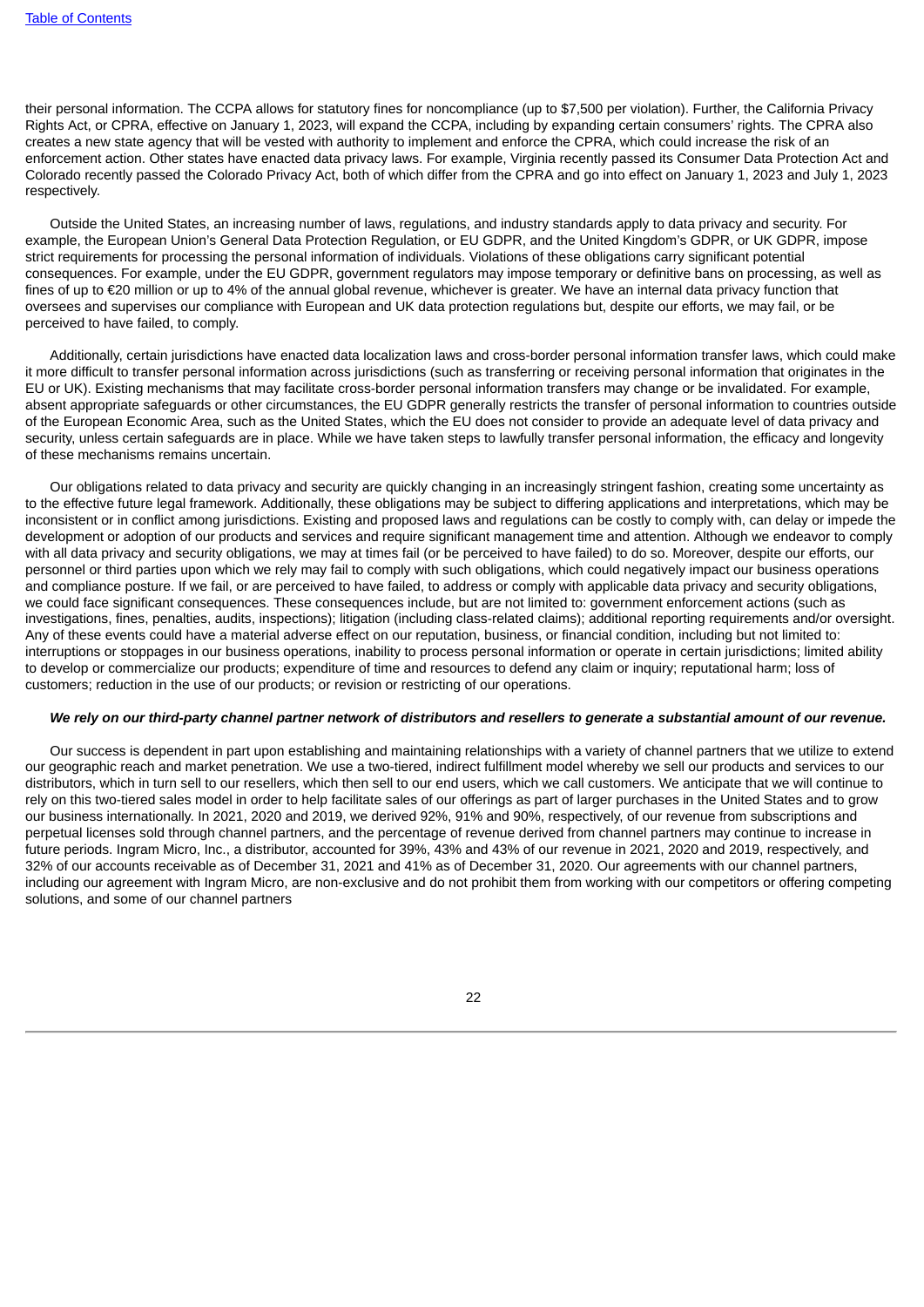may have more established relationships with our competitors. Similarly, our channel partners have no obligations to renew their agreements with us on commercially reasonable terms or at all, and certain of the agreements governing these relationships may be terminated by either party at any time, with no or limited notice. For example, our agreement with Ingram Micro allows Ingram Micro to terminate the agreement in their discretion upon 30 days' written notice to us. If our channel partners choose to place greater emphasis on products of their own or those offered by our competitors or a result of an acquisition, competitive factors or other reasons do not continue to market and sell our solutions in an effective manner or at all, our ability to grow our business and sell our solutions, particularly in key international markets, may be adversely affected. In addition, our failure to recruit additional channel partners, or any reduction or delay in their sales of our solutions and professional services, including as a result of the ongoing COVID-19 pandemic, or conflicts between channel sales and our direct sales and marketing activities may harm our results of operations. Finally, even if we are successful, our relationships with channel partners may not result in greater customer usage of our solutions and professional services or increased revenue.

#### A portion of our revenue is generated from subscriptions and perpetual licenses sold to domestic governmental entities, foreign governmental entities and other heavily regulated organizations, which are subject to a number of challenges and risks.

A portion of our revenue is generated from subscriptions and perpetual licenses sold to governmental entities in the United States. Additionally, many of our current and prospective customers, such as those in the financial services, energy, insurance and healthcare industries, are highly regulated and may be required to comply with more stringent regulations in connection with subscribing to and implementing our enterprise platform. Selling licenses to these entities can be highly competitive, expensive and time-consuming, often requiring significant upfront time and expense without any assurance that we will successfully complete a sale. Governmental demand and payment for our enterprise platform may also be impacted by public sector budgetary cycles and funding authorizations, with funding reductions or delays adversely affecting public sector demand for our enterprise platform. In addition, governmental entities have the authority to terminate contracts at any time for the convenience of the government, which creates risk regarding revenue anticipated under our existing government contracts.

Further, governmental and highly regulated entities often require contract terms that differ from our standard customer arrangements, including terms that can lead to those customers obtaining broader rights in our solutions than would be expected under a standard commercial contract and terms that can allow for early termination. The U.S. government will be able to terminate any of its contracts with us either for its convenience or if we default by failing to perform in accordance with the contract schedule and terms. Termination for convenience provisions would generally enable us to recover only our costs incurred or committed, settlement expenses, and profit on the work completed prior to termination. Termination for default provisions do not permit these recoveries and would make us liable for excess costs incurred by the U.S. government in procuring undelivered items from another source. Contracts with governmental and highly regulated entities may also include preferential pricing terms. In the United States, federal government agencies may promulgate regulations, and the President may issue executive orders, requiring federal contractors to adhere to different or additional requirements after a contract is signed. If we do not meet applicable requirements of law or contract, we could be subject to significant liability from our customers or regulators. Even if we do meet these requirements, the additional costs associated with providing our enterprise platform to government and highly regulated customers could harm our operating results. Moreover, changes in the underlying statutory and regulatory conditions that affect these types of customers could harm our ability to efficiently provide them access to our enterprise platform and to grow or maintain our customer base. In addition, engaging in sales activities to foreign governments introduces additional compliance risks, including risks specific to anti-bribery regulations, including the U.S. Foreign Corrupt Practices Act of 1977, as amended, or the FCPA, the U.K. Bribery Act 2010 and other similar statutory requirements prohibiting bribery and corruption in the jurisdictions in which we operate. Further, in some jurisdictions we may be required to obtain government certifications, which may be costly to maintain and, if we lost such certifications in the future or if such certification requirements changed, would restrict our ability to sell to government entities until we have attained such certifications.

Some of our revenue is derived from contracts with U.S. government entities, as well as subcontracts with higher-tier contractors. As a result, we are subject to federal contracting regulations, including the Federal Acquisition Regulation, or the FAR. Under the FAR, certain types of contracts require pricing that is based on estimated direct and indirect costs, which are subject to change.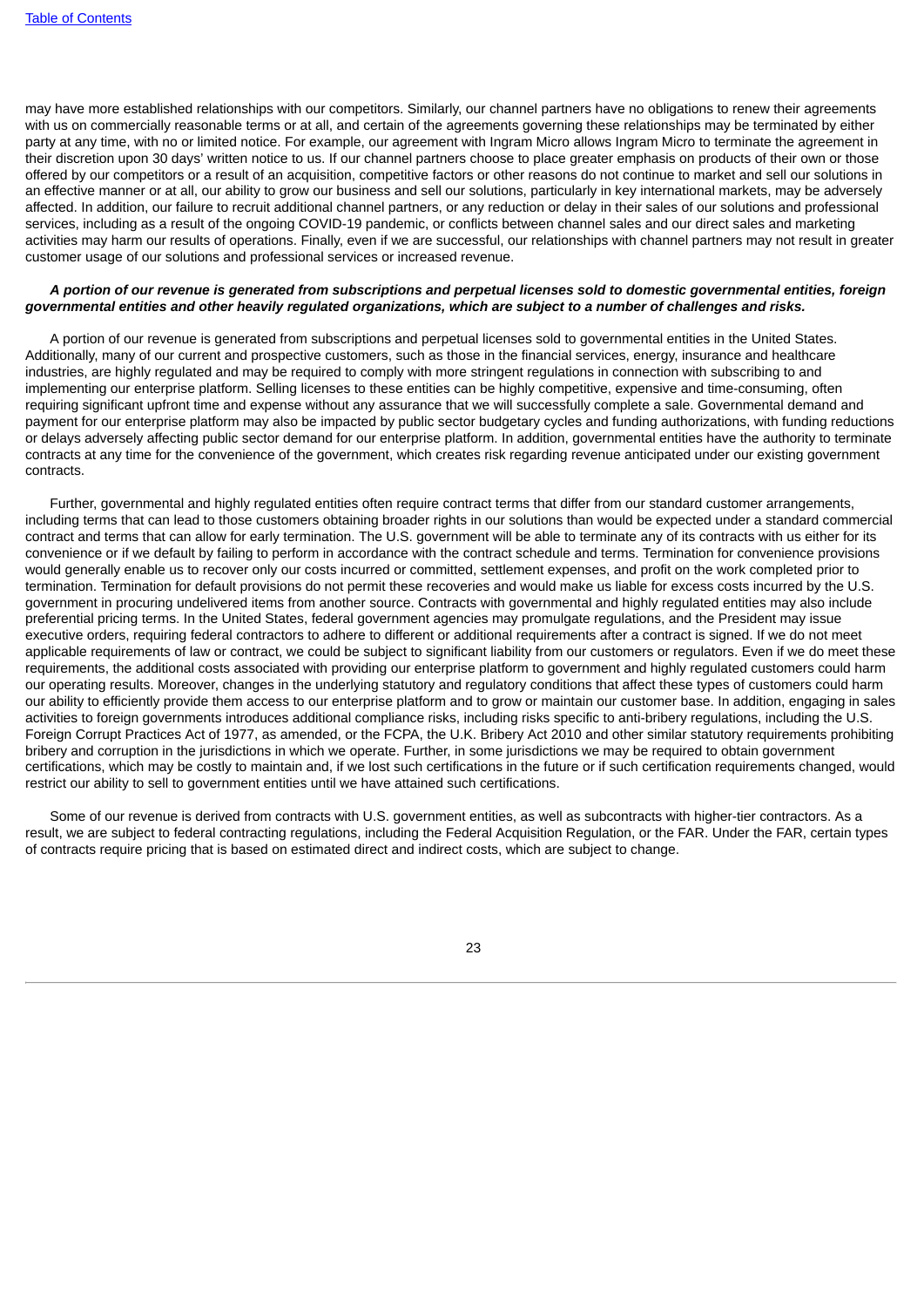In connection with our U.S. government contracts, we may be subject to government audits and review of our policies, procedures, and internal controls for compliance with contract terms, procurement regulations, and applicable laws. In certain circumstances, if we do not comply with the terms of a contract or with regulations or statutes, we could be subject to contract termination or downward contract price adjustments or refund obligations, could be assessed civil or criminal penalties, or could be debarred or suspended from obtaining future government contracts for a specified period of time. Any such termination, adjustment, sanction, debarment or suspension could have an adverse effect on our business.

In the course of providing our solutions and professional services to governmental entities, our employees and those of our channel partners may be exposed to sensitive government information. Any failure by us or our channel partners to safeguard and maintain the confidentiality of such information could subject us to liability and reputational harm, which could materially and adversely affect our results of operations and financial performance.

## Our pricing model subjects us to various challenges that could make it difficult for us to derive expected value from our *customers and we may need to reduce our prices or change our pricing model to remain competitive.*

Subscriptions and perpetual licenses to our enterprise platform are generally priced based on the number of IP addresses or total IT assets that can be monitored. We expect that we may need to change our pricing from time to time. As competitors introduce new products that compete with ours or reduce their prices, we may be unable to attract new customers or retain existing customers based on our historical pricing. We also must determine the appropriate price to enable us to compete effectively internationally. Moreover, mid- to large-size enterprises may demand substantial price discounts as part of the negotiation of sales contracts and, as the amount of IT assets or IP addresses within our customers' organization grows, we may face additional pressure from our customers regarding our pricing. As a result, we may be required or choose to reduce our prices or change our pricing model, which could adversely affect our business, revenue, operating margins and financial condition.

Further, our subscription agreements and perpetual licenses generally provide that we can audit our customers' use of our offerings to ensure compliance with the terms of such agreement or license and monitor an increase in IT assets and IP addresses being monitored. However, a customer may resist or refuse to allow us to audit their usage, in which case we may have to pursue legal recourse to enforce our rights under the agreement or license, which would require us to spend money, distract management and potentially adversely affect our relationship with our customers and users.

# If our enterprise platform offerings do not achieve sufficient market acceptance, our results of operations and competitive *position will suffer.*

We spend substantial amounts of time and money to research and develop and enhance our enterprise platform offerings to meet our customers' rapidly evolving demands. In addition, we invest in efforts to continue to add capabilities to our existing products and enable the continued detection of new network vulnerabilities. We typically incur expenses and expend resources upfront to market, promote and sell our new and enhanced offerings. Therefore, when we develop and introduce new or enhanced offerings, they must achieve high levels of market acceptance in order to justify the amount of our investment in developing and bringing them to market. For example, if Tenable Lumin does not garner widespread market adoption and implementation, our operating results and competitive position could suffer.

Further, we may make enhancements to our offerings that our customers do not like, find useful or agree with. We may also discontinue certain features, begin to charge for certain features that are currently free or increase fees for any of our features or usage of our offerings.

Our new offerings or enhancements and changes to our existing offerings could fail to attain sufficient market acceptance for many reasons, including:

- failure to predict market demand accurately, including changes in demand as a result of the ongoing COVID-19 pandemic or related macroeconomic trends, in terms of functionality and to supply offerings that meets this demand in a timely fashion;
- defects, errors or failures;
- negative publicity about their performance or effectiveness;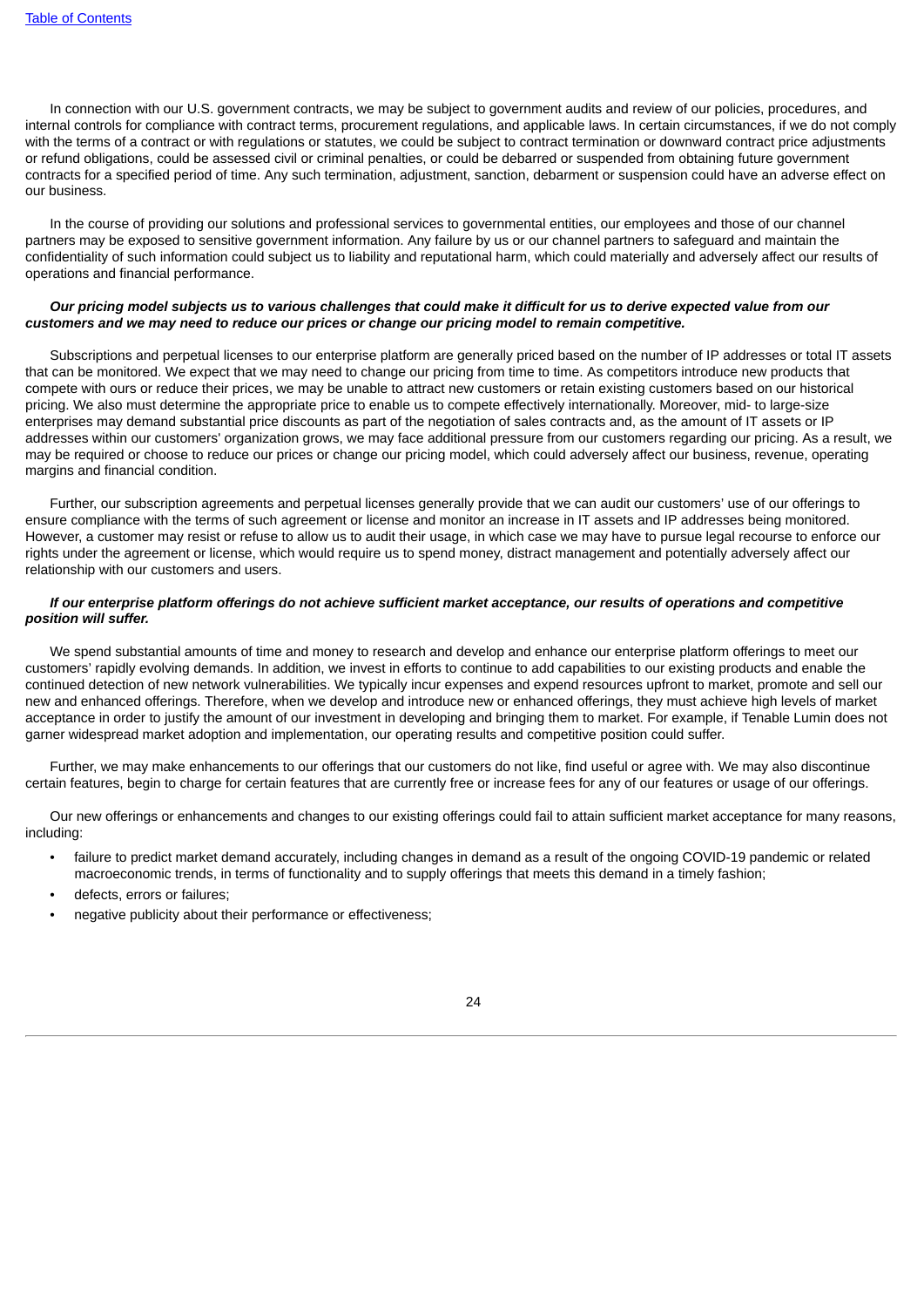- delays in releasing our new offerings or enhancements to our existing offerings to the market;
- introduction or anticipated introduction of competing products by our competitors:
- poor business conditions for our customers, including as a result of the ongoing COVID-19 pandemic, causing them to delay or forgo IT purchases; and
- reluctance of customers to purchase cloud-based offerings.

If our new or enhanced offerings do not achieve adequate acceptance in the market, our competitive position will be impaired, and our revenue will be diminished. The adverse effect on our operating results may be particularly acute because of the significant research, development, marketing, sales and other expenses we will have incurred in connection with the new or enhanced offerings.

# Our strategy of offering and deploying our solutions in the cloud, on-premises environments or using a hybrid approach causes *us to incur increased expenses and may pose challenges to our business.*

We offer and sell our enterprise platform for use in the cloud, on-premises environments or using a hybrid approach using the customer's own infrastructure. Our cloud offering enables our customers to eliminate the burden of provisioning and maintaining infrastructure and to scale their usage of our solutions quickly, while our on-premises offering allows for the customer's complete control over data security and software infrastructure. Historically, our solutions were developed in the context of the on-premises offering, and we have less operating experience offering and selling subscriptions to our solutions via our cloud offering. Although a substantial majority of our revenue has historically been generated from customers using our solutions on an on-premises basis, our customers are increasingly adopting our cloud offering. We expect that our customers will continue to move to our cloud offering and that it will become more central to our distribution model. We expect our gross profit to increase in absolute dollars and our gross margin to decrease to the extent that revenue from our cloud-based subscriptions increases as a percentage of revenue, although our gross margin could fluctuate from period to period. To support both on-premises environments and cloud instances of our product, our support team must be trained on and learn multiple environments in which our solution is deployed, which is more expensive than supporting only a cloud offering. Moreover, we must engineer our software for an on-premises environment, cloud offering and hybrid installation, which we expect will cause us additional research and development expense that may impact our operating results. As more of our customers transition to the cloud, we may be subject to additional competitive pressures, which may harm our business. We are directing a significant portion of our financial and operating resources to implement a robust and secure cloud offering for our customers, but even if we continue to make these investments, we may be unsuccessful in growing or implementing our cloud offering in a way that competes successfully against our current and future competitors and our business, results of operations and financial condition could be harmed.

# Our customers' increased usage of our cloud-based offerings requires us to continually improve our computer network and *infrastructure to avoid service interruptions or slower system performance.*

As usage of our cloud-based offerings grows and as customers use them for more complicated applications, increased assets and with increased data requirements, we will need to devote additional resources to improving our platform architecture and our infrastructure in order to maintain the performance of our cloud offering. Any failure or delays in our computer systems could cause service interruptions or slower system performance. If sustained or repeated, these performance issues could reduce the attractiveness of our enterprise platform to customers. These performance issues could result in lost customer opportunities and lower renewal rates, any of which could hurt our revenue growth, customer loyalty and reputation.

### A component of our growth strategy is dependent on our continued international expansion, which adds complexity to our *operations.*

We market and sell our solutions and professional services throughout the world and have personnel in many parts of the world. International operations generated 42% and 39% of our revenue in 2021 and 2020, respectively. Our growth strategy is dependent, in part, on our continued international expansion. We expect to conduct a significant amount of our business with organizations that are located outside the United States, particularly in Europe and Asia. We cannot assure that our expansion efforts into international markets will be successful in creating further demand for our solutions and

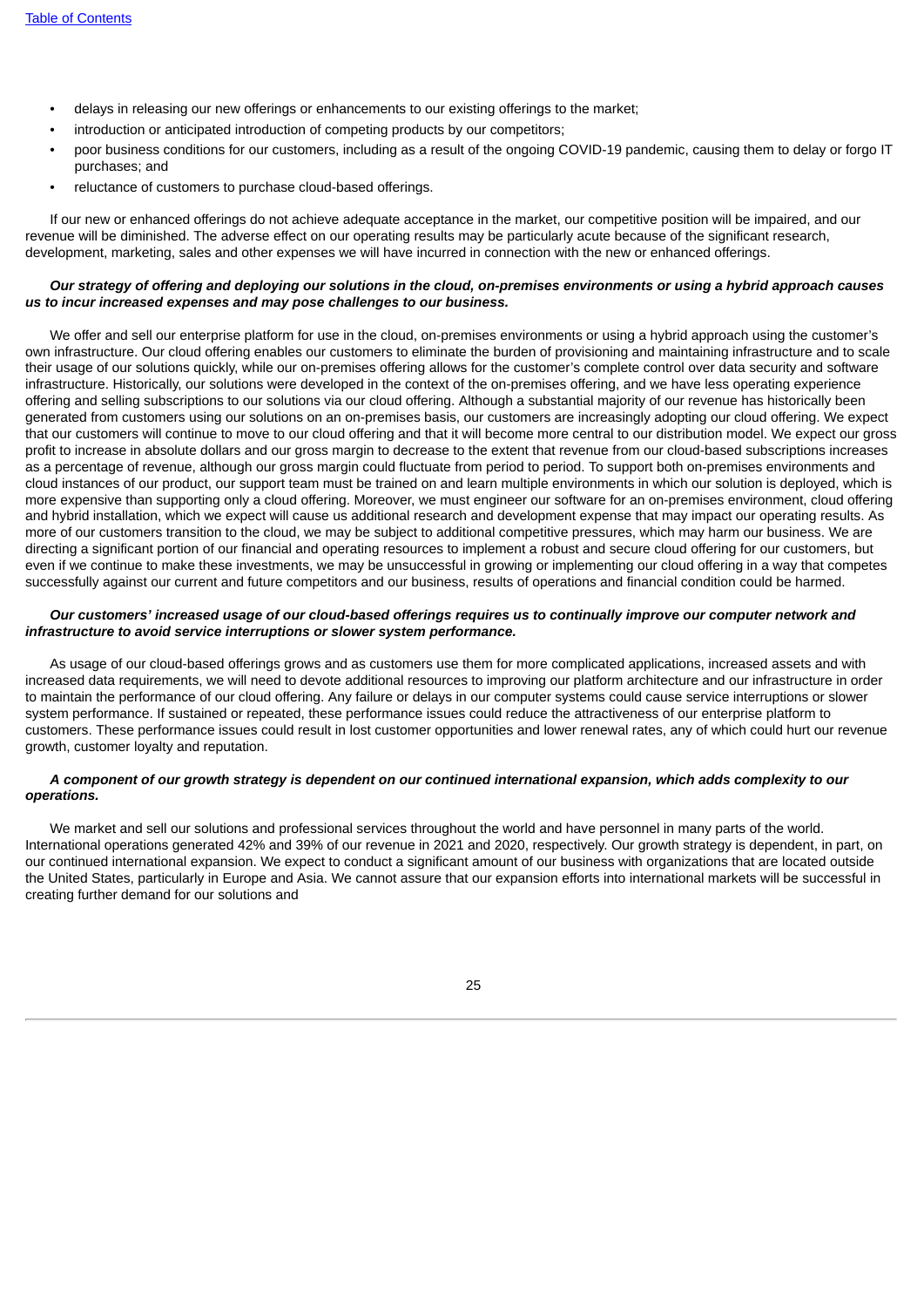professional services outside of the United States or in effectively selling our solutions and professional services in the international markets that we enter. Our current international operations and future initiatives will involve a variety of risks, including:

- increased management, infrastructure and legal costs associated with having international operations;
- reliance on channel partners:
- trade and foreign exchange restrictions, including potential changes in trade relations arising from policy initiatives;
- economic or political instability in foreign markets, including instability related to the United Kingdom's recent exit from the European Union and the corresponding impact on its ongoing legal, political, and economic relationship with the European Union and heightened levels of inflation;
- travel restrictions resulting from the COVID-19 pandemic, including restrictions on U.S. travelers entering some foreign countries;
- greater difficulty in enforcing contracts, accounts receivable collection and longer collection periods;
- changes in regulatory requirements, including, but not limited to data privacy, data protection and data security regulations;
- difficulties and costs of staffing, managing and potentially reorganizing foreign operations, including increased employee recruitment, training and retention costs related to global employment turnover trends and inflationary pressures in the labor market stemming from the COVID-19 pandemic;
- the uncertainty and limitation of protection for intellectual property rights in some countries;
- costs of compliance with foreign laws and regulations and the risks and costs of non-compliance with such laws and regulations;
- differing labor regulations in foreign jurisdictions where labor laws are generally more advantageous to employees, including deemed hourly wage and overtime regulations in these locations;
- costs of compliance with U.S. laws and regulations for foreign operations, including the FCPA, import and export control laws, tariffs, trade barriers, economic sanctions and other regulatory or contractual limitations on our ability to sell or provide our solutions in certain foreign markets, and the risks and costs of non-compliance;
- requirements to comply with foreign privacy, data protection and information security laws and regulations and the risks and costs of noncompliance;
- heightened risks of unfair or corrupt business practices in certain geographies and of improper or fraudulent sales arrangements that may impact financial results and result in restatements of, and irregularities in, financial statements;
- the potential for political unrest, pandemics, acts of terrorism, hostilities or war;
- management communication and integration problems resulting from cultural differences and geographic dispersion;
- costs associated with language localization of our solutions; and
- costs of compliance with multiple and possibly overlapping tax structures and regimes.

Our business, including the sales of our solutions and professional services by us and our channel partners, may be subject to foreign governmental regulations, which vary substantially from country to country and change from time to time. Our failure, or the failure by our channel partners, to comply with these regulations could adversely affect our business. Further, in many foreign countries it is common for others to engage in business practices that are prohibited by our internal policies and procedures or U.S. regulations applicable to us. Although we have implemented policies and procedures designed to comply with these laws and policies, there can be no assurance that our employees, contractors, channel partners and agents have complied, or will comply, with these laws and policies. Violations of laws or key control policies by our employees, contractors, channel partners or agents could result in delays in revenue recognition, financial reporting misstatements, fines, penalties or the prohibition of the importation or exportation of our solutions and could have a material adverse effect on our business and results of operations. If we are unable to successfully manage the challenges of international expansion and operations, our business and operating results could be adversely affected.

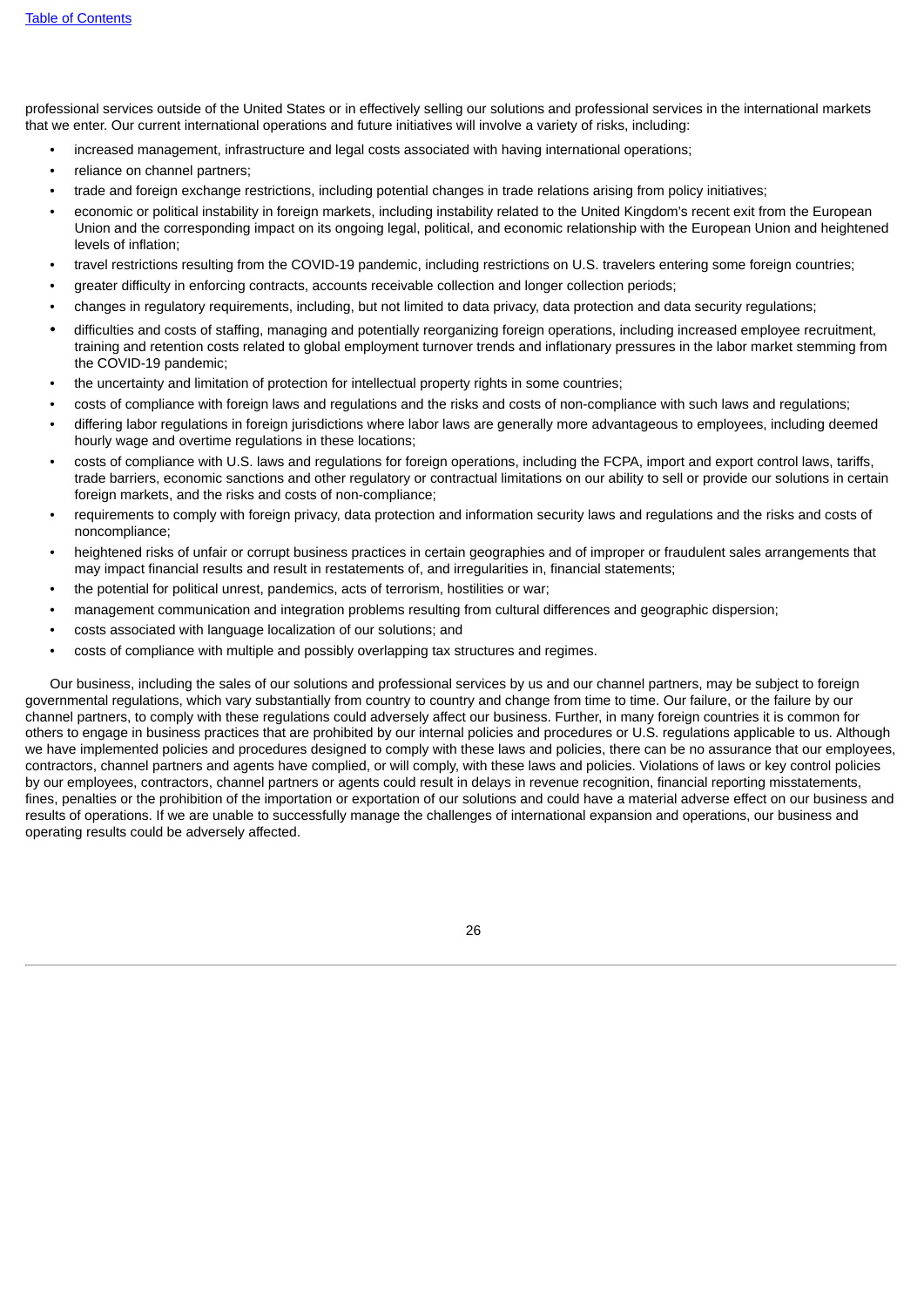#### We rely on the performance of highly skilled personnel, including senior management and our engineering, professional services, sales and technology professionals, and our ability to increase our customer base will depend to a significant extent on our ability to *expand our sales and marketing operations.*

We believe our success has depended, and continues to depend, on the efforts and talents of our senior management team and our highly skilled team members, including our sales personnel, professional services personnel and software engineers. We do not maintain key person insurance on any of our executive officers or key employees. Our senior management and key employees are employed on an at-will basis, which means that they could terminate their employment with us at any time. The loss of any of our senior management or key employees could adversely affect our ability to execute our business plan, and we may not be able to find adequate replacements. We cannot ensure that we will be able to retain the services of any members of our senior management or other key employees.

Our ability to successfully pursue our growth strategy also depends on our ability to attract, motivate and retain our personnel. Competition for well-qualified employees in all aspects of our business is intense. The recent move by companies to offer a remote or hybrid work environment may increase competition for such employees outside of our traditional office locations. In addition, employee turnover rates in the broader global economy and inflationary pressures in the labor market have increased during the ongoing COVID-19 pandemic and may continue to be elevated, which has led, and could continue to lead. to increased recruiting, training and retention costs. If we do not succeed in attracting well-qualified employees, retaining and motivating existing employees or maintaining our corporate culture in a hybrid or remote work environment, our business would be adversely affected.

In addition, our ability to increase our customer base and achieve broader market acceptance of our Cyber Exposure solutions will depend to a significant extent on our ability to expand our sales force and our third-party channel partner network of distributors and resellers, both domestically and internationally. We may not be successful in attracting and retaining talented sales personnel or strategic partners, and any new sales personnel or strategic partners may not be able to achieve productivity in a reasonable period of time or at all. We also plan to dedicate significant resources to sales and marketing programs, including through electronic marketing campaigns and, when deemed safe to do so, trade event sponsorship and participation. All of these efforts will require us to invest significant financial and other resources and our business will be harmed if our efforts do not generate a correspondingly significant increase in revenue.

# *We must offer high-quality support.*

Our customers rely on our personnel for support of our enterprise platform. High-quality support is important for the renewal of our agreements with existing customers and to our existing customers expanding the number of IP addresses or IT assets under their subscriptions. The importance of high-quality support will increase as we expand our business and pursue new customers. If we do not help our customers quickly resolve issues and provide effective ongoing support, our ability to sell new software to existing and new customers would suffer and our reputation with existing or potential customers would be harmed.

#### *Our growth depends in part on the success of our strategic relationships with third parties.*

In order to grow our business, we anticipate that we will continue to depend on relationships with strategic partners to provide broader customer coverage and solution delivery capabilities. We depend on partnerships with market leading technology companies to maintain and expand our Cyber Exposure ecosystem by integrating third party data into our platform. Identifying partners, and negotiating and documenting relationships with them, requires significant time and resources. Our agreements with our strategic partners generally are non-exclusive and do not prohibit them from working with our competitors or offering competing solutions. Our competitors may be effective in providing incentives to third parties to favor their products or services or to prevent or reduce subscriptions to our services. If our partners choose to place greater emphasis on products of their own or those offered by our competitors or do not effectively market and sell our product, our ability to grow our business and sell software and professional services may be adversely affected. In addition, acquisitions of our partners by our competitors could result in a decrease in the number of our current and potential customers, as our partners may no longer facilitate the adoption of our solutions by potential customers. We also license third-party threat data that is used in our solutions in order to deliver our offerings. In the future, this data may not be available to us on commercially reasonable terms, or at all. Any loss of the right to use any of this data could result in

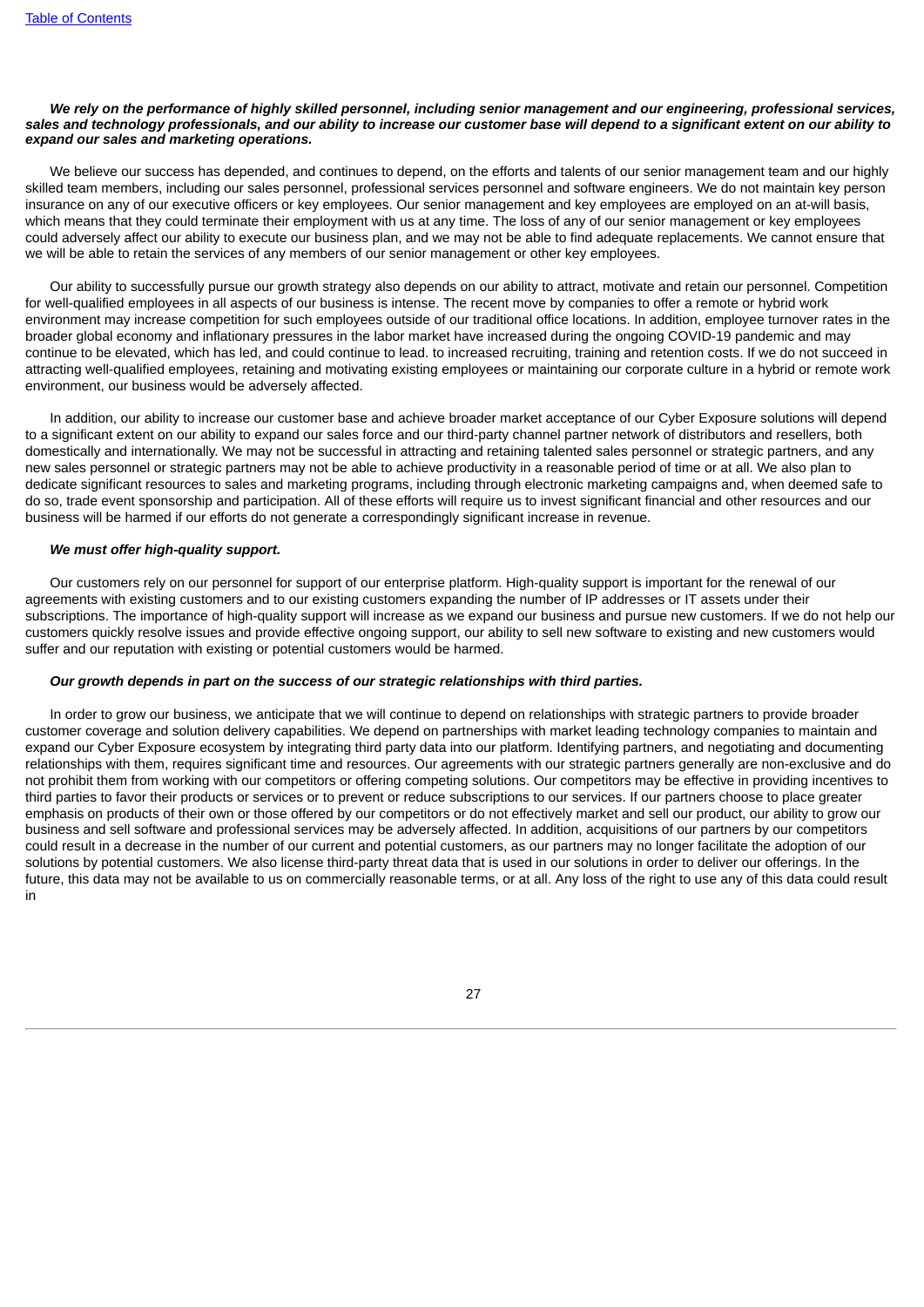delays in the provisioning of our offerings until equivalent data is either developed by us, or, if available, is identified, obtained and integrated, which could harm our business.

If we are unsuccessful in establishing or maintaining our relationships with third parties, our ability to compete in the marketplace or to grow our revenue could be impaired and our operating results may suffer. Even if we are successful, we cannot assure you that these relationships will result in increased customer usage of our solutions or increased revenue.

#### *Catastrophic events may disrupt our business.*

Our corporate headquarters are located in Columbia, Maryland. The area around Washington, D.C. could be subject to terrorist attacks. Additionally, we rely on our network and third-party infrastructure and enterprise applications, internal technology systems and our website for our development, marketing, operational support, hosted services and sales activities.

While we have begun to initiate hybrid remote and in-person work policies, substantially all of our employees have been working remotely due to the COVID-19 pandemic, which may pose additional security risks. Our business operations are subject to interruption by natural disasters, including those related to the long-term effects of climate change, and other catastrophic events such as fire, floods, power loss, telecommunications failure, cyberattack, war or terrorist attack, or epidemic or pandemic, such as the COVID-19 pandemic. To the extent such events impact our corporate headquarters, other facilities, or off-premises infrastructure, we may be unable to continue our operations and may endure system interruptions, reputational harm, delays in our software development, lengthy interruptions in our services, breaches of data security and loss of critical data, all of which could have an adverse effect on our future operating results.

## Recent and future acquisitions could disrupt our business and adversely affect our business operations and financial results.

We have in the past acquired products, technologies and businesses from other parties, such as our 2021 acquisitions of Alsid and Accurics, and we expect to expand our current business by acquiring additional businesses or technologies in the future. Acquisitions involve many risks, including the following:

- an acquisition may negatively affect our financial results because it may require us to incur charges or assume substantial debt or other liabilities, may cause adverse tax consequences or unfavorable accounting treatment, may expose us to claims and disputes by third parties, including intellectual property claims and disputes, or may not generate sufficient financial return to offset additional costs and expenses related to the acquisition;
- we may encounter difficulties or unforeseen expenditures in integrating the business, technologies, products, personnel or operations of any company that we acquire, particularly if key personnel of the acquired company decide not to work for us;
- an acquisition may disrupt our ongoing business, divert resources, increase our expenses and distract our management;
- an acquisition may result in a delay or reduction of customer purchases for both us and the company acquired due to customer uncertainty about continuity and effectiveness of service from either company;
- we may encounter difficulties in, or may be unable to, successfully sell any acquired solutions;
- an acquisition may involve the entry into geographic or business markets in which we have little or no prior experience or where competitors have stronger market positions;
- our use of cash to pay for an acquisition would limit other potential uses for our cash; and
- if we incur debt to fund such acquisition, such debt may subject us to material restrictions on our ability to conduct our business as well as financial maintenance covenants.

The occurrence of any of these risks could have a material adverse effect on our business operations and financial results. In addition, we may only be able to conduct limited due diligence on an acquired company's operations. Following an acquisition, we may be subject to unforeseen liabilities arising from an acquired company's past or present operations and these liabilities may be greater than the warranty and indemnity limitations that we negotiate. Any unforeseen liability that is greater than these warranty and indemnity limitations could have a negative impact on our financial condition.

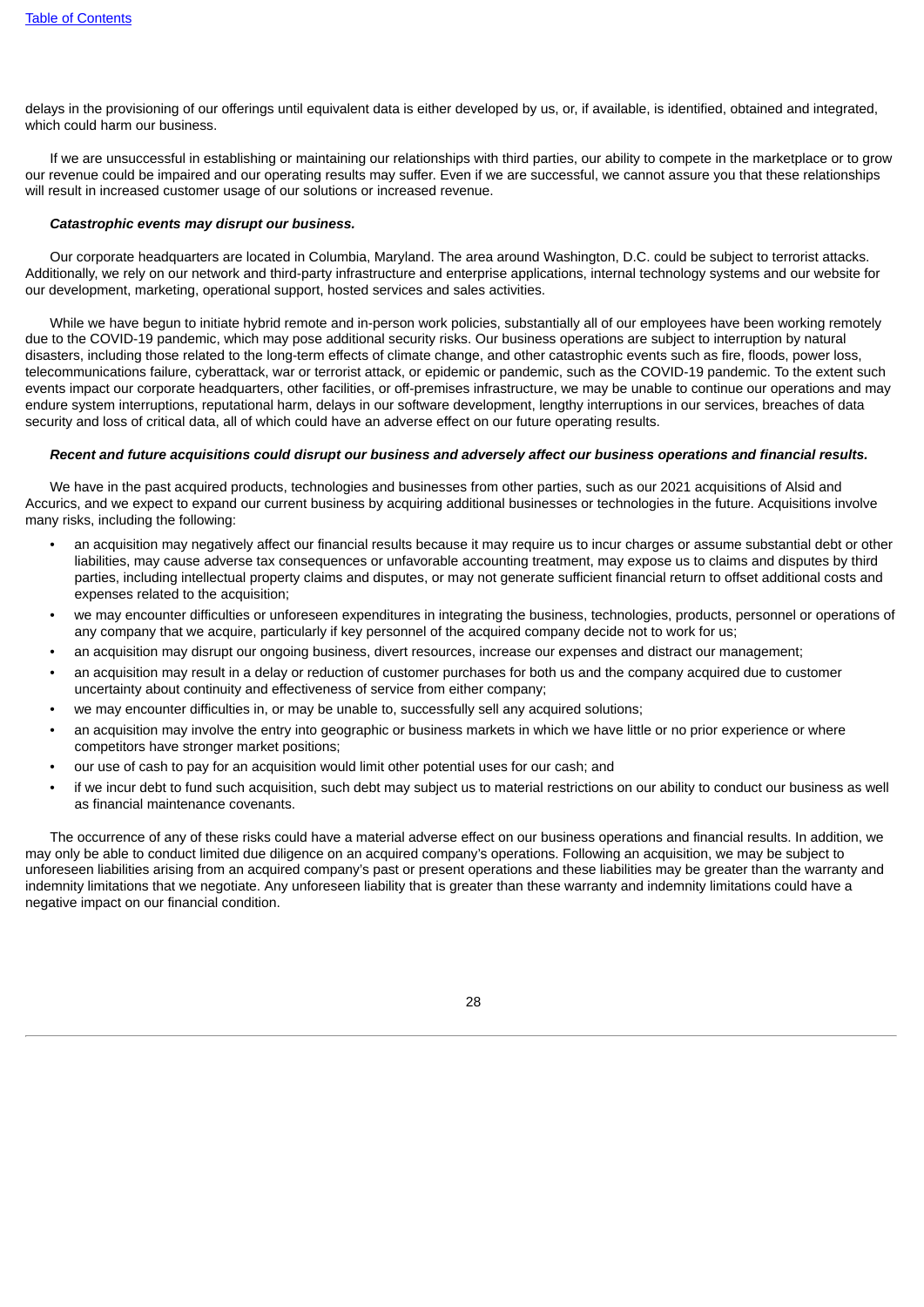# We may require additional capital to support business growth, and this capital might not be available on acceptable terms, if at

*all.*

We expect that our existing cash and cash equivalents will be sufficient to meet our anticipated cash needs for working capital and capital expenditures for at least the next 12 months. However, we intend to continue to make investments to support our business growth and may require additional funds to respond to business challenges, including the need to develop new features or enhance our product, improve our operating infrastructure or acquire complementary businesses and technologies. Accordingly, we may need to engage in equity or debt financings to secure additional funds. If we raise additional funds through future issuances of equity or convertible debt securities, our existing stockholders could suffer significant dilution, and any new equity securities we issue could have rights, preferences and privileges superior to those of holders of our common stock. Our current loan agreement includes, and we expect that any future agreements governing our indebtedness will include, restrictive covenants relating to our capital raising activities and other financial and operational matters, which may make it more difficult for us to obtain additional capital and to pursue business opportunities, including potential acquisitions. We may not be able to obtain additional financing on terms favorable to us, if at all. If we are unable to obtain adequate financing or financing on terms satisfactory to us when we require it, our ability to continue to support our business growth and to respond to business challenges could be significantly impaired, and our business may be adversely affected.

# *If we do not generate sufficient cash flows, we may be unable to service all of our indebtedness.*

To service our indebtedness, we will require a significant amount of cash. Our ability to generate cash, make scheduled payments or to refinance our debt obligations depends on our successful financial and operating performance, which may be affected by a range of economic, competitive and business factors, many of which are outside of our control and some of which are described elsewhere in the "Risk Factors" section of this report.

If our cash flows and capital resources are insufficient to fund our debt service obligations, or to repay the term loan when it matures, we may have to undertake alternative financing plans, such as refinancing or restructuring our debt, selling assets or operations, reducing or delaying capital investments, or seeking to raise additional capital. We may not be able to refinance our debt, or any refinancing of our debt could be at higher interest rates and may require us to comply with more restrictive covenants that could further restrict our business operations. Our ability to implement successfully any such alternative financing plans will depend on a range of factors, including general economic conditions, the level of activity in capital markets generally, and the terms of our various debt instruments then in effect.

### Covenants under our Credit Agreement may restrict our business and operations in many ways, and if we do not effectively *manage our covenants, our financial conditions and results of operations could be adversely affected.*

Our Credit Agreement imposes various covenants that limit our ability and/or our restricted subsidiaries' ability to, among other things:

- pay dividends or distributions, repurchase equity, prepay, redeem or repurchase certain debt, and make certain investments;
- incur additional debt and issue certain preferred stock;
- provide guarantees in respect of obligations of other persons;
- incur liens on assets;
- engage in certain asset sales, including capital stock of our subsidiaries;
- merge, consolidate with, or sell all or substantially all our assets to another person;
- enter into transactions with affiliates;
- enter into agreements that restrict distributions from our subsidiaries;
- designate subsidiaries as unrestricted subsidiaries; and
- prohibit certain restrictions on the ability of restricted subsidiaries to pay dividends or make other payments to us.

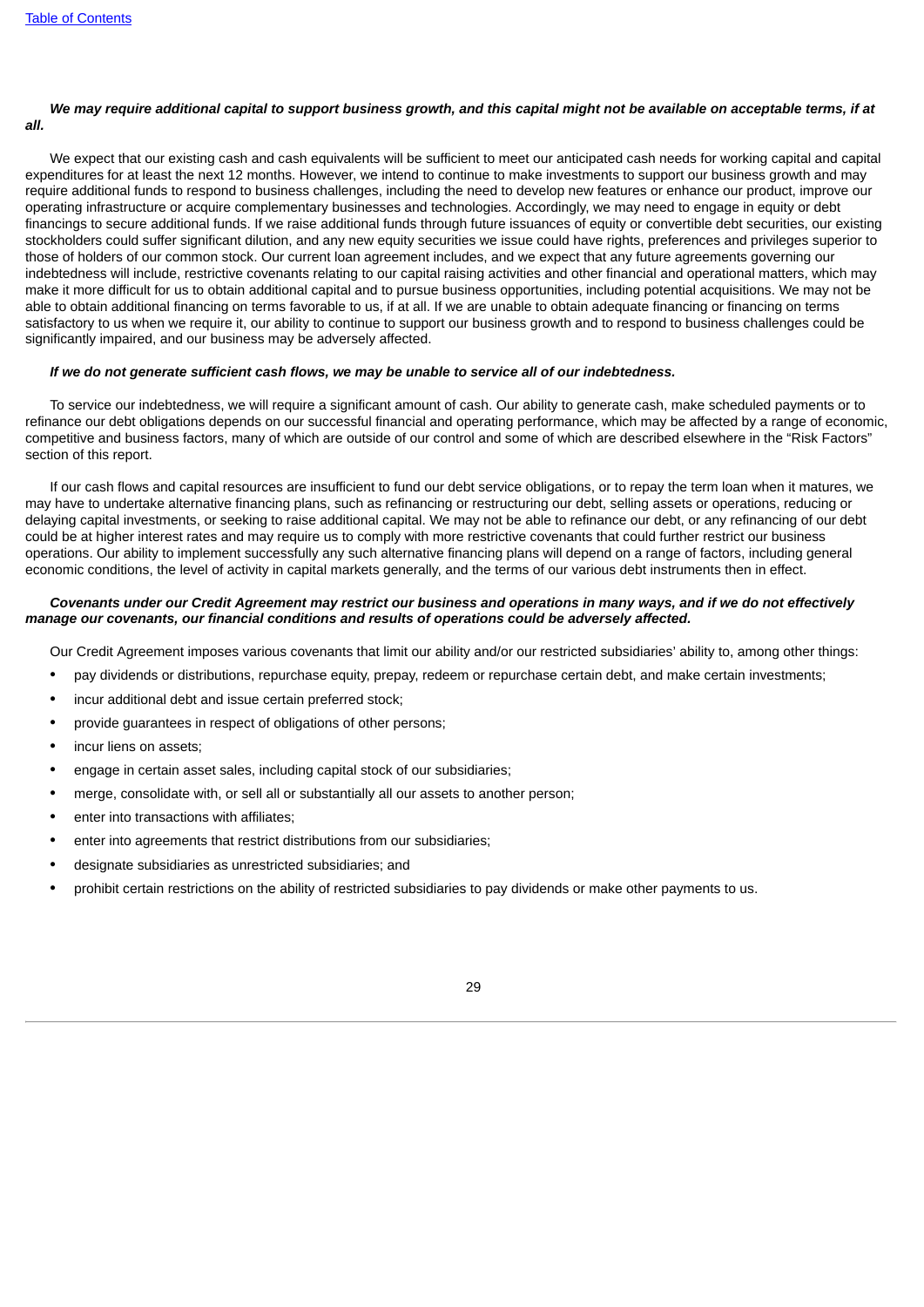These covenants may:

- limit our ability to borrow additional funds for working capital, capital expenditures, acquisitions, or other general business purposes;
- limit our ability to use our cash flow or obtain additional financing for future working capital, capital expenditures, acquisitions, or other general business purposes;
- require us to use a substantial portion of our cash flow from operations to make debt service payments;
- limit our flexibility to plan for, or react to, changes in our business and industry;
- place us at a competitive disadvantage compared to less leveraged competitors; and
- increase our vulnerability to the impact of adverse economic and industry conditions.

If we are unable to successfully manage the limitations and decreased flexibility on our business due to our significant debt obligations, we may not be able to capitalize on strategic opportunities or grow our business to the extent we would be able to without these limitations.

Our failure to comply with any of the covenants could result in a default under the Credit Agreement, which could permit the administrative agent or the lenders to cause the administrative agent to declare all or part of any of our outstanding senior secured term loans or revolving loans to be immediately due and payable or to exercise any remedies provided to the administrative agent, including, proceeding against the collateral granted to secure our obligations under the Credit Agreement. An event of default under the Credit Agreement could also lead to an event of default under the terms of certain of our other agreements. Any such event of default or any exercise of rights and remedies by our creditors could seriously harm our business.

#### *The LIBOR calculation method may change, and LIBOR is expected to be phased out after 2021.*

Loans under the Credit Agreement bear interest at a rate based on the London Interbank Offered Rate, or LIBOR. On July 27, 2017, the U.K. Financial Conduct Authority, or the FCA, announced that it will no longer require banks to submit rates for the calculation of LIBOR after 2021. However, the cessation date has been deferred to June 30, 2023 for the most commonly used tenors in U.S. dollar LIBOR (i.e., overnight and one, three and six months). This extension to 2023 means that many legacy U.S. dollar LIBOR contracts would terminate before related LIBOR rates cease to be published. In the meantime, actions by the FCA, other regulators, or law enforcement agencies may result in changes to the method by which LIBOR is calculated. If changes to LIBOR result in an increase in rates, our interest expense under the Credit Agreement would increase. Further, if LIBOR is no longer available, our Credit Agreement provides a process to determine a substitute rate, and if such substitute rate is higher than LIBOR, our interest expense under the Credit Agreement would increase.

# The nature of our business requires the application of complex accounting rules and requiations. If there are significant changes in current principles, financial reporting standards or interpretations, or if our estimates or judgments relating to our critical accounting policies prove to be incorrect, we may experience unexpected financial reporting fluctuations and our results of *operations could be adversely affected.*

The accounting rules and regulations that we must comply with are complex and subject to interpretation by the Financial Accounting Standards Board, the Securities and Exchange Commission, or SEC, and various bodies formed to promulgate and interpret appropriate accounting principles. In addition, many companies' accounting disclosures are being subjected to heightened scrutiny by regulators and the public. Further, the accounting rules and regulations are continually changing in ways that could impact our financial statements.

The preparation of financial statements in conformity with generally accepted accounting principles in the United States, or U.S. GAAP, requires management to make estimates and assumptions that affect the amounts reported in the consolidated financial statements and accompanying notes. We base our estimates on historical experience and on various other assumptions that we believe to be reasonable under the circumstances, as provided in the section of this report titled "Management's Discussion and Analysis of Financial Condition and Results of Operations." Significant assumptions and estimates used in preparing our consolidated financial statements include the determination of the

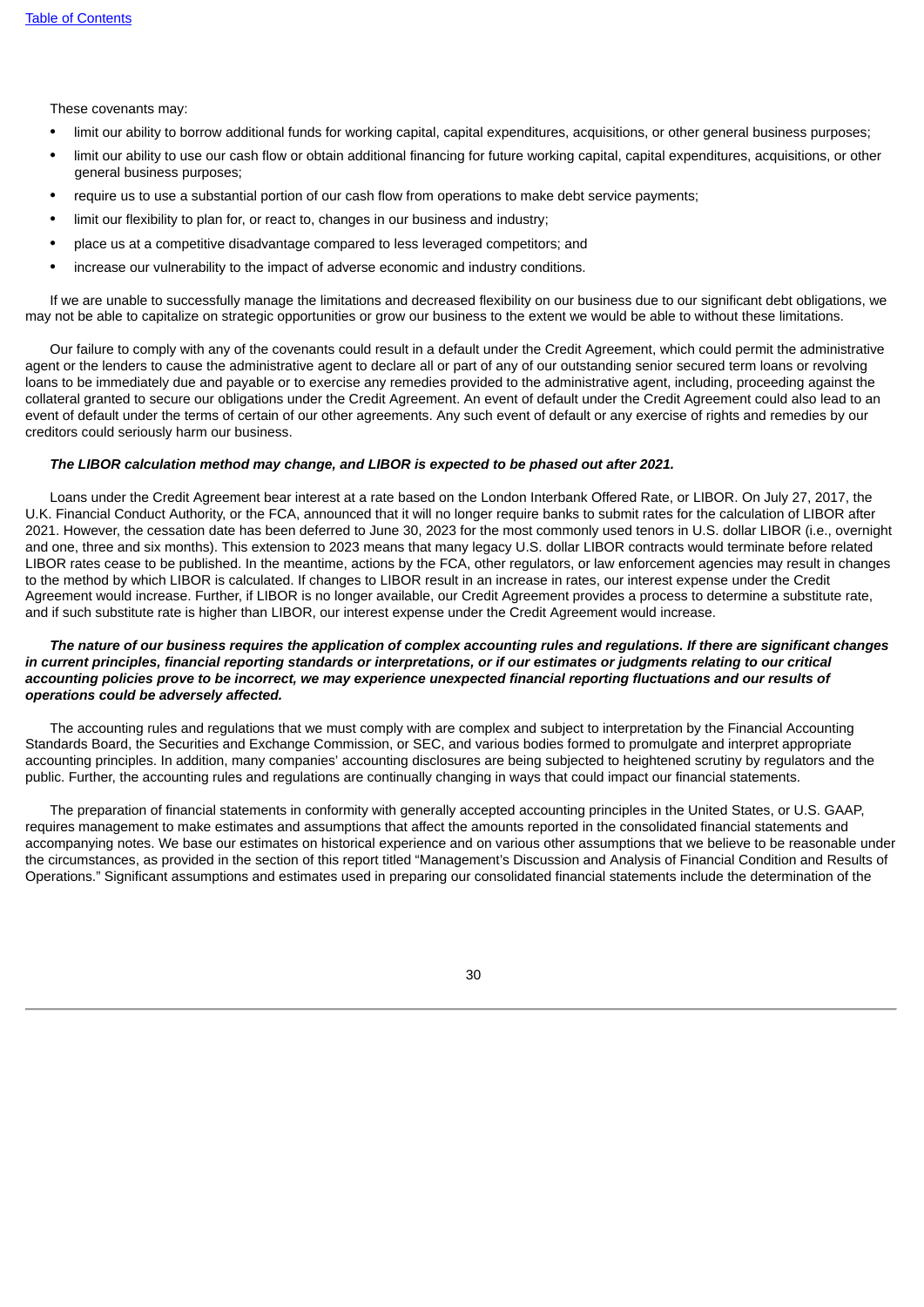estimated economic life of perpetual licenses for revenue recognition, the estimated period of benefit for deferred commissions, useful lives of long-lived assets, the valuation of stock-based compensation, the incremental borrowing rate for operating leases, and the valuation of deferred tax assets. Our results of operations may be adversely affected if our assumptions change or if actual circumstances differ from those in our assumptions, which could cause our results of operations to fall below the expectations of securities analysts and investors, resulting in a decline in the trading price of our common stock.

Additionally, we regularly monitor our compliance with applicable financial reporting standards and review new pronouncements and drafts thereof that are relevant to us. We might be required to change our accounting policies, alter our operational policies and implement new or enhance existing systems, or we may be required to restate our published financial statements, as a result of new standards, changes to existing standards and changes in their interpretation. Such changes to existing standards or changes in their interpretation may have an adverse effect on our reputation, business, financial position and profit, or cause an adverse deviation from our revenue and operating profit target, which may negatively impact our financial results.

#### **Risks Related to Government Regulation, Data Collection and Intellectual Property**

# Our business could be adversely affected if our employees cannot obtain and maintain required security clearances or we cannot *establish and maintain a required facility security clearance.*

Certain U.S. government contracts may require our employees to maintain various levels of security clearances, and may require us to maintain a facility security clearance, to comply with Department of Defense, or DoD, requirements. The DoD has strict security clearance requirements for personnel who perform work in support of classified programs. Obtaining and maintaining a facility clearance and security clearances for employees can be a difficult, sometimes lengthy process. If we do not have employees with the appropriate security clearances, then a customer requiring classified work could terminate an existing contract or decide not to renew the contract upon its expiration. To the extent we are not able to obtain or maintain a facility security clearance, we may not be able to bid on or win new classified contracts, and existing contracts requiring a facility security clearance could be terminated.

# Any failure to protect our proprietary technology and intellectual property rights could substantially harm our business and *operating results.*

Our success and ability to compete depend in part on our ability to protect our proprietary technology and intellectual property. To safeguard these rights, we rely on a combination of patent, trademark, copyright and trade secret laws and contractual protections in the United States and other jurisdictions, all of which provide only limited protection and may not now or in the future provide us with a competitive advantage.

As of December 31, 2021, we had 23 issued patents and 15 patent applications pending in the United States relating to our technology. We cannot assure you that any patents will issue from any patent applications, that patents that issue from such applications will give us the protection that we seek or that any such patents will not be challenged, invalidated or circumvented. Any patents that may issue in the future from our pending or future patent applications may not provide sufficiently broad protection and may not be enforceable in actions against alleged infringers. Obtaining and enforcing software patents in the United States is becoming increasingly challenging. Any patents we have obtained or may obtain in the future may be found to be invalid or unenforceable in light of recent and future changes in the law. We have registered the "Tenable," "Nessus," "Tenable.io" and "Lumin" trademarks and our Tenable logo in the United States and certain other countries. We have registrations and/or pending applications for additional trademarks in the United States; however, we cannot assure you that any future trademark registrations will be issued for pending or future applications or that any registered trademarks will be enforceable or provide adequate protection of our proprietary rights. While we have copyrights in our software, we do not typically register such copyrights with the Copyright Office. This failure to register the copyrights in our software may preclude us from obtaining statutory damages for infringement under certain circumstances. We also license software from third parties for integration into our software, including open source software and other software available on commercially reasonable terms. We cannot assure you that such third parties will maintain such software or continue to make it available.

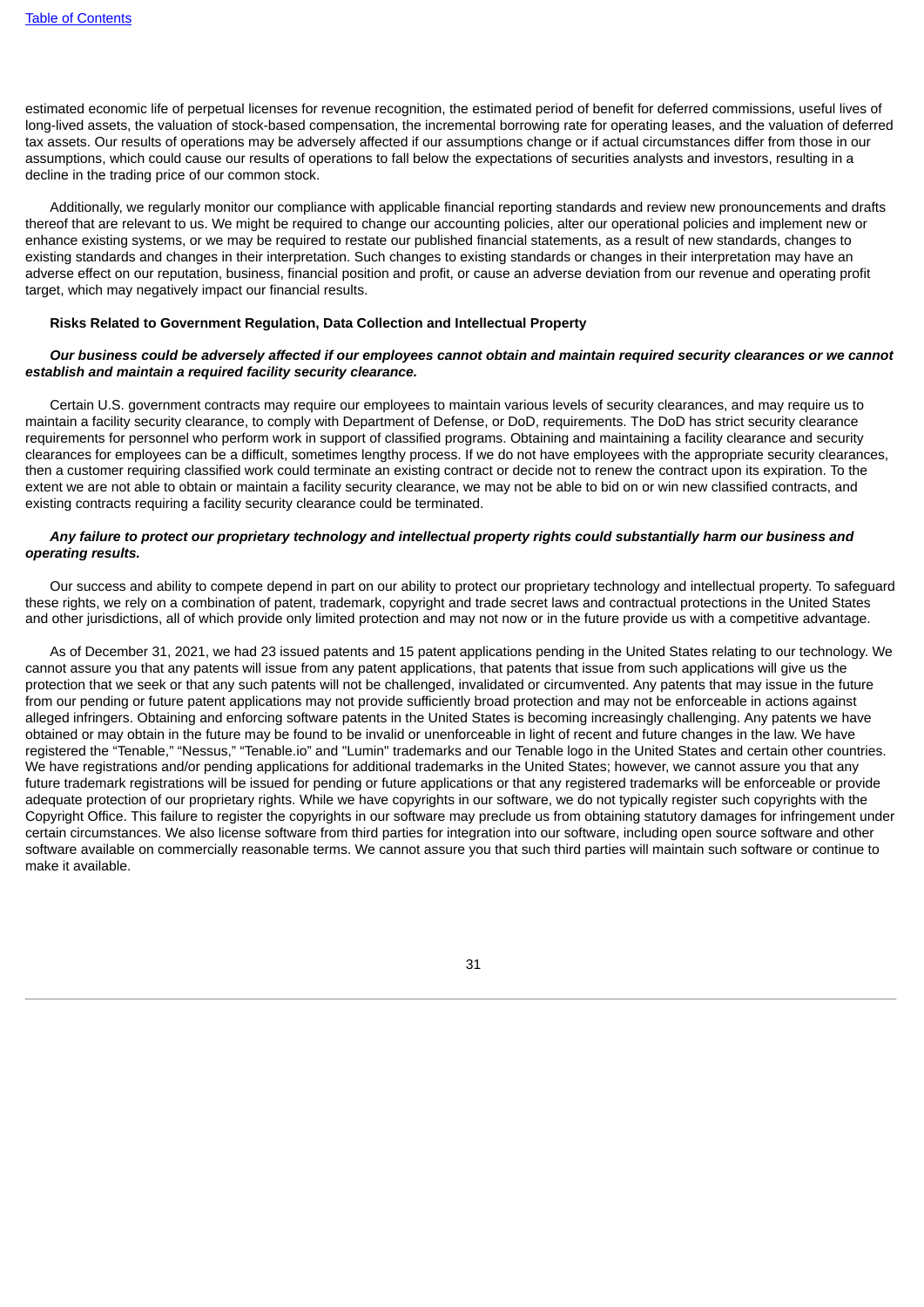In order to protect our unpatented proprietary technologies and processes, we rely on trade secret laws and confidentiality and invention assignment agreements with our employees, consultants, strategic partners, vendors and others. Despite our efforts to protect our proprietary technology and trade secrets, unauthorized parties may attempt to misappropriate, copy, reverse engineer or otherwise obtain and use them. In addition, others may independently discover our trade secrets, in which case we would not be able to assert trade secret rights, or develop similar technologies and processes. Further, several agreements may give customers limited rights to access portions of our proprietary source code, and the contractual provisions that we enter into may not prevent unauthorized use or disclosure of our proprietary technology or intellectual property and may not provide an adequate remedy in the event of unauthorized use or disclosure of our proprietary technology or intellectual property rights. Moreover, policing unauthorized use of our technologies, trade secrets and intellectual property is difficult, expensive and time-consuming, particularly in foreign countries where the laws may not be as protective of intellectual property rights as those in the United States and where mechanisms for enforcement of intellectual property rights may be weak. To the extent that we expand our activities outside of the United States, our exposure to unauthorized copying and use of our solutions and proprietary information may increase. We may be unable to determine the extent of any unauthorized use or infringement of our solutions, technologies or intellectual property rights.

There can be no assurance that the steps that we take will be adequate to protect our proprietary technology and intellectual property, that others will not develop or patent similar or superior technologies, solutions or services, or that our trademarks, patents, and other intellectual property will not be challenged, invalidated or circumvented by others. Furthermore, effective trademark, patent, copyright, and trade secret protection may not be available in every country in which our software is available or where we have employees or independent contractors. In addition, the legal standards relating to the validity, enforceability, and scope of protection of intellectual property rights in internet and softwarerelated industries are uncertain and still evolving.

In order to protect our intellectual property rights, we may be required to spend significant resources to monitor and protect these rights. Litigation brought to protect and enforce our intellectual property rights could be costly, time-consuming and distracting to management and could result in the impairment or loss of portions of our intellectual property. Furthermore, our efforts to enforce our intellectual property rights may be met with defenses, counterclaims and countersuits attacking the validity and enforceability of our intellectual property rights. Our failure to secure, protect and enforce our intellectual property rights could seriously adversely affect our brand and adversely impact our business.

# We may be subject to intellectual property rights claims by third parties, which are extremely costly to defend, could require us to *pay significant damages and could limit our ability to use certain technologies.*

Companies in the software and technology industries, including some of our current and potential competitors, own significant numbers of patents, copyrights, trademarks and trade secrets and frequently enter into litigation based on allegations of infringement or other violations of intellectual property rights. In addition, many of these companies have the capability to dedicate substantially greater resources to enforce their intellectual property rights and to defend claims that may be brought against them. The litigation may involve patent holding companies or other adverse patent owners that have no relevant product revenue and against which our patents may therefore provide little or no deterrence. In the past, we have been subject to allegations of patent infringement that were unsuccessful, and we expect in the future to be subject to claims that we have misappropriated, misused, or infringed other parties' intellectual property rights, and, to the extent we gain greater market visibility or face increasing competition and as we acquire more companies, we face a higher risk of being the subject of intellectual property infringement claims, which is not uncommon with respect to enterprise software companies. We may in the future be subject to claims that employees or contractors, or we, have inadvertently or otherwise used or disclosed trade secrets or other proprietary information of our competitors or other parties. To the extent that intellectual property claims are made against our customers based on their usage of our technology, we have certain obligations to indemnify and defend such customers from those claims. The term of our contractual indemnity provisions often survives termination or expiration of the applicable agreement. Large indemnity payments, defense costs or damage claims from contractual breach could harm our business, results of operations and financial condition.

There may be third-party intellectual property rights, including issued or pending patents that cover significant aspects of our technologies or business methods, including those relating to companies we acquire. Any intellectual property claims, with or without merit, could be very time-consuming, could be expensive to settle or litigate, could divert our

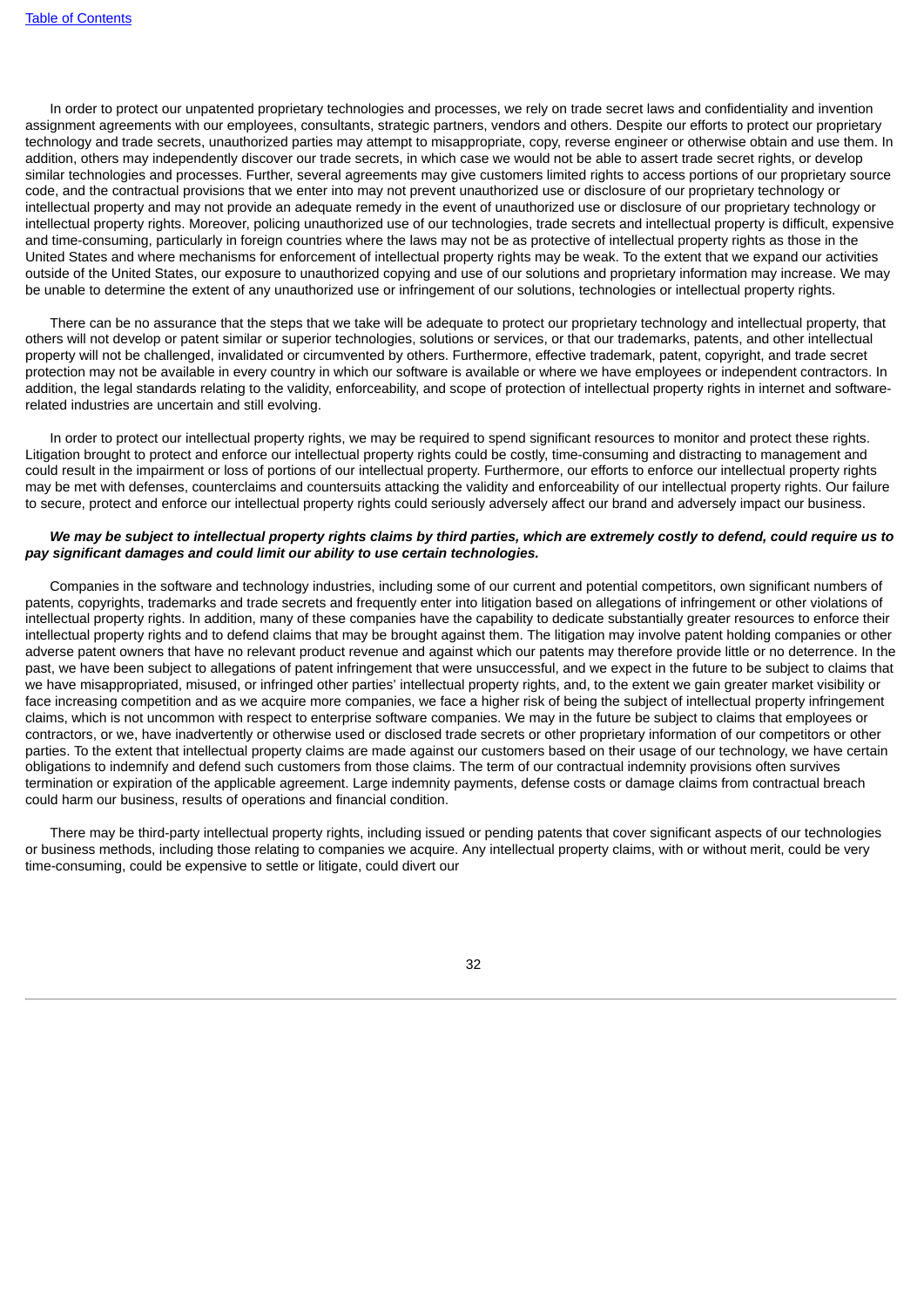management's attention and other resources and could result in adverse publicity. These claims could also subject us to making substantial payments for legal fees, settlement payments, and other costs or damages, potentially including treble damages if we are found to have willfully infringed patents or copyrights. These claims could also result in our having to stop making, selling, offering for sale, or using technology found to be in violation of a third party's rights. We might be required to seek a license for the third-party intellectual property rights, which may not be available on reasonable terms or at all. Even if a license is available to us, we may be required to pay significant upfront fees, milestones or royalties, which would increase our operating expenses. Moreover, to the extent we only have a license to any intellectual property used in our solutions, there may be no guarantee of continued access to such intellectual property, including on reasonable terms. As a result, we may be required to develop alternative non-infringing technology, which could require significant effort and expense. If a third party is able to obtain an injunction preventing us from accessing such third-party intellectual property rights, or if we cannot license or develop technology for any infringing aspect of our business, we would be forced to limit or stop sales of our software or cease business activities covered by such intellectual property, and may be unable to compete effectively. Any of these results would adversely affect our business, results of operations, financial condition and cash flows.

#### Portions of our solutions utilize open source software, and any failure to comply with the terms of one or more of these open *source licenses could negatively affect our business.*

Our software contains software made available by third parties under so-called "open source" licenses. From time to time, there have been claims against companies that distribute or use open source software in their products and services, asserting that such open source software infringes the claimants' intellectual property rights. We could be subject to suits by parties claiming that what we believe to be licensed open source software infringes their intellectual property rights. Use and distribution of open source software may entail greater risks than use of third-party commercial software, as open source licensors generally do not provide warranties or other contractual protections regarding infringement claims or the quality of the code. In addition, certain open source licenses require that source code for software programs that are subject to the license be made available to the public and that any modifications or derivative works to such open source software continue to be licensed under the same terms. Further, certain open source licenses also include a provision that if we enforce any patents against the software programs that are subject to the license, we would lose the license to such software. If we were to fail to comply with the terms of such open source software licenses, such failures could result in costly litigation, lead to negative public relations or require that we quickly find replacement software which may be difficult to accomplish in a timely manner.

Although we monitor our use of open source software in an effort both to comply with the terms of the applicable open source licenses and to avoid subjecting our software to conditions we do not intend, the terms of many open source licenses have not been interpreted by U.S. courts, and there is a risk that these licenses could be construed in a way that could impose unanticipated conditions or restrictions on our ability to commercialize our product or operate our business. By the terms of certain open source licenses, we could be required to release the source code of our software and to make our proprietary software available under open source licenses, if we combine or distribute our software with open source software in a certain manner. In the event that portions of our software are determined to be subject to an open source license, we could be required to publicly release the affected portions of our source code, re-engineer all, or a portion of, that software or otherwise be limited in the licensing of our software, each of which could reduce or eliminate the value of our product. Many of the risks associated with usage of open source software cannot be eliminated, and could negatively affect our business, results of operations and financial condition.

#### **Risks Related to An Investment in Our Common Stock**

#### *Our stock price may be volatile, and the value of our common stock may decline.*

The market price of our common stock may fluctuate substantially and depends on a number of factors, including those described in this "Risk Factors" section, many of which are beyond our control and may not be related to our operating performance. Factors that could cause fluctuations in the market price of our common stock include the following:

• actual or anticipated changes or fluctuations in our operating results;

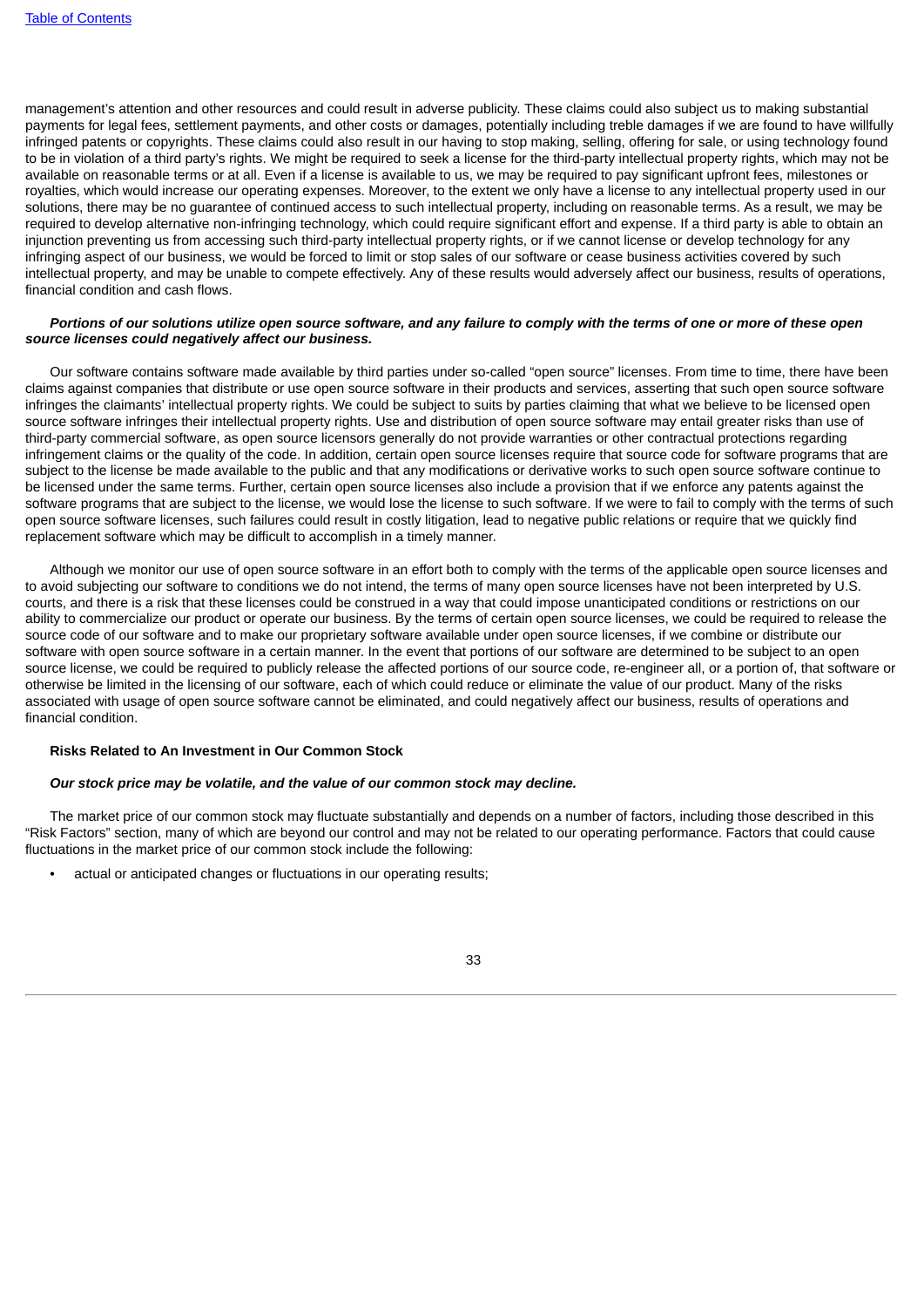- the financial projections we may provide to the public, any changes in these projections or our failure to meet these projections;
- announcements by us or our competitors of new products or new or terminated significant contracts, commercial relationships or capital commitments;
- industry or financial analyst or investor reaction to our press releases, other public announcements and filings with the SEC;
- rumors and market speculation involving us or other companies in our industry;
- price and volume fluctuations in the overall stock market from time to time;
- changes in operating performance and stock market valuations of other technology companies generally, or those in our industry in particular;
- failure to comply with the terms of the Credit Agreement;
- sales of shares of our common stock by us or our stockholders;
- failure of industry or financial analysts to maintain coverage of us, changes in financial estimates by any analysts who follow our company, or our failure to meet these estimates or the expectations of investors;
- actual or anticipated developments in our business or our competitors' businesses or the competitive landscape generally;
- litigation involving us, our industry or both, or investigations by regulators into our operations or those of our competitors;
- developments or disputes concerning our intellectual property rights or our solutions, or third-party proprietary rights;
- announced or completed acquisitions of businesses or technologies by us or our competitors;
- new or proposed laws or regulations or new interpretations of existing laws or regulations applicable to our business, including proposed changes to the U.S. corporate income tax rate and capital gains tax rates;
- any major changes in our management or our Board of Directors;
- general economic conditions and slow or negative growth of our markets; and
- other events or factors, including those resulting from pandemics, war, incidents of terrorism or responses to these events.

Recently, the stock markets have experienced extreme price and volume fluctuations that have affected and continue to affect the market prices of equity securities of many companies, including in connection with the COVID-19 pandemic. These fluctuations have often been unrelated or disproportionate to the operating performance of those companies. Broad market and industry fluctuations, as well as general economic, political, regulatory and market conditions, may negatively impact the market price of our common stock. In the past, companies that have experienced volatility in the market price of their securities have been subject to securities class action litigation. We may be the target of this type of litigation in the future, which could result in substantial costs and divert our management's attention.

# If securities or industry analysts do not publish research or reports about our business, or publish negative reports about our *business, our stock price and trading volume could decline.*

The trading market for our common stock will depend, in part, on the research and reports that securities or industry analysts publish about us or our business. We do not control these analysts or the content and opinions included in their reports. If our financial performance fails to meet analyst estimates or one or more of the analysts who cover us downgrade our shares or change their opinion of our shares, our share price would likely decline. In addition, the stock prices of many companies in the technology industry have declined significantly after those companies have failed to meet, or significantly exceed, the financial guidance publicly announced by the companies or the expectations of analysts. If our financial results fail to meet, or exceed, our announced guidance or the expectations of analysts or public investors, analysts could downgrade our common stock or publish unfavorable research about us. If one or more of these analysts cease coverage of our company or fail to regularly publish reports on us, we could lose visibility in the financial markets, which could cause our share price or trading volume to decline.

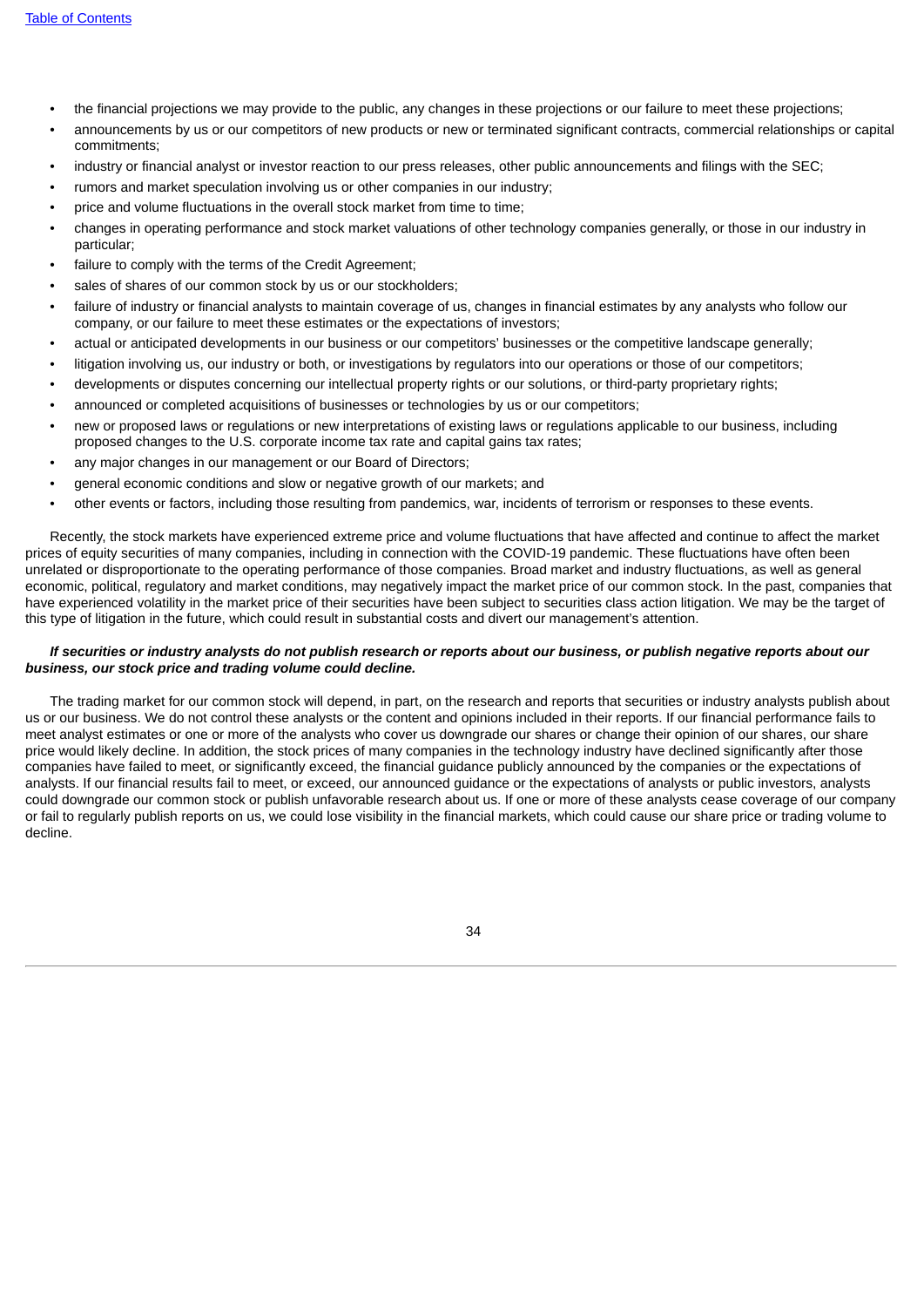# Future sales of substantial amounts of our common stock in the public markets by us or our stockholders, or the perception such *sales might occur, could reduce the price that our common stock might otherwise attain.*

Sales of a substantial number of shares of our common stock in the public market by us or our stockholders, or the perception that these sales might occur, could depress the market price of our common stock, impair our ability to raise capital through the sale of additional equity securities and make it more difficult for you to sell your common stock at a time and price that you deem appropriate. Further, the number of new shares of our common stock issued by us in connection with raising additional capital in connection with a financing, acquisition, investment or otherwise could result in substantial dilution to our existing stockholders.

In addition, we have filed registration statements on Form S-8 under the Securities Act registering the issuance of shares of common stock subject to options and other equity awards issued or reserved for future issuance under our equity incentive plans. Shares registered under these registration statements, and under additional registration statements on Form S-8 that we may file to register additional shares of common stock pursuant to provisions of our equity incentive plans that provide for an automatic increase in the number of shares reserved and available for issuance each year, are available for sale in the public market subject to vesting arrangements and exercise of options and the restrictions of Rule 144 under the Securities Act in the case of our affiliates.

## We do not intend to pay dividends for the foreseeable future and, as a result, your ability to achieve a return on your investment *will depend on appreciation in the price of our common stock.*

We have never declared or paid any cash dividends on our common stock and do not intend to pay any cash dividends in the foreseeable future. We anticipate that we will retain all of our future earnings for use in the development of our business and for general corporate purposes. Any determination to pay dividends in the future will be at the discretion of our Board of Directors. Accordingly, investors must rely on sales of their common stock after price appreciation, which may never occur, as the only way to realize any future gains on their investments. In addition, our Credit Agreement contains restrictive covenants that prohibit us, subject to certain exceptions, from paying dividends on our common stock.

# Anti-takeover provisions in our charter documents and under Delaware law could make an acquisition of us more difficult, limit attempts by our stockholders to replace or remove members of our Board of Directors and our current management and could *negatively impact the market price of our common stock.*

Our amended and restated certificate of incorporation and amended and restated bylaws contain provisions that could delay or prevent a change in control of our company. These provisions could also make it difficult for stockholders to elect directors that are not nominated by the current members of our Board of Directors or take other corporate actions, including effecting changes in our management. These provisions include:

- a classified Board of Directors with three-year staggered terms, which could delay the ability of stockholders to change the membership of a majority of our Board of Directors;
- the ability of our Board of Directors to issue shares of preferred stock and to determine the price and other terms of those shares, including preferences and voting rights, without stockholder approval, which could be used to significantly dilute the ownership of a hostile acquirer:
- the exclusive right of our Board of Directors to elect a director to fill a vacancy created by the expansion of our Board of Directors or the resignation, death or removal of a director, which prevents stockholders from being able to fill vacancies on our Board of Directors;
- a prohibition on stockholder action by written consent, which forces stockholder action to be taken at an annual or special meeting of our stockholders;
- the requirement that a special meeting of stockholders may be called only by the chairperson of our Board of Directors, Chief Executive Officer or president (in the absence of a chief executive officer) or a majority vote of our Board of Directors, which could delay the ability of our stockholders to force consideration of a proposal or to take action, including the removal of directors;
- the requirement for the affirmative vote of holders of at least 66 2/3% of the voting power of all of the then outstanding shares of the voting stock, voting together as a single class, to amend the provisions of our amended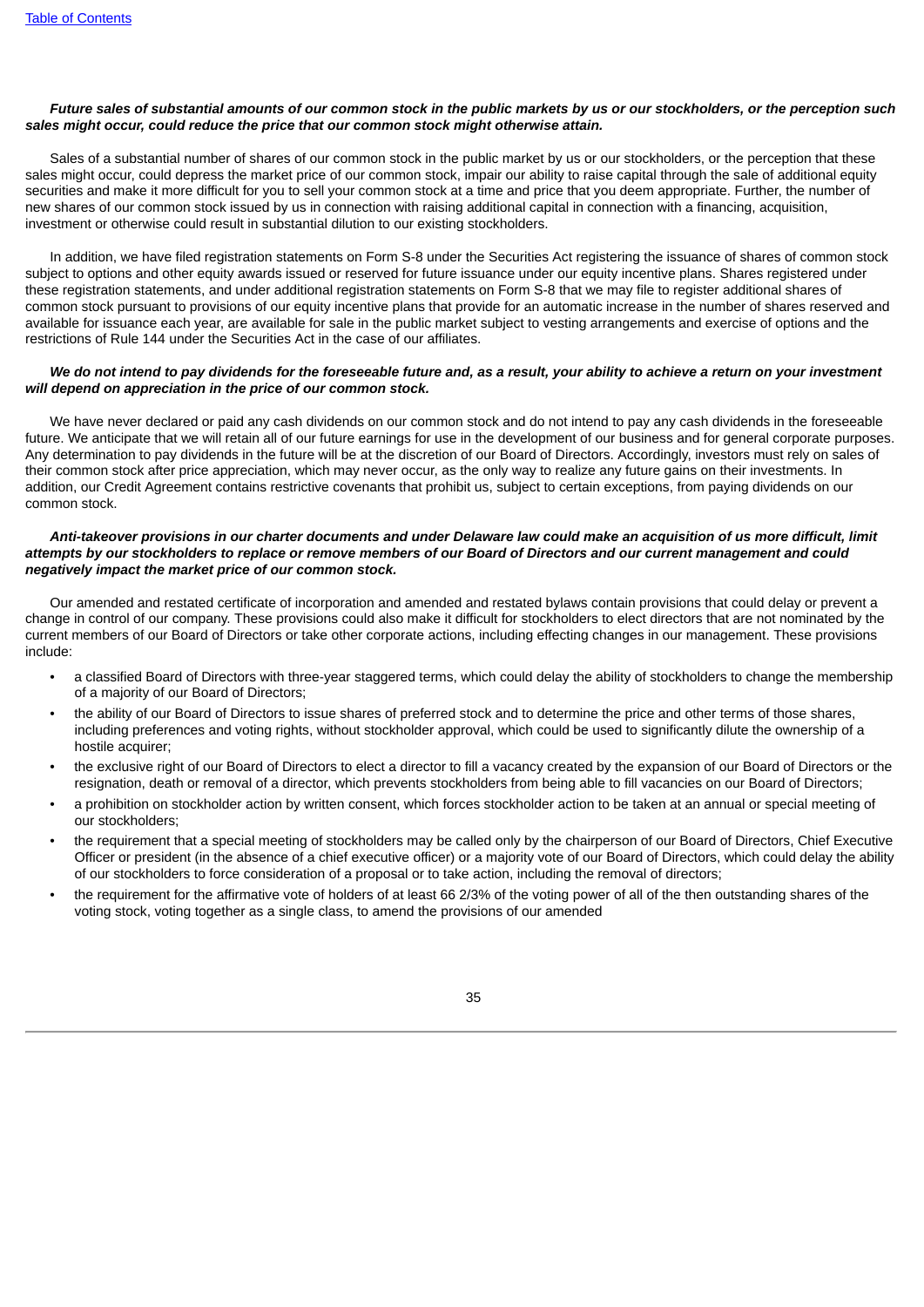and restated certificate of incorporation relating to the issuance of preferred stock and management of our business or our amended and restated bylaws, which may inhibit the ability of an acquirer to affect such amendments to facilitate an unsolicited takeover attempt;

- the ability of our Board of Directors, by majority vote, to amend our amended and restated bylaws, which may allow our Board of Directors to take additional actions to prevent an unsolicited takeover and inhibit the ability of an acquirer to amend our amended and restated bylaws to facilitate an unsolicited takeover attempt; and
- advance notice procedures with which stockholders must comply to nominate candidates to our Board of Directors or to propose matters to be acted upon at a stockholders' meeting, which may discourage or deter a potential acquirer from conducting a solicitation of proxies to elect the acquirer's own slate of directors or otherwise attempting to obtain control of us.

These provisions may prohibit large stockholders, in particular those owning 15% or more of our outstanding voting stock, from merging or combining with us for a certain period of time.

Our amended and restated certificate of incorporation provides that the Court of Chancery of the State of Delaware or the U.S. federal district courts will be the exclusive forums for substantially all disputes between us and our stockholders, which could limit our stockholders' ability to obtain a favorable judicial forum for disputes with us or our directors, officers or other employees.

Our amended and restated certificate of incorporation provides that the Court of Chancery of the State of Delaware is the sole and exclusive forum for the following types of actions or proceedings under Delaware statutory or common law:

- any derivative action or proceeding brought on our behalf;
- any action asserting a breach of fiduciary duty owed by any of our directors, officers or other employees to us or our stockholders;
- any action asserting a claim against us arising pursuant to any provisions of the Delaware General Corporation Law, our amended and restated certificate of incorporation or our amended and restated bylaws; or
- any action asserting a claim against us that is governed by the internal affairs doctrine.

This provision would not apply to suits brought to enforce a duty or liability created by the Exchange Act. Furthermore, Section 22 of the Securities Act creates concurrent jurisdiction for federal and state courts over all such Securities Act actions. Accordingly, both state and federal courts have jurisdiction to entertain such claims. To prevent having to litigate claims in multiple jurisdictions and the threat of inconsistent or contrary rulings by different courts, among other considerations, our amended and restated certificate of incorporation further provides that the federal district courts of the United States of America will be the exclusive forum for resolving any complaint asserting a cause of action arising under the Securities Act. While the Delaware courts have determined that such choice of forum provisions are facially valid, a stockholder may nevertheless seek to bring a claim in a venue other than those designated in the exclusive forum provisions. In such instance, we would expect to vigorously assert the validity and enforceability of the exclusive forum provisions of our amended and restated certificate of incorporation. This may require significant additional costs associated with resolving such action in other jurisdictions and there can be no assurance that the provisions will be enforced by a court in those other jurisdictions.

These exclusive forum provisions may limit a stockholder's ability to bring a claim in a judicial forum that it finds favorable for disputes with us or our directors, officers or other employees, which may discourage such lawsuits against us and our directors, officers or other employees. If a court were to find either exclusive forum provision in our amended and restated certificate of incorporation to be inapplicable or unenforceable in an action, we may incur significant additional costs associated with resolving the dispute in other jurisdictions, all of which could seriously harm our business.

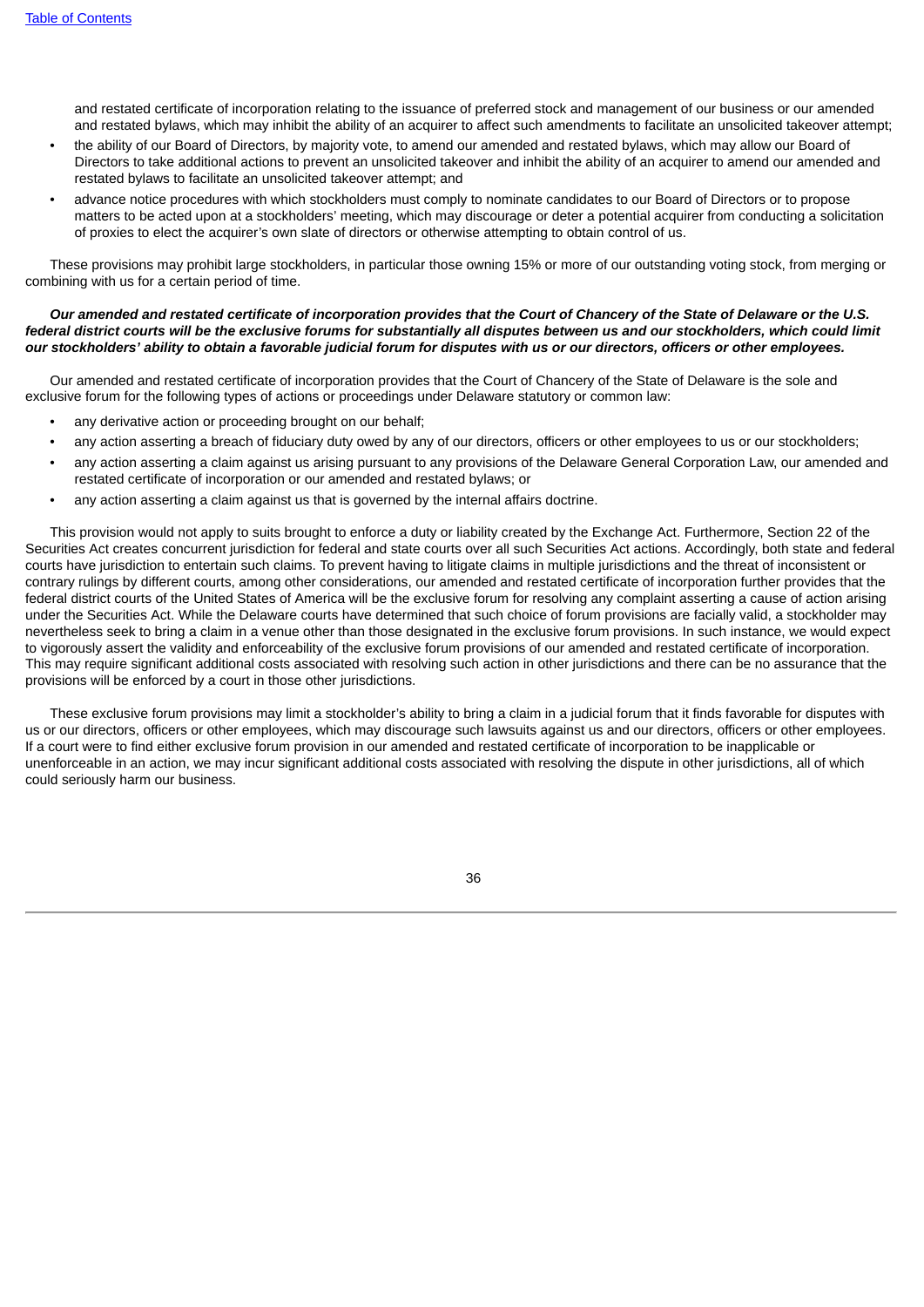# **General Risks**

## We are subject to anti-corruption laws, anti-bribery and similar laws with respect to our domestic and international operations, and non-compliance with such laws can subject us to criminal and/or civil liability and materially harm our business and reputation.

We are subject to the anti-bribery laws of the jurisdictions in which we operate. These include the FCPA, the U.S. domestic bribery statute contained in 18 U.S.C. § 201, the U.S. Travel Act, the U.K. Bribery Act 2010, and other anti-corruption laws in countries in which we conduct activities. Anti-corruption laws are interpreted broadly and prohibit our company from authorizing, offering, or providing, directly or indirectly, improper payments or benefits in order to gain or maintain business, including payments to recipients in the public or private sector. We use third-party law firms, accountants, and other representatives for regulatory compliance, sales, and other purposes in several countries. We sell directly and indirectly, via third-party representatives, to both private and government sectors in the United States and in other jurisdictions. Our employees and third-party representatives interact with these customers, which may include government officials. We can be held liable for the corrupt or other illegal activities of these third-party representatives, our employees, contractors, and other agents, even if we do not explicitly authorize such activities. Noncompliance with these laws could subject us to whistleblower complaints, investigations, sanctions, settlements, prosecution, other enforcement actions, disgorgement of profits, significant fines, damages, other civil and criminal penalties or injunctions, suspension and/or debarment from contracting with certain persons, the loss of export privileges, reputational harm, adverse media coverage, and other collateral consequences. If any subpoenas or investigations are launched, or governmental or other sanctions are imposed, or if we do not prevail in any possible civil or criminal litigation, our reputation, business, results of operations and financial condition could be materially harmed. In addition, responding to any action will likely result in a materially significant diversion of management's attention and resources and significant defense costs and other professional fees. Enforcement actions and sanctions could further harm our business, results of operations, and financial condition. Moreover, as an issuer of securities, we also are subject to the accounting and internal controls provisions of the FCPA. These provisions require us to maintain accurate books and records and a system of internal controls sufficient to detect and prevent corrupt conduct. Failure to abide by these provisions may have an adverse effect on our business, operations or financial condition.

# We are subject to governmental export and import controls and economic and trade sanctions that could impair our ability to conduct business in international markets and subject us to liability if we are not in compliance with applicable laws and regulations.

The United States and other countries maintain and administer export and import laws and regulations. Our products are subject to U.S. export control and import laws and regulations, including the U.S. Export Administration Regulations, U.S. Customs regulations, and various economic and trade sanctions administered by the U.S. Treasury Department's Office of Foreign Assets Control. We are required to comply with these laws and regulations. If we fail to comply with such laws and regulations, we and certain of our employees could be subject to substantial civil or criminal penalties, including the possible loss of export or import privileges; fines, which may be imposed on us and responsible employees or managers; and, in extreme cases, the incarceration of responsible employees or managers. Obtaining the necessary authorizations, including any required license, for a particular sale may be time-consuming, is not guaranteed and may result in the delay or loss of sales opportunities. In addition, changes in our solutions, or changes in applicable export or import laws and regulations may create delays in the introduction and sale of our products in international markets or, in some cases, prevent the export or import of our solutions to certain countries, governments or persons altogether. Any change in export or import laws and regulations or economic or trade sanctions, shift in the enforcement or scope of existing laws and regulations, or change in the countries, governments, persons or technologies targeted by such laws and regulations could also result in decreased use of our products, or in our decreased ability to export or sell our products to existing or potential customers. Any decreased use of our products or limitation on our ability to export or sell our products would likely adversely affect our business, financial condition, and results of operations.

Furthermore, we incorporate encryption technology into certain of our solutions. Various countries regulate the import of certain encryption technology, including import permitting and licensing requirements, and have enacted laws that could limit our ability to distribute our solutions or could limit our customers' ability to implement our solutions in those countries. Encrypted products and the underlying technology may also be subject to export control restrictions. Governmental regulation of encryption technology and regulation of imports or exports of encryption solutions, or our failure to obtain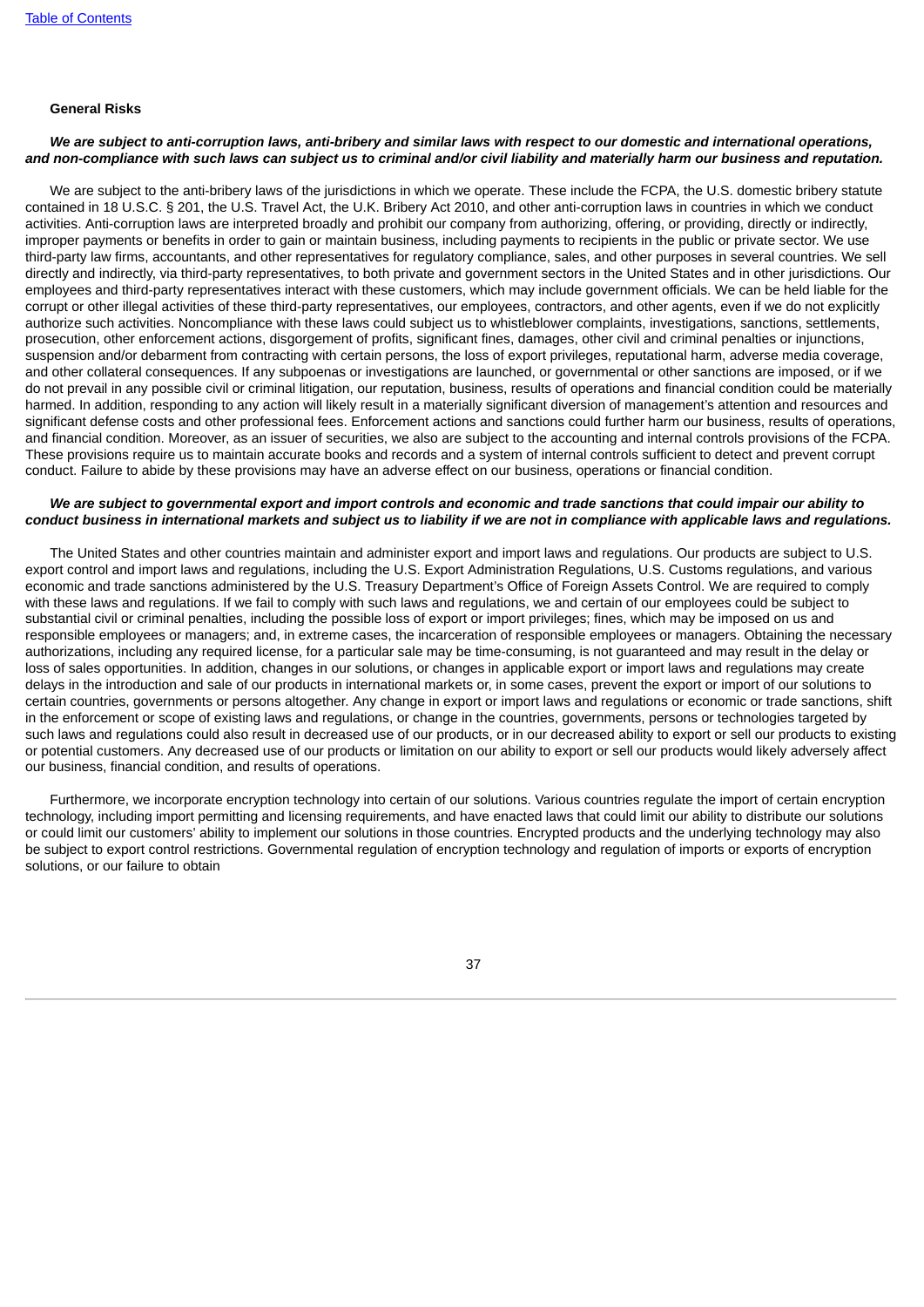required import or export approval for our solutions, could harm our international sales and adversely affect our revenue. Compliance with applicable laws and regulations regarding the export and import of our solutions, including with respect to new solutions or changes in existing solutions, may create delays in the introduction of our solutions in international markets, prevent our customers with international operations from deploying our solutions globally or, in some cases, could prevent the export or import of our solutions to certain countries, governments, entities or persons altogether.

Moreover, U.S. export control laws and economic sanctions programs prohibit the shipment of certain products and services to countries, governments and persons that are subject to U.S. economic embargoes and trade sanctions. Any violations of such economic embargoes and trade sanction regulations could have negative consequences, including government investigations, penalties and reputational harm.

# Uncertainties in the interpretation and application of existing, new and proposed tax laws could materially affect our tax obligations and effective tax rate. Our operating results may be negatively affected if we are required to pay additional taxes, including sales and use tax, value added tax, or other transaction taxes, and we could be subject to liability with respect to all or a *portion of past or future sales.*

The tax regimes to which we are subject or under which we operate, including income and non-income taxes, are unsettled and may be subject to significant change. For example, the 2017 Tax Cuts and Jobs Act, or the Tax Act, as modified in 2020 by the Coronavirus Aid, Relief, and Economic Security Act, or the CARES Act, made broad and complex changes to the U.S. tax code, including changes to U.S. federal tax rates, additional limitations on the deductibility of interest, both positive and negative changes to the utilization of future net operating loss, or NOL, carryforwards, allowing for the expensing of certain capital expenditures, and adopting a modified territorial system. Many countries in the European Union, as well as a number of other countries and organizations such as the Organization for Economic Cooperation and Development and the European Commission, are actively considering changes to existing tax laws that, if enacted, could increase our tax obligations in countries where we do business. These proposals include changes to the existing framework to calculate income tax, as well as proposals to change or impose new types of non-income taxes, including taxes based on a percentage of revenue. The issuance of additional regulatory or accounting guidance related to existing or future laws, or changes proposed or implemented by the current or a future U.S. presidential administration, Congress, taxing authorities outside of the United States or otherwise, could materially affect our tax obligations and effective tax rate.

In addition, forecasts of our income tax position and effective tax rate for financial accounting purposes are complex and subject to significant judgment and uncertainty because our income tax position for each year combines the effects of a mix of profits earned and losses incurred by us in various tax jurisdictions with a broad range of income tax rates, as well as changes in the valuation of deferred tax assets and liabilities, the impact of various accounting rules and tax laws (and changes to these rules and tax laws), the results of examinations by various tax authorities, and the impact of any acquisition, business combination or other reorganization or financing transaction. To forecast our global tax rate, we estimate our pre-tax profits and losses and tax expense by jurisdiction. If the mix of profits and losses, our ability to use tax assets and attributes, our assessment of the need for valuation allowances, effective tax rates by jurisdiction or other factors are different than those estimated, our actual tax rate could be materially different than forecasted, which could have a material impact on our business, financial condition and results of operations.

We currently collect and remit sales and use, value added and other transaction taxes in certain of the jurisdictions where we do business based on our assessment of the amount of taxes owed by us in such jurisdictions. However, in some jurisdictions in which we do business, we do not believe that we owe such taxes, and therefore we currently do not collect and remit such taxes in those jurisdictions or record contingent tax liabilities in respect of those jurisdictions. A successful assertion that we are required to pay additional taxes in connection with sales of our solutions, or the imposition of new laws or regulations or the interpretation of existing laws and regulations requiring the payment of additional taxes, would result in increased costs and administrative burdens for us. If we are subject to additional taxes and determine to offset such increased costs by collecting and remitting such taxes from our customers, or otherwise passing those costs through to our customers, companies may be discouraged from using our solutions. Any increased tax burden may decrease our ability or willingness to compete in relatively burdensome tax jurisdictions, result in substantial tax liabilities related to past or future sales or otherwise harm our business and operating results.

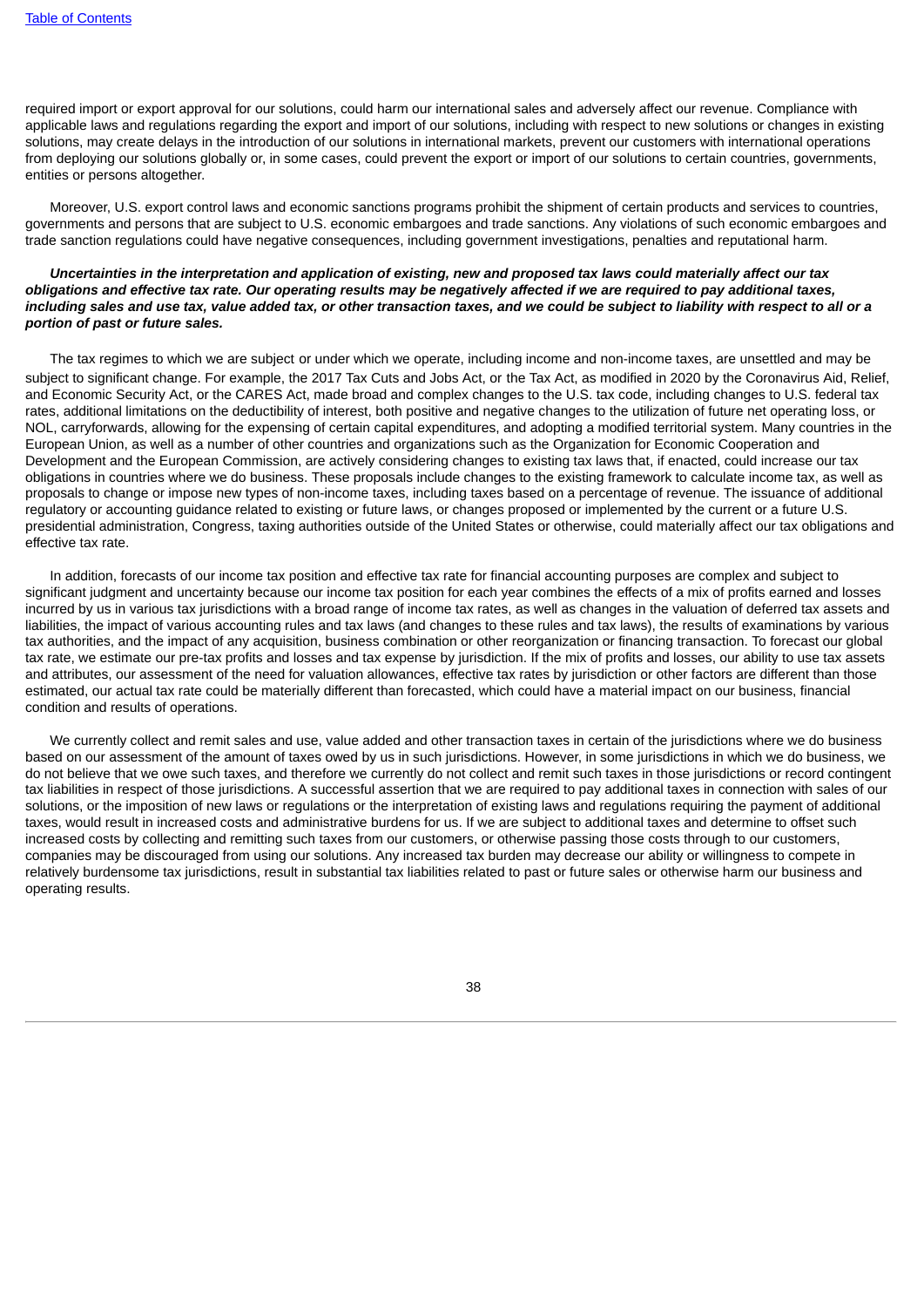### Our ability to use net operating losses to offset future taxable income may be subject to certain limitations.

As of December 31, 2021 we had U.S. federal, state and foreign NOLs, of \$398.5 million, \$226.1 million, and \$289.9 million, respectively, available to offset future taxable income, some of which begin to expire in 2030. Federal NOLs incurred in taxable years beginning after December 31, 2017 can be carried forward indefinitely, but the deductibility of federal NOLs in taxable years beginning after December 31, 2021, is subject to certain limitations. A lack of future taxable income would adversely affect our ability to utilize these NOLs before they expire.

In addition, under the provisions of the Internal Revenue Code of 1986, as amended, or the Internal Revenue Code, substantial changes in our ownership may limit the amount of pre-change NOLs that can be utilized annually in the future to offset taxable income. Section 382 of the Internal Revenue Code imposes limitations on a company's ability to use its NOLs if one or more stockholders or groups of stockholders that own at least 5% of the company's stock increase their ownership by more than 50 percentage points over their lowest ownership percentage within a rolling three-year period. Similar rules may apply under state tax laws. Based upon an analysis as of December 31, 2020, we determined that we do not expect these limitations to materially impair our ability to use our NOLs prior to expiration. However, if changes in our ownership occurred after such date, or occur in the future, our ability to use our NOLs may be further limited. Subsequent statutory or regulatory changes in respect of the utilization of NOLs for federal or state purposes, such as suspensions on the use of NOLs or limitations on the deductibility of NOLs carried forward, or other unforeseen reasons, may result in our existing NOLs expiring or otherwise being unavailable to offset future income tax liabilities. For these reasons, we may not be able to utilize a material portion of the NOLs, even if we achieve profitability.

# We are obligated to maintain proper and effective internal controls over financial reporting, and any failure to maintain the adequacy of these internal controls may adversely affect investor confidence in our company and, as a result, the value of our *common stock.*

We are required, pursuant to Section 404 of the Sarbanes-Oxley Act, or Section 404, to furnish a report by management on, among other things, the effectiveness of our internal control over financial reporting on an annual basis. This assessment includes disclosure of any material weaknesses identified by our management in our internal control over financial reporting. We are also required to disclose significant changes made in our internal control procedures on a quarterly basis.

During the evaluation and testing process of our internal controls, if we identify one or more material weaknesses in our internal control over financial reporting, we will be unable to assert that our internal control over financial reporting is effective. We cannot assure you that there will not be material weaknesses or significant deficiencies in our internal control over financial reporting in the future. Any failure to maintain internal control over financial reporting could severely inhibit our ability to accurately report our financial condition or results of operations. If we are unable to conclude that our internal control over financial reporting is effective, or if our independent registered public accounting firm determines we have a material weakness or significant deficiency in our internal control over financial reporting, we could lose investor confidence in the accuracy and completeness of our financial reports, the market price of our common stock could decline, and we could be subject to sanctions or investigations by the Nasdaq, the SEC or other regulatory authorities. Failure to remedy any material weakness in our internal control over financial reporting, or to maintain other effective control systems required of public companies, could also restrict our future access to the capital markets.

# **Item 1B. Unresolved Staff Comments**

None.

### **Item 2. Properties**

Our corporate headquarters in Columbia, Maryland consist of approximately 160,000 square feet under a lease that expires in February 2032. We maintain additional offices in multiple locations in the United States and internationally in Europe and the Middle East, Asia Pacific and South America. We believe that our current facilities are adequate to meet our ongoing needs and that suitable additional alternative spaces will be available in the future on commercially reasonable terms.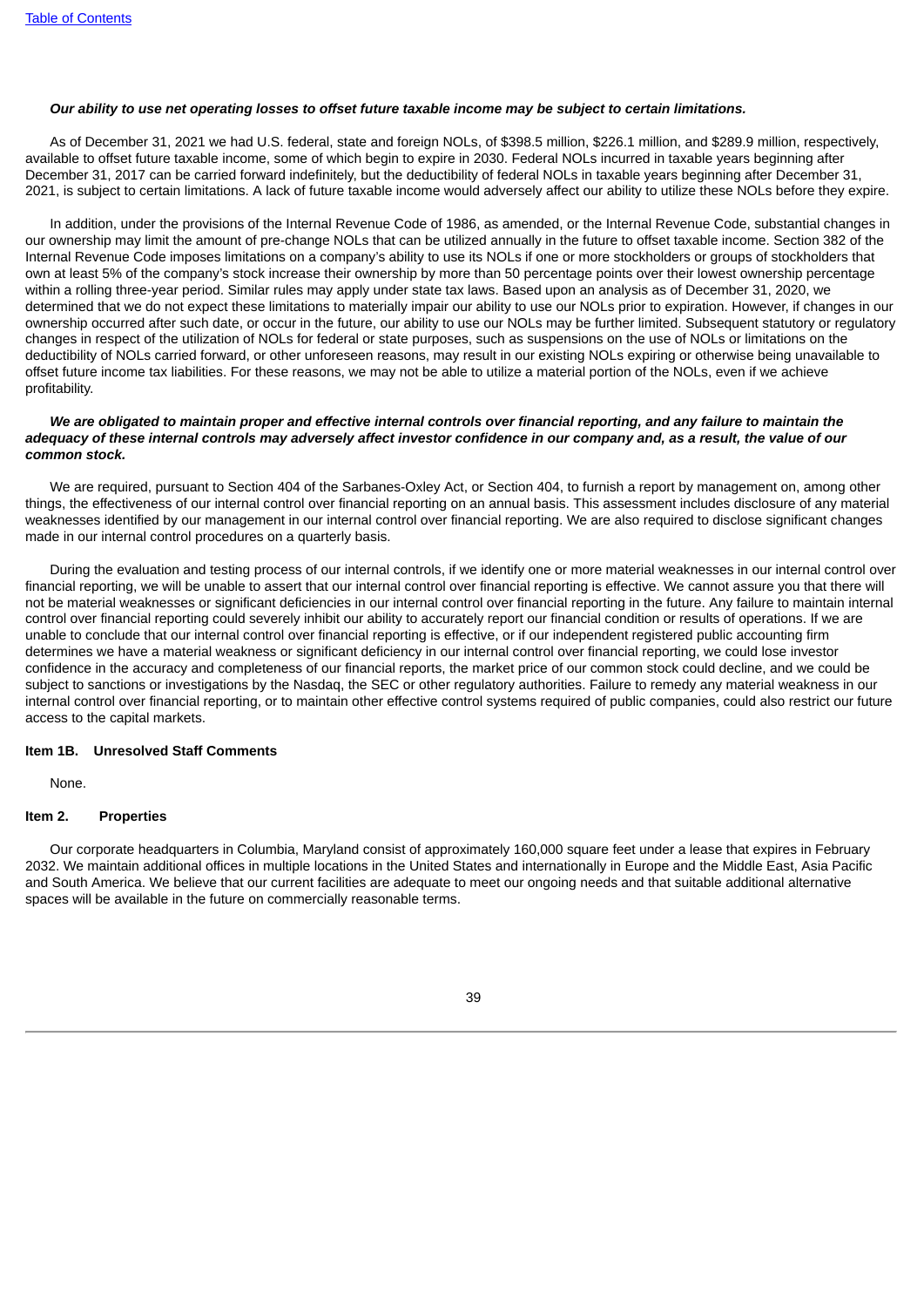# **Item 3. Legal Proceedings**

From time to time, we may be subject to legal proceedings and claims in the ordinary course of business. We are not presently a party to any legal proceedings that, if determined adversely to us, would individually or taken together have a material adverse effect on our business, results of operations, financial condition or cash flows. We have received, and may in the future continue to receive, claims from third parties asserting, among other things, infringement of their intellectual property rights. Future litigation may be necessary to defend ourselves, our partners and our customers by determining the scope, enforceability and validity of third-party proprietary rights, or to establish our proprietary rights. The results of any current or future litigation cannot be predicted with certainty, and regardless of the outcome, litigation can have an adverse impact on us because of defense and settlement costs, diversion of management resources and other factors.

# **Item 4. Mine Safety Disclosures**

Not applicable.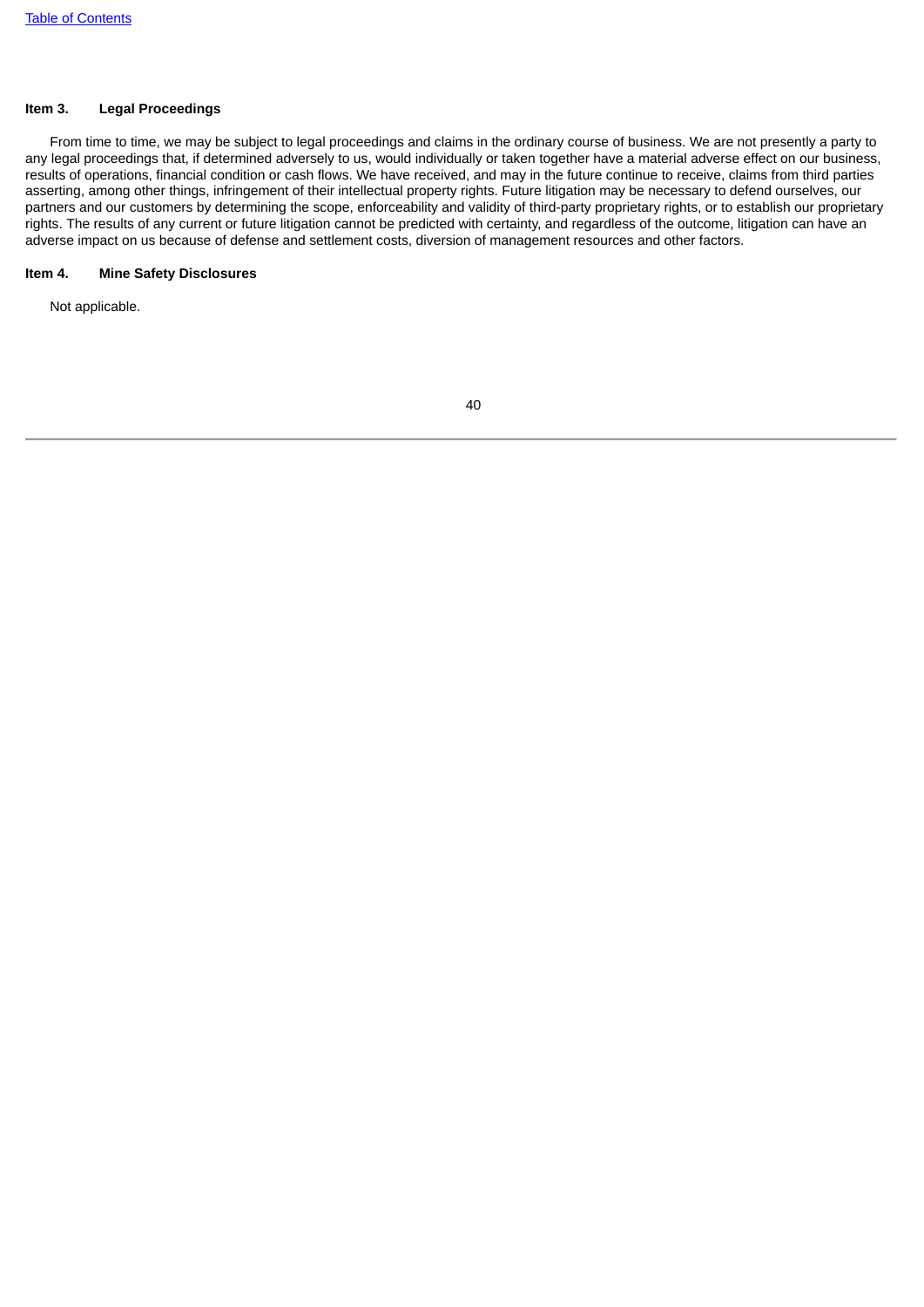# **PART II**

### Item 5. Market for Registrant's Common Equity, Related Stockholder Matters and Issuer Purchases of Equity Securities

#### *Market Information for Common Stock*

Our common stock trades on the Nasdaq Global Select Market under the ticker symbol "TENB."

### *Holders of Record*

At December 31, 2021, we had 18 holders of record. Because many of our shares of common stock are held by brokers and other institutions on behalf of stockholders, we are unable to estimate the total number of stockholders represented by these record holders.

## *Dividend Policy*

We have never declared or paid any dividends on our common stock. In addition, our credit agreement with JPMorgan Chase Bank, N.A., as administrative agent and collateral agent, contains restrictive covenants that limit our ability to pay dividends on our common stock. We currently intend to retain all available funds and any future earnings for the operation and expansion of our business and do not anticipate declaring or paying cash dividends in the foreseeable future. The payment of any future dividends will be at the discretion of our board of directors and will depend on our results of operations, capital requirements, financial condition, prospects, contractual arrangements, any limitations on payment of dividends present in our current and future debt agreements, and other factors that our board of directors may deem relevant.

#### *Unregistered Sales of Equity Securities*

None.

*Issuer Purchases of Equity Securities*

None.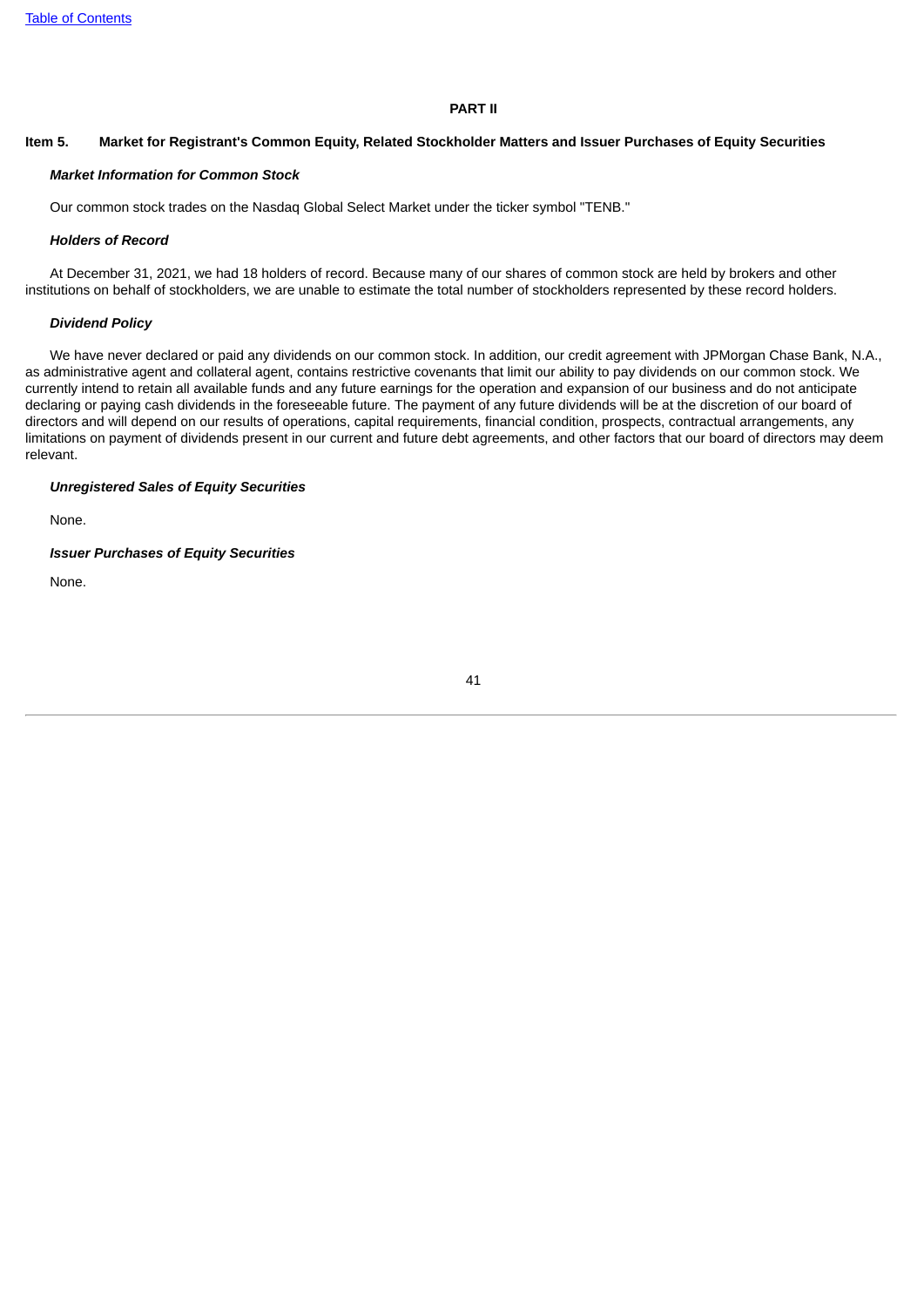# **Item 6. Selected Financial Data**

The following selected consolidated statements of operations data for the years ended December 31, 2021, 2020 and 2019 and the selected consolidated balance sheet data as of December 31, 2021 and 2020 are derived from our audited consolidated financial statements included in this Annual Report on Form 10-K. The consolidated statements of operations data for the years ended December 31, 2018 and 2017 and consolidated balance sheet data as of December 31, 2019, 2018 and 2017 are from our audited financial statements not included in this Annual Report on Form 10-K.

You should read the following selected financial data with the historical consolidated financial statements and related notes to those statements, as well as "Management's Discussion and Analysis of Financial Condition and Results of Operations," included in this Annual Report on Form 10-K.

| <b>Consolidated Statements of</b><br><b>Operations Data:</b>                                                               |                 |                 |                | Year Ended December 31, |                |           |                |
|----------------------------------------------------------------------------------------------------------------------------|-----------------|-----------------|----------------|-------------------------|----------------|-----------|----------------|
| (in thousands, except per share<br>data)                                                                                   | 2021            | 2020            |                | 2019                    |                | 2018      | 2017           |
| Revenue                                                                                                                    | \$<br>541,130   | \$<br>440,221   | $\mathfrak{P}$ | 354,586                 | $\mathfrak{P}$ | 267,360   | \$<br>187,72   |
| Cost of revenue $^{(1)}$                                                                                                   | 106,396         | 77,554          |                | 60,818                  |                | 43,167    | 25,58          |
| Gross profit                                                                                                               | 434,734         | 362,667         |                | 293,768                 |                | 224,193   | 162,13         |
| Operating expenses:                                                                                                        |                 |                 |                |                         |                |           |                |
| Sales and marketing <sup>(1)</sup>                                                                                         | 270,158         | 224,277         |                | 228,035                 |                | 173,344   | 116,29         |
| Research and development <sup>(1)</sup>                                                                                    | 116,432         | 101,687         |                | 87,064                  |                | 76.698    | 57,67          |
| General and administrative <sup>(1)</sup>                                                                                  | 89,912          | 73,136          |                | 69,468                  |                | 46,732    | 28,92          |
| Total operating expenses                                                                                                   | 476,502         | 399,100         |                | 384,567                 |                | 296,774   | 202,89         |
| Loss from operations                                                                                                       | (41, 768)       | (36, 433)       |                | (90, 799)               |                | (72, 581) | (40, 76)       |
| Interest (expense) income, net                                                                                             | (6,896)         | 1,244           |                | 5,830                   |                | 2,355     | (7)            |
| Other expense, net                                                                                                         | (1, 965)        | (1,885)         |                | (680)                   |                | (931)     | (1)            |
| Loss before income taxes                                                                                                   | (50, 629)       | (37,074)        |                | (85, 649)               |                | (71, 157) | (40, 85)       |
| (Benefit) provision for income<br>taxes                                                                                    | (3,952)         | 5,657           |                | 13,364                  |                | 2,364     | 17             |
| Net loss                                                                                                                   | (46, 677)       | (42, 731)       |                | (99, 013)               |                | (73, 521) | (41, 02)       |
| Accretion of Series A and B<br>redeemable convertible preferred<br>stock                                                   |                 |                 |                |                         |                | (434)     | (76)           |
| Net loss attributable to common<br>stockholders                                                                            | \$<br>(46, 677) | \$<br>(42, 731) | \$             | (99, 013)               | \$             | (73, 955) | \$<br>(41, 78) |
|                                                                                                                            |                 |                 |                |                         |                |           |                |
| Net loss per share attributable to<br>common stockholders, basic and<br>diluted $(2)$                                      | \$<br>(0.44)    | \$<br>(0.42)    | \$             | (1.03)                  | \$             | (1.38)    | \$<br>(1.8)    |
| Weighted-average shares used to<br>compute net loss per share<br>attributable to common stockholders,<br>basic and diluted | 106.387         | 101.009         |                | 96.014                  |                | 53.669    | 22,2           |

 $\mathcal{L}=\mathcal{L}=\mathcal{L}=\mathcal{L}=\mathcal{L}=\mathcal{L}=\mathcal{L}$ (1) Includes stock-based compensation expense as follows:

|                                           |              |              | <b>Year Ended December 31.</b> |              |            |
|-------------------------------------------|--------------|--------------|--------------------------------|--------------|------------|
| (in thousands)                            | 2021         | 2020         | 2019                           | 2018         | 2017       |
| Cost of revenue                           | 4.446        | \$<br>3.158  | \$<br>2.817                    | \$<br>1.707  | \$<br>28   |
| Sales and marketing                       | 29.410       | 19,842       | 16.032                         | 6.911        | 1,5        |
| Research and development                  | 20.593       | 14,794       | 8.911                          | 5.804        | 1,78       |
| General and administrative                | 24.956       | 21.779       | 15.683                         | 8.453        | 4,11       |
| Total stock-based compensation<br>expense | \$<br>79.405 | \$<br>59.573 | \$<br>43.443                   | \$<br>22,875 | \$<br>7.76 |

(2) See Note 12 to our consolidated financial statements in this Annual Report on Form 10-K for details on the calculation of basic and diluted net loss per share attributable to common stockholders.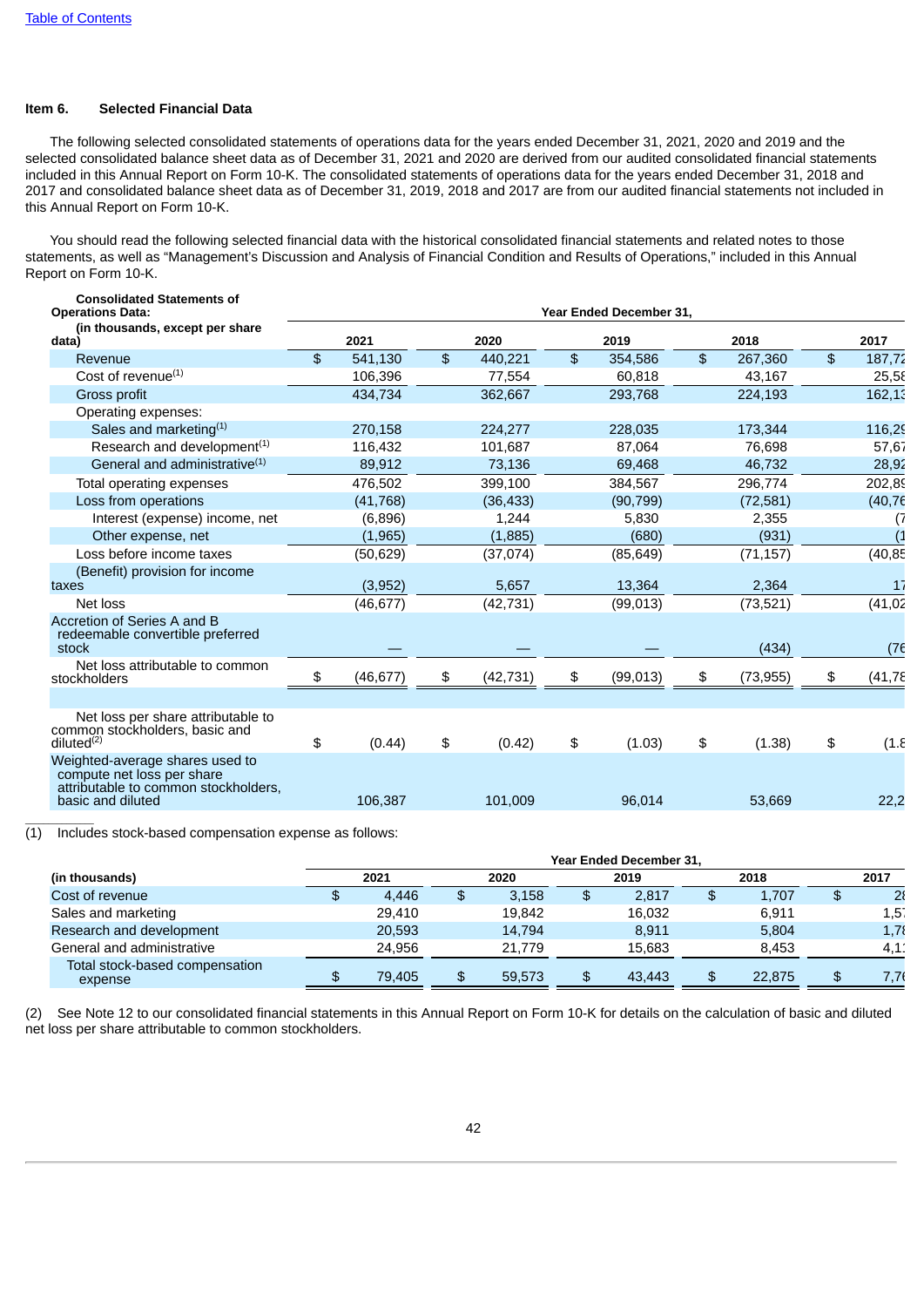| <b>Consolidated Balance Sheet Data:</b>                   |    |            |               | December 31, |            |      |            |            |
|-----------------------------------------------------------|----|------------|---------------|--------------|------------|------|------------|------------|
| (in thousands)                                            |    | 2021       | 2020          |              | 2019       |      | 2018       | 2017       |
| Cash and cash equivalents                                 | \$ | 278,000    | \$<br>178.223 | -\$          | 74.363     | - \$ | 165,116 \$ | 27,210     |
| Working capital (deficit) $(1)$                           |    | 265.556    | 108,891       |              | 35.319     |      | 142.484    | (69,091)   |
| <b>Total assets</b>                                       |    | 1,248,819  | 690.589       |              | 558.612    |      | 460.612    | 164,337    |
| Deferred revenue, current and non-current                 |    | 530.885    | 434.510       |              | 363.127    |      | 289.903    | 225.818    |
| Term loan, net of issuance costs (net of current portion) |    | 364,728    |               |              |            |      |            |            |
| Redeemable convertible preferred stock                    |    |            |               |              |            |      |            | 277.735    |
| <b>Accumulated deficit</b>                                |    | (654, 529) | (607, 852)    |              | (565, 121) |      | (466, 108) | (392, 587) |
| Total stockholders' equity (deficit)                      |    | 215,313    | 150,665       |              | 98.905     |      | 121.763    | (371,665)  |

\_\_\_\_\_\_\_\_\_\_\_\_\_\_\_ (1) We define working capital (deficit) as total current assets less total current liabilities. See our consolidated financial statements in this Annual Report on Form 10-K for further details regarding our current assets and current liabilities.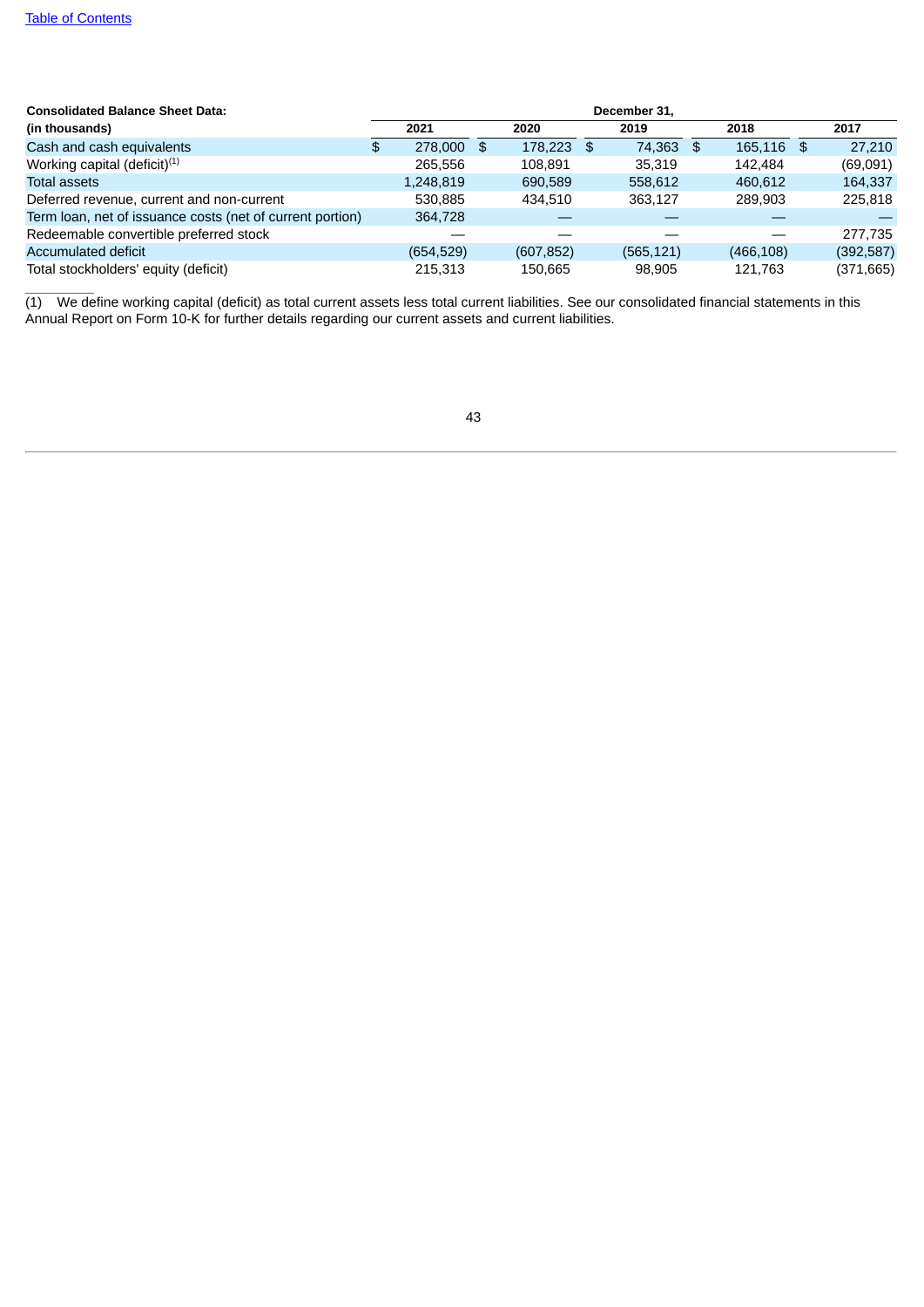# **Item 7. Management's Discussion and Analysis of Financial Condition and Results of Operations**

The following discussion and analysis of our financial condition and results of operations should be read in conjunction with our consolidated financial statements and related notes included elsewhere in this Annual Report on Form 10-K, or this Form 10-K. This Form 10-K. contains forward-looking statements within the meaning of Section 27A of the Securities Act of 1933, as amended, or the Securities Act and Section 21E of the Securities Exchange Act of 1934, as amended, or the Exchange Act. These statements are often identified by the use of words such as "anticipate," "believe," "continue," "could," "estimate," "expect," "intend," "may," "plan," "project," "will," "would" or the negative or plural of these words or similar expressions or variations. Such forward-looking statements are subject to a number of risks, uncertainties, assumptions and other factors that could cause actual results and the timing of certain events to differ materially from future results expressed or implied by the forward-looking statements. Factors that could cause or contribute to such differences include, but are not limited to, those identified herein, and those discussed in the section titled "Risk Factors," set forth in Part I, Item 1A of this Form 10-K and in our other filings with the SEC. Such risks and uncertainties may be amplified by the COVID-19 pandemic and its potential impact on our business and the global economy. You should not rely upon forward-looking statements as predictions of future events. Furthermore, such forward-looking statements speak only as of the date of this report. Except as required by law, we undertake no obligation to update any forward-looking statements to *reflect events or circumstances after the date of such statements.*

#### **Overview**

We are a leading provider of Cyber Exposure solutions. Cyber Exposure is a discipline for managing, measuring and comparing cybersecurity risk in the digital era.

We have continued to expand and diversify our platform offerings from traditional vulnerability management (VM) solutions, which include Tenable.sc and Nessus, to our cloud exposure solutions, which include Tenable.ep, Tenable.io, Tenable.cs, Tenable Web Scanning, or Tenable.io WAS, Tenable.ad and Tenable.ot. Our platform offerings provide broad visibility into security issues such as vulnerabilities, misconfigurations, internal and regulatory compliance violations and other indicators of the state of an organization's security across IT infrastructure and applications, cloud environments, DevOps environments, Active Directory and Identity environments, and Industrial IoT and OT environments. We also provide deep analytics to help organizations score, trend and compare their cyber exposure over time, and communicate cyber risk in business terms to make better strategic decisions. Our platform offerings integrate and analyze data from our native collectors alongside IT asset, vulnerability and threat data from third-party systems and applications to prioritize security issues for remediation and focus an organization's resources based on risk and business criticality.

Our platform offerings are primarily sold on a subscription basis with a one-year term. Our subscription terms are generally not longer than three years. These offerings are typically prepaid in advance. To a lesser extent, we recognize revenue ratably from perpetual licenses and from the related ongoing maintenance.

We sell and market our products and services through our field sales force that works closely with our channel partners, which includes a network of distributors and resellers, in developing sales opportunities. We use a two-tiered channel model whereby we sell our enterprise platform offerings to our distributors, which in turn sell to our resellers, which then sell to end users, which we call customers.

Many of our enterprise platform customers initially use either our free or paid version of Nessus, one of the most widely deployed vulnerability assessment solutions in the cybersecurity industry. Nessus, which is sold on a stand-alone basis and is the technology that underpins our enterprise platform offerings, is designed to quickly and accurately identify security vulnerabilities, configuration issues and malware. Our free version of Nessus, Nessus Essentials, allows for vulnerability assessment over a limited number of IP addresses. We believe many of our Nessus customers begin with Nessus Essentials and subsequently upgrade to Nessus Professional, the paid version of Nessus; however, we expect a significant number of users to continue to use Nessus Essentials.

Revenue in 2021, 2020 and 2019 was \$541.1 million, \$440.2 million and \$354.6 million, representing year-over-year growth of 23% and 24%, respectively. Our recurring revenue, which includes revenue from subscription arrangements for software and cloud-based solutions and maintenance associated with perpetual licenses, represented 94.6%, 93.6% and 91.8% of revenue in 2021, 2020 and 2019, respectively. Our net loss in 2021, 2020 and 2019 was \$46.7 million, \$42.7 million and \$99.0 million, respectively, as we continue to invest in our business and market opportunity. Our cash flows from operating activities were \$96.8 million, \$64.2 million and \$(10.7) million in 2021, 2020 and 2019, respectively.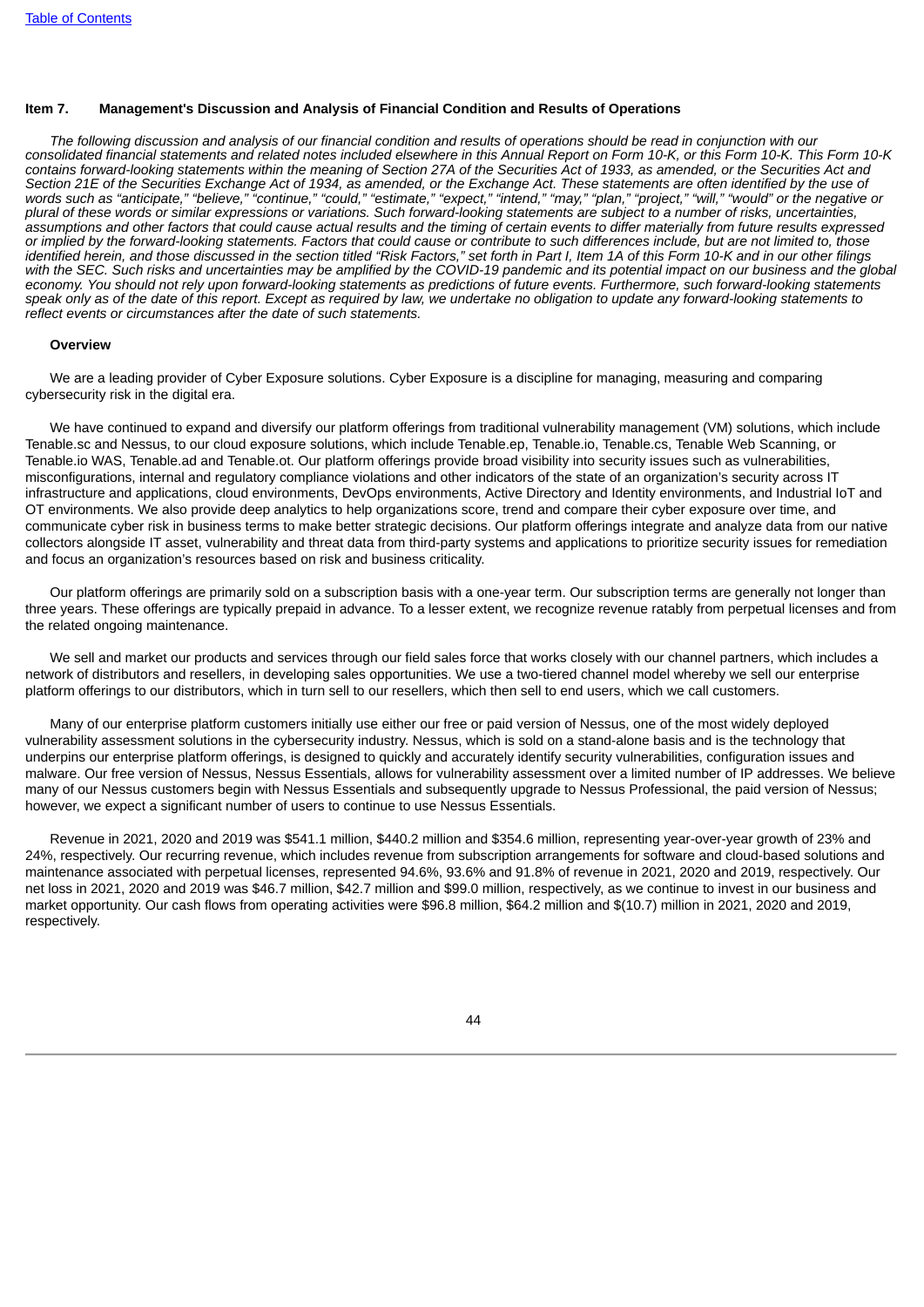# *COVID-19 Update*

While we have not seen a significant adverse impact on our business from the pandemic as of December 31, 2021, the extent to which it will impact our business and operations will depend on future developments that are uncertain. We continue to monitor the impact of the COVID-19 pandemic on our customers, partners, employees and service providers. We have resumed limited business travel and adopted a hybrid work environment, which we expect will lead to additional costs. For additional information on the potential effects of the COVID-19 pandemic on our business, financial condition and results of operations, see the "Liquidity and Capital Resources" section below and "Risk Factors" in Part I, Item 1A of this Form 10-K.

# *Financial Highlights*

Below are our key financial results:

|                                                     | <b>Year Ended December 31.</b> |           |     |            |  |           |  |  |
|-----------------------------------------------------|--------------------------------|-----------|-----|------------|--|-----------|--|--|
| (in thousands, except per share data)               |                                | 2021      |     | 2020       |  | 2019      |  |  |
| Revenue                                             | \$                             | 541.130   | -SS | 440.221 \$ |  | 354.586   |  |  |
| Loss from operations                                |                                | (41,768)  |     | (36, 433)  |  | (90, 799) |  |  |
| Net loss                                            |                                | (46, 677) |     | (42, 731)  |  | (99, 013) |  |  |
| Net loss per share, basic and diluted               |                                | (0.44)    |     | (0.42)     |  | (1.03)    |  |  |
| Net cash provided by (used in) operating activities |                                | 96.765    |     | 64.232     |  | (10, 744) |  |  |
| Purchases of property and equipment                 |                                | (6, 561)  |     | (20, 277)  |  | (20, 674) |  |  |

# **Factors Affecting Our Performance**

## *Product Leadership*

Our enterprise platform offerings provide visibility into the broadest range of traditional and modern IT assets across cloud and onpremises environments. We are intensely focused on continued innovation and ongoing development of our enterprise platform offerings that empower organizations to understand and reduce their Cyber Exposure. Additionally, we continue to expand the capabilities of our Nessus products, specifically as they relate to the ability to scan for and detect the rapidly expanding volume of vulnerabilities.

We intend to continue to invest in our engineering capabilities and marketing activities to maintain our position in the highly-competitive market for cybersecurity solutions. Our results of operations may fluctuate as we make these investments to drive increased customer adoption and usage.

#### *New Enterprise Platform Customer Acquisition*

We believe that our customer base provides a significant opportunity to expand sales of our enterprise platform offerings and that our ability to continue to grow the number of enterprise platform customers will increase future opportunities for renewals and follow-on sales. We believe that we have significant room to increase our market share.

We expect to grow our enterprise platform customers by continuing to expand our sales organization and leveraging our channel partner network, which we believe will allow us to identify new enterprise customers, enter new markets, including internationally, as well as to convert more of our existing Nessus Professional customers to enterprise platform customers.

We will continue to invest in our partner network and sales and marketing capability in order to grow domestically and internationally.

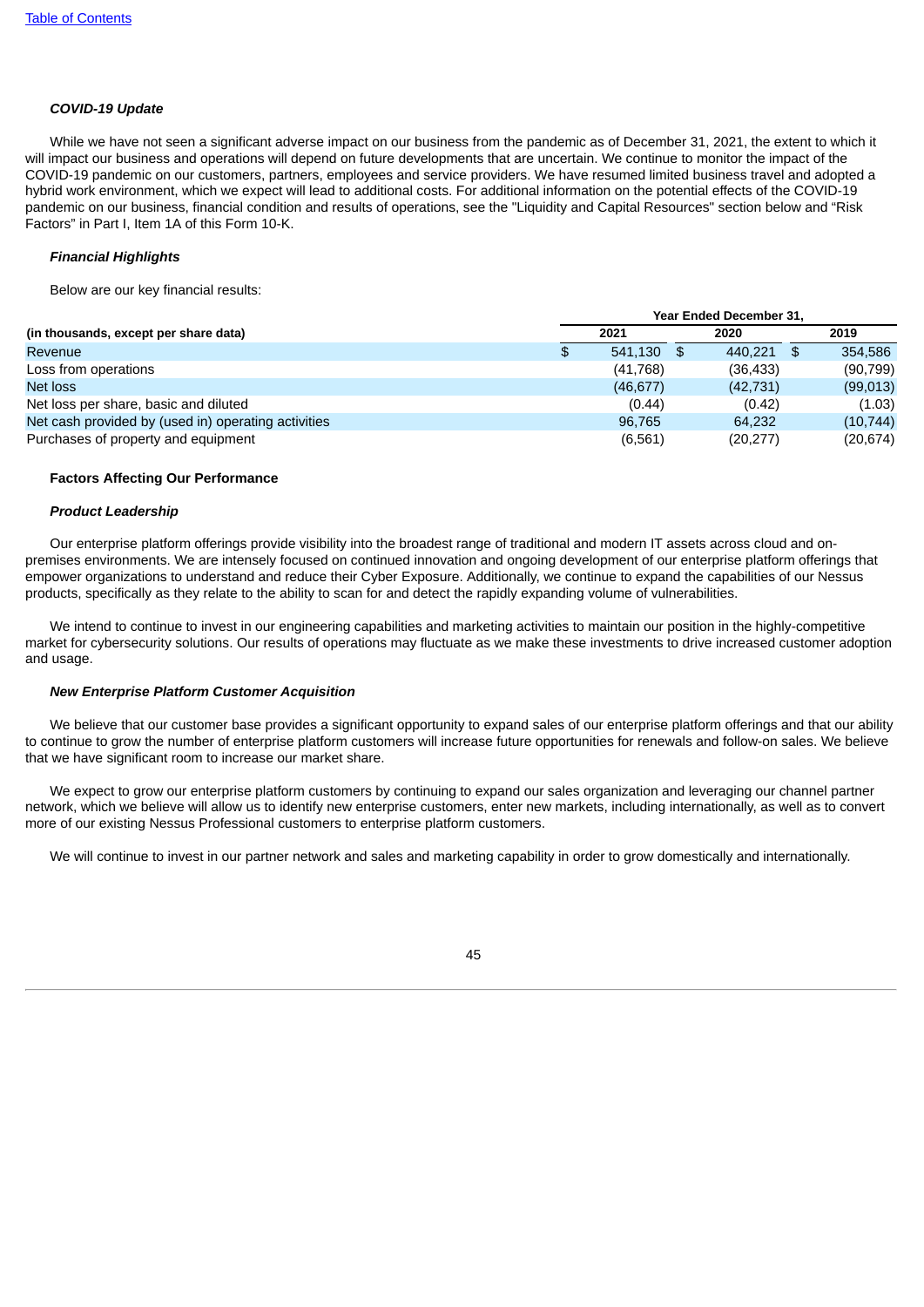## *Retaining and Expanding Revenue from Existing Customers*

Our enterprise platform offerings utilize IT asset-based or IP address-based pricing models. Once enterprise customers have licensed our platform offerings, they typically seek broader coverage over their traditional IT assets, including networking infrastructure, desktops and onpremises servers. As customers launch new applications or migrate existing applications to the cloud and deploy web applications, containers, IoT and OT, they often increase the scope of their subscriptions and/or add additional perpetual licenses to our enterprise platforms.

We are also focused on upselling customers from Nessus Professional to our enterprise platform offerings. Nessus Professional customers are typically organizations or independent security consultants that use Nessus Professional for a single vulnerability assessment at a point in time. We seek to convert these customers to our enterprise platform offerings, which provide continuous visibility and insights into their attack surface, as their needs develop.

Further, we plan to expand existing platform capabilities and launch new products, which we believe will drive new product purchases and follow-on purchases over time, thereby contributing to customer renewals. We believe that there is a significant opportunity to drive additional sales to existing customers, and we expect to invest in sales and marketing and customer success personnel and activities to achieve additional revenue growth from existing customers. However, our ability to increase sales to existing customers will depend on a number of factors, including satisfaction or dissatisfaction with our products and services, competition, pricing, current economic conditions or overall changes in our and our clients' spending levels.

We evaluate our ability to expand sales with existing customers by assessing our dollar-based net expansion rate on a last twelve months, or LTM, basis. We have historically calculated our dollar-based net expansion rate as follows:

- Denominator: To calculate our dollar-based net expansion rate as of the end of a reporting period, we first determine the annual recurring revenue, or ARR, from all active subscriptions and maintenance from perpetual licenses as of the last day of the same reporting period in the prior year. This represents recurring payments that we expect to receive in the next 12-month period from the cohort of customers that existed on the last day of the same reporting period in the prior year.
- Numerator: We measure the ARR for that same cohort of customers representing all subscriptions and maintenance from perpetual licenses based on customer orders as of the end of the reporting period.

We calculate dollar-based net expansion rate by dividing the numerator by the denominator.

Our dollar-based net expansion rate for 2021 exceeded 110% on an LTM basis. Our dollar-based net expansion rate may fluctuate from quarter to quarter if our existing customers choose to reduce or delay technology spending in response to economic conditions resulting from the COVID-19 pandemic, or as a result of a number of other factors, including our existing customers' satisfaction with our solutions, the pricing of our solutions and the ability of competing solutions and the pricing thereof.

We also utilize an alternative dollar-based net expansion rate to assess our ability to expand sales with existing customers and evaluate the performance of our sales team. This alternative dollar-based net expansion rate is based on the methodology described above, but excludes the annual contract value of prior period multi-year sales from ARR in the numerator and the denominator of the calculation. We believe this methodology more closely aligns with the renewal and expansion goals established for our sales team because it measures net expansion by customers with contracts up for renewal during the period. Applying this methodology would have increased the dollar-based net expansion rate by two to five percentage points in 2020 and 2021.

#### *Investing in Business Growth*

Since our founding, we have invested significantly in growing our business. We intend to continue to invest in sales and marketing to grow our sales team, expand brand and Cyber Exposure awareness and optimize our channel partner network. We also intend to continue to invest in our research and development team to further our technological leadership position in Cyber Exposure and enhance the functionality of our solutions. Any investments we make in our

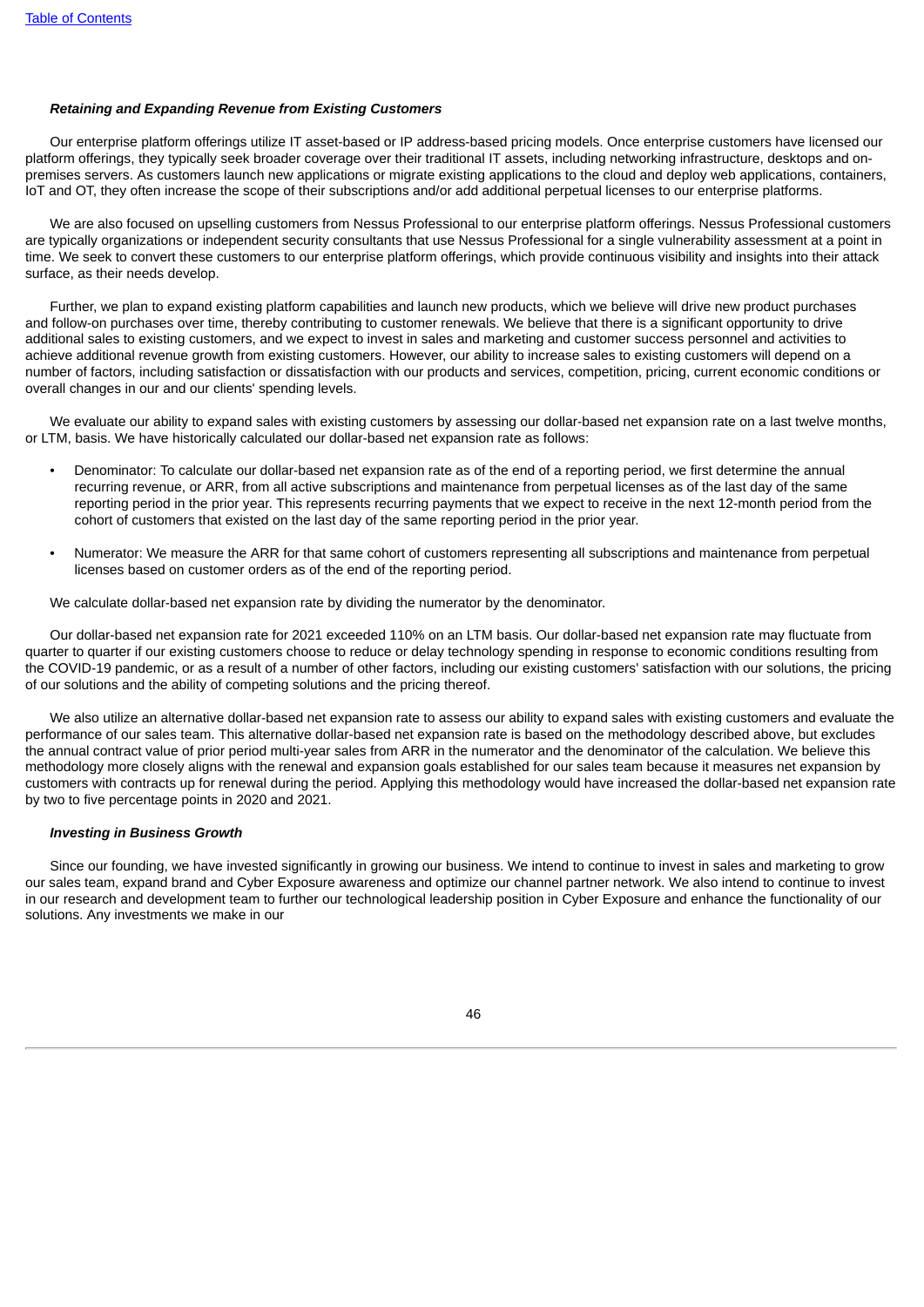sales and marketing and research and development teams will occur in advance of experiencing the benefits from such investments, so it may be difficult for us to determine if we are efficiently allocating resources in those areas. We expect to acquire businesses, technology and/or development personnel that will expand and enhance the functionality of our platform offerings. These investment activities could increase our net losses over the short term if our revenue growth does not increase at higher rates. However, we expect that these investments will ultimately benefit our results of operations.

#### **Key Operating and Financial Metrics**

To supplement our consolidated financial statements, which are prepared and presented in accordance with GAAP, we use certain operating metrics and non-GAAP financial measures, as described below, to understand and evaluate our core operating and financial performance. These non-GAAP financial measures, which may be different than similarly titled measures used by other companies, are presented to enhance the overall understanding of our financial performance and should not be considered a substitute for, or superior to, the financial information prepared and presented in accordance with GAAP.

We believe that these operating metrics and non-GAAP financial measures provide useful information about our operating and financial performance, enhance the overall understanding of our past performance and future prospects and allow for greater transparency with respect to important metrics used by management for financial and operational decision-making. We include these operating metrics and non-GAAP financial measures to present our operating and financial performance using a management view and because we believe that these measures provide an additional comparison of our core operating and financial performance over multiple periods with other companies in our industry.

### *Calculated Current Billings*

We use the non-GAAP measure of calculated current billings, which we believe is a key metric to measure our periodic performance. Given that most of our customers pay in advance, we typically recognize a majority of the related revenue ratably over time. We use calculated current billings to measure and monitor our ability to provide our business with the working capital generated by upfront payments from our customers.

Calculated current billings consists of revenue recognized in a period plus the change in current deferred revenue in the corresponding period. We believe that calculated current billings, which excludes deferred revenue for periods beyond twelve months in a customer's contractual term, more closely correlates with annual contract value. Variability in total billings, depending on the timing of large multi-year contracts and the preference for annual billing versus multi-year upfront billing, may distort growth in one period over another.

While we believe that calculated current billings provides valuable insight into the cash that will be generated from sales of our subscriptions, this metric may vary from period-to-period for a number of reasons, and therefore has a number of limitations as a quarter-toquarter or year-over-year comparative measure. Calculated current billings in any one period may be impacted by the overall timing of sales, including early renewals, as well as the timing and amount of multi-year prepaid contracts, which could favorably or unfavorably impact yearover-year comparisons. For example, an increasing number of large sales transactions, for which the timing has and will continue to vary, may occur in quarters subsequent to or in advance of those that we anticipate. Our calculation of calculated current billings may be different from other companies that report similar financial measures. Because of these and other limitations, you should consider calculated current billings along with revenue and our other GAAP financial results.

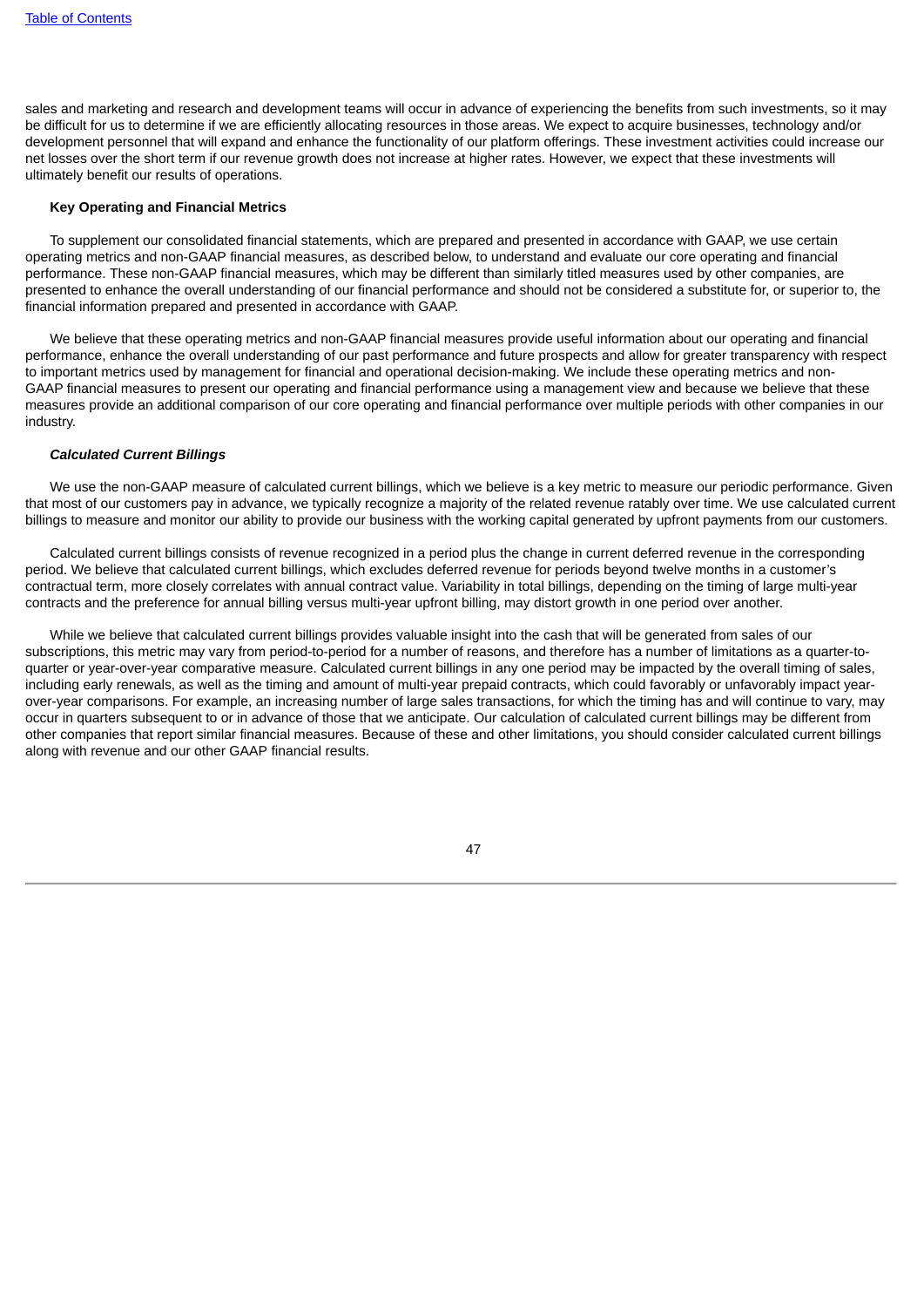$\mathcal{L}=\mathcal{L}=\mathcal{L}=\mathcal{L}=\mathcal{L}=\mathcal{L}=\mathcal{L}$ 

The following table presents a reconciliation of revenue, the most directly comparable financial measure calculated in accordance with GAAP, to calculated current billings:

|                                                       | Year Ended December 31. |            |  |            |      |           |  |  |  |
|-------------------------------------------------------|-------------------------|------------|--|------------|------|-----------|--|--|--|
| (in thousands)                                        |                         | 2021       |  | 2020       | 2019 |           |  |  |  |
| Revenue                                               | \$                      | 541.130    |  | 440.221 \$ |      | 354.586   |  |  |  |
| Deferred revenue (current), end of period             |                         | 407.498    |  | 328.819    |      | 274.348   |  |  |  |
| Deferred revenue (current), beginning of period $(1)$ |                         | (331, 462) |  | (274.348)  |      | (214,069) |  |  |  |
| Calculated current billings                           |                         | 617.166    |  | 494.692    |      | 414.865   |  |  |  |

(1) Deferred revenue (current), beginning of period for 2021 and 2019 includes \$2.6 million and \$0.4 million, respectively, related to acquired deferred revenue.

### *Free Cash Flow and Unlevered Free Cash Flow*

We use the non-GAAP measure of free cash flow, which we define as GAAP net cash flows from operating activities reduced by purchases of property and equipment. We believe free cash flow is an important liquidity measure of the cash (if any) that is available, after purchases of property and equipment, for investment in our business and to make acquisitions. We believe that free cash flow is useful as a liquidity measure because it measures our ability to generate or use cash.

We also use the non-GAAP measure of unlevered free cash flow, which we define as free cash flow plus cash paid for interest and other financing costs. We believe unlevered free cash flow is useful as a liquidity measure as it measures the cash that is available to invest in our business and meet our current and future financing needs.

Our use of free cash flow and unlevered free cash flow has limitations as an analytical tool and you should not consider them in isolation or as a substitute for an analysis of our results under GAAP. First, free cash flow and unlevered free cash flow are not substitutes for net cash flows from operating activities. Second, other companies may calculate free cash flow, unlevered free cash flow or similarly titled non-GAAP financial measures differently or may use other measures to evaluate their performance, all of which could reduce the usefulness of free cash flow and unlevered free cash flow as tools for comparison. Additionally, the utility of free cash flow and unlevered free cash flow is further limited as it does not reflect our future contractual commitments and does not represent the total increase or decrease in our cash balance for a given period. Because of these and other limitations, you should consider free cash flow and unlevered free cash flow along with net cash provided by (used in) operating activities and our other GAAP financial measures.

The following table presents a reconciliation of net cash provided by (used in) operating activities, the most directly comparable financial measure calculated in accordance with GAAP, to free cash flow and unlevered cash flow:

|                                                     | Year Ended December 31. |          |  |           |  |           |  |  |  |
|-----------------------------------------------------|-------------------------|----------|--|-----------|--|-----------|--|--|--|
| (in thousands)                                      |                         | 2021     |  | 2020      |  | 2019      |  |  |  |
| Net cash provided by (used in) operating activities | \$                      | 96.765   |  | 64.232 \$ |  | (10, 744) |  |  |  |
| Purchases of property and equipment                 |                         | (6, 561) |  | (20,277)  |  | (20, 674) |  |  |  |
| Free cash flow $(1)$                                |                         | 90.204   |  | 43.955    |  | (31, 418) |  |  |  |
| Cash paid for interest and other financing costs    |                         | 4.978    |  | 335       |  | 96        |  |  |  |
| Unlevered free cash flow $(1)$                      | \$                      | 95.182   |  | 44.290    |  | (31, 322) |  |  |  |

 $(1)$  Free cash flow and unlevered free cash flow for the periods presented were impacted by: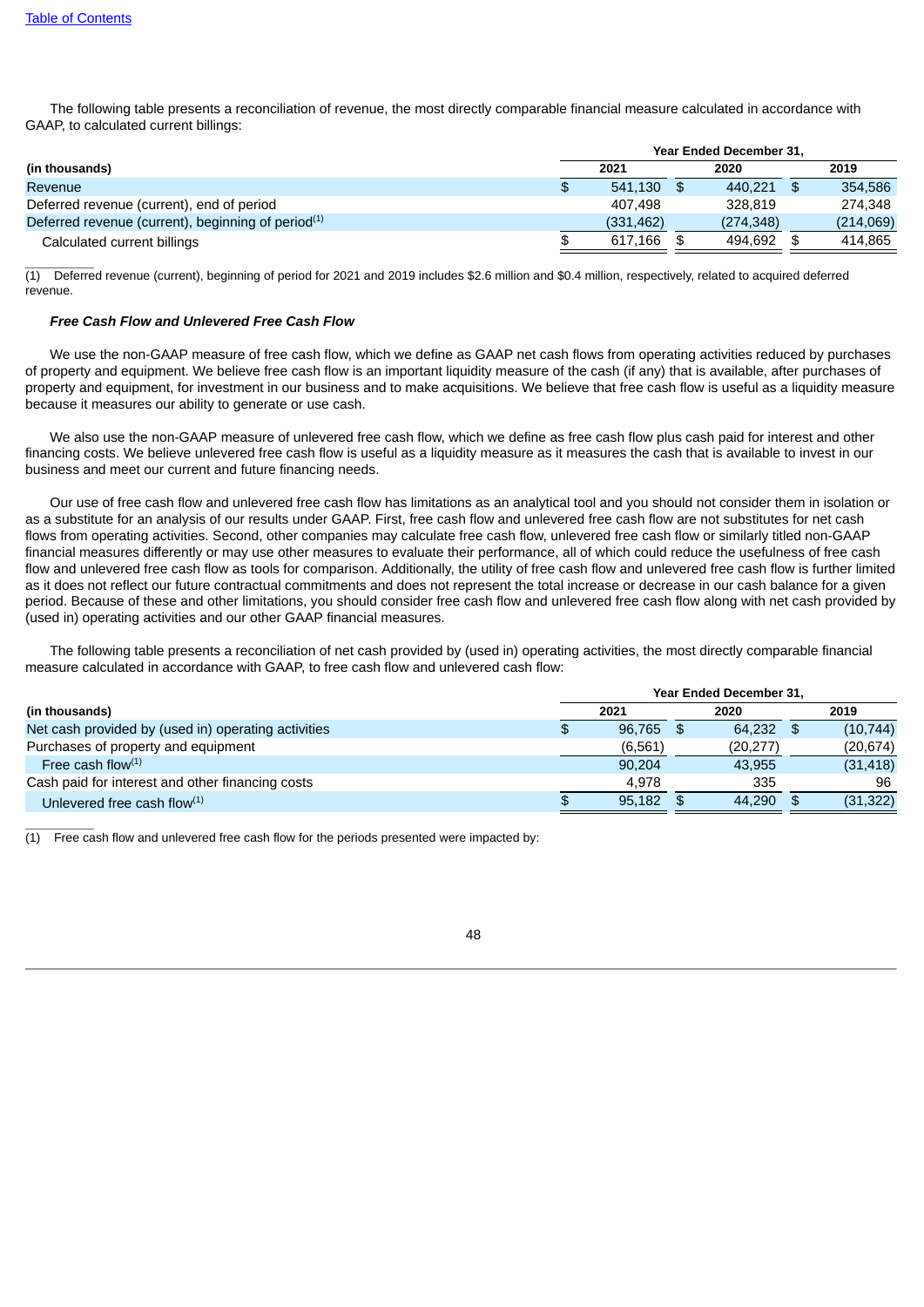|                                                  | <b>Year Ended December 31.</b> |  |          |  |        |  |  |  |  |
|--------------------------------------------------|--------------------------------|--|----------|--|--------|--|--|--|--|
| (in millions)                                    | 2021                           |  | 2020     |  | 2019   |  |  |  |  |
| Employee stock purchase plan activity            | $(0.3)$ \$                     |  | $0.9$ \$ |  | (0.9)  |  |  |  |  |
| Acquisition-related expenses                     | (6.5)                          |  | (0.7)    |  | (13.1) |  |  |  |  |
| Tax payment on intra-entity asset transfer       | 2.8                            |  |          |  |        |  |  |  |  |
| Proceeds from lease incentives                   |                                |  | 14.2     |  |        |  |  |  |  |
| Capital expenditures related to new headquarters | (0.9)                          |  | (17.2)   |  | (11.4) |  |  |  |  |

Free cash flow and unlevered free cash flow in 2021 were reduced by approximately \$8 million due to prepayments of software subscription costs, insurance and rent, offset by a benefit of approximately \$15 million from prepayments of similar items made in 2020. The 2020 prepayments reduced free cash flow and unlevered free cash flow by approximately \$17 million in 2020.

### *Enterprise Platform Customers*

We believe that our customer base provides a significant opportunity to expand sales of our enterprise platform offerings. The following tables summarize key components of our customer base:

|                                                                               | <b>Year Ended December 31.</b> |       |       |  |  |  |  |
|-------------------------------------------------------------------------------|--------------------------------|-------|-------|--|--|--|--|
|                                                                               | 2021                           | 2020  | 2019  |  |  |  |  |
| Number of new enterprise platform customers added in period <sup>(1)(2)</sup> | 1.882                          | 1.455 | 1.511 |  |  |  |  |

(1) We define an enterprise platform customer as a customer that has licensed Tenable.ep, Tenable.io, Tenable.cs, Tenable.ad, Tenable.ot or Tenable.sc for an annual amount of \$5,000 or greater. New enterprise platform customers represent new customer logos during the periods presented and do not include customer conversions from Nessus Professional to enterprise platforms.

(2) The number of new enterprise platform customers added in 2021 includes 95 legacy customers of our acquisitions.

|                                                                                   | At December 31. |      |      |  |  |  |
|-----------------------------------------------------------------------------------|-----------------|------|------|--|--|--|
|                                                                                   | 2021            | 2020 | 2019 |  |  |  |
| Number of customers with \$100,000 and greater in annual contract value at end of |                 |      |      |  |  |  |
| period                                                                            | 1.095           | 83.  | 641  |  |  |  |

## *Non-GAAP Income (Loss) from Operations and Non-GAAP Operating Margin*

We use non-GAAP income (loss) from operations along with non-GAAP operating margin as key indicators of our financial performance. We define these non-GAAP financial measures as their respective GAAP measures, excluding the effects of stock-based compensation, acquisition-related expenses and amortization of acquired intangible assets. Acquisition-related expenses include transaction expenses and costs related to the intercompany transfer of acquired intellectual property.

We believe that these non-GAAP financial measures provide useful information about our core operating results over multiple periods. There are a number of limitations related to the use of the non-GAAP financial measures as compared to GAAP loss from operations and operating margin, including that non-GAAP income (loss) from operations and non-GAAP operating margin exclude stock-based compensation expense, which has been, and will continue to be, a significant recurring expense in our business and an important part of our compensation strategy.

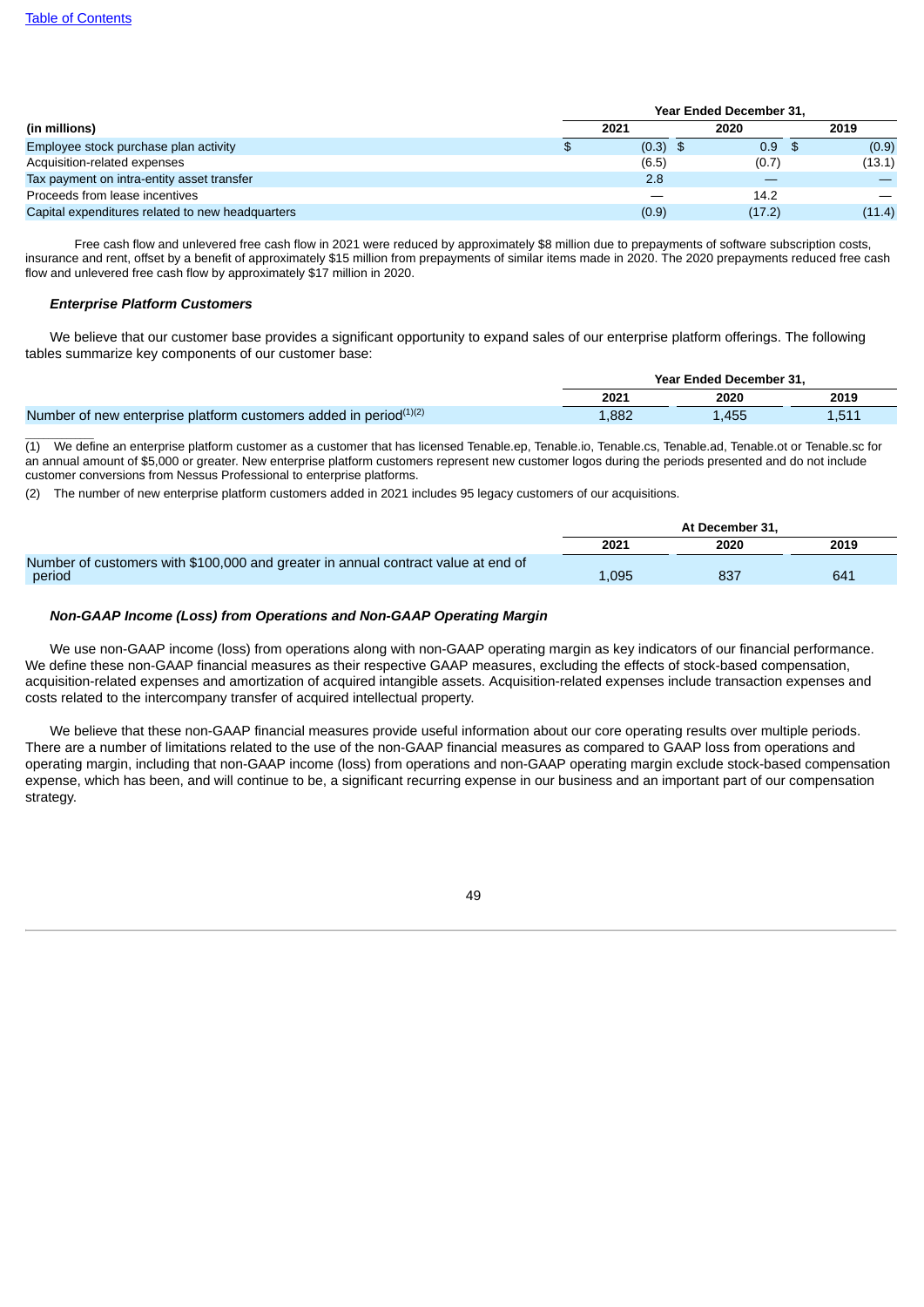The following table presents a reconciliation of loss from operations, the most directly comparable financial measure calculated in accordance with GAAP, to non-GAAP income (loss) from operations, and operating margin, the most directly comparable financial measure calculated in accordance with GAAP, to non-GAAP operating margin:

|                                            | Year Ended December 31, |          |    |           |     |           |  |  |
|--------------------------------------------|-------------------------|----------|----|-----------|-----|-----------|--|--|
| (dollars in thousands)                     |                         | 2021     |    | 2020      |     | 2019      |  |  |
| Loss from operations                       | \$                      | (41,768) | \$ | (36, 433) | \$. | (90, 799) |  |  |
| Stock-based compensation                   |                         | 79,405   |    | 59,573    |     | 43,443    |  |  |
| Acquisition-related expenses               |                         | 6.901    |    | 339       |     | 3,970     |  |  |
| Amortization of acquired intangible assets |                         | 6.447    |    | 2,314     |     | 620       |  |  |
| Non-GAAP income (loss) from operations     |                         | 50,985   | \$ | 25.793    | \$. | (42, 766) |  |  |
|                                            |                         |          |    |           |     |           |  |  |
| Operating margin                           |                         | (8)%     |    | (8)%      |     | (26)%     |  |  |
| Non-GAAP operating margin                  |                         | $9\%$    |    | 6 %       |     | (12)%     |  |  |

# *Non-GAAP Net Income (Loss) and Non-GAAP Earnings (Loss) Per Share*

We use non-GAAP net income (loss), which excludes stock-based compensation, acquisition-related expenses and amortization of acquired intangible assets, as well as the related tax impacts, and the tax impact of intra-entity asset transfers resulting from the internal restructuring of legal entities as well as deferred income tax benefits recognized in connection with acquisitions, to calculate non-GAAP earnings (loss) per share. We believe that these non-GAAP measures provide important information because they facilitate comparisons of our core operating results over multiple periods.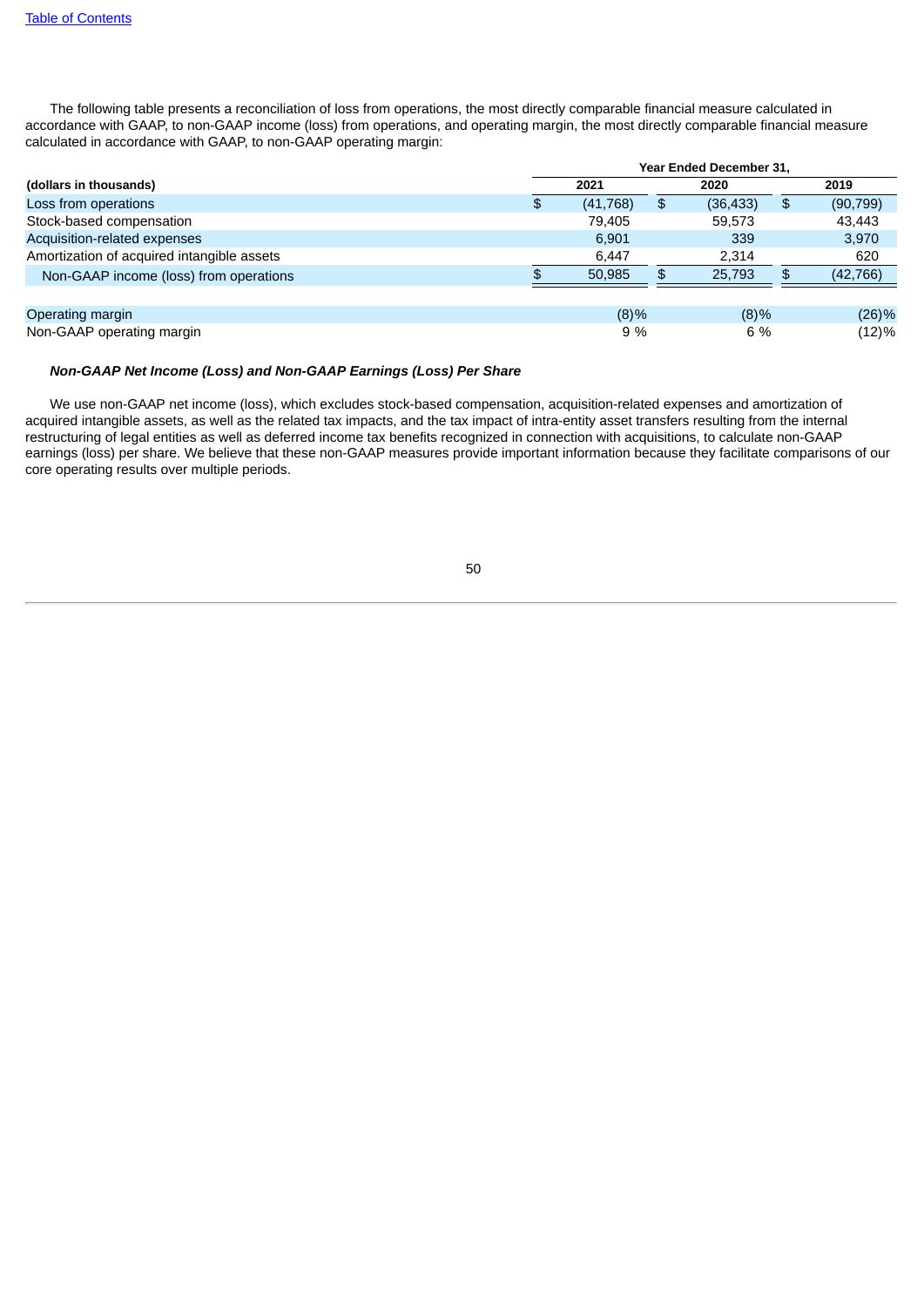The following table presents a reconciliation of net loss and net loss per share, the most comparable financial measures calculated in accordance with GAAP, to non-GAAP net income (loss) and non-GAAP earnings (loss) per share:

|                                                                                                       | Year Ended December 31, |             |               |                |    |           |
|-------------------------------------------------------------------------------------------------------|-------------------------|-------------|---------------|----------------|----|-----------|
| (in thousands, except for per share amounts)                                                          |                         | 2021        |               | 2020           |    | 2019      |
| Net loss                                                                                              | \$                      | (46, 677)   | $\frac{1}{2}$ | $(42, 731)$ \$ |    | (99, 013) |
| Stock-based compensation                                                                              |                         | 79,405      |               | 59,573         |    | 43,443    |
| Tax impact of stock-based compensation <sup>(1)</sup>                                                 |                         | 617         |               | 1,299          |    | (95)      |
| Acquisition-related expenses <sup>(2)</sup>                                                           |                         | 6,901       |               | 339            |    | 3,970     |
| Amortization of acquired intangible assets <sup>(3)</sup>                                             |                         | 6,447       |               | 2,314          |    | 620       |
| Tax impact of acquisitions <sup>(4)</sup>                                                             |                         | (10, 560)   |               |                |    | 10,582    |
| Tax impact of intra-entity asset transfer <sup>(5)</sup>                                              |                         | 2,808       |               |                |    |           |
| Non-GAAP net income (loss)                                                                            | \$                      | 38,941      | \$            | 20,794         | \$ | (40, 493) |
|                                                                                                       |                         |             |               |                |    |           |
| Net loss per share, diluted                                                                           | \$                      | $(0.44)$ \$ |               | $(0.42)$ \$    |    | (1.03)    |
| Stock-based compensation                                                                              |                         | 0.75        |               | 0.59           |    | 0.45      |
| Tax impact of stock-based compensation <sup>(1)</sup>                                                 |                         | 0.01        |               | 0.01           |    |           |
| Acquisition-related expenses <sup>(2)</sup>                                                           |                         | 0.06        |               |                |    | 0.04      |
| Amortization of acquired intangible assets <sup>(3)</sup>                                             |                         | 0.06        |               | 0.02           |    | 0.01      |
| Tax impact of acquisitions <sup>(4)</sup>                                                             |                         | (0.10)      |               |                |    | 0.11      |
| Tax impact of intra-entity asset transfer <sup>(5)</sup>                                              |                         | 0.03        |               |                |    |           |
| Adjustment to diluted earnings per share <sup>(6)</sup>                                               |                         | (0.03)      |               | (0.01)         |    |           |
| Non-GAAP earnings (loss) per share, diluted                                                           | \$                      | 0.34        | \$            | 0.19           | \$ | (0.42)    |
|                                                                                                       |                         |             |               |                |    |           |
| Weighted-average shares used to compute GAAP net loss per share, diluted                              |                         | 106,387     |               | 101,009        |    | 96,014    |
|                                                                                                       |                         |             |               |                |    |           |
| Weighted-average shares used to compute non-GAAP earnings (loss) per share,<br>diluted <sup>(7)</sup> |                         | 114,825     |               | 109,962        |    | 96,014    |

(1) The tax impact of stock-based compensation is based on the tax treatment for applicable tax jurisdictions.

(2) The tax impact of acquisition-related expenses is not material.

(3) The tax impact of the amortization of acquired intangible assets is included in the tax impact of acquisitions.

(4) The tax impact of acquisitions in 2021 includes a reversal of the \$7.9 million income tax benefit recognized for GAAP purposes related to the partial release of our valuation allowance associated with the Accurics acquisition and a reversal of \$2.6 million of deferred tax benefits related to the Alsid acquisition. The tax impact of the Indegy acquisition in 2019 includes \$6.3 million of current tax expense and \$4.2 million of deferred tax expense related to the transfer of acquired intellectual property.

(5) The tax impact of the intra-entity asset transfer is related to the internal restructuring of Indegy, resulting in a current tax payment based on the applicable Israeli tax rate.

(6) An adjustment to reconcile GAAP net loss per share, which excludes potentially dilutive shares, to non-GAAP earnings per share, which includes potentially dilutive shares.

(7) In periods in which there is a non-GAAP net loss, basic and diluted weighted average shares outstanding are the same, as potentially dilutive shares would be antidilutive.

## **Components of Our Results of Operations**

## *Revenue*

 $\overline{\phantom{a}}$ 

We generate revenue from subscription arrangements for our software and cloud-based solutions, perpetual licenses, maintenance associated with perpetual licenses and professional services.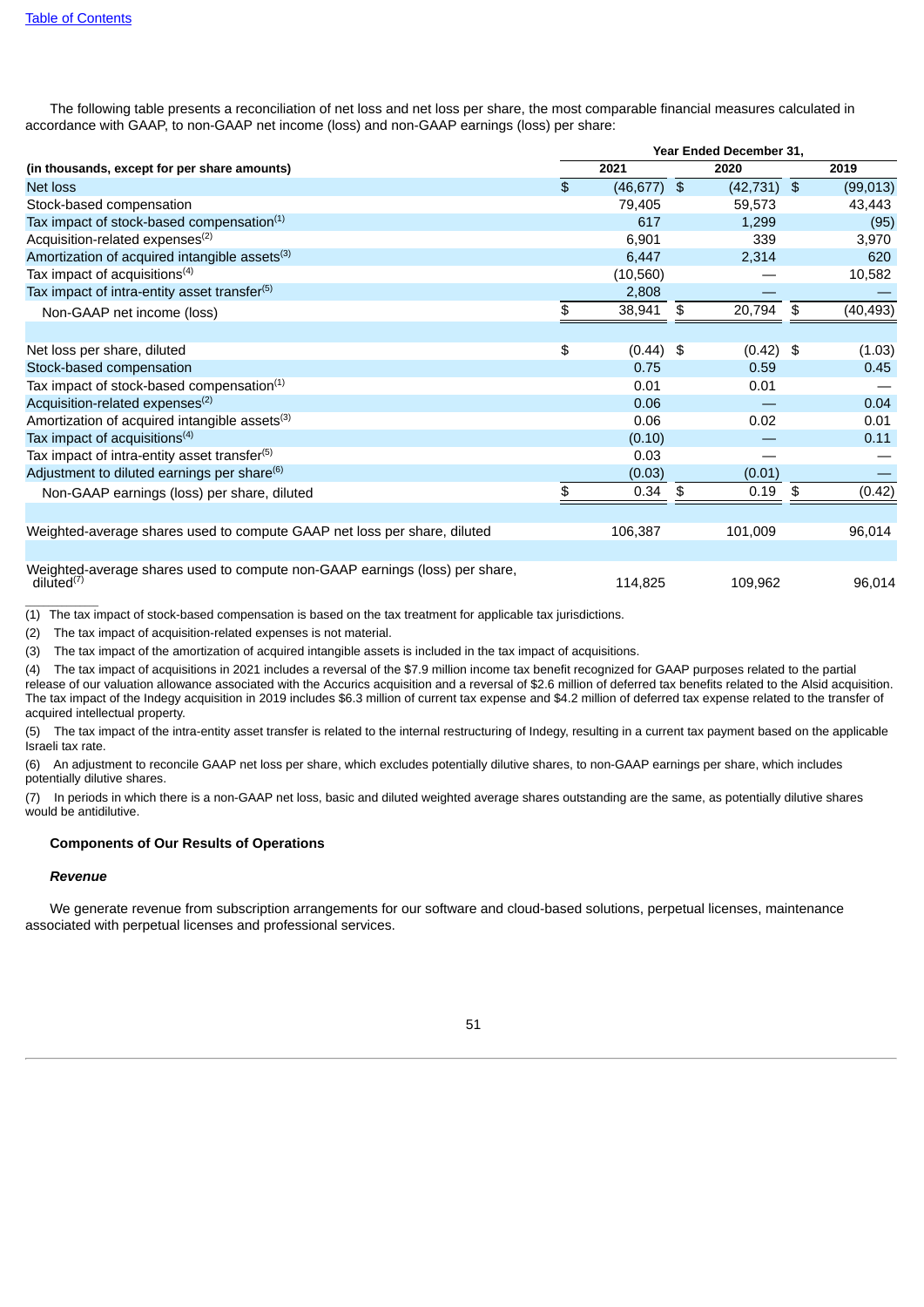Our subscription arrangements generally have annual or multi-year contractual terms to use our software or cloud-based solutions, including ongoing software updates during the contractual period. For software subscriptions that are dependent on ongoing software updates and the ability to identify the latest cybersecurity vulnerabilities, revenue is recognized ratably over the subscription term given the critical utility provided by the ongoing updates that are released through the contract period. When the critical utility of our software does not depend on ongoing updates, we recognize revenue attributable to the license at the time of delivery and the revenue attributable to the maintenance and support ratably over the contract period.

Our perpetual licenses are generally sold with one or more years of maintenance, which includes ongoing software updates. Given the critical utility provided by the ongoing software updates and updated ability to identify network vulnerabilities included in maintenance, we combine the perpetual license and the maintenance into a single performance obligation. Perpetual license arrangements generally contain a material right related to the customer's ability to renew maintenance at a price that is less than the initial license fee. We apply a practical alternative to allocating a portion of the transaction price to the material right performance obligation and estimate a hypothetical transaction price which includes fees for expected maintenance renewals based on the estimated economic life of perpetual license contracts. We allocate the transaction price between the cybersecurity subscription provided in the initial contract and the material right related to expected contract renewals based on the hypothetical transaction price. We recognize the amount allocated to the combined license and maintenance performance obligation over the initial contractual period, which is generally one year. We recognize the amount allocated to the material right over the expected maintenance renewal period, which begins at the end of the initial contractual term and is generally four years. We have estimated the five-year economic life of perpetual license contracts based on historical contract attrition, expected renewal periods, the lifecycle of our technology and other factors. This estimate may change over time.

Professional services and other revenue is primarily comprised of advisory services and training related to the deployment and optimization of our products. These services do not result in significant customization of our products. Professional services and other revenue is recognized as the services are performed.

We have historically experienced, and expect in the future to experience, seasonality in entering into agreements with customers. We typically enter into a significantly higher percentage of agreements with new customers, as well as renewal agreements with existing customers, in the third and fourth quarters of the year. The increase in customer agreements in the third quarter is primarily attributable to U.S. government and related agencies, and the increase in the fourth quarter is primarily attributable to large enterprise account buying patterns typical in the software industry. The ratable nature of our subscription revenue makes this seasonality less apparent in our overall financial results.

## *Cost of Revenue, Gross Profit and Gross Margin*

Cost of revenue includes personnel costs related to our technical support group that provides assistance to customers, including salaries, benefits, bonuses, payroll taxes, stock-based compensation and any severance. Cost of revenue also includes cloud infrastructure costs, the costs related to professional services and training, depreciation, amortization of acquired and developed technology, hardware costs and allocated overhead costs, which consist of information technology and facilities.

We intend to continue to invest additional resources in our cloud-based platform and customer support team as we grow our business. The level and timing of investment in these areas could affect our cost of revenue in the future.

Gross profit, or revenue less cost of revenue, and gross margin, or gross profit as a percentage of revenue, have been and will continue to be affected by various factors, including the timing of our acquisition of new customers and our renewals of and follow-on sales to existing customers, the costs associated with operating our cloud-based platform, the extent to which we expand our customer support team and the extent to which we can increase the efficiency of our technology and infrastructure through technological improvements.

We expect our gross profit to increase in absolute dollars but our gross margin to decrease over time, as we expect revenue from our cloudbased subscriptions to increase as a percentage of revenue. However, our gross margin could fluctuate from period to period depending on the interplay of all of these factors, particularly as it relates to cloud infrastructure costs.

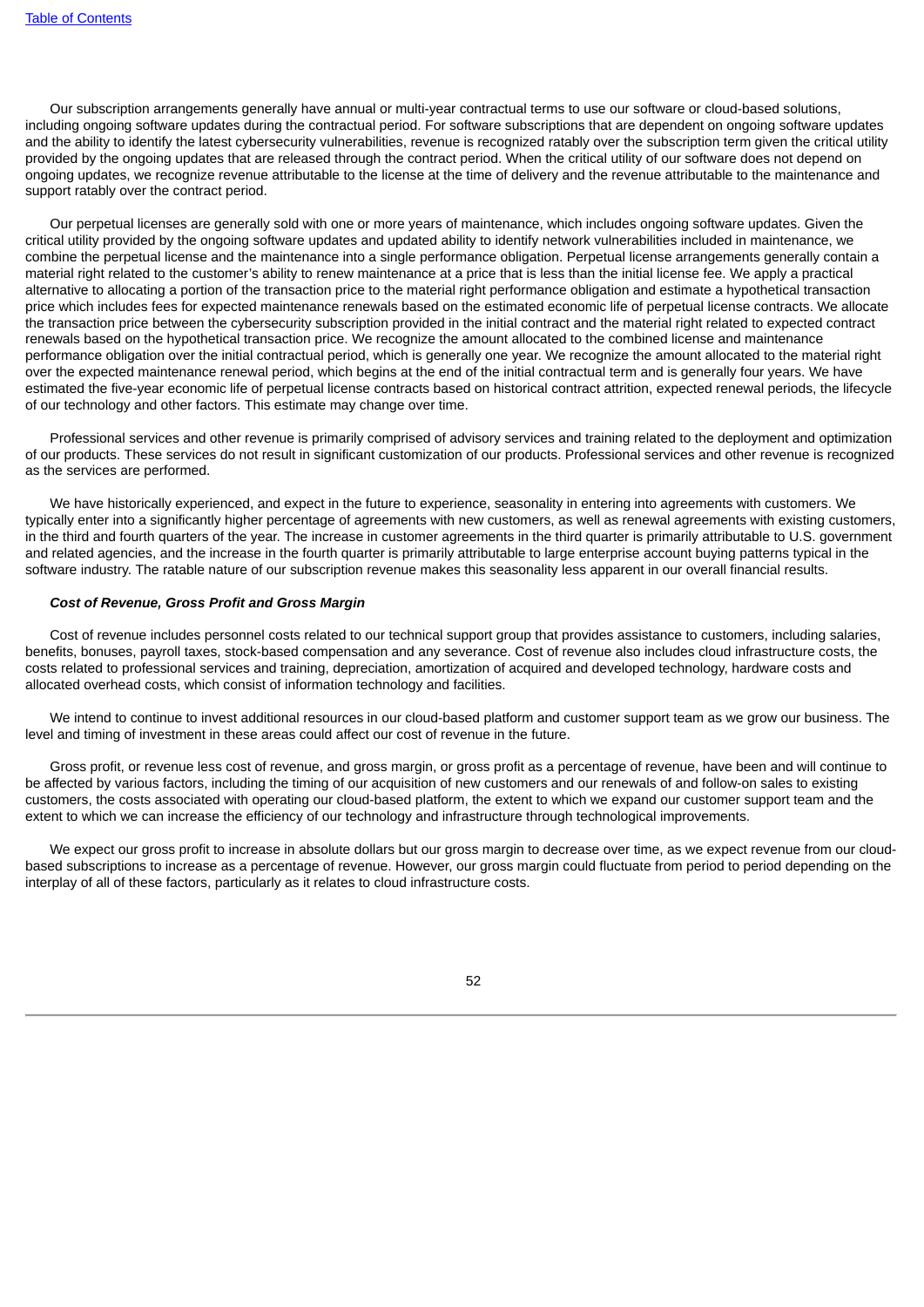## *Operating Expenses*

Our operating expenses consist of sales and marketing, research and development and general and administrative expenses. Personnel costs are the most significant component of operating expenses and consist of salaries, benefits, bonuses, payroll taxes, stock-based compensation and any severance. Operating expenses also include depreciation and amortization as well as allocated overhead costs, including IT and facilities costs.

#### *Sales and Marketing*

Sales and marketing expense consists of personnel costs, sales commissions, marketing programs, travel and entertainment, expenses for conferences, meetings and events and allocated overhead costs. We capitalize sales commissions, including related fringe benefit costs, and recognize the expense over an estimated period of benefit, which ranges between three and four years for subscription arrangements and five years for perpetual license arrangements. Sales commissions on contract renewals are capitalized and amortized ratably over the contract term, with the exception of contracts with renewal periods that are one year or less, in which case the incremental costs are expensed as incurred. Sales commissions on professional services arrangements are expensed as incurred as the contractual periods of these arrangements are generally less than one year.

We intend to continue to make investments in our sales and marketing teams to increase revenue, further penetrate the market and expand our global customer base. We expect our sales and marketing expense to increase in absolute dollars annually and to be our largest operating expense category for the foreseeable future. However, as our revenue increases, we expect our sales and marketing expense to decrease as a percentage of our revenue over the long term. Our sales and marketing expense may fluctuate from period to period due to the timing and extent of these expenses, including sales commissions, which may fluctuate depending on the mix of sales and related expense recognition.

#### *Research and Development*

Research and development expense consists of personnel costs, software used to develop our products, travel and entertainment, consulting and professional fees for third-party development resources as well as allocated overhead. Our research and development expense supports our efforts to continue to add capabilities to our existing products and enable the continued detection of new network vulnerabilities.

We expect our research and development expense to continue to increase annually in absolute dollars for the foreseeable future as we continue to invest in research and development efforts to enhance the functionality of our cloud-based platform. However, we expect our research and development expense to decrease as a percentage of our revenue over the long term, although our research and development expense may fluctuate from period to period due to the timing and extent of these expenses.

#### *General and Administrative*

General and administrative expense consists of personnel costs for our executive, finance, legal, human resources and administrative departments. Additional expenses include travel and entertainment, professional fees, insurance, allocated overhead, and acquisition-related costs.

We expect our general and administrative expense to continue to increase annually in absolute dollars for the foreseeable future due to additional costs associated with accounting, compliance, insurance and investor relations as a public company. However, we expect our general and administrative expense to decrease as a percentage of our revenue over the long term, although our general and administrative expense may fluctuate from period to period due to the timing and extent of these expenses.

#### *Interest (Expense) Income, Net*

Interest (expense) income, net consists primarily of interest expense in connection with our senior secured term loan facility, or Term Loan, unused commitment fees on our senior secured revolving credit facility, or Revolving Credit Facility,

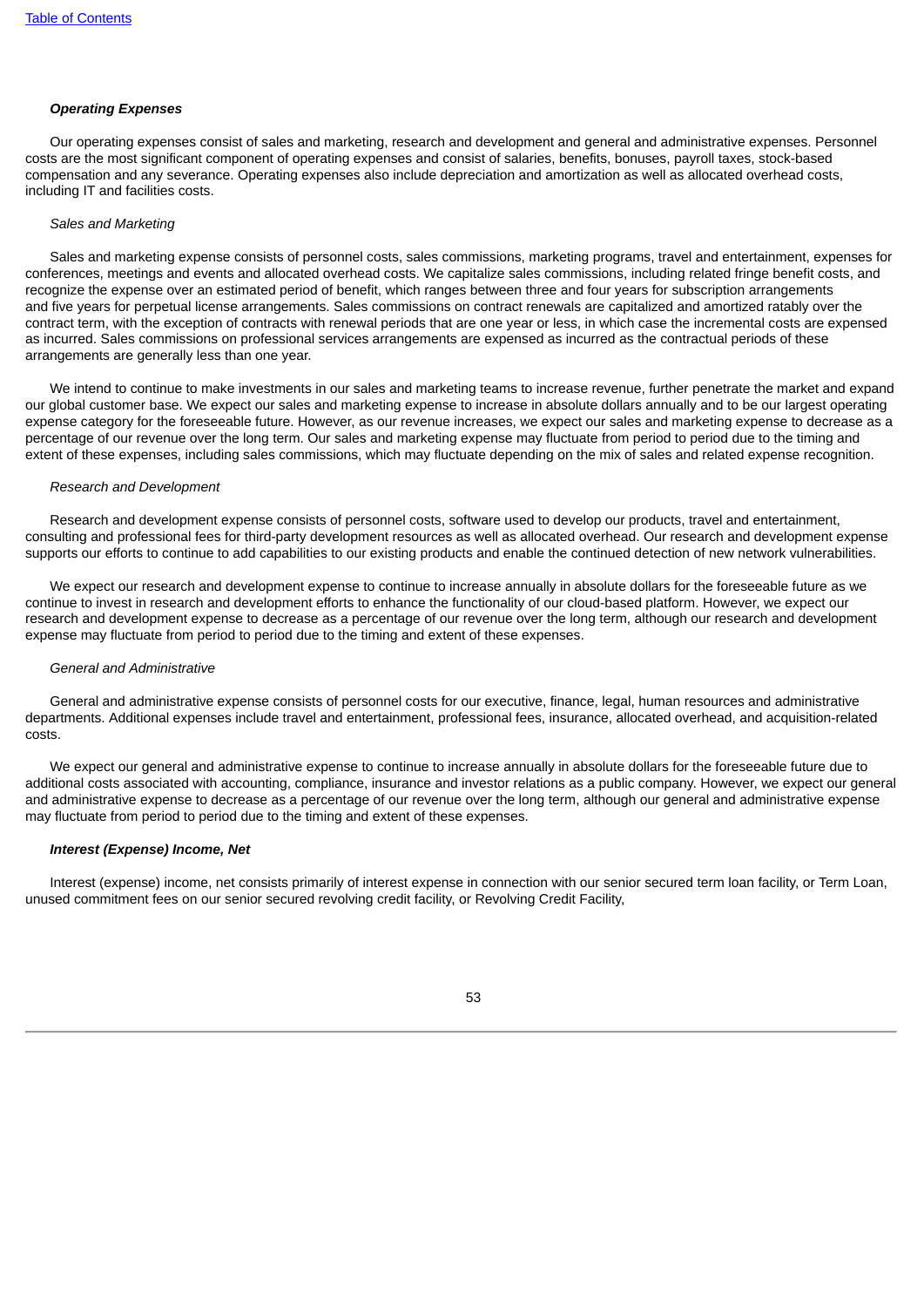and letter of credit fees. Interest (expense) income, net also includes interest income earned on cash and cash equivalents and short-term investments.

## *Other Expense, Net*

Other expense, net consists primarily of foreign currency remeasurement and transaction gains and losses.

## *(Benefit) Provision for Income Taxes*

(Benefit) provision for income taxes has historically consisted of income taxes in certain foreign jurisdictions in which we conduct business and the related withholding taxes on sales to foreign customers. We typically maintain a valuation allowance on our deferred tax assets, including net operating loss carryforwards and tax credits, and expect this to continue for the foreseeable future as it is more likely than not that some or all of those deferred tax assets may not be realized based on our history of losses.

In 2021, the income tax benefit resulted from a partial release of our valuation allowance associated with the Accurics acquisition and a deferred tax benefit related to post-acquisition activities of Alsid, which were partially offset by tax expense from the restructuring of our research and development operations in Israel as well as income taxes in certain foreign jurisdictions in which we conduct business and the related withholding taxes on sales to foreign customers.

In 2019, the provision for income taxes also included the tax impact related to the intercompany transfer of acquired intellectual property.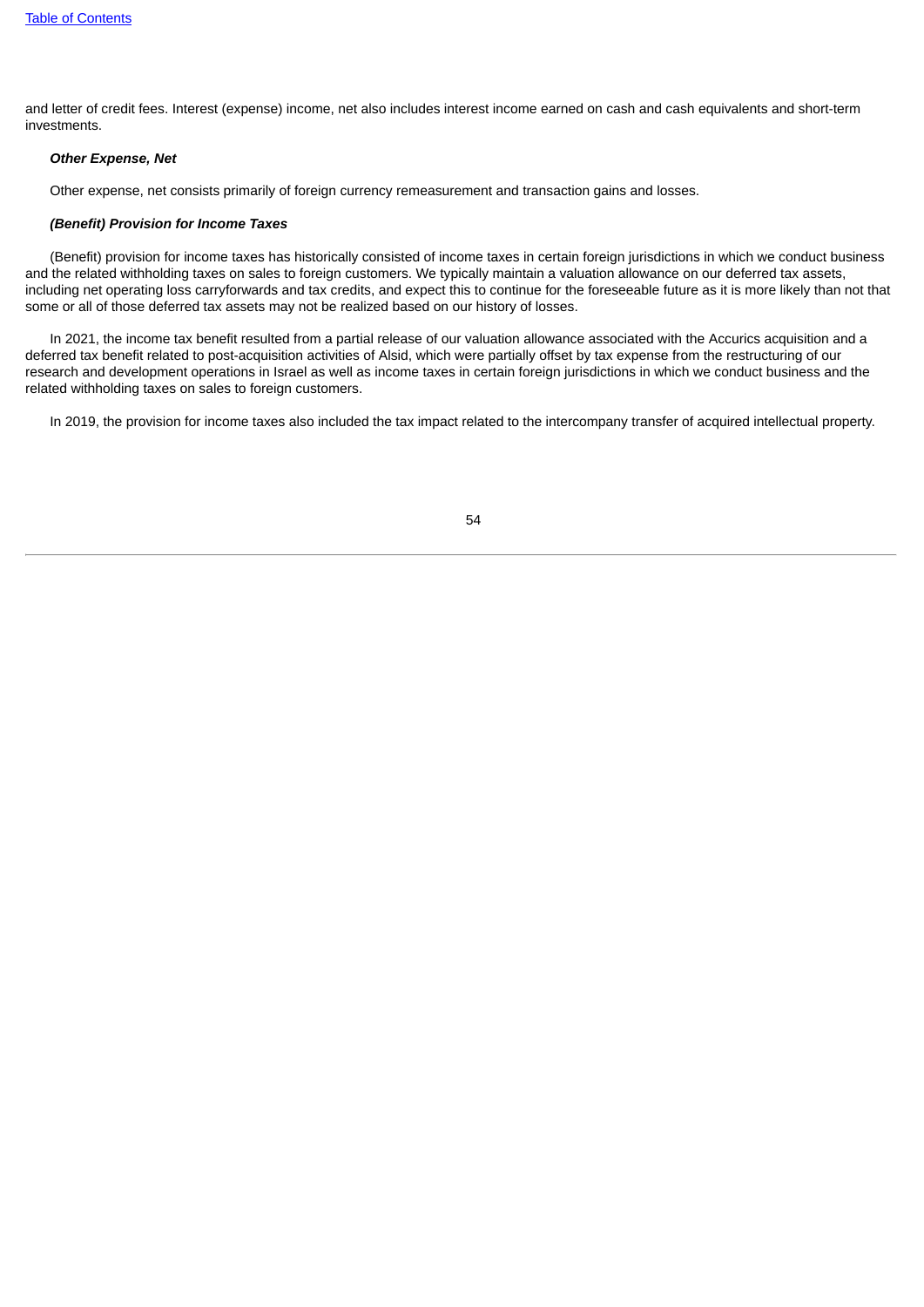# **Results of Operations**

The following tables set forth our consolidated results of operations for the periods presented:

|                                           |                 | Year Ended December 31. |                 |
|-------------------------------------------|-----------------|-------------------------|-----------------|
| (in thousands)                            | 2021            | 2020                    | 2019            |
| Revenue                                   | \$<br>541,130   | \$<br>440.221           | \$<br>354,586   |
| Cost of revenue <sup>(1)</sup>            | 106,396         | 77.554                  | 60,818          |
| Gross profit                              | 434.734         | 362.667                 | 293.768         |
| Operating expenses:                       |                 |                         |                 |
| Sales and marketing $(1)$                 | 270,158         | 224,277                 | 228,035         |
| Research and development <sup>(1)</sup>   | 116,432         | 101,687                 | 87,064          |
| General and administrative <sup>(1)</sup> | 89,912          | 73,136                  | 69,468          |
| Total operating expenses                  | 476,502         | 399.100                 | 384,567         |
| Loss from operations                      | (41,768)        | (36, 433)               | (90, 799)       |
| Interest (expense) income, net            | (6,896)         | 1,244                   | 5,830           |
| Other expense, net                        | (1,965)         | (1,885)                 | (680)           |
| Loss before income taxes                  | (50, 629)       | (37,074)                | (85, 649)       |
| (Benefit) provision for income taxes      | (3,952)         | 5,657                   | 13,364          |
| Net loss                                  | \$<br>(46, 677) | \$<br>(42, 731)         | \$<br>(99, 013) |

 $\overline{u_1}$  Includes stock-based compensation expense as follows:

|                                        | Year Ended December 31. |            |  |            |  |        |  |  |  |
|----------------------------------------|-------------------------|------------|--|------------|--|--------|--|--|--|
| (in thousands)                         |                         | 2021       |  | 2020       |  | 2019   |  |  |  |
| Cost of revenue                        | \$                      | $4.446$ \$ |  | $3,158$ \$ |  | 2,817  |  |  |  |
| Sales and marketing                    |                         | 29.410     |  | 19.842     |  | 16,032 |  |  |  |
| Research and development               |                         | 20.593     |  | 14.794     |  | 8.911  |  |  |  |
| General and administrative             |                         | 24.956     |  | 21,779     |  | 15,683 |  |  |  |
| Total stock-based compensation expense | \$.                     | 79.405     |  | 59.573     |  | 43.443 |  |  |  |

# **Comparison of 2021 and 2020**

## *Revenue*

The following table presents the increase in revenue:

|                                           |  | Year Ended December 31, |         | Change |         |         |  |
|-------------------------------------------|--|-------------------------|---------|--------|---------|---------|--|
| (dollars in thousands)                    |  | 2021                    | 2020    |        | (\$)    | (%)     |  |
| Subscription revenue                      |  | 476.023                 | 377.354 |        | 98,669  | 26 %    |  |
| Perpetual license and maintenance revenue |  | 50,333                  | 50,594  |        | (261)   | $(1)\%$ |  |
| Professional services and other revenue   |  | 14.774                  | 12.273  |        | 2,501   | 20 %    |  |
| Revenue                                   |  | 541.130                 | 440.221 |        | 100.909 | 23 %    |  |

U.S. revenue increased \$46.3 million, or 17%. International revenue increased \$54.6 million, or 32%.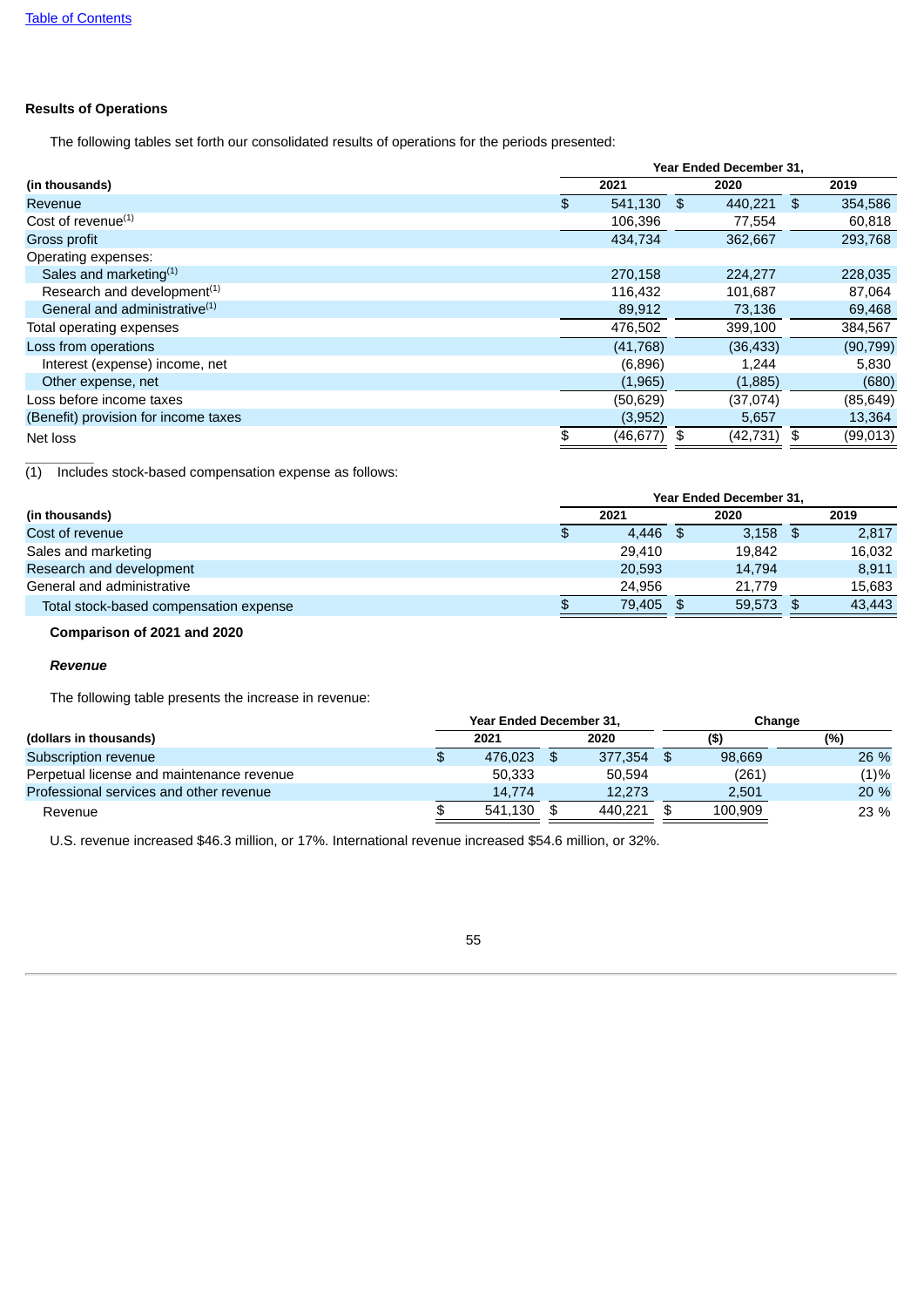# *Cost of Revenue, Gross Profit and Gross Margin*

|                        | <b>Year Ended December 31.</b> |         |              | Change |      |  |
|------------------------|--------------------------------|---------|--------------|--------|------|--|
| (dollars in thousands) | 2021                           | 2020    |              | (\$'   | (%)  |  |
| Cost of revenue        | 106.396                        | 77.554  | $\mathbf{f}$ | 28,842 | 37 % |  |
| Gross profit           | 434.734                        | 362.667 |              | 72.067 | 20 % |  |
| Gross margin           | 80 %                           | 82 %    |              |        |      |  |

The increase in cost of revenue of \$28.8 million was primarily due to:

- a \$17.8 million increase in third-party cloud infrastructure costs;
- a \$4.1 million increase in the amortization of acquired intangible assets;
- a \$4.0 million increase in personnel costs, primarily due to support for cloud-based products and an increase in headcount, including a \$1.3 million increase in stock-based compensation;
- a \$1.2 million increase in professional fees; and
- a \$1.1 million increase in hardware costs; partially offset by
- a \$0.6 million decrease in allocated overhead expenses.

# *Operating Expenses*

*Sales and Marketing*

|                        | Year Ended December 31. |         |  | Change |        |      |  |
|------------------------|-------------------------|---------|--|--------|--------|------|--|
| (dollars in thousands) |                         | 2021    |  | 2020   |        | (96) |  |
| Sales and marketing    |                         | 270.158 |  | 224.2  | 45,881 | 20 % |  |

The increase in sales and marketing expense of \$45.9 million was primarily due to:

- a \$23.3 million increase in personnel costs, related to an increase in headcount, including a \$9.6 million increase in stock-based compensation;
- a \$10.5 million increase in expenses for demand generation programs, including advertising, sponsorships, and brand awareness efforts;
- a \$10.0 million increase in sales commissions; and
- a \$3.8 million increase in selling expenses, including software subscriptions and training programs; partially offset by
- a \$1.9 million decrease in meeting and travel costs.

*Research and Development*

|                          | Year Ended December 31. |         |  |            | Chanɑe |        |      |  |
|--------------------------|-------------------------|---------|--|------------|--------|--------|------|--|
| (dollars in thousands)   |                         | 2021    |  | 2020       |        |        | (%)  |  |
| Research and development |                         | 116.432 |  | 101.687 \$ |        | 14.745 | 15 % |  |

The increase in research and development expense of \$14.7 million was primarily due to:

- a \$13.5 million increase in personnel costs, largely associated with an increase in headcount, including a \$5.8 million increase in stockbased compensation;
- a \$2.1 million increase in third-party cloud infrastructure costs; and
- a \$0.6 million increase in software subscriptions; partially offset by
- a \$1.0 million decrease in travel and meeting costs;
- a \$0.5 million decrease in allocated overhead; and
- a \$0.5 million decrease in depreciation.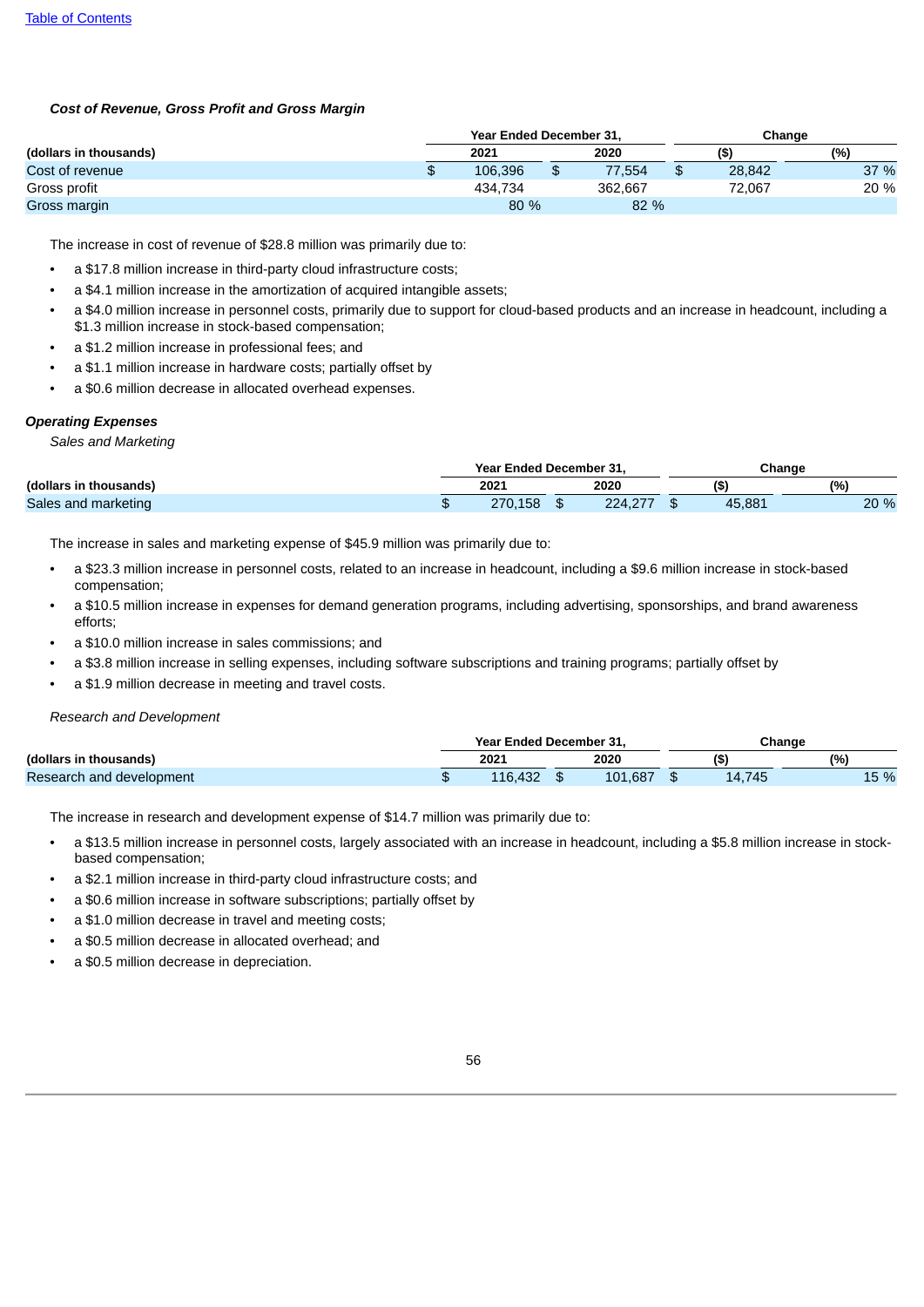# *General and Administrative*

|                            | Year Ended December 31. |        |  |        |  | Chanɑe      |            |  |
|----------------------------|-------------------------|--------|--|--------|--|-------------|------------|--|
| (dollars in thousands)     |                         | 2021   |  | 2020   |  |             | (96)       |  |
| General and administrative |                         | 89.912 |  | /3.136 |  | .776<br>16. | 23 %<br>دے |  |

The increase in general and administrative expense of \$16.8 million was primarily due to:

- a \$7.5 million increase in personnel costs, largely associated with an increase in headcount, including a \$3.2 million increase in stockbased compensation;
- a \$6.3 million increase in acquisition-related expenses;
- a \$2.0 million increase in professional fees; and
- a \$1.0 million increase in depreciation and amortization.

## **Comparison of 2020 and 2019**

# *Revenue*

The following table presents the increase in revenue:

|                                           |  | Year Ended December 31, |      |         | Change |         |      |  |
|-------------------------------------------|--|-------------------------|------|---------|--------|---------|------|--|
| (dollars in thousands)                    |  | 2020                    |      | 2019    |        | (\$)    | (%)  |  |
| Subscription revenue                      |  | 377.354                 | - \$ | 290,549 |        | 86,805  | 30%  |  |
| Perpetual license and maintenance revenue |  | 50.594                  |      | 54.173  |        | (3,579) | (7)% |  |
| Professional services and other revenue   |  | 12.273                  |      | 9.864   |        | 2.409   | 24 % |  |
| Revenue                                   |  | 440.221                 |      | 354.586 |        | 85,635  | 24 % |  |

U.S. revenue increased \$43.0 million, or 19%. International revenue increased \$42.6 million, or 33%.

## *Cost of Revenue, Gross Profit and Gross Margin*

|                        | Year Ended December 31. |    |         |    | Change |      |  |
|------------------------|-------------------------|----|---------|----|--------|------|--|
| (dollars in thousands) | 2020                    |    | 2019    |    | (\$    | (%)  |  |
| Cost of revenue        | 77.554                  | ᠊ᡮ | 60.818  | \$ | 16.736 | 28 % |  |
| Gross profit           | 362.667                 |    | 293.768 |    | 68.899 | 23 % |  |
| Gross margin           | 82 %                    |    | 83 %    |    |        |      |  |

The increase in cost of revenue of \$16.7 million was primarily due to:

- a \$7.0 million increase in personnel costs, primarily due to support for cloud-based products, including a \$0.3 million increase in stockbased compensation;
- a \$6.7 million increase in third-party cloud infrastructure costs;
- a \$1.7 million increase in the amortization of acquired intangible assets;
- a \$1.0 million increase in the amortization of internal use software; and
- a \$0.7 million increase in allocated overhead costs driven by both the increase in average headcount and the overall increase in such costs on a year-over-year basis; partially offset by
- a \$1.1 million decrease in travel and meeting expenses.

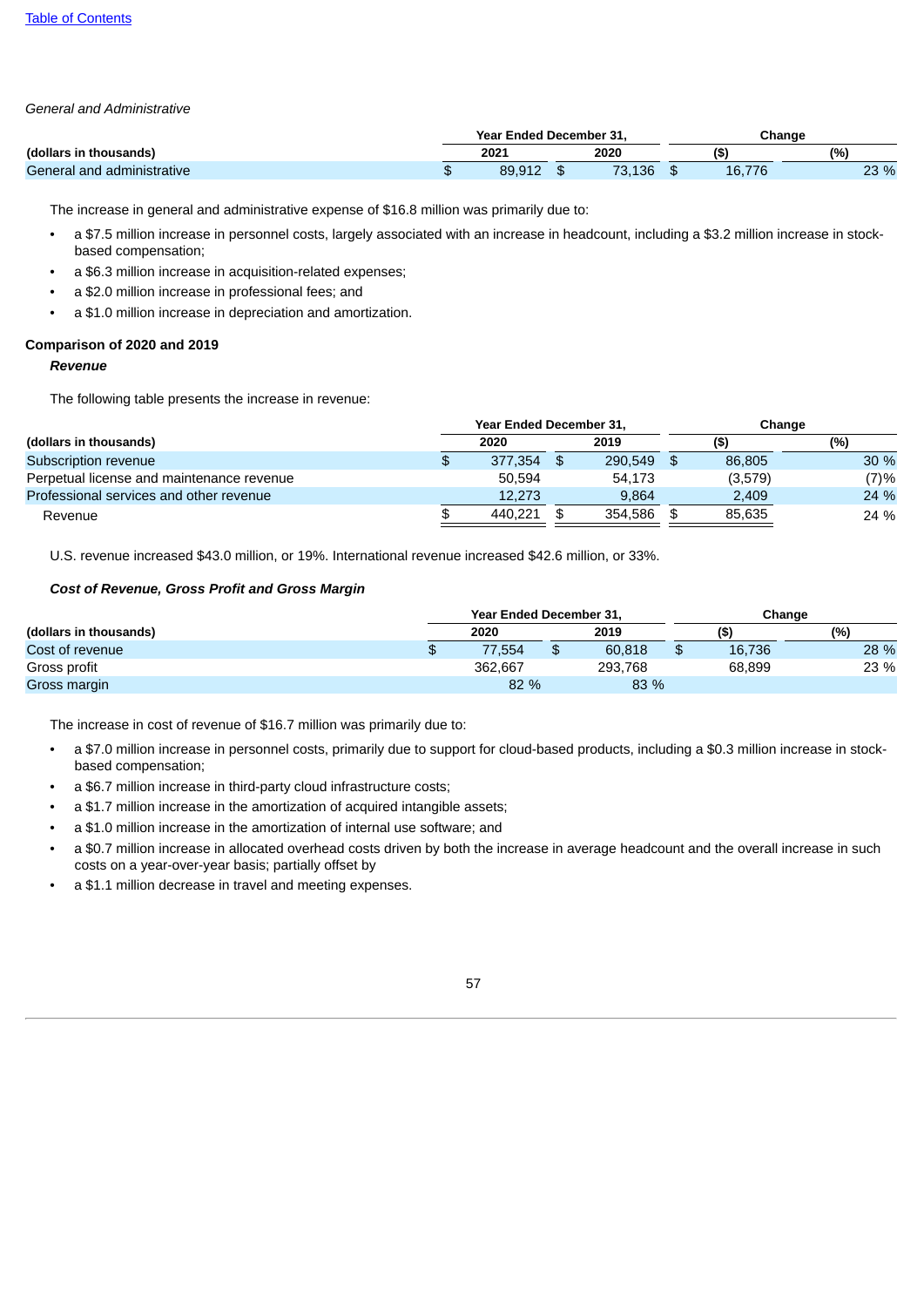# *Operating Expenses*

*Sales and Marketing*

|                        | <b>Year Ended December 31.</b> |      |    |      | Change |                 |      |
|------------------------|--------------------------------|------|----|------|--------|-----------------|------|
| (dollars in thousands) |                                | 2020 |    | 2019 | (\$`   |                 | (%)  |
| Sales and marketing    |                                | 22A  | ۰D | ิกวร | ۰D     | 758)<br>$\cdot$ | (2)% |

The decrease in sales and marketing expense of \$3.8 million was primarily due to:

- a \$7.7 million decrease in selling expenses, including travel and meeting costs and software subscriptions; and
- a \$6.4 million decrease in expenses for demand generation programs, including advertising, sponsorships, and brand awareness efforts; partially offset by
- a \$8.9 million increase in personnel costs, primarily due to an increase in average headcount, including a \$3.8 million increase in stockbased compensation;
- a \$1.0 million increase in allocated overhead costs; and
- a \$0.7 million increase in depreciation.

*Research and Development*

|                          | <b>Year Ended December 31.</b> |         |  |      |      | Change |        |  |
|--------------------------|--------------------------------|---------|--|------|------|--------|--------|--|
| (dollars in thousands)   |                                | 2020    |  | 2019 | (\$` |        | (%)    |  |
| Research and development |                                | 101.687 |  | .064 | ۰D   | 14,623 | $17\%$ |  |

The increase in research and development expense of \$14.6 million was primarily due to:

- a \$14.8 million increase in personnel costs, largely associated with an increase in average headcount, including a \$5.9 million increase in stock-based compensation and a decrease of \$2.6 million of development costs and stock-based compensation capitalized related to internal use software;
- a \$2.0 million increase in allocated overhead; and
- a \$0.5 million increase in software subscriptions; partially offset by
- a \$1.6 million decrease in travel and meeting costs; and
- a \$0.9 million decrease in third-party cloud infrastructure costs.

# *General and Administrative*

|                            | <b>Year Ended December 31.</b> |                     |  |                |      | Chanɑe |                  |  |
|----------------------------|--------------------------------|---------------------|--|----------------|------|--------|------------------|--|
| (dollars in thousands)     |                                | 2020                |  | 2019           | (\$` |        | (96)             |  |
| General and administrative |                                | 136<br>$70^{\circ}$ |  | .468<br>$\sim$ |      | 3,668  | $\overline{5}$ % |  |

The increase in general and administrative expense of \$3.7 million was primarily due to:

- an \$8.7 million increase in personnel costs, including a \$6.1 million increase in stock-based compensation; and
- a \$1.3 million increase in allocated overhead; partially offset by
- a \$3.6 million decrease in acquisition-related expenses;
- a \$2.3 million decrease in professional fees; and
- a \$1.5 million decrease in travel and meeting costs.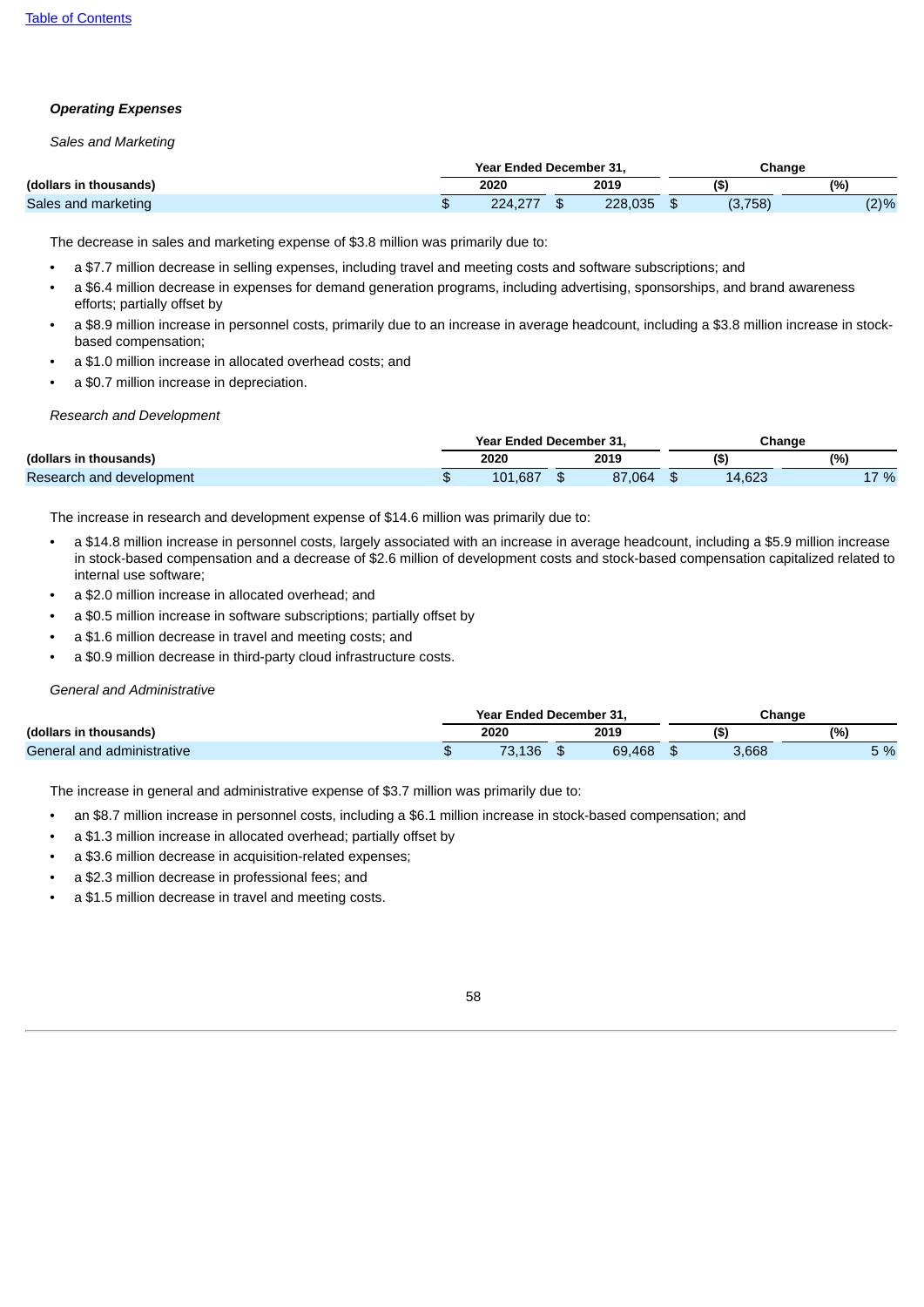### **Liquidity and Capital Resources**

At December 31, 2021, we had \$278.0 million of cash and cash equivalents, which consisted of bank deposits and money market funds, and \$234.3 million short-term investments, which consisted of commercial paper, asset backed securities, certificates of deposit, U.S. Treasury and agency obligations, and corporate and supranational bonds.

Since our inception, we have primarily financed our operations through cash provided by operations, including payments received from customers using our software products and services. Prior to our IPO, we did not raise any primary institutional capital, and the proceeds of our Series A and Series B redeemable convertible preferred stock financings were used to repurchase shares of capital stock from former stockholders. We have generated significant operating losses, as reflected by our accumulated deficit of \$654.5 million at December 31, 2021.

We typically invoice our customers annually in advance and, to a lesser extent, multi-year in advance. Therefore, a substantial source of our cash is from such prepayments, which are included in deferred revenue on our consolidated balance sheets. Deferred revenue consists primarily of the unearned portion of billed fees for our subscriptions and perpetual licenses, which is subsequently recognized as revenue in accordance with our revenue recognition policy. At December 31, 2021, we had deferred revenue of \$530.9 million, of which \$407.5 million was recorded as a current liability and is expected to be recognized as revenue in the next 12 months, provided all other revenue recognition criteria are met.

Our principal uses of cash in recent periods have been funding our operations, expansion of our sales and marketing and research and development activities, investments in infrastructure, including the build-out of our new headquarters, and acquiring complementary businesses and technology. In April 2021, we paid \$98.5 million in cash to acquire Alsid, and in October 2021, we acquired Accurics for \$160.0 million in cash. In February 2022, we acquired Cymptom for approximately \$23 million in cash. We may in the future enter into arrangements to acquire or invest in other complementary businesses, services and technologies, including intellectual property rights.

We expect to continue incurring operating losses in the near term. Even though we generated positive cash flows from operations and unlevered free cash flow in 2021 and 2020, we may not be able to sustain these cash flows. We believe that our existing cash and cash equivalents and short-term investments will be sufficient to fund our operating and capital needs for at least the next 12 months. Our future capital requirements will depend on many factors, including our revenue growth rate, subscription renewal activity, the timing and extent of spending to support further infrastructure and research and development efforts, the timing and extent of additional capital expenditures to invest in new and existing office spaces, the expansion of sales and marketing and international operating activities, any acquisitions of complementary businesses and technologies, the timing of our introduction of new product capabilities and enhancements of our platform and the continuing market acceptance of our platform. It may be necessary to seek additional equity or debt financing to fund our operating and capital needs. In the event that financing is required from outside sources, we may not be able to raise it on terms acceptable to us or at all. If we are unable to raise additional capital when desired, or if we cannot expand our operations or otherwise capitalize on our business opportunities because we lack sufficient capital, our business, operating results and financial condition would be adversely affected.

While we have not seen a significant adverse impact on our business from the pandemic as of December 31, 2021, the extent to which it will impact our business and operations will depend on future developments that are uncertain. Accordingly, the current results and financial conditions discussed herein may not be indicative of our future operating results and trends. See the section titled "Risk Factors" in Part I, Item 1A of this Form 10-K.

#### *Term Loan and Revolving Credit Facility*

In July 2021, we entered into a credit agreement, or the Credit Agreement, which is comprised of a \$375.0 million Term Loan and a \$50.0 million Revolving Credit Facility, with a \$15.0 million letter of credit sublimit. The Term Loan bears interest at a rate of 2.75% per annum over LIBOR, subject to a 0.50% floor. The Term Loan will amortize at 1% per annum in equal quarterly installments, starting in March 2022 until the final maturity date on July 7, 2028. We may be subject to mandatory Term Loan prepayments related to the excess cash provisions in the Credit Agreement beginning in 2023. The Revolving Credit Facility bears interest at a rate, depending on first lien net leverage, ranging from 2.00% to 2.50% over LIBOR and matures on July 7, 2026. We will pay a commitment fee during the term ranging from 0.25% to 0.375% per

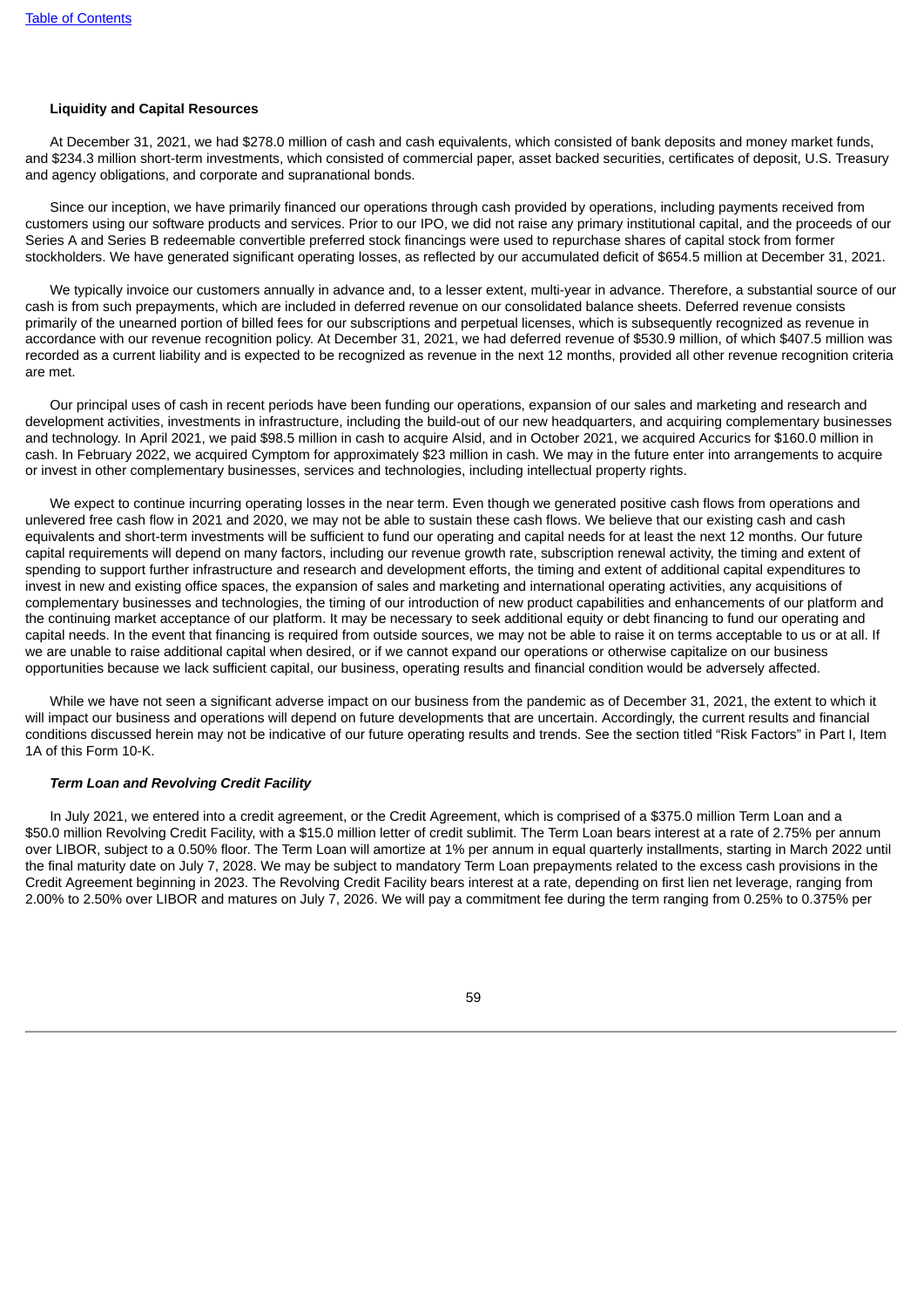annum of the average daily undrawn portion of the revolving commitments based on the first lien net leverage ratio. The Credit Agreement contains customary representations and warranties and affirmative and negative covenants. Additionally, if at least 35% of the Revolving Credit Facility is drawn on the last day of the quarter, the total net leverage ratio cannot be greater than 5.50 to 1.00.

At December 31, 2021, we were in compliance with the covenants and there have been no amounts outstanding under the Revolving Credit Facility.

In connection with the Credit Agreement, we terminated our \$45.0 million senior secured credit facility, or the 2020 Credit Facility, with Silicon Valley Bank, including the release of all related guarantees and liens. Prior to its termination, there were no amounts outstanding under our 2020 Credit Facility.

## *Cash Flows*

The following table summarizes our cash flows for the periods presented:

|                                                                                  | <b>Year Ended December 31.</b> |           |  |           |  |           |  |  |  |
|----------------------------------------------------------------------------------|--------------------------------|-----------|--|-----------|--|-----------|--|--|--|
| (in thousands)                                                                   |                                | 2021      |  | 2020      |  | 2019      |  |  |  |
| Net cash provided by (used in) operating activities                              | \$                             | 96.765 \$ |  | 64.232 \$ |  | (10, 744) |  |  |  |
| Net cash (used in) provided by investing activities                              |                                | (391.590) |  | 4.079     |  | (113,050) |  |  |  |
| Net cash provided by financing activities                                        |                                | 397.646   |  | 36,403    |  | 34.161    |  |  |  |
| Effect of exchange rate changes on cash and cash equivalents and restricted cash |                                | (3,013)   |  | (916)     |  | (1,080)   |  |  |  |
| Net increase (decrease) in cash and cash equivalents and restricted cash         |                                | 99,808    |  | 103,798   |  | (90, 713) |  |  |  |

#### *Operating Activities*

Our largest source of cash provided by operating activities is cash collections from sales of our products and services, as we typically invoice our customers in advance. Our primary uses of cash are employee compensation costs, third-party cloud infrastructure and other software subscription costs, demand generation expenditures and general corporate costs.

## *Investing Activities*

From 2020 to 2021, net cash used in investing activities increased by \$395.7 million, primarily due to an increase of cash paid for acquisitions of \$258.2 million, a net increase in short-term investments of \$146.2 million, and a \$5.0 million simple agreement for future equity investment in 2021, partially offset by a decrease in purchases of property and equipment of \$13.7 million.

From 2019 to 2020, cash flows from investing activities increased by \$117.1 million, primarily due to a decrease in cash paid for acquisitions of \$74.6 million and an increase in our sales, net of purchases, of investments of \$42.1 million.

#### *Financing Activities*

From 2020 to 2021, net cash provided by financing activities increased by \$361.2 million, primarily due to net proceeds from our Credit Facility of \$365.7 million. This increase was partially offset by a decrease of \$3.4 million in the proceeds from the exercise of stock options and \$2.0 million of loan proceeds that we received from the state of Maryland in 2020.

From 2019 to 2020, net cash provided by financing activities increased by \$2.2 million, primarily due to \$2.0 million of proceeds from a loan agreement from the state of Maryland and an increase in proceeds from the exercise of stock options of \$2.7 million, which was partially offset by a decrease in stock issued in connection with the employee stock purchase plan of \$2.1 million.

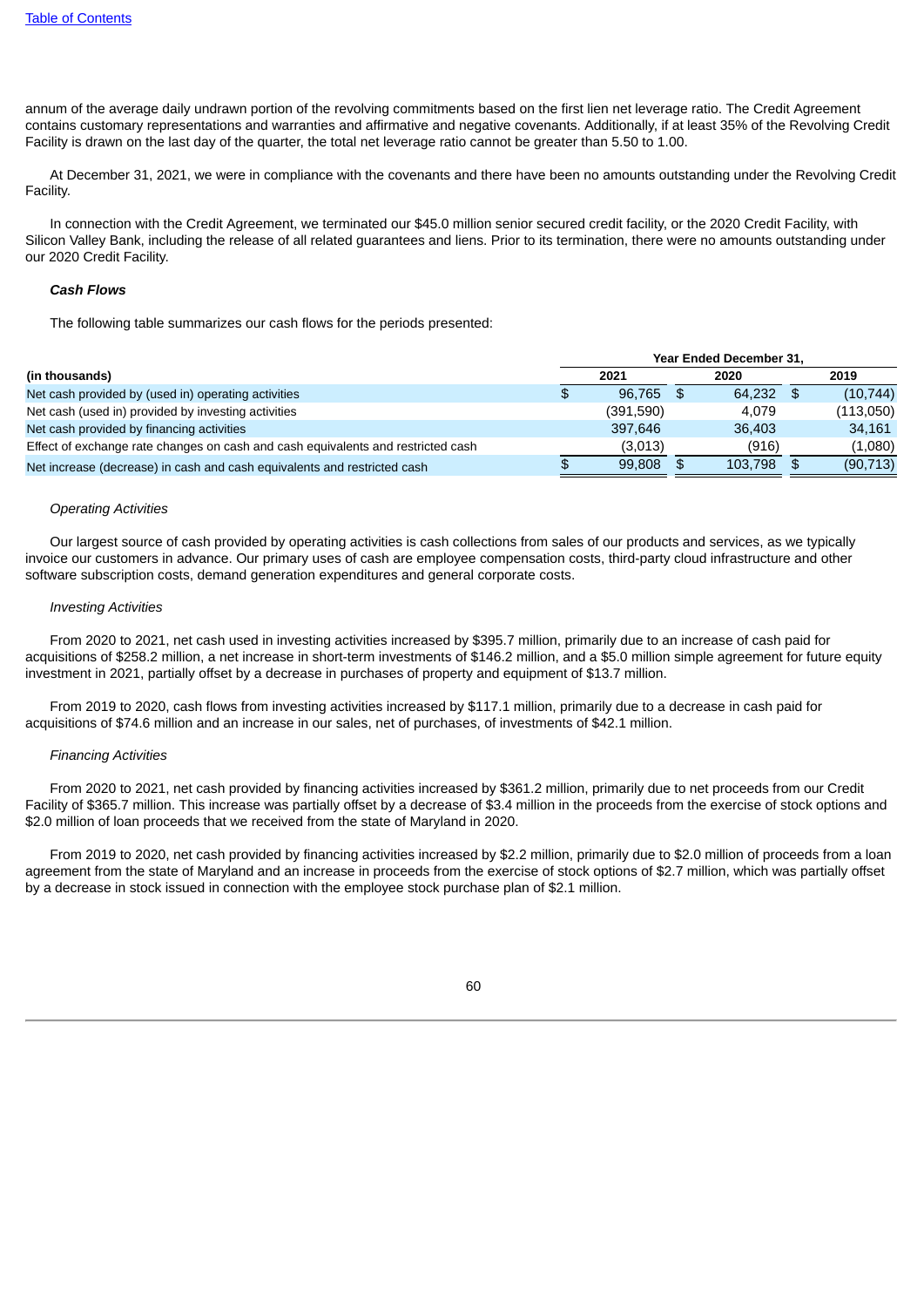## **Contractual Obligations**

We have certain contractual obligations for future payments. Refer to [Note](#page-87-0) [7](#page-87-0) to our consolidated financial statements in this Annual Report on Form 10-K for our required operating lease payments and [Note](#page-89-0) [9](#page-89-0) for our required payments to Amazon Web Services, Inc. for cloud services.

At December 31, 2021, we had other non-cancellable purchase obligations of \$8.1 million due in the next twelve months and \$11.3 million due thereafter. Additionally, we had \$7.6 million of unrecognized tax benefits and \$1.2 million of asset retirement obligations, the timing of payments for which is uncertain.

#### **Critical Accounting Policies and Estimates**

Our financial statements are prepared in accordance with U.S. GAAP. The preparation of these financial statements requires us to make estimates and assumptions that affect the reported amounts of assets, liabilities, revenue and expenses, as well as related disclosures. We evaluate our estimates and assumptions on an ongoing basis. Our estimates are based on historical experience and various other assumptions that we believe to be reasonable under the circumstances. Our actual results could differ from these estimates.

The critical accounting estimates, assumptions and judgments that we believe have the most significant impact on our consolidated financial statements are described below.

### *Revenue Recognition*

We recognize revenue to depict the transfer of promised goods or services to customers in an amount that reflects the consideration to which we expect to be entitled to in exchange for those goods or services. In recognizing revenue, we apply the following steps:

- Identify the contract with a customer
- Identify the performance obligations in the contract
- Determine the transaction price
- Allocate the transaction price to the performance obligations in the contract
- Recognize revenue when or as performance obligations are satisfied

In situations where we enter into a contractual arrangement that includes non-standard terms and conditions, such as acceptance provisions and options to purchase additional products and services, as well as contract modifications, we apply judgment in identifying and assessing the impact on revenue recognition.

We generate revenue from subscription arrangements for our software and cloud-based solutions, perpetual licenses, maintenance associated with perpetual licenses and professional services and other revenue.

#### *Subscription Revenue*

Our subscription arrangements generally have annual or multi-year contractual terms and allow customers to use our software or cloud solutions. For our software subscriptions that are dependent on ongoing software updates and the ability to identify the latest cybersecurity vulnerabilities, revenue is recognized ratably over the subscription term given the critical utility provided by the ongoing updates that are released throughout the contract period. When the critical utility of our software does not depend on ongoing updates, we recognize revenue attributable to the license at the time of delivery and the revenue attributable to the maintenance and support ratably over the contract period.

#### *Perpetual License and Maintenance Revenue*

Our perpetual licenses are generally sold with one or more years of maintenance, which include ongoing software updates and the ongoing ability to identify the latest cybersecurity vulnerabilities. Given the critical utility provided by the ongoing software updates and updated ability to identify network vulnerabilities included in maintenance, we combine the perpetual license and the maintenance into a single performance obligation. Perpetual license arrangements generally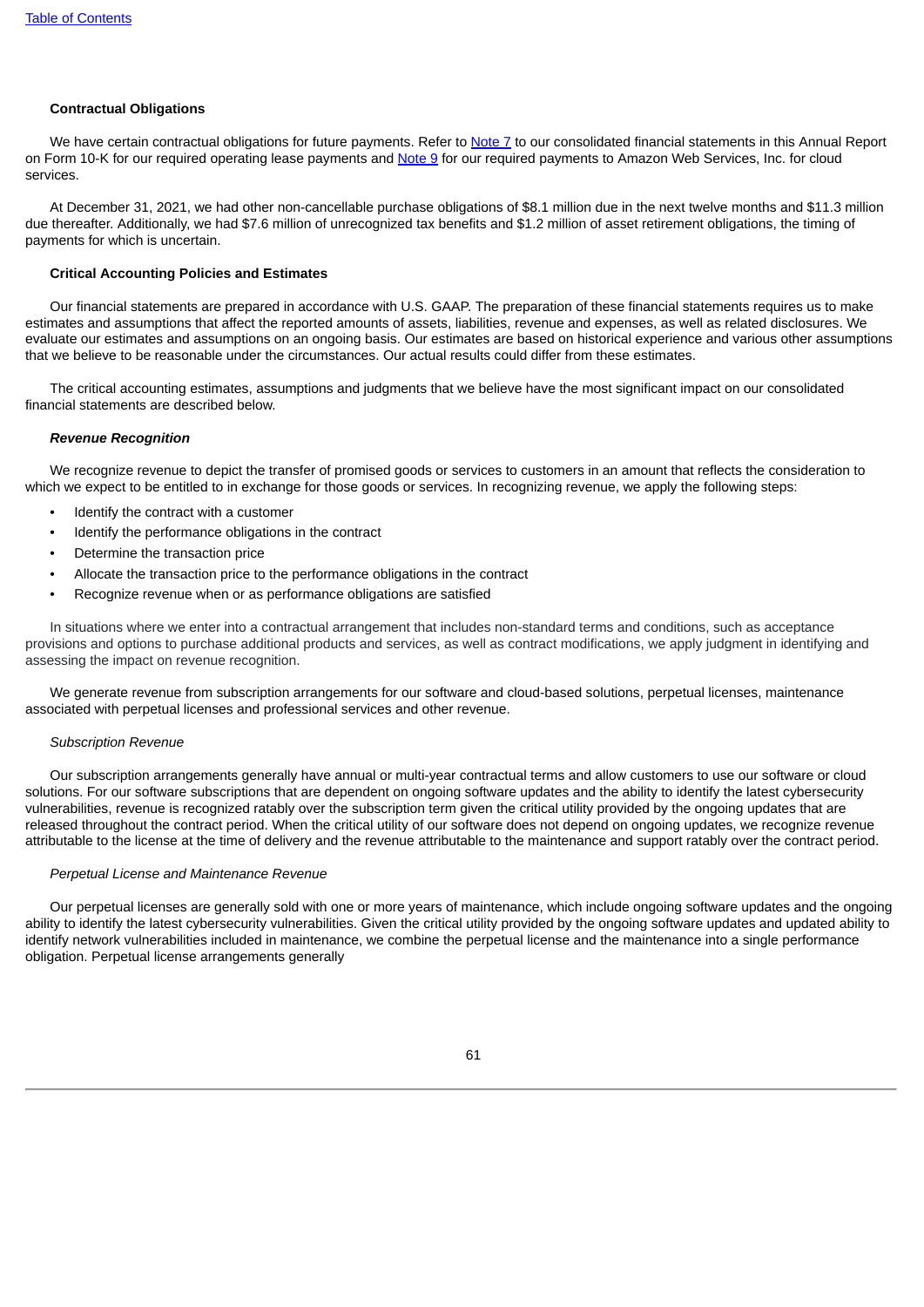contain a material right related to the customer's ability to renew maintenance at a price that is less than the initial license fee. We apply a practical alternative to allocating a portion of the transaction price to the material right performance obligation and estimate a hypothetical transaction price which includes fees for expected maintenance renewals based on the estimated economic life of the perpetual license contracts. We allocate the transaction price between the cybersecurity subscription provided in the initial contract and the material right related to expected contract renewals based on the hypothetical transaction price. We recognize the amount allocated to the combined license and maintenance performance obligation over the initial contractual period, which is generally one year. We recognize the amount allocated to the material right over the expected maintenance renewal period, which begins at the end of the initial contractual term and is generally four years. We have estimated the five-year economic life of perpetual license contracts based on historical contract attrition, expected renewal periods, the lifecycle of the our technology and other factors. While we believe that the estimates we have made are reasonable and appropriate, different assumptions and estimates could materially impact our reported financial results.

#### *Professional Services and Other Revenue*

Professional services and other revenue is primarily comprised of advisory services and training related to the deployment and optimization of our products. These services do not result in significant customization of our products. Professional services and other revenue is recognized as the services are performed.

#### *Contracts with Multiple Performance Obligations*

In cases where our contracts with customers contain multiple performance obligations, the contract transaction price is allocated on a relative standalone selling price basis. We typically determine standalone selling price based on observable selling prices of our products and services.

### *Variable Consideration*

We record revenue from sales at the net sales price, which is the transaction price, including estimates of variable consideration when applicable. Certain of our customers may be entitled to receive credits and in certain circumstances, refunds, if service level commitments are not met. We have not historically experienced significant incidents affecting the ability to meet these service level commitments and any estimated refunds related to these agreements have not been material.

Sales through our channel partner network of distributors and resellers are generally discounted as compared to the price that we would sell to an end user. Revenue for sales through our channel network, which is fixed, is recorded net of any distributor or reseller margin.

#### *Deferred Commissions*

Sales commissions, including related incremental fringe benefit costs, are considered to be incremental costs of obtaining a contract, and therefore are deferred over an estimated period of benefit, which ranges between three and four years for subscription arrangements and five years for perpetual license arrangements. We have estimated the period of benefit based on the expected contract term including renewal periods, the lifecycle of our technology and other factors. Sales commissions on contract renewals are capitalized and amortized ratably over the contract term, with the exception of contracts with renewal periods that are one year or less, in which case the incremental costs are expensed as incurred. While we believe that the estimates we have made are reasonable and appropriate, different assumptions and estimates could materially impact our reported financial results.

#### *Stock-Based Compensation*

Stock-based compensation expense related to stock options, restricted stock, restricted stock units, or RSUs, and purchase rights issued under our 2018 Employee Stock Purchase Plan, or the 2018 ESPP, is calculated based on the fair value of the awards granted and is recognized on a straight-line basis over the requisite service period, which is generally two to four years. RSUs that include performance-based vesting conditions are expensed using the accelerated attribution method. We account for forfeitures as they occur.

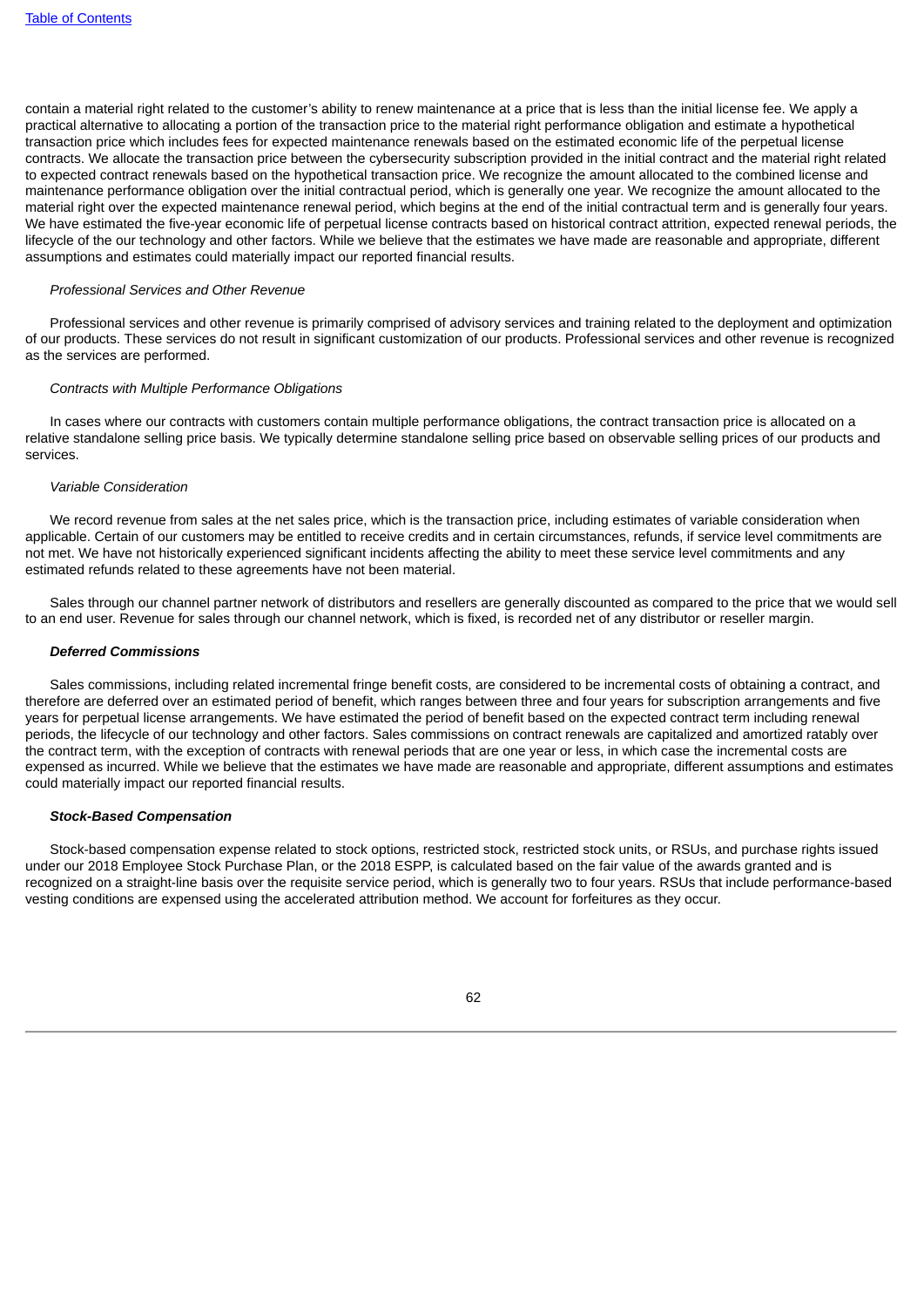Estimating the fair value of stock options and purchase rights under the 2018 ESPP using the Black-Scholes option-pricing model requires assumptions as to the fair value of our underlying common stock, the estimated term of the option, the risk free interest rates, the expected volatility of the price of our common stock and the expected dividend yield. The assumptions used to estimate the fair value of the option awards reflect our best estimates. If any of the assumptions change significantly, stock-based compensation for future awards may differ significantly compared with the awards granted previously.

The assumptions and estimates are as follows:

- *Fair Value of Common Stock.* See "Valuations" discussion below.
- *Expected Term.* This is the period of time that the options granted are expected to remain unexercised. We employ the simplified method to calculate the average expected term.
- *• Volatility.* This is a measure of the amount by which a financial variable, such as a share price, has fluctuated (historical volatility) or is expected to fluctuate (expected volatility) during a period. In 2021, we began using the volatility of our common stock to calculate expected volatility. Prior to 2021, we identified several public entities of similar size, complexity and stage of development and estimated our volatility based on the volatility of the common stock of these companies.
- *Risk-Free Interest Rate.* This is the U.S. Treasury rate, having a term that most closely resembles the expected life of the stock option.
- *Dividend Yield*. We have not and do not expect to pay dividends on our common stock.

#### *Valuations*

Following our IPO, we use the market price of our common stock at the date of grant as the fair value. Prior to our IPO, the lack of an active public market for our common stock required our board of directors to exercise reasonable judgment and consider a number of factors in order to make the best estimate of fair value of our common stock, in accordance with the technical practice-aid issued by the American Institute of Certified Public Accountants Practice Aid entitled *Valuation of Privately-Held Company Equity Securities Issued as Compensation*. Factors considered in connection with estimating the fair value of our common stock underlying our award of restricted stock and stock option awards when performing the fair value calculations with the Black Scholes option-pricing model included:

- The results of independent third-party valuations of our common stock
- Recent arm's length transactions involving the sale or transfer of our common stock
- The rights, preferences and privileges of our Series A and Series B redeemable convertible preferred stock relative to those of our common stock
- Our historical financial results and future financial projections
- The market value of equity interests in substantially similar businesses, which equity interests can be valued through nondiscretionary, objective means
- The lack of marketability of our common stock
- The likelihood of achieving a liquidity event, such as an IPO given prevailing market conditions
- Industry outlook
- General economic outlook including economic growth, inflation and unemployment, interest rate environment and global economic trends

As described above, the exercise price of our stock option awards was determined by our board of directors, with input from management, taking into account the factors described above, using a combination of valuation methodologies with varying weighting applied to each methodology as of the grant date.

Application of these approaches involved the use of estimates, judgment and assumptions that were highly complex and subjective, such as those regarding our expected future revenue, expenses and future cash flows, discount rates, market multiples, the selection of comparable companies and the probability of possible future events. Changes in any or all of these estimates and assumptions or the relationships between those assumptions would have impacted our valuations as of each valuation date and may have had a material impact on the valuation of our common stock.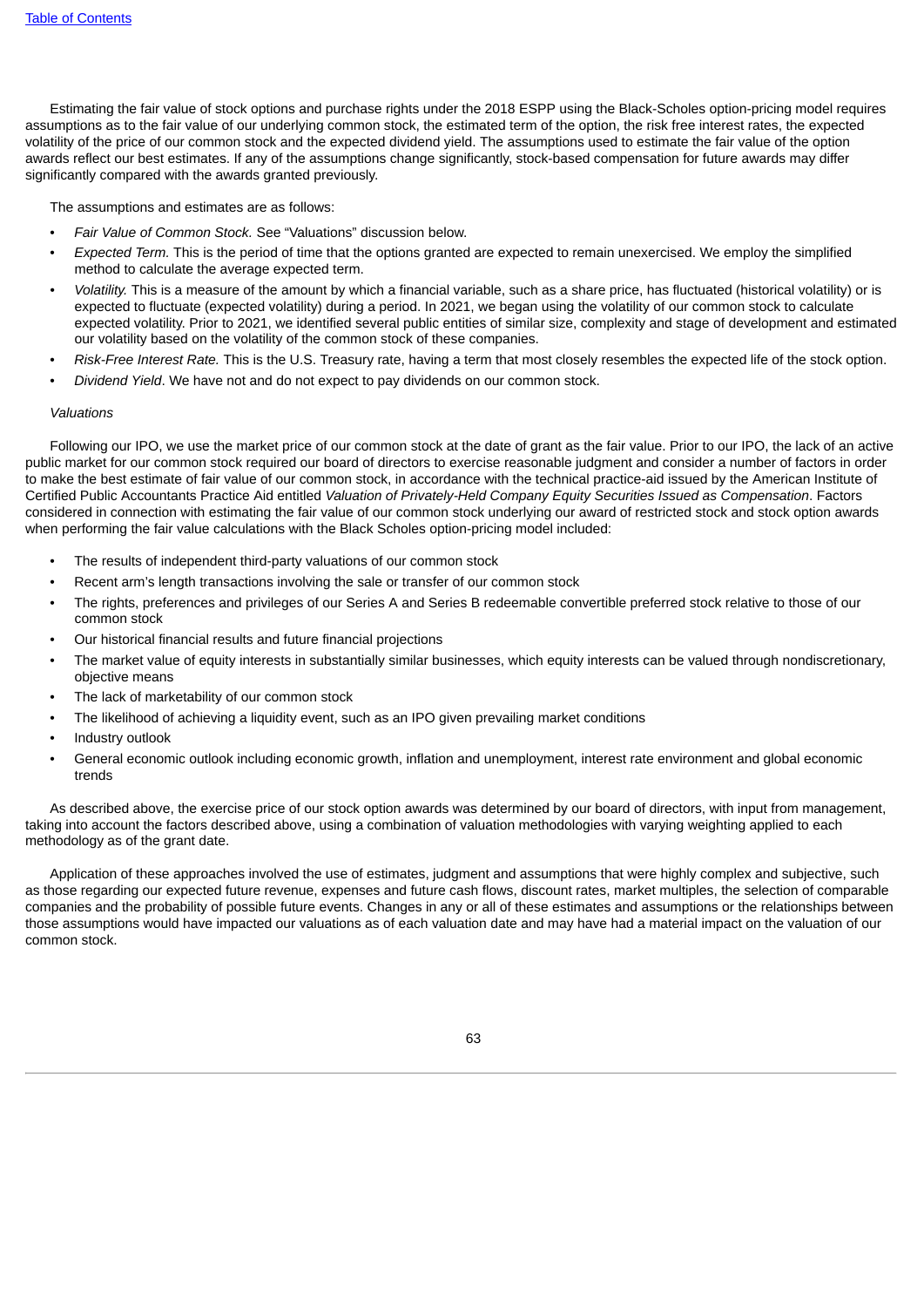The fair value of the 2018 ESPP purchase rights were estimated on the offering or modification dates based on the following assumptions:

|                          |                   | Year Ended December 31. |                   |  |  |
|--------------------------|-------------------|-------------------------|-------------------|--|--|
|                          | 2021              | 2020                    | 2019              |  |  |
| Expected term (in years) | $0.5 - 2.0$       | $0.5 - 2.0$             | $0.5 - 2.0$       |  |  |
| Expected volatility      | $37.2\% - 59.4\%$ | $41.6\% - 60.1\%$       | $34.4\% - 44.6\%$ |  |  |
| Risk-free interest rate  | $0.1\% - 0.2\%$   | $0.1\% - 0.9\%$         | $1.5\% - 2.5\%$   |  |  |
| Expected dividend yield  |                   |                         |                   |  |  |

#### *Business Combinations*

We account for business combinations by recognizing the fair value of acquired assets and liabilities. The excess purchase consideration over the fair value of acquired assets and liabilities is recorded as goodwill. When determining the fair value of assets acquired and liabilities assumed, a non-recurring Level 3 fair value measurement, we make estimates and assumptions, especially with respect to intangible assets such as identified acquired technology and trade names. We determine the fair value of acquired technology using the multi-period excess earnings method, a form of the income approach. Estimates in valuing identifiable intangible assets include, but are not limited to, projected revenue growth rates, future expected operating expenses, obsolescence projections and an appropriate discount rate. Our estimate of fair value is based upon assumptions we believe to be reasonable, but which are inherently uncertain and, as a result, actual results may differ from estimates. During the measurement period, we may make adjustments to the fair value of assets acquired and liabilities assumed, with offsetting adjustments to goodwill. Any adjustments made after the measurement period will be reflected in the consolidated statements of operations. Acquisition-related transaction costs are expensed as incurred.

#### *Goodwill*

The excess purchase consideration over the fair value of acquired assets and liabilities is recorded as goodwill. We perform our annual impairment assessment on October 1, or more frequently, when events or circumstances indicate impairment may have occurred. We operate as one reporting unit and have elected to first assess qualitative factors to determine whether it is more likely than not that the fair value of the Company as a whole is less than its carrying amount, including goodwill. The qualitative assessment includes an evaluation of relevant events and circumstances, including macroeconomic, industry and market conditions, our overall financial performance, and trends in the value of our common stock. During the periods presented, there were no indications of impairment and it was not more likely than not that goodwill was impaired.

## *Income Taxes*

We are subject to federal, state and local taxes in the United States as well as numerous international jurisdictions. These foreign jurisdictions have different statutory tax rates than the United States. Earnings generated by our international entities are related to transfer pricing requirements as applicable under local jurisdiction tax laws.

We record a provision for income taxes under the asset and liability method, which requires recognition of deferred tax assets and liabilities for the expected future tax consequences of temporary differences between the financial statement carrying amounts and the tax basis of existing assets and liabilities, net operating loss carryforwards and tax credit carryforwards. Deferred tax assets and liabilities are measured using the tax rates that are expected to apply to taxable income for the years in which those tax assets and liabilities are expected to be realized or settled. A valuation allowance is provided if it is more likely than not that some or all of the deferred tax assets will not be realized. We have valuation allowances in all jurisdictions against deferred tax assets net of deferred tax liabilities that will reverse and provide a source of taxable income. Our evaluation of valuation allowances could change in the future and the impact could have a material impact on our financial statements.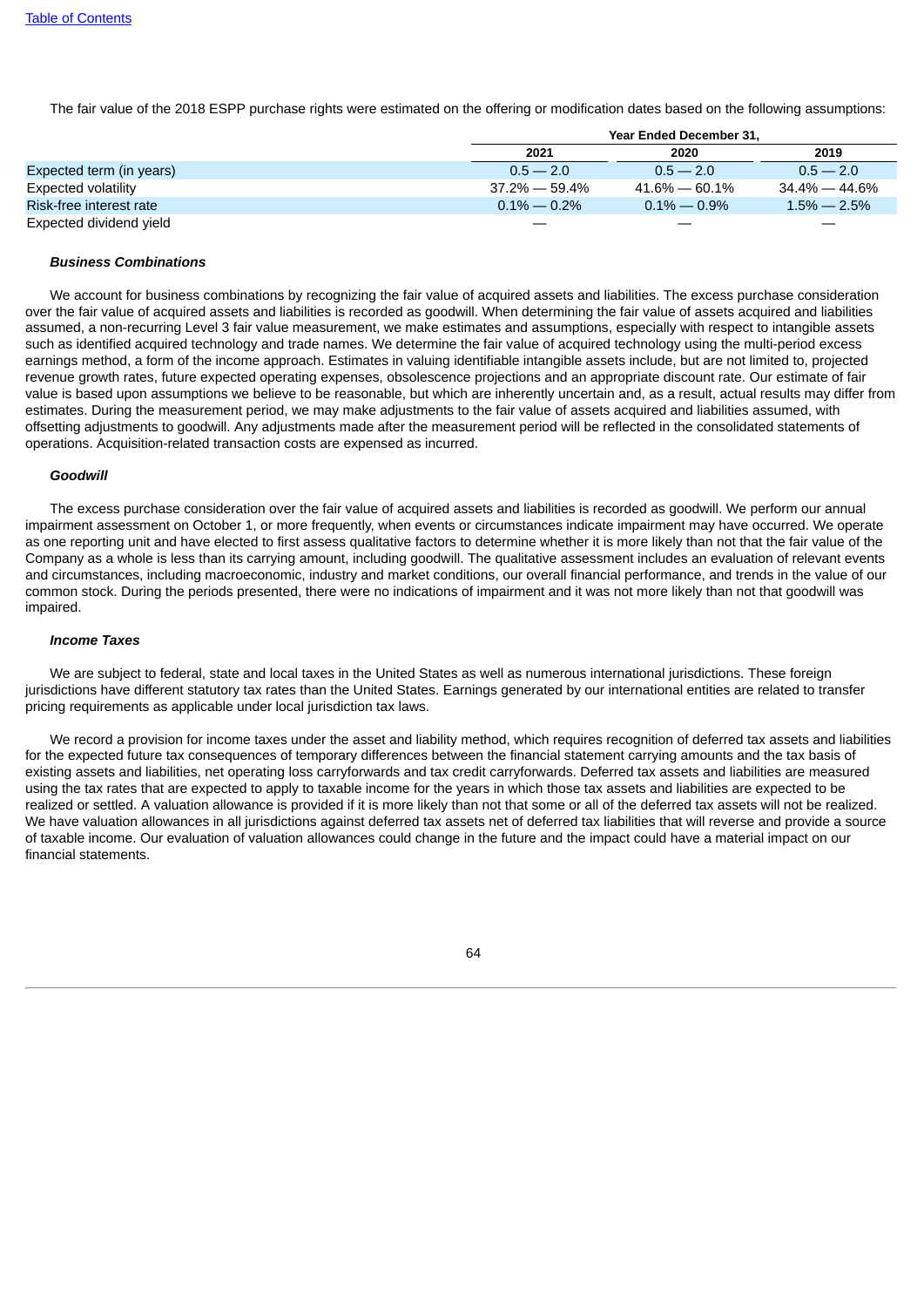We recognize tax benefits from an uncertain tax position if it is more likely than not to be sustained upon audit by the relevant taxing authority. Interest and penalties associated with such uncertain tax positions are classified as a component of income tax expense.

In connection with the 2021 acquisition of Accurics, we elected to first offset our existing deferred tax assets with acquired deferred tax liabilities. This resulted in releasing \$7.9 million of the federal and state valuation allowance, which was recorded as a component of our deferred tax benefit.

In December 2019, subsequent to our acquisition of Indegy, we transferred the acquired intellectual property from Israel to the U.S. and Ireland through an intercompany transaction. The sale of Indegy's intellectual property for tax purposes resulted in \$6.3 million of current tax expense and \$4.2 million of deferred tax expense in Israel. In January 2021, we transferred Indegy's R&D business to another wholly owned Israeli entity through an intercompany transaction. The sale of Indegy's R&D business resulted in \$2.8 million of current tax expense in Israel. The valuation of the intellectual property and R&D business for tax purposes required significant judgment and assumptions with respect to forecasted operating results and discount rates.

Depending on the jurisdiction, distributions of earnings could be subject to withholding taxes at rates applicable to the distributing jurisdiction. As we intend to continue to reinvest the earnings of foreign subsidiaries indefinitely, we have not provided for a U.S. income tax liability and foreign withholding taxes on undistributed foreign earnings of foreign subsidiaries.

## **Recently Issued Accounting Pronouncements**

Refer to [Note](#page-76-0) 1 to our consolidated financial statements in this Annual Report on Form 10-K for more information regarding recently issued accounting pronouncements.

### **Item 7A. Quantitative and Qualitative Disclosures about Market Risk**

We are exposed to market risks in the ordinary course of our business, including interest rate, foreign currency exchange and inflation risks.

## *Interest Rate Risk*

At December 31, 2021, we had \$278.0 million of cash and cash equivalents, which consisted of cash deposits and money market funds. We also had \$234.3 million of short-term investments, which consisted of commercial paper, asset backed securities, certificates of deposit, U.S. treasury and agency securities and corporate and supranational bonds. Our investments are carried at their fair market values with cumulative unrealized gains or losses recorded as a component of accumulated other comprehensive (loss) income within stockholders' equity. The primary objectives of our investment activities are the preservation of capital, the fulfillment of liquidity needs and the fiduciary control of cash and investments. We do not enter into investments for trading or speculative purposes. Interest-earning instruments carry a degree of interest rate risk; however, a hypothetical 10% change in interest rates during any of the periods presented would not have had a material impact on our financial statements.

In July 2021, we entered into the Credit Agreement comprised of a \$375.0 million Term Loan and a \$50.0 million Revolving Credit Facility. Prior to January 31, 2022, the interest rate on the Term Loan was 3.25% (2.75% plus 0.50% LIBOR floor). Effective January 31, 2022 through July 29, 2022, the Term Loan has a variable interest rate of 3.27%. A one-half percentage point increase in the rate would increase 2022 interest expense by \$0.8 million. No amounts are outstanding under the Revolving Credit Facility.

Because the United Kingdom Financial Conduct Authority, which regulates LIBOR, announced the desire to phase out the use of LIBOR by the middle of 2023, future borrowings under our Term Loan and Revolving Credit Facility could be subject to reference rates other than LIBOR.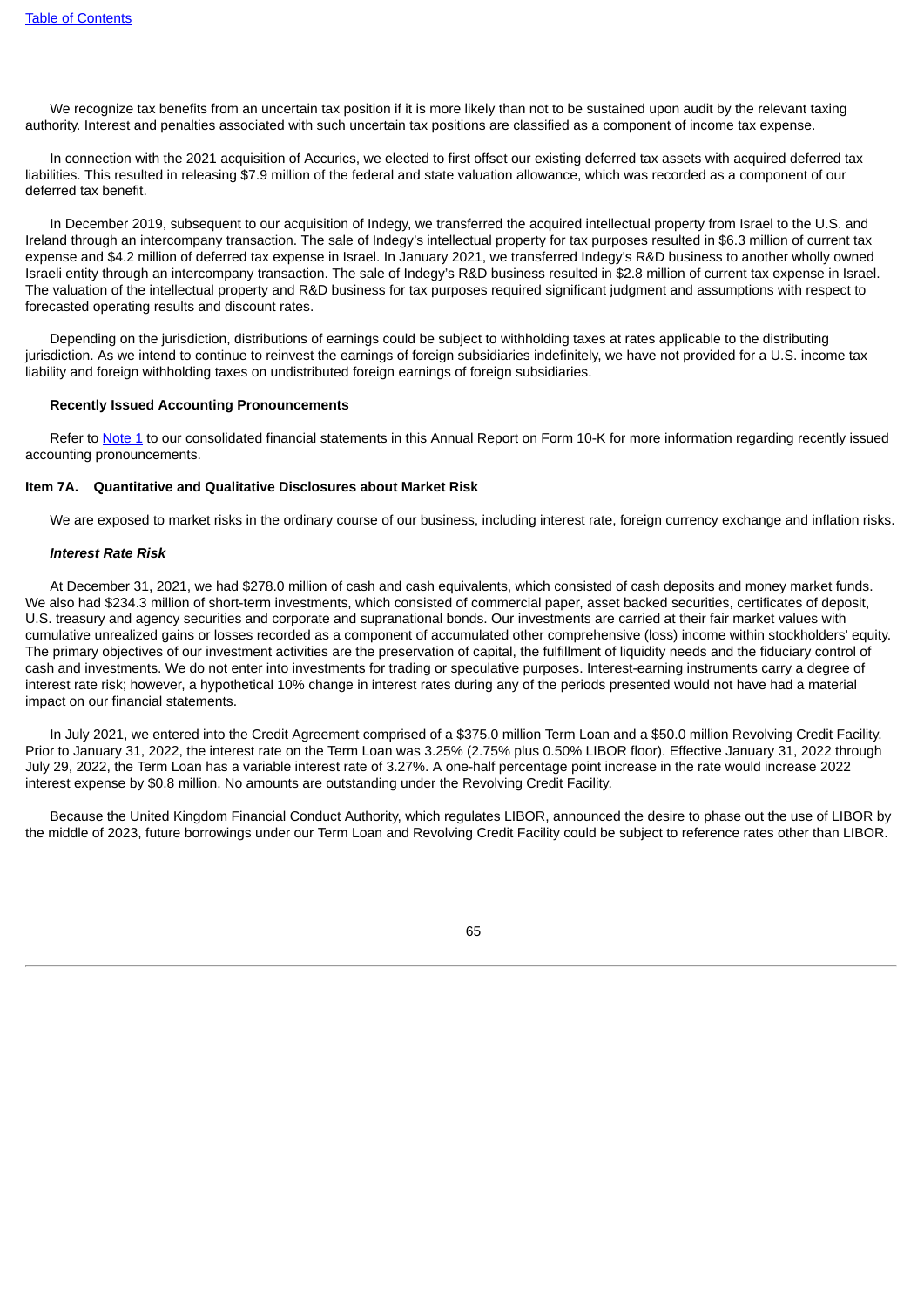# *Foreign Currency Exchange Risk*

Substantially all of our sales contracts are denominated in U.S. dollars, with a limited number of contracts denominated in foreign currencies, including foreign denominated leases. A portion of our operating expenses are incurred outside the United States, denominated in foreign currencies and subject to fluctuations due to changes in foreign currency exchange rates, particularly changes in the Euro, British Pound, Australian dollar, Israeli New Shekel and Indian Rupee. Additionally, fluctuations in foreign currency exchange rates may cause us to recognize remeasurement and transaction gains (losses) in our consolidated statements of operations. As the impact of foreign currency exchange rates has not been material to our historical operating results, we have not entered into derivative or hedging transactions, but we may do so in the future if our exposure to foreign currency becomes more significant.

## *Inflation Risk*

We do not believe that inflation has had a material effect on our business, results of operations, or financial condition. Nonetheless, if our costs, specifically employee-related and third-party cloud infrastructure costs, were to become subject to significant inflationary pressures, we may not be able to fully offset such higher costs. Our inability or failure to do so could harm our business, results of operations, or financial condition.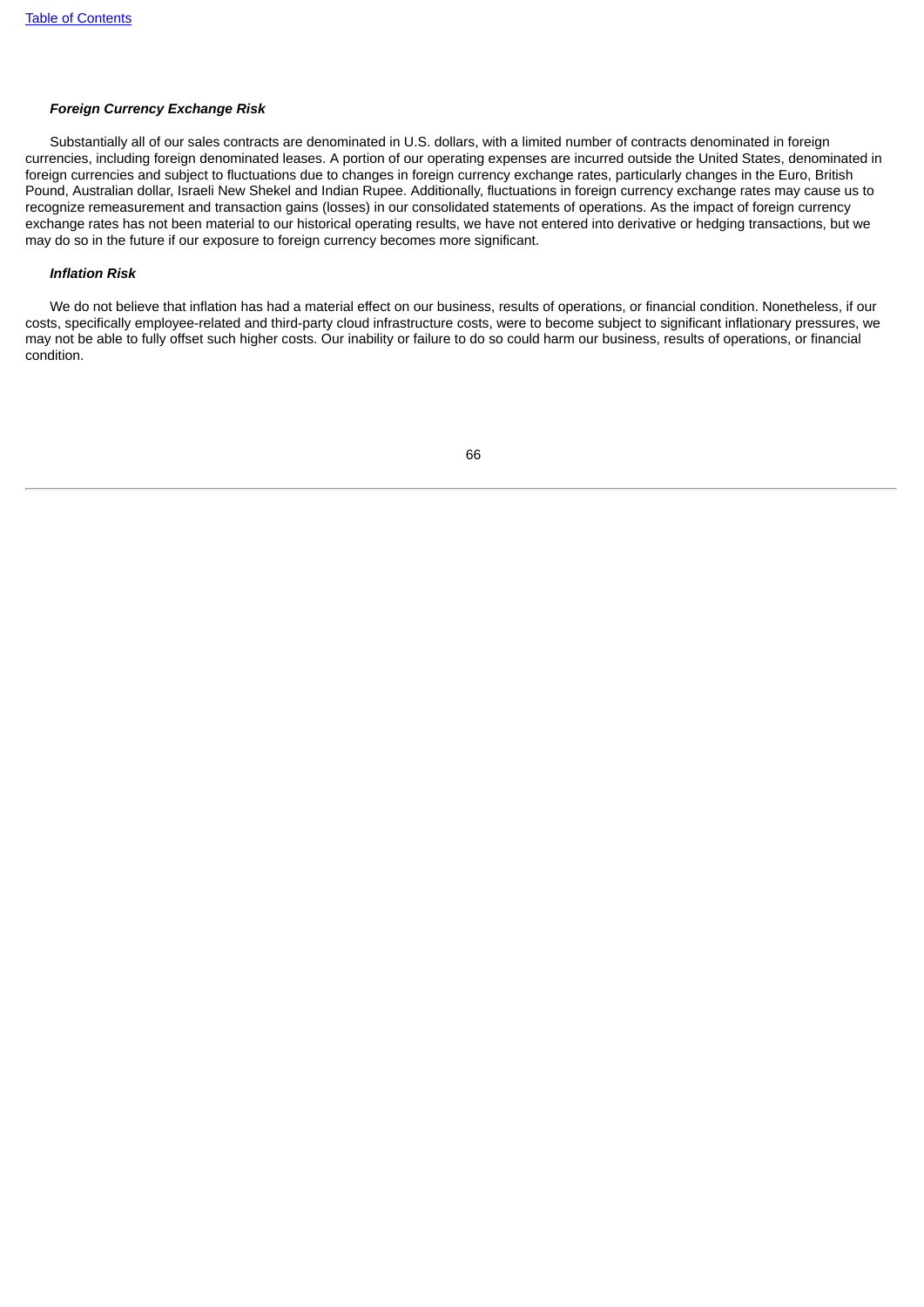# **Item 8. Financial Statements and Supplementary Data**

# **INDEX TO CONSOLIDATED FINANCIAL STATEMENTS**

<span id="page-66-0"></span>

|                                                            | Pa              |
|------------------------------------------------------------|-----------------|
| Reports of Independent Registered Public Accounting Firm   | 68              |
| <b>Financial Statements</b>                                |                 |
| <b>Consolidated Balance Sheets</b>                         | <u>72</u>       |
| <b>Consolidated Statements of Operations</b>               | <u>73</u>       |
| <b>Consolidated Statements of Comprehensive Loss</b>       | $\overline{74}$ |
| <b>Consolidated Statements of Stockholders' Equity</b>     | 75              |
| <b>Consolidated Statements of Cash Flows</b>               | $\overline{76}$ |
| <b>Notes to Consolidated Financial Statements</b>          | 77              |
| 1. Business and Summary of Significant Accounting Policies | $\overline{77}$ |
| 2. Revenue                                                 | 83              |
| 3. Cash Equivalents and Short-Term Investments             | 84              |
| 4. Fair Value Measurements                                 | 85              |
| 5. Property and Equipment, Net                             | 86              |
| 6. Acquisitions, Goodwill and Intangible Assets            | <u>86</u>       |
| 7. Leases                                                  | 88              |
| 8. Debt                                                    | 89              |
| 9. Commitments and Contingencies                           | 91              |
| 10. Stock-Based Compensation                               | 91              |
| 11. Income Taxes                                           | 94              |
| 12. Net Loss Per Share                                     | $\overline{96}$ |
| 13. Geographic Information                                 | 97              |
| 14. Benefit Plans                                          | 97              |
| 15. Subsequent Events                                      | 97              |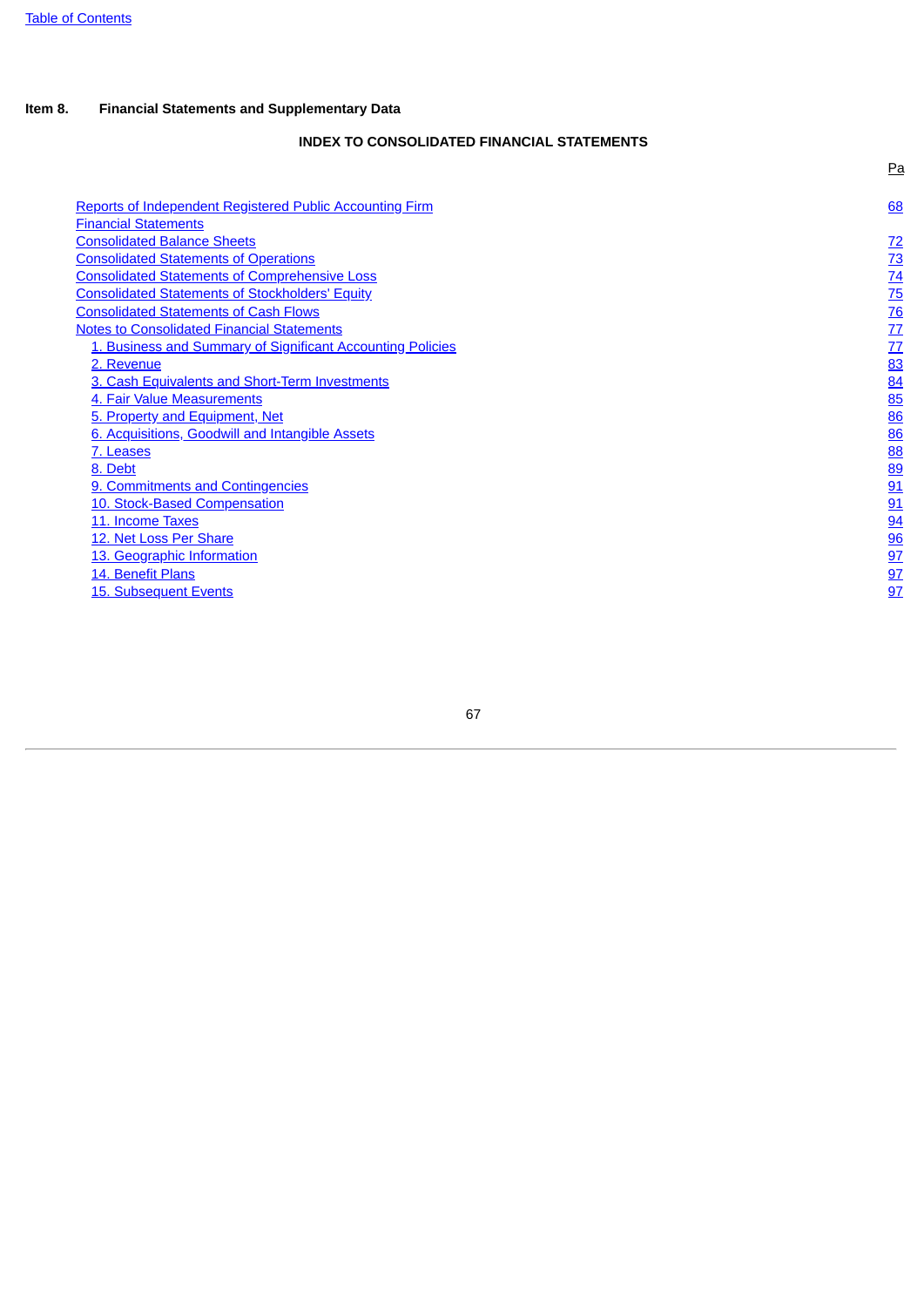### **REPORT OF INDEPENDENT REGISTERED PUBLIC ACCOUNTING FIRM**

To the Stockholders and the Board of Directors of Tenable Holdings, Inc.

## **Opinion on the Financial Statements**

We have audited the accompanying consolidated balance sheets of Tenable Holdings, Inc. (the Company) as of December 31, 2021 and 2020, the related consolidated statements of operations, comprehensive loss, stockholders' equity and cash flows for each of the three years in the period ended December 31, 2021, and the related notes and the financial statement schedule listed in the Index at item 15(a)(2) (collectively referred to as the "consolidated financial statements"). In our opinion, the consolidated financial statements present fairly, in all material respects, the financial position of the Company at December 31, 2021 and 2020, and the results of its operations and its cash flows for each of the three years in the period ended December 31, 2021, in conformity with U.S. generally accepted accounting principles.

We also have audited, in accordance with the standards of the Public Company Accounting Oversight Board (United States) (PCAOB), the Company's internal control over financial reporting as of December 31, 2021, based on criteria established in Internal Control-Integrated Framework issued by the Committee of Sponsoring Organizations of the Treadway Commission (2013 framework) and our report dated February 25, 2022 expressed an unqualified opinion thereon.

## **Basis for Opinion**

These financial statements are the responsibility of the Company's management. Our responsibility is to express an opinion on the Company's financial statements based on our audits. We are a public accounting firm registered with the PCAOB and are required to be independent with respect to the Company in accordance with the U.S. federal securities laws and the applicable rules and regulations of the Securities and Exchange Commission and the PCAOB.

We conducted our audits in accordance with the standards of the PCAOB. Those standards require that we plan and perform the audit to obtain reasonable assurance about whether the financial statements are free of material misstatement, whether due to error or fraud. Our audits included performing procedures to assess the risks of material misstatement of the financial statements, whether due to error or fraud, and performing procedures that respond to those risks. Such procedures included examining, on a test basis, evidence regarding the amounts and disclosures in the financial statements. Our audits also included evaluating the accounting principles used and significant estimates made by management, as well as evaluating the overall presentation of the financial statements. We believe that our audits provide a reasonable basis for our opinion.

## **Critical Audit Matters**

The critical audit matters communicated below are matters arising from the current period audit of the financial statements that were communicated or required to be communicated to the audit committee and that: (1) relate to accounts or disclosures that are material to the financial statements and (2) involved our especially challenging, subjective or complex judgments. The communication of a critical audit matter does not alter in any way our opinion on the consolidated financial statements, taken as a whole, and we are not, by communicating the critical audit matters below, providing separate opinions on the critical audit matters or on the accounts or disclosures to which they relate.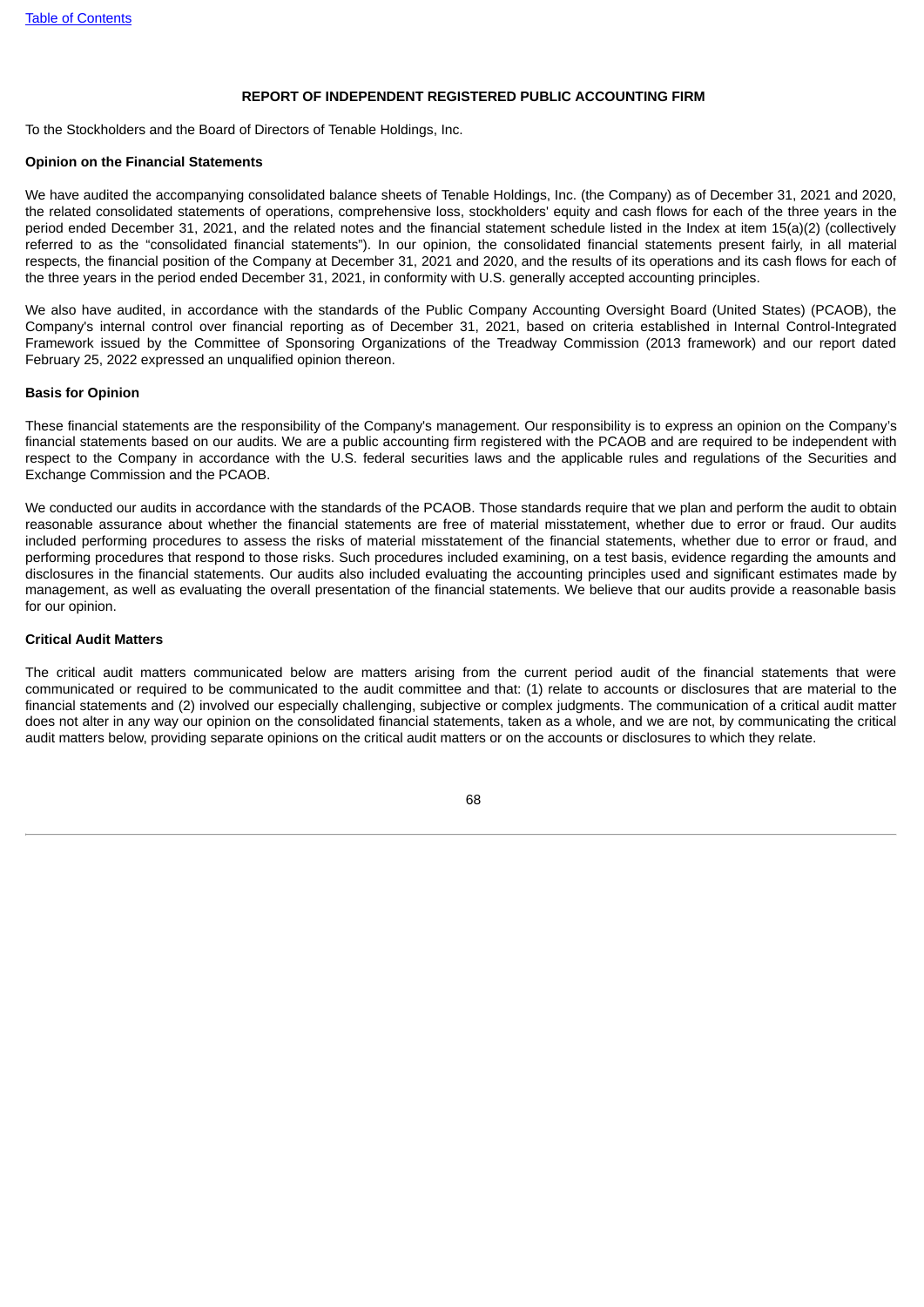| Description of the Matter                          | Revenue Recognition - Identification and Evaluation of Contracts with Non-Standard Terms and Conditions.<br>As described in Note 1 to the consolidated financial statements, management enters into certain contracts with<br>customers, including software subscription arrangements and perpetual licenses with related maintenance, with non-<br>standard terms and conditions.                                                                                                                                                                                                                                                                                                                                                                                                                                                         |
|----------------------------------------------------|--------------------------------------------------------------------------------------------------------------------------------------------------------------------------------------------------------------------------------------------------------------------------------------------------------------------------------------------------------------------------------------------------------------------------------------------------------------------------------------------------------------------------------------------------------------------------------------------------------------------------------------------------------------------------------------------------------------------------------------------------------------------------------------------------------------------------------------------|
|                                                    | Performing procedures relating to the identification and evaluation of non-standard terms and conditions in contracts<br>is a critical audit matter because there is a significant amount of judgment required by management in identifying and<br>evaluating non-standard terms and conditions and determining the impact of such terms and conditions on the<br>amount and timing of revenue recognition. Accordingly, there is significant auditor judgment and significant audit<br>effort in performing our audit procedures to evaluate whether non-standard terms and conditions in contracts were<br>appropriately identified and evaluated by management.                                                                                                                                                                         |
| How We Addressed the<br>Matter in Our Audit        | We obtained an understanding, evaluated the design and tested the operating effectiveness of controls over the<br>Company's process for identifying and evaluating contracts with non-standard terms and conditions. These<br>procedures also included, among others, on a sample basis (i) testing the completeness and accuracy of<br>management's identification of contracts with non-standard terms and conditions and (ii) testing management's<br>determination of the impact of non-standard terms and conditions on the amount and timing of revenue recognition.                                                                                                                                                                                                                                                                 |
|                                                    | Valuation of Acquired Developed Technology Intangible Assets                                                                                                                                                                                                                                                                                                                                                                                                                                                                                                                                                                                                                                                                                                                                                                               |
| Description of the Matter                          | As described in Note 6 to the consolidated financial statements, during the year ended December 31, 2021, the<br>Company completed the acquisitions of Alsid SAS ("Alsid") and Accurics, Inc. ("Accurics") for \$98.5 million and<br>\$160.0 million in cash, respectively. The Company's accounting for the acquisitions included determining the fair<br>value of the acquired intangible assets including developed technology of \$31.3 million for Alsid and a preliminary<br>value of \$33.3 million for Accurics.                                                                                                                                                                                                                                                                                                                   |
|                                                    | Auditing the accounting for the acquired developed technology intangible assets involved complex auditor judgment<br>due to the estimation required in management's determination of fair value. The estimation was significant primarily<br>due to the sensitivity of the fair value of the developed technology to the underlying assumptions, including the<br>discount rate, projected revenue growth rates, future expected operating expenses, and the obsolescence<br>projections. These significant assumptions are forward-looking and could be affected by future economic and market<br>conditions.                                                                                                                                                                                                                             |
| How We Addressed the<br><b>Matter in Our Audit</b> | We obtained an understanding, evaluated the design and tested the operating effectiveness of controls over the<br>Company's process for accounting for the acquired developed technology intangible assets. For example, we tested<br>controls over management's review of the valuation model and significant assumptions used in the valuation as well<br>as controls over the completeness and accuracy of the data used in the model and assumptions.                                                                                                                                                                                                                                                                                                                                                                                  |
|                                                    | To test the fair value of the acquired developed technology, our audit procedures included, among others, evaluating<br>the Company's use of valuation methodologies, evaluating the significant assumptions, evaluating the prospective<br>financial information and testing the completeness and accuracy of underlying data. We involved our valuation<br>specialist to assist in testing certain significant assumptions used to value the acquired intangible assets. For<br>example, we compared the significant assumptions to current industry and market trends, to assumptions used to<br>value similar assets in other acquisitions and to other relevant factors. We also performed sensitivity analyses of the<br>significant assumptions to evaluate the change in the fair value resulting from changes in the assumptions. |
| /s/ Ernst & Young LLP                              |                                                                                                                                                                                                                                                                                                                                                                                                                                                                                                                                                                                                                                                                                                                                                                                                                                            |

*We have served as the Company's auditor since 2014* Baltimore, Maryland February 25, 2022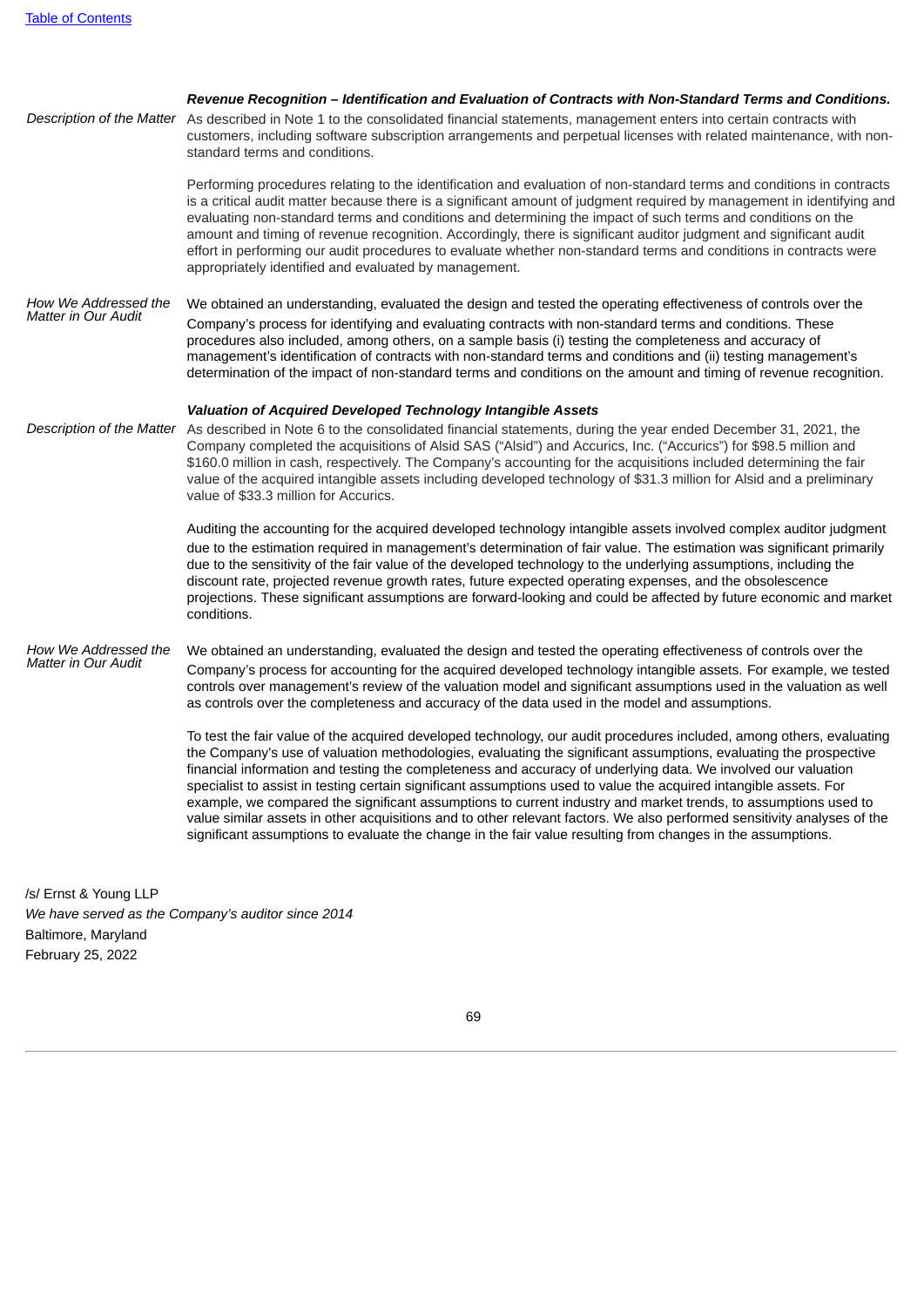## **REPORT OF INDEPENDENT REGISTERED PUBLIC ACCOUNTING FIRM**

To the Stockholders and Board of Directors of Tenable Holdings, Inc.

# **Opinion on Internal Control Over Financial Reporting**

We have audited Tenable Holdings, Inc.'s internal control over financial reporting as of December 31, 2021, based on criteria established in Internal Control—Integrated Framework issued by the Committee of Sponsoring Organizations of the Treadway Commission (2013 framework) (the COSO criteria). In our opinion, Tenable Holdings, Inc. (the Company) maintained, in all material respects, effective internal control over financial reporting as of December 31, 2021, based on the COSO criteria.

As indicated in the accompanying Management's Report on Internal Control Over Financial Reporting, management's assessment of and conclusion on the effectiveness of internal control over financial reporting did not include the internal controls of Accurics, Inc. acquired on October 1, 2021, which is included in the 2021 consolidated financial statements of Tenable Holdings, Inc. and constituted less than 3% of total assets as of December 31, 2021 and less than 1% of total revenue and operating expenses for the year then ended. Our audit of internal control over financial reporting of Tenable Holdings, Inc. also did not include an evaluation of the internal control over financial reporting of Accurics, Inc.

We also have audited, in accordance with the standards of the Public Company Accounting Oversight Board (United States) (PCAOB), the consolidated balance sheets of Tenable Holdings, Inc. as of December 31, 2021 and 2020, the related consolidated statements of operations, comprehensive loss, stockholders' equity and cash flows for each of the three years in the period ended December 31, 2021, and the related notes and the financial statement schedule listed in the Index at item 15(a)(2) (collectively referred to as the "consolidated financial statements") and our report dated February 25, 2022 expressed an unqualified opinion thereon.

#### **Basis for Opinion**

The Company's management is responsible for maintaining effective internal control over financial reporting and for its assessment of the effectiveness of internal control over financial reporting included in the accompanying Management's Report on Internal Control Over Financial Reporting. Our responsibility is to express an opinion on the Company's internal control over financial reporting based on our audit. We are a public accounting firm registered with the PCAOB and are required to be independent with respect to the Company in accordance with the U.S. federal securities laws and the applicable rules and regulations of the Securities and Exchange Commission and the PCAOB.

We conducted our audit in accordance with the standards of the PCAOB. Those standards require that we plan and perform the audit to obtain reasonable assurance about whether effective internal control over financial reporting was maintained in all material respects.

Our audit included obtaining an understanding of internal control over financial reporting, assessing the risk that a material weakness exists, testing and evaluating the design and operating effectiveness of internal control based on the assessed risk, and performing such other procedures as we considered necessary in the circumstances. We believe that our audit provides a reasonable basis for our opinion.

### **Definition and Limitations of Internal Control Over Financial Reporting**

A company's internal control over financial reporting is a process designed to provide reasonable assurance regarding the reliability of financial reporting and the preparation of financial statements for external purposes in accordance with generally accepted accounting principles. A company's internal control over financial reporting includes those policies and procedures that (1) pertain to the maintenance of records that, in reasonable detail, accurately and fairly reflect the transactions and dispositions of the assets of the company; (2) provide reasonable assurance that transactions are recorded as necessary to permit preparation of financial statements in accordance with generally accepted accounting principles, and that receipts and expenditures of the company are being made only in accordance with authorizations of management and directors of the company; and (3) provide reasonable assurance regarding prevention or timely detection of unauthorized acquisition, use, or disposition of the company's assets that could have a material effect on the financial statements.

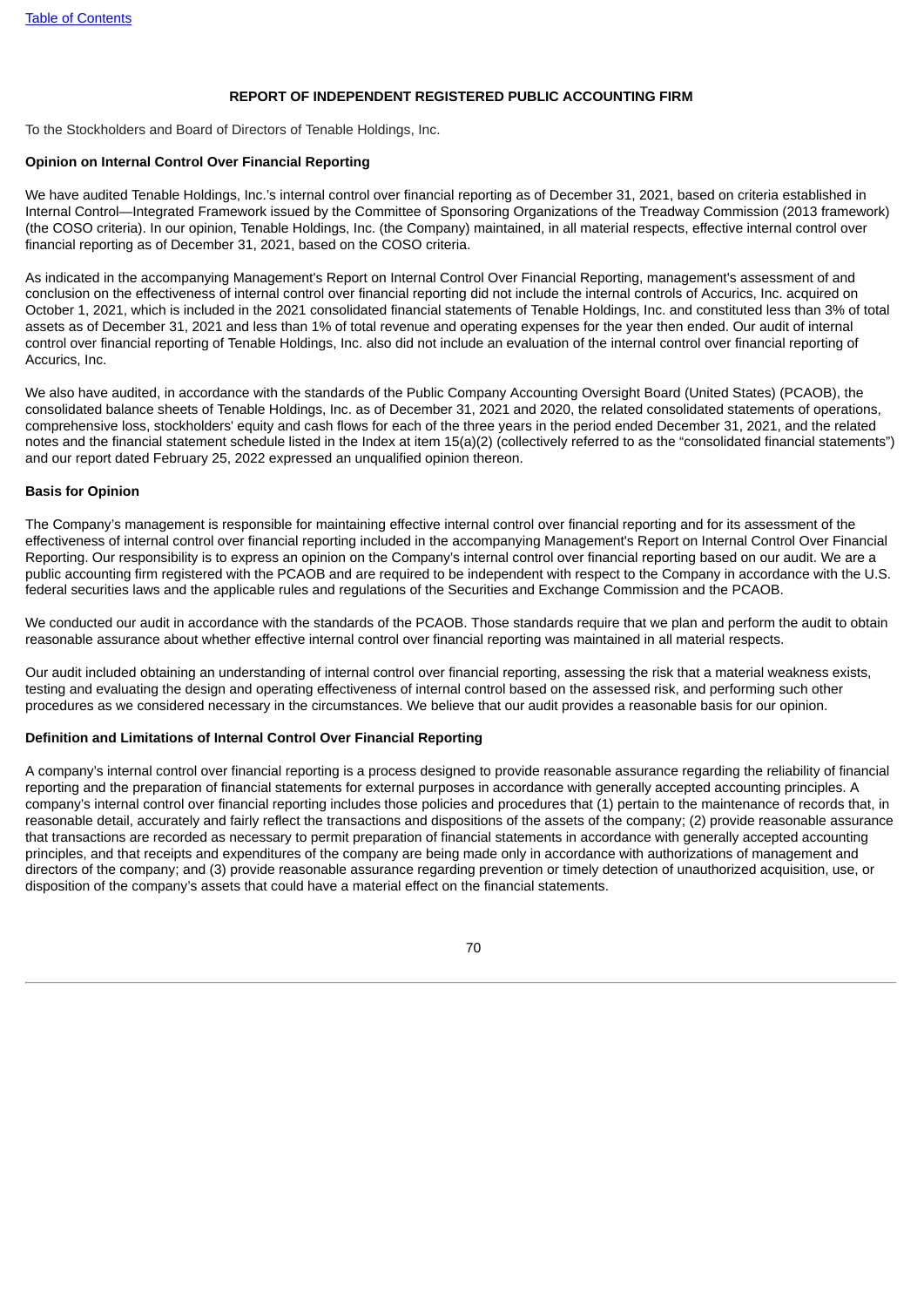Because of its inherent limitations, internal control over financial reporting may not prevent or detect misstatements. Also, projections of any evaluation of effectiveness to future periods are subject to the risk that controls may become inadequate because of changes in conditions, or that the degree of compliance with the policies or procedures may deteriorate.

<span id="page-70-0"></span>/s/ Ernst & Young LLP Baltimore, Maryland February 25, 2022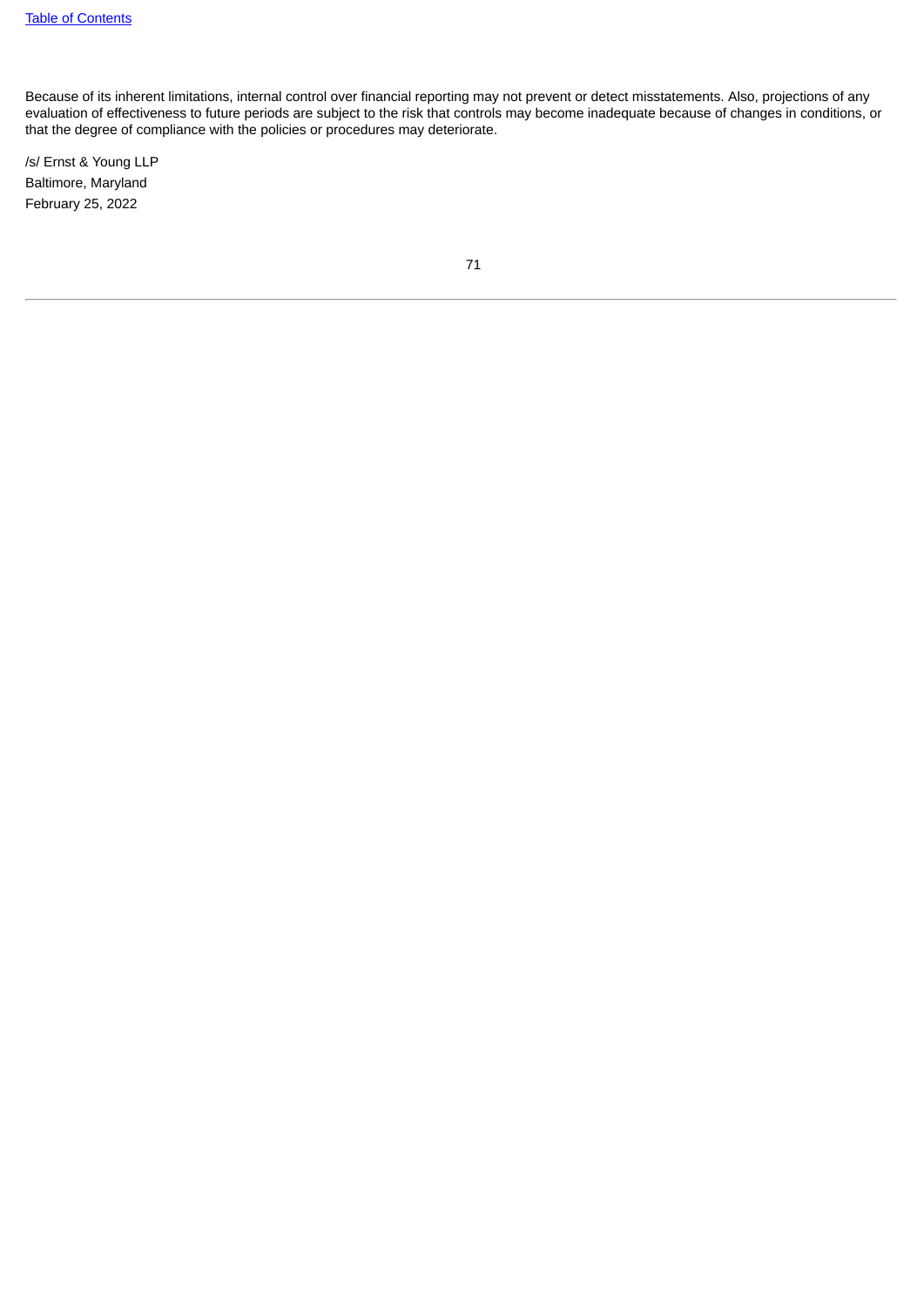# **TENABLE HOLDINGS, INC. CONSOLIDATED BALANCE SHEETS**

|                                                                                                                                                               |    | December 31, |    |            |
|---------------------------------------------------------------------------------------------------------------------------------------------------------------|----|--------------|----|------------|
| (in thousands, except per share data)                                                                                                                         |    | 2021         |    | 2020       |
| <b>Assets</b>                                                                                                                                                 |    |              |    |            |
| Current assets:                                                                                                                                               |    |              |    |            |
| Cash and cash equivalents                                                                                                                                     | \$ | 278,000 \$   |    | 178,223    |
| Short-term investments                                                                                                                                        |    | 234,292      |    | 113,623    |
| Accounts receivable (net of allowance for doubtful accounts of \$524 and \$261 at December 31, 2021<br>and 2020, respectively)                                |    | 136,601      |    | 115,342    |
| Deferred commissions                                                                                                                                          |    | 40,311       |    | 32,143     |
| Prepaid expenses and other current assets                                                                                                                     |    | 60,234       |    | 44,462     |
| <b>Total current assets</b>                                                                                                                                   |    | 749,438      |    | 483,793    |
| Property and equipment, net                                                                                                                                   |    | 36,833       |    | 38,920     |
| Deferred commissions (net of current portion)                                                                                                                 |    | 59,638       |    | 46,733     |
| Operating lease right-of-use assets                                                                                                                           |    | 38,530       |    | 39,426     |
| Acquired intangible assets, net                                                                                                                               |    | 71,536       |    | 13,193     |
| Goodwill                                                                                                                                                      |    | 261,614      |    | 54,414     |
| Other assets                                                                                                                                                  |    | 31,230       |    | 14,110     |
| <b>Total assets</b>                                                                                                                                           | \$ | 1,248,819    | \$ | 690,589    |
| <b>Liabilities and Stockholders' Equity</b>                                                                                                                   |    |              |    |            |
| <b>Current liabilities:</b>                                                                                                                                   |    |              |    |            |
| Accounts payable and accrued expenses                                                                                                                         | \$ | 16,254       | \$ | 5,731      |
| Accrued compensation                                                                                                                                          |    | 54,051       |    | 35,509     |
| Deferred revenue                                                                                                                                              |    | 407,498      |    | 328,819    |
| Operating lease liabilities                                                                                                                                   |    | 2,320        |    | 3,815      |
| Other current liabilities                                                                                                                                     |    | 3,759        |    | 1,028      |
| <b>Total current liabilities</b>                                                                                                                              |    | 483,882      |    | 374,902    |
| Deferred revenue (net of current portion)                                                                                                                     |    | 123.387      |    | 105,691    |
| Term loan, net of issuance costs (net of current portion)                                                                                                     |    | 364,728      |    |            |
| Operating lease liabilities (net of current portion)                                                                                                          |    | 55,046       |    | 54,529     |
| <b>Other liabilities</b>                                                                                                                                      |    | 6,463        |    | 4,802      |
| <b>Total liabilities</b>                                                                                                                                      |    | 1,033,506    |    | 539,924    |
|                                                                                                                                                               |    |              |    |            |
| Stockholders' equity:                                                                                                                                         |    |              |    |            |
| Common stock (par value: \$0.01; 500,000 shares authorized, 108,929 and 103,715 shares issued and<br>outstanding at December 31, 2021 and 2020, respectively) |    | 1,089        |    | 1,037      |
| Additional paid-in capital                                                                                                                                    |    | 869,059      |    | 757,470    |
| Accumulated other comprehensive (loss) income                                                                                                                 |    | (306)        |    | 10         |
| <b>Accumulated deficit</b>                                                                                                                                    |    | (654, 529)   |    | (607, 852) |
| Total stockholders' equity                                                                                                                                    |    | 215,313      |    | 150,665    |
| Total liabilities and stockholders' equity                                                                                                                    | \$ | 1,248,819    | \$ | 690,589    |

<span id="page-71-0"></span>The accompanying notes are an integral part of these consolidated financial statements.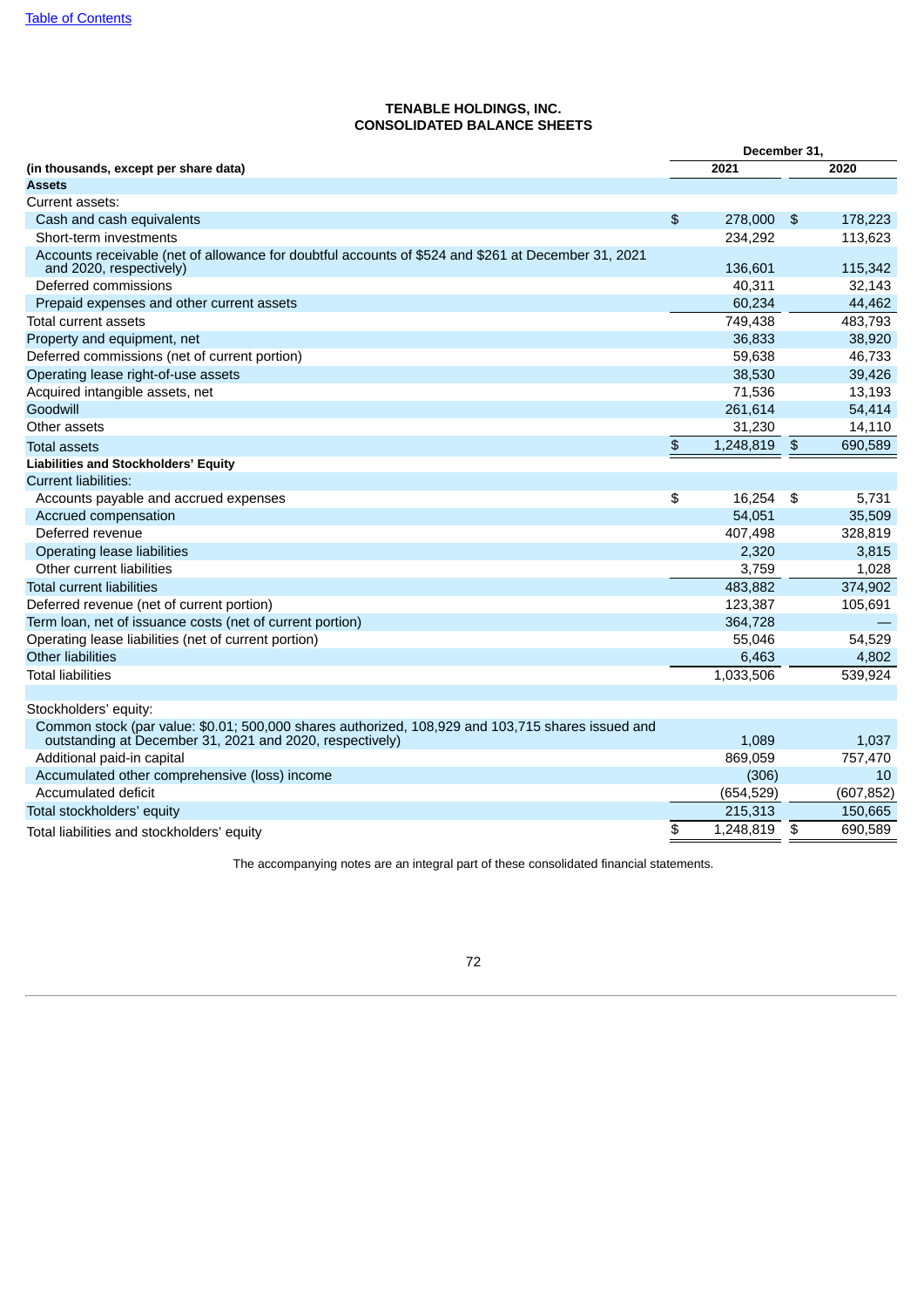# **TENABLE HOLDINGS, INC. CONSOLIDATED STATEMENTS OF OPERATIONS**

|                                                                               | Year Ended December 31, |           |    |           |    |           |  |
|-------------------------------------------------------------------------------|-------------------------|-----------|----|-----------|----|-----------|--|
| (in thousands, except per share data)                                         |                         | 2021      |    | 2020      |    | 2019      |  |
| Revenue                                                                       | \$                      | 541,130   | \$ | 440,221   | \$ | 354,586   |  |
| Cost of revenue                                                               |                         | 106,396   |    | 77,554    |    | 60,818    |  |
| Gross profit                                                                  |                         | 434,734   |    | 362,667   |    | 293,768   |  |
| Operating expenses:                                                           |                         |           |    |           |    |           |  |
| Sales and marketing                                                           |                         | 270,158   |    | 224,277   |    | 228,035   |  |
| Research and development                                                      |                         | 116,432   |    | 101,687   |    | 87,064    |  |
| General and administrative                                                    |                         | 89,912    |    | 73,136    |    | 69,468    |  |
| Total operating expenses                                                      |                         | 476,502   |    | 399,100   |    | 384,567   |  |
| Loss from operations                                                          |                         | (41,768)  |    | (36, 433) |    | (90, 799) |  |
| Interest (expense) income, net                                                |                         | (6,896)   |    | 1,244     |    | 5,830     |  |
| Other expense, net                                                            |                         | (1,965)   |    | (1,885)   |    | (680)     |  |
| Loss before income taxes                                                      |                         | (50, 629) |    | (37,074)  |    | (85, 649) |  |
| (Benefit) provision for income taxes                                          |                         | (3,952)   |    | 5,657     |    | 13,364    |  |
| Net loss                                                                      | \$                      | (46,677)  | \$ | (42, 731) | \$ | (99, 013) |  |
|                                                                               |                         |           |    |           |    |           |  |
| Net loss per share, basic and diluted                                         | \$                      | (0.44)    | \$ | (0.42)    | \$ | (1.03)    |  |
| Weighted-average shares used to compute net loss per share, basic and diluted |                         | 106,387   |    | 101,009   |    | 96,014    |  |

The accompanying notes are an integral part of these consolidated financial statements.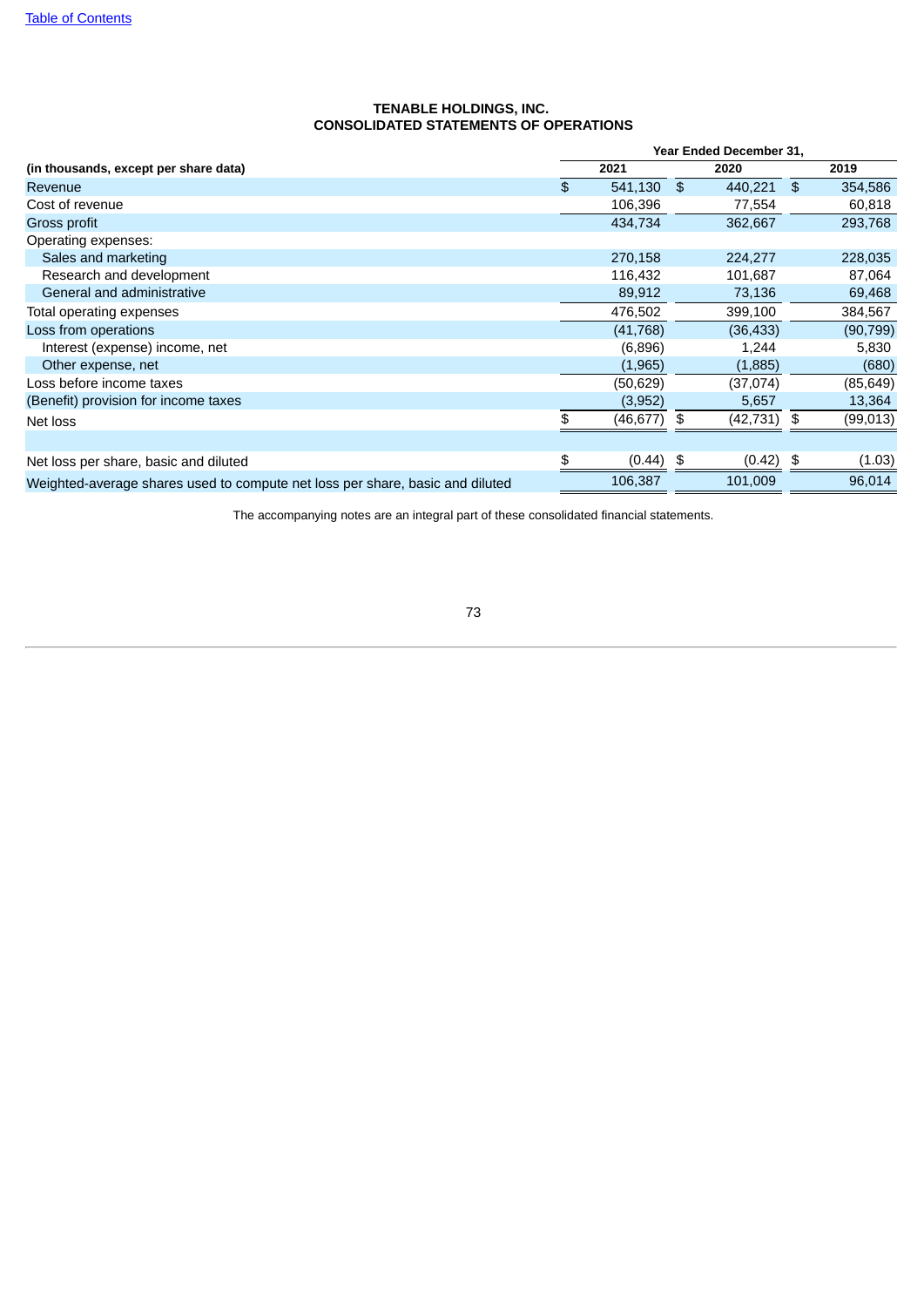# **TENABLE HOLDINGS, INC. CONSOLIDATED STATEMENTS OF COMPREHENSIVE LOSS**

|                                                         | <b>Year Ended December 31.</b> |                |  |                |  |           |  |  |
|---------------------------------------------------------|--------------------------------|----------------|--|----------------|--|-----------|--|--|
| (in thousands)                                          | 2020<br>2021                   |                |  |                |  | 2019      |  |  |
| Net loss                                                | \$                             | $(46, 677)$ \$ |  | $(42,731)$ \$  |  | (99, 013) |  |  |
| Other comprehensive (loss) income, net of tax:          |                                |                |  |                |  |           |  |  |
| Unrealized (loss) gain on available-for-sale securities |                                | (316)          |  | (40)           |  | 50        |  |  |
| Other comprehensive (loss) income                       |                                | (316)          |  | (40)           |  | 50        |  |  |
| Comprehensive loss                                      |                                | (46,993)       |  | $(42, 771)$ \$ |  | (98, 963) |  |  |

The accompanying notes are an integral part of these consolidated financial statements.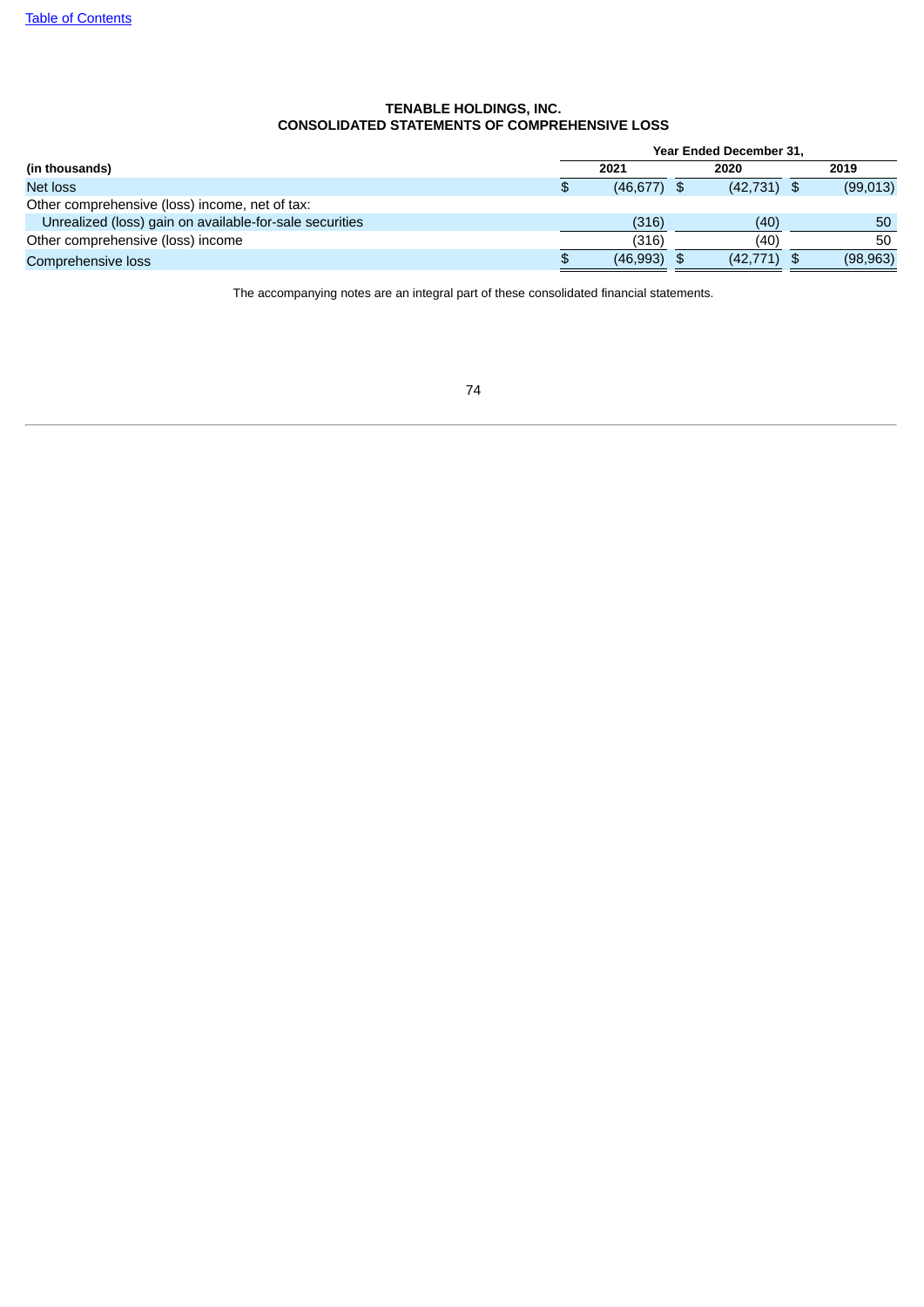## **TENABLE HOLDINGS, INC. CONSOLIDATED STATEMENTS OF STOCKHOLDERS' EQUITY**

|                                                                |               | <b>Common Stock</b>    |                | <b>Additional</b><br>Paid-in |                | Accumulated<br>Other<br>Comprehensive |               | Accumulated    | <b>Total</b><br>Stockholders' |
|----------------------------------------------------------------|---------------|------------------------|----------------|------------------------------|----------------|---------------------------------------|---------------|----------------|-------------------------------|
| (in thousands)                                                 | <b>Shares</b> | <b>Amount</b>          |                | Capital                      |                | (Loss) Income                         |               | <b>Deficit</b> | <b>Equity</b>                 |
| Balance at December 31, 2018                                   | 93,126 \$     |                        | 931            | \$<br>586,940                | $\mathfrak{s}$ |                                       | \$            | (466, 108)     | \$<br>121,763                 |
| Exercise of stock options                                      | 4,205         |                        | 42             | 19,006                       |                |                                       |               |                | 19,048                        |
| Vesting of restricted stock units                              | 479           |                        | 5              | (5)                          |                |                                       |               |                |                               |
| Issuance of common stock under employee<br>stock purchase plan | 777           |                        | 8              | 15,121                       |                |                                       |               |                | 15,129                        |
| Stock-based compensation                                       |               |                        |                | 41,928                       |                |                                       |               |                | 41,928                        |
| Other comprehensive income                                     |               |                        |                |                              |                | 50                                    |               |                | 50                            |
| Net loss                                                       |               |                        |                |                              |                | <u>است.</u>                           |               | (99, 013)      | (99, 013)                     |
| Balance at December 31, 2019                                   | 98,587        |                        | 986            | 662,990                      |                | 50                                    |               | (565, 121)     | 98,905                        |
| Exercise of stock options                                      | 2,956         |                        | 29             | 21,680                       |                |                                       |               |                | 21,709                        |
| Vesting of restricted stock units                              | 1,504         |                        | 15             | (15)                         |                |                                       |               |                |                               |
| Issuance of common stock under employee<br>stock purchase plan | 668           |                        | $\overline{7}$ | 13,033                       |                |                                       |               |                | 13,040                        |
| Stock-based compensation                                       |               |                        |                | 59,782                       |                |                                       |               |                | 59,782                        |
| Other comprehensive loss                                       |               |                        |                |                              |                | (40)                                  |               |                | (40)                          |
| Net loss                                                       |               |                        |                |                              |                |                                       |               | (42, 731)      | (42, 731)                     |
| Balance at December 31, 2020                                   | 103,715       | 1,037                  |                | 757,470                      |                | 10                                    |               | (607, 852)     | 150,665                       |
| Exercise of stock options                                      | 2,671         |                        | 26             | 18,242                       |                |                                       |               |                | 18,268                        |
| Vesting of restricted stock units                              | 1,872         |                        | 19             | (19)                         |                |                                       |               |                |                               |
| Issuance of common stock under employee<br>stock purchase plan | 671           |                        | $\overline{7}$ | 13.729                       |                |                                       |               |                | 13,736                        |
| Stock-based compensation                                       |               |                        |                | 79,637                       |                |                                       |               |                | 79,637                        |
| Other comprehensive loss                                       |               |                        |                |                              |                | (316)                                 |               |                | (316)                         |
| Net loss                                                       |               |                        |                |                              |                |                                       |               | (46, 677)      | (46, 677)                     |
| Balance at December 31, 2021                                   | 108,929       | 1,089<br>$\frac{4}{5}$ |                | \$<br>869,059                | $\frac{2}{3}$  | (306)                                 | $\frac{2}{3}$ | (654, 529)     | \$<br>215,313                 |

The accompanying notes are an integral part of these consolidated financial statements.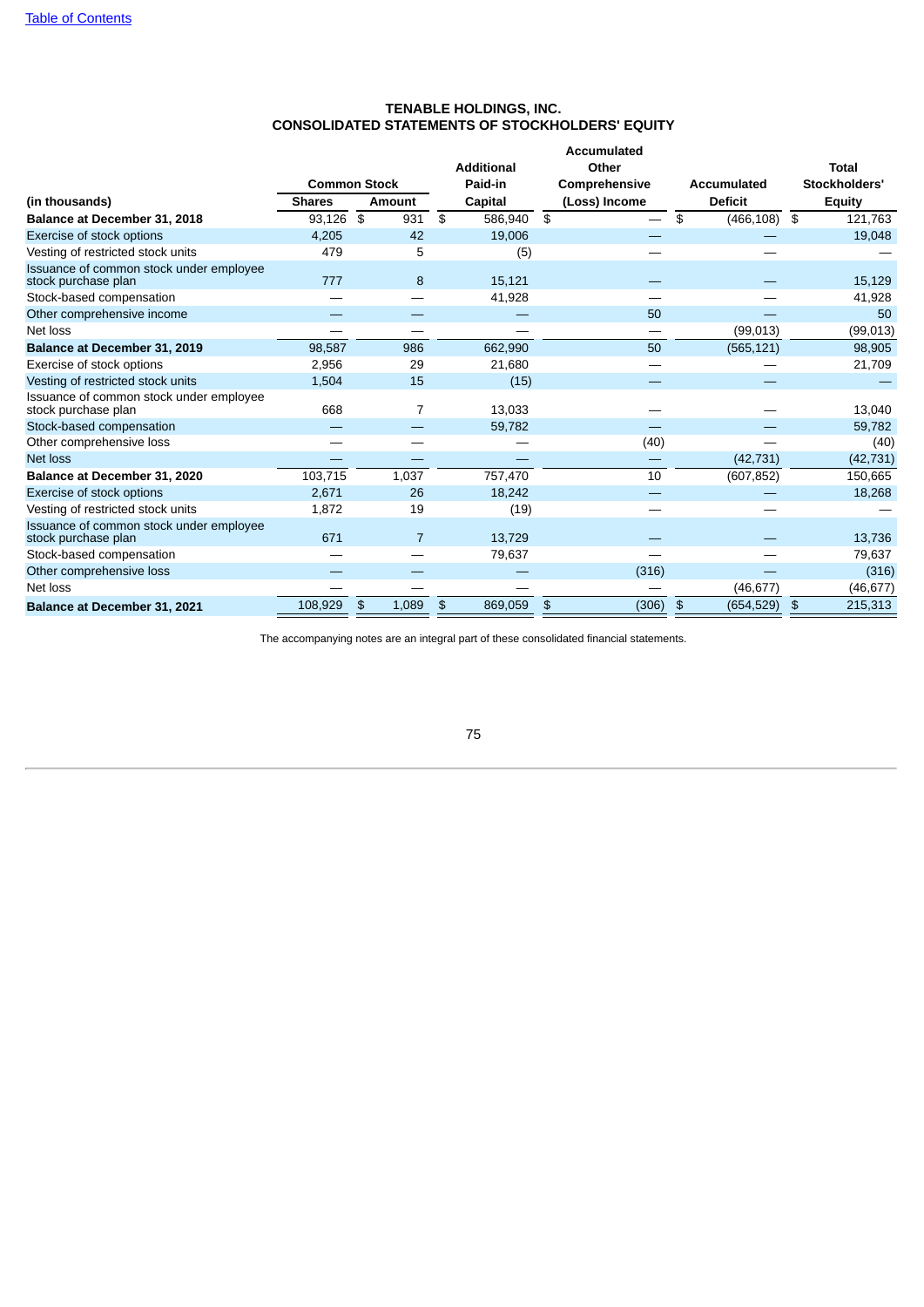# **TENABLE HOLDINGS, INC. CONSOLIDATED STATEMENTS OF CASH FLOWS**

|                                                                                           | Year Ended December 31, |                |               |                |                           |           |  |  |  |
|-------------------------------------------------------------------------------------------|-------------------------|----------------|---------------|----------------|---------------------------|-----------|--|--|--|
| (in thousands)                                                                            |                         | 2021           |               | 2020           |                           | 2019      |  |  |  |
| Cash flows from operating activities:                                                     |                         |                |               |                |                           |           |  |  |  |
| Net loss                                                                                  | \$                      | $(46, 677)$ \$ |               | $(42, 731)$ \$ |                           | (99, 013) |  |  |  |
| Adjustments to reconcile net loss to net cash provided by (used in) operating activities: |                         |                |               |                |                           |           |  |  |  |
| Deferred income taxes                                                                     |                         | (10, 468)      |               | 161            |                           | 4,243     |  |  |  |
| Depreciation and amortization                                                             |                         | 16,170         |               | 10,633         |                           | 6,880     |  |  |  |
| Stock-based compensation                                                                  |                         | 79,405         |               | 59,573         |                           | 41,610    |  |  |  |
| Other                                                                                     |                         | 3,915          |               | 1,071          |                           | (784)     |  |  |  |
| Changes in operating assets and liabilities:                                              |                         |                |               |                |                           |           |  |  |  |
| Accounts receivable                                                                       |                         | (17, 228)      |               | (20, 012)      |                           | (25, 941) |  |  |  |
| Prepaid expenses and other assets                                                         |                         | (46, 207)      |               | (19, 372)      |                           | (16, 954) |  |  |  |
| Accounts payable, accrued expenses and accrued compensation                               |                         | 24,330         |               | (5,282)        |                           | 10,513    |  |  |  |
| Deferred revenue                                                                          |                         | 92,486         |               | 71,383         |                           | 72,799    |  |  |  |
| Other current and noncurrent liabilities                                                  |                         | 1,039          |               | 8,808          |                           | (4,097)   |  |  |  |
| Net cash provided by (used in) operating activities                                       |                         | 96,765         |               | 64,232         |                           | (10, 744) |  |  |  |
|                                                                                           |                         |                |               |                |                           |           |  |  |  |
| Cash flows from investing activities:                                                     |                         |                |               |                |                           |           |  |  |  |
| Purchases of property and equipment                                                       |                         | (6, 561)       |               | (20, 277)      |                           | (20, 674) |  |  |  |
| Purchases of short-term investments                                                       |                         | (282, 438)     |               | (184, 516)     |                           | (242,059) |  |  |  |
| Sales and maturities of short-term investments                                            |                         | 160,874        |               | 209,148        |                           | 224,594   |  |  |  |
| Purchase of other investments                                                             |                         | (5,000)        |               |                |                           |           |  |  |  |
| Business combinations, net of cash acquired                                               |                         | (258, 465)     |               | (276)          |                           | (74, 911) |  |  |  |
| Net cash (used in) provided by investing activities                                       |                         | (391, 590)     |               | 4,079          |                           | (113,050) |  |  |  |
|                                                                                           |                         |                |               |                |                           |           |  |  |  |
| Cash flows from financing activities:                                                     |                         |                |               |                |                           |           |  |  |  |
| Proceeds from term loan                                                                   |                         | 375,000        |               |                |                           |           |  |  |  |
| Credit facility issuance costs                                                            |                         | (9,348)        |               | (333)          |                           |           |  |  |  |
| Proceeds from loan agreement                                                              |                         |                |               | 2,000          |                           |           |  |  |  |
| Proceeds from stock issued in connection with the employee stock purchase plan            |                         | 13,736         |               | 13,040         |                           | 15,129    |  |  |  |
| Proceeds from the exercise of stock options                                               |                         | 18,268         |               | 21,709         |                           | 19,048    |  |  |  |
| Other financing activities                                                                |                         | (10)           |               | (13)           |                           | (16)      |  |  |  |
| Net cash provided by financing activities                                                 |                         | 397,646        |               | 36,403         |                           | 34,161    |  |  |  |
| Effect of exchange rate changes on cash and cash equivalents and restricted cash          |                         | (3,013)        |               | (916)          |                           | (1,080)   |  |  |  |
| Net increase (decrease) in cash and cash equivalents and restricted cash                  |                         | 99,808         |               | 103,798        |                           | (90, 713) |  |  |  |
| Cash and cash equivalents and restricted cash at beginning of year                        |                         | 178,463        |               | 74,665         |                           | 165,378   |  |  |  |
| Cash and cash equivalents and restricted cash at end of year                              | $\frac{4}{5}$           | 278,271        | $\frac{2}{3}$ | 178,463        | $\boldsymbol{\mathsf{D}}$ | 74,665    |  |  |  |
|                                                                                           |                         |                |               |                |                           |           |  |  |  |
| Supplemental disclosure of cash flow information:                                         |                         |                |               |                |                           |           |  |  |  |
| Cash paid for interest                                                                    | \$                      | 4,978          | \$            | 335            | \$                        | 96        |  |  |  |
| Cash paid for income taxes, net of refunds                                                |                         | 6,481          |               | 5.729          |                           | 8,530     |  |  |  |
| Supplemental cash flow information related to leases:                                     |                         |                |               |                |                           |           |  |  |  |
| Cash payments for operating leases                                                        | $\frac{1}{2}$           | 7,657          | $\frac{4}{5}$ | 8.807          | $\mathfrak{F}$            | 4.452     |  |  |  |

The accompanying notes are an integral part of these consolidated financial statements.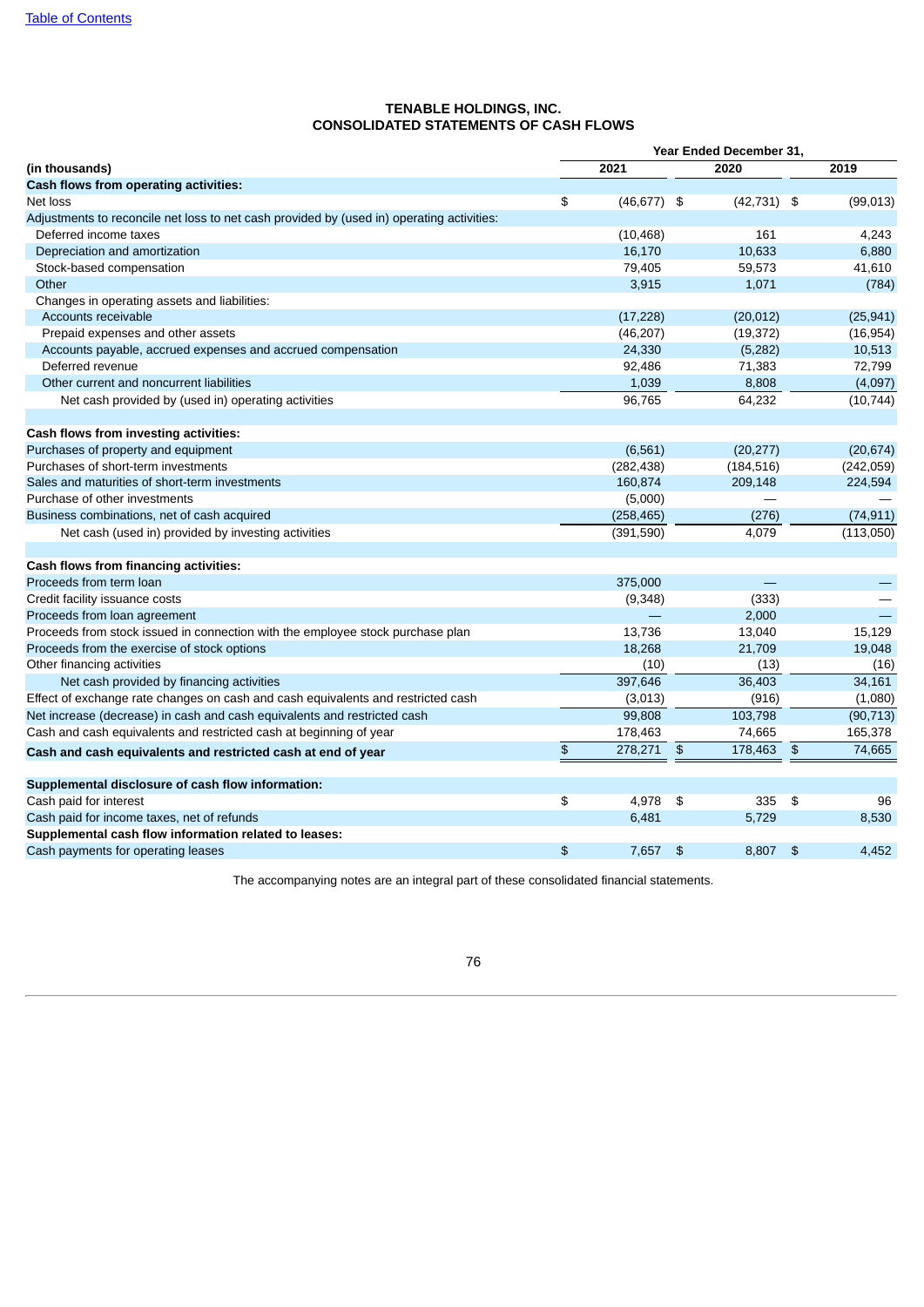# **TENABLE HOLDINGS, INC. NOTES TO CONSOLIDATED FINANCIAL STATEMENTS**

## **1. Business and Summary of Significant Accounting Policies**

#### *Business Description*

Tenable Holdings, Inc. (the "Company," "we," "us," or "our") is a provider of Cyber Exposure solutions, which is a discipline for managing, measuring and comparing cybersecurity risk in the digital era. Our platform offerings provide broad visibility into security issues such as vulnerabilities, misconfigurations, internal and regulatory compliance violations and other indicators of the state of an organization's security across IT infrastructure and applications, cloud environments, Active Directory and industrial internet of things and operational technology environments.

## *Basis of Presentation*

The accompanying consolidated financial statements include the accounts of Tenable Holdings, Inc. and our wholly owned subsidiaries and have been prepared in conformity with United States generally accepted accounting principles ("GAAP"). All intercompany accounts and transactions have been eliminated in consolidation.

#### *Use of Estimates*

The preparation of consolidated financial statements in conformity with GAAP requires management to make estimates and assumptions that affect the amounts reported in the consolidated financial statements and accompanying notes. These estimates include, but are not limited to, the determination of the estimated economic life of perpetual licenses for revenue recognition, the estimated period of benefit for deferred commissions, the useful lives of long-lived assets, the fair value of acquired intangible assets and deferred revenue, the valuation of stockbased compensation, including the estimated underlying fair value of our common stock prior to our IPO, the incremental borrowing rate for operating leases, and the valuation of deferred tax assets. We base these estimates on historical experience and on various other assumptions that we believe to be reasonable. Actual results could differ significantly from these estimates.

## *Foreign Currency*

The functional currency for all of our foreign subsidiaries is the U.S. dollar. Assets and liabilities denominated in other currencies are remeasured into U.S. dollars at current exchange rates for monetary assets and liabilities and at historical exchange rates for non-monetary assets and liabilities. We bill our customers in U.S. dollars. Expenses incurred in non U.S. dollar currencies are remeasured into U.S. dollars when incurred. Remeasurement losses in currencies other than the functional currency were \$1.9 million, \$1.7 million and \$1.1 million in 2021, 2020 and 2019, respectively, and are included as a component of other expense, net in the consolidated statements of operations.

#### *Revenue Recognition*

We recognize revenue in order to depict the transfer of promised goods or services to customers in an amount that reflects the consideration we expect to be entitled in exchange for those goods or services. To achieve this, we apply the following steps:

- Identify the contract with a customer
- Identify the performance obligations in the contract
- Determine the transaction price
- Allocate the transaction price to the performance obligations in the contract
- Recognize revenue when or as performance obligations are satisfied

In situations where we enter into a contractual arrangement that includes non-standard terms and conditions, such as acceptance provisions or options to purchase additional products and services, as well as contract modifications, we apply judgment in identifying and assessing the impact on revenue recognition.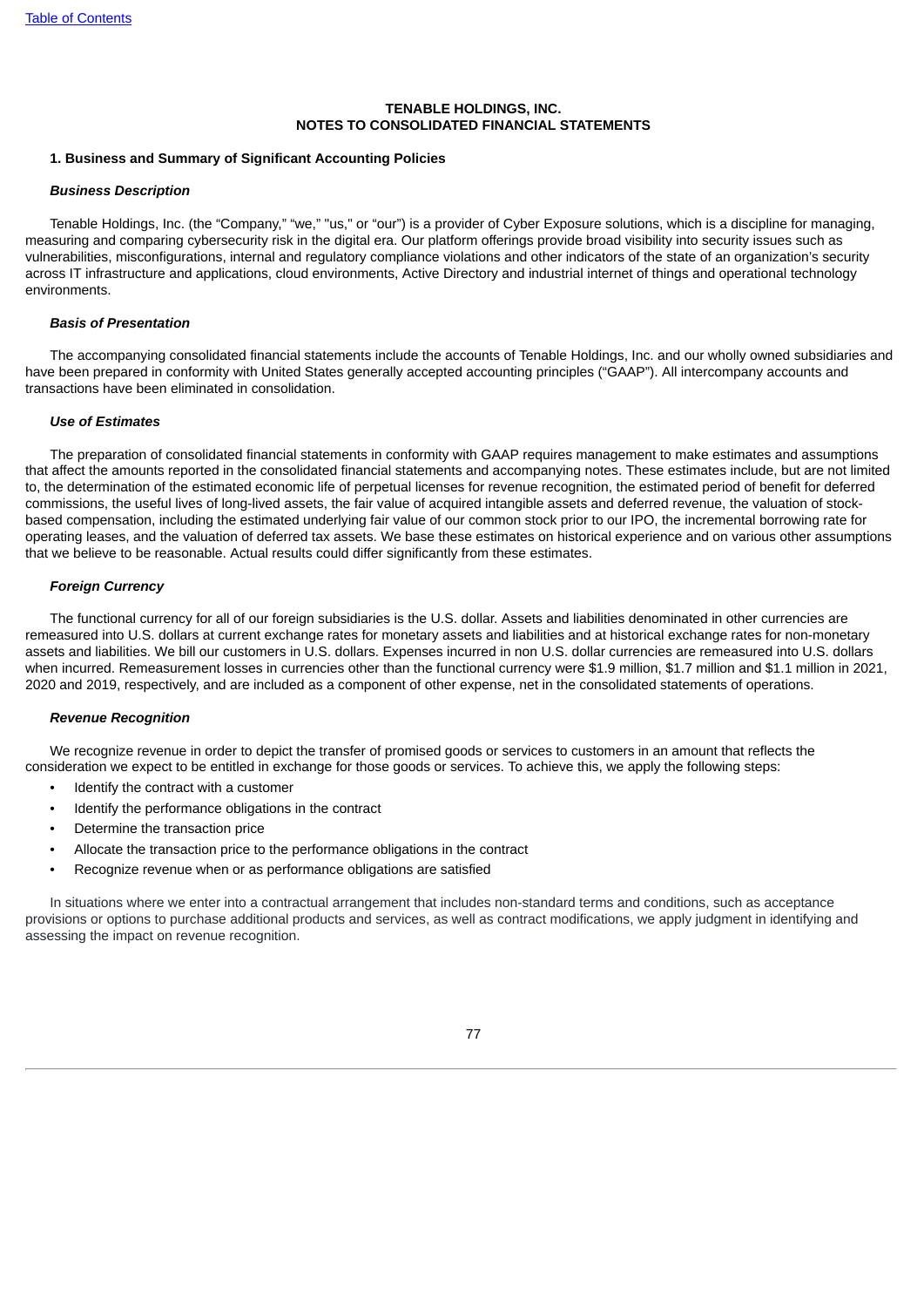We generate revenue from subscription arrangements for software and cloud-based solutions, perpetual licenses, maintenance associated with perpetual licenses, and professional services and other revenue. We begin to recognize revenue when control of our software or services is transferred to the customer, which for sales made through distributors is concurrent with the transfer to the end user.

#### *Subscription Revenue*

Subscription arrangements generally have annual or multi-year contractual terms and allow customers to use our software or cloud solutions. For our software subscriptions that are dependent on ongoing software updates and the ability to identify the latest cybersecurity vulnerabilities, revenue is recognized ratably over the subscription term given the critical utility provided by the ongoing updates that are released throughout the contract period. When the critical utility of our software does not depend on ongoing updates, we recognize revenue attributable to the license at the time of delivery and the revenue attributable to the maintenance and support ratably over the contract period.

#### *Perpetual License and Maintenance Revenue*

Our perpetual licenses are generally sold with one or more years of maintenance, which include ongoing software updates and the ongoing ability to identify the latest cybersecurity vulnerabilities. Given the critical utility provided by the ongoing software updates and updated ability to identify network vulnerabilities included in maintenance, we combine the perpetual license and the maintenance into a single performance obligation. Perpetual license arrangements generally contain a material right related to the customer's ability to renew maintenance at a price that is less than the initial license fee. We apply a practical alternative to allocating a portion of the transaction price to the material right performance obligation and estimate a hypothetical transaction price which includes fees for expected maintenance renewals based on the estimated economic life of the perpetual license contracts. We allocate the transaction price between the cybersecurity subscription provided in the initial contract and the material right related to expected contract renewals based on the hypothetical transaction price. We recognize the amount allocated to the combined license and maintenance performance obligation over the initial contractual period, which is generally one year. We recognize the amount allocated to the material right over the expected maintenance renewal period, which begins at the end of the initial contractual term and is generally four years. We have estimated the five-year economic life of perpetual license contracts based on historical contract attrition, expected renewal periods, the lifecycle of the our technology and other factors. While we believe that the estimates we have made are reasonable and appropriate, different assumptions and estimates could materially impact our reported financial results.

#### *Professional Services and Other Revenue*

Professional services and other revenue is primarily comprised of advisory services and training related to the deployment and optimization of our products. These services do not result in significant customization of our products. Professional services and other revenue is recognized as the services are performed.

## *Contracts with Multiple Performance Obligations*

In cases where our contracts with customers contain multiple performance obligations, the contract transaction price is allocated on a relative standalone selling price basis. We typically determine standalone selling price based on observable selling prices of our products and services.

#### *Variable Consideration*

We record revenue from sales at the net sales price, which is the transaction price, including estimates of variable consideration when applicable. Certain of our customers may be entitled to receive credits and in limited circumstances, refunds, if service level commitments are not met. We have not historically experienced significant incidents affecting the ability to meet these service level commitments and any estimated refunds related to these agreements have not been material.

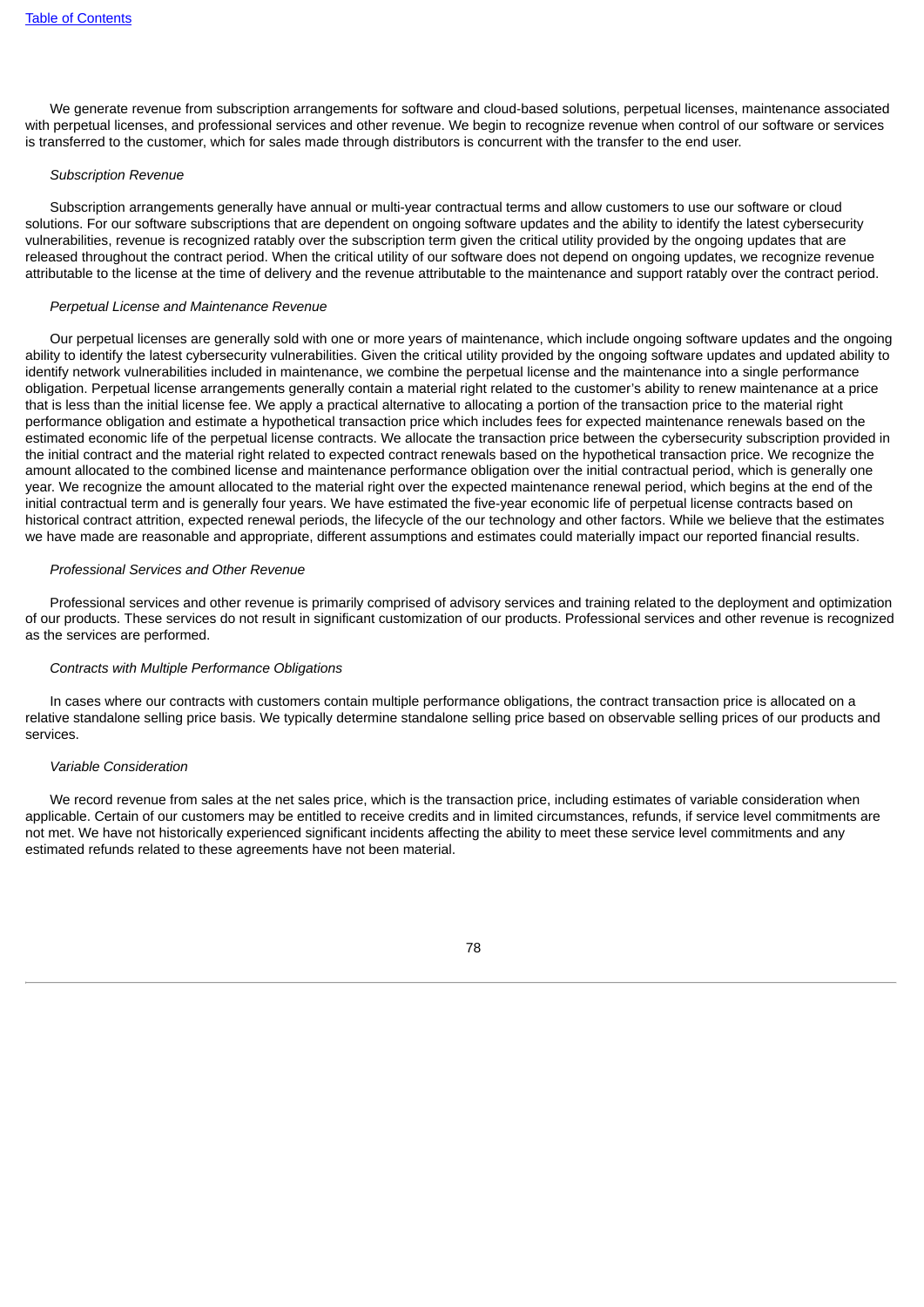Sales through our channel network of distributors and resellers are generally discounted as compared to the price that we would sell to an end user. Revenue for sales through our channel network is recorded net of any distributor or reseller margin.

## *Cash and Cash Equivalents*

We consider all highly liquid financial instruments with an original maturity of three months or less when purchased to be cash equivalents.

At December 31, 2021, cash and cash equivalents included \$5.8 million of restricted cash primarily related to collateral for our outstanding letters of credit. At December 31, 2020, cash and cash equivalents included \$0.4 million of restricted cash primarily related to collateral for a lease and credit card deposits. At December 31, 2021 and 2020, cash and cash equivalents excluded \$0.3 million and \$0.2 million, respectively, of restricted cash, which is related to an account established as collateral for a lease arrangement and is included in other assets on the consolidated balance sheets.

## *Fair Value of Financial Instruments*

Fair value is defined as the price that would be received from selling an asset, or paid to transfer a liability, in an orderly transaction between market participants at the measurement date. We apply fair value accounting for all financial assets and liabilities that are recognized or disclosed at fair value in the financial statements on a recurring basis. We measure cash and cash equivalents and short-term investments at fair value using a fair value hierarchy of inputs. We approximate fair value by using the carrying amounts for accounts receivable, accounts payable and accrued expenses due to their short-term nature.

#### *Investments*

We currently invest in asset backed securities, certificates of deposit, commercial paper, corporate and supranational bonds, and U.S. treasury and agency obligations. Our investments are classified as available-for-sale and recorded at fair value, with unrealized gains and losses reported in accumulated other comprehensive (loss) income within stockholders' equity.

We classify investments with original maturities of less than 90 days as cash and cash equivalents. Investments with original maturities greater than 90 days, including those we do not currently intend on selling within the next twelve months, are classified as short-term investments as they are available for use in our operations.

We evaluate potential impairments of available-for-sale debt securities due to credit-related and non-credit-related factors, including market risk, and if it is more-likely-than-not that we would have to sell the security before the recovery of the amortized cost basis. Identified creditrelated impairments would be recognized as a charge in the statement of operations.

In November 2021, we entered into a simple agreement for future equity ("SAFE") agreement for \$5.0 million in exchange for a right to participate in a future equity financing. Alternatively, upon a change in control or an initial public offering, we have the option to redeem the SAFE for \$5.0 million, or convert the SAFE into shares of common stock. The number of shares of common stock would be determined by dividing the SAFE purchase amount by the liquidity price in the SAFE agreement. The \$5.0 million value of the SAFE is included in other assets on our consolidated balance sheet at December 31, 2021.

#### *Accounts Receivable*

Accounts receivable are recorded at the invoiced amount, less an allowance for doubtful accounts, and do not bear interest. We maintain an allowance for doubtful accounts at an amount estimated to be sufficient to cover the risk of collecting less than full payment of the receivables. At each balance sheet date, we evaluate our receivables and assess the allowance for doubtful accounts based on specific customer collection issues and historical write-off trends.

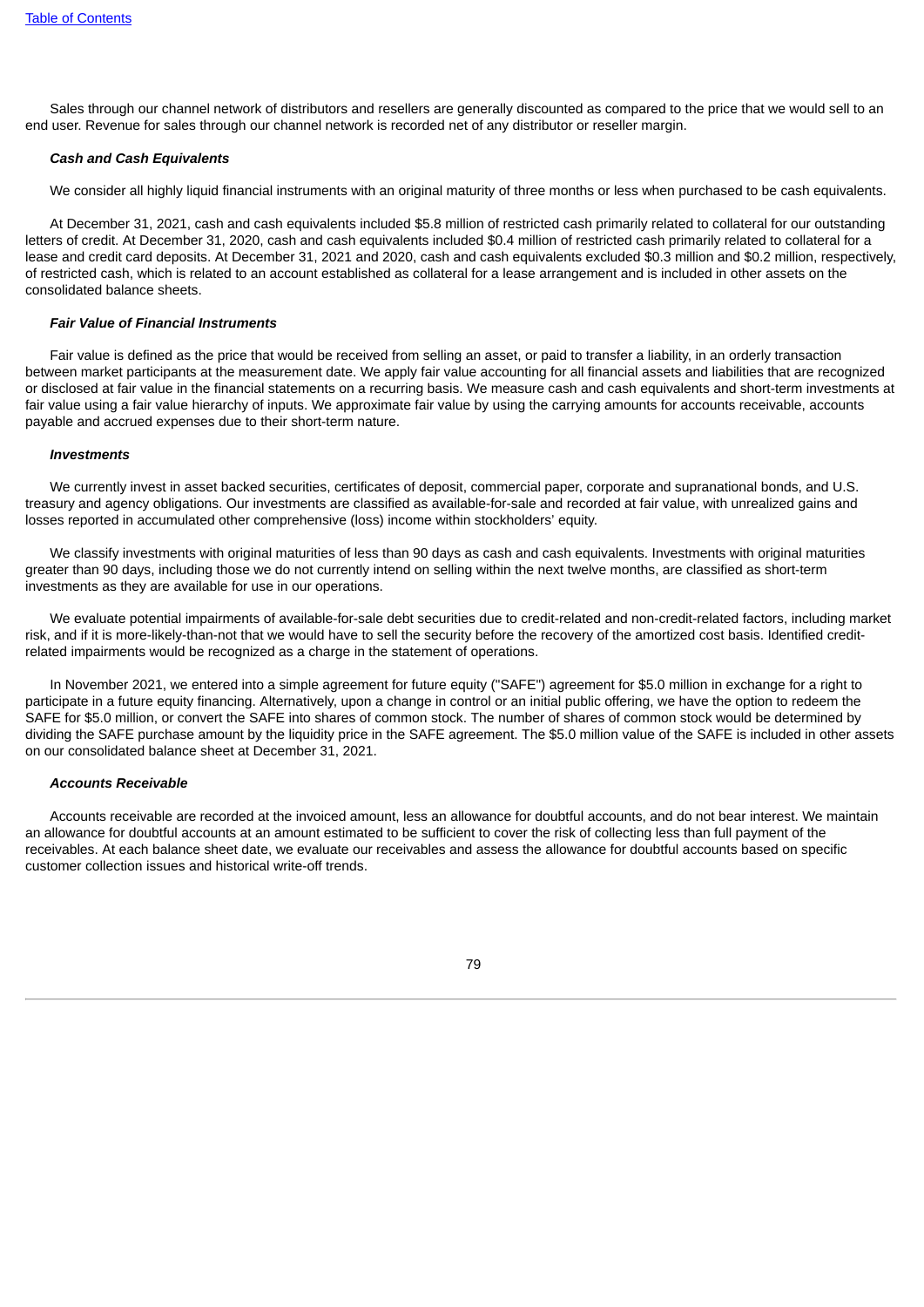Our allowance for doubtful accounts reflects our best estimate of expected future credit losses. We consider various factors that may impact our ability to collect on accounts receivable, including our historical collection experience, age of accounts receivable balances, current conditions, reasonable and supportable forecasts of future economic conditions, as well as other factors, however, these estimates may change and future credit losses may differ from our estimates. Expected credit losses from accounts receivable are recognized as expense in our statement of operations.

#### *Deferred Commissions*

Sales commissions, including related fringe benefit costs, are considered to be incremental costs of obtaining a contract. Sales commissions on initial sales are not commensurate with sales commissions on contract renewals and therefore are recognized over an estimated period of benefit, which ranges between three and four years for subscription arrangements and five years for perpetual license arrangements. We estimated the period of benefit based on the expected contract term including renewal periods, the lifecycle of our technology, and other factors. Sales commissions on contract renewals are capitalized and amortized ratably over the contract term as part of sales and marketing expense, with the exception of contracts with renewal periods that are one year or less, in which case the incremental costs are expensed as incurred.

## *Property and Equipment, net*

Property and equipment, net is stated at historical cost less accumulated depreciation. Depreciation is computed using the straight-line method over the estimated useful lives of the assets: three years for computer software and equipment and five years for furniture and fixtures. Leasehold improvements are amortized using the straight-line method over the shorter of the estimated useful lives of the assets or the terms of the respective leases. Property and equipment, net includes right-of-use assets acquired under finance leases. Amortization of assets acquired under finance leases is included in depreciation expense. Repairs and maintenance costs are expensed as incurred.

#### *Leases*

We determine if an arrangement contains a lease and the classification of that lease, if applicable, at inception. We have elected to not recognize a lease liability or right-of-use ("ROU") asset for short-term leases (leases with a term of twelve months or less). For contracts with lease and non-lease components, we have elected to not allocate the contract consideration, and account for the lease and non-lease components as a single lease component. Additionally, we enter into arrangements to use shared office spaces and other facilities, and have determined that these arrangements do not contain leases as we do not have the right to use an identified asset. Operating leases are included in operating lease ROU assets, operating lease liabilities and operating lease liabilities (net of current portion) in our consolidated balance sheets. Finance leases are included in property and equipment, other current liabilities and other liabilities in our consolidated balance sheets.

ROU assets represent our right to use an underlying asset for the lease term and lease liabilities represent our obligation to make lease payments under the lease. Operating lease ROU assets and liabilities are recognized at the lease commencement date based on the present value of lease payments over the lease term. The implicit rate within our operating leases are generally not determinable and we use our incremental borrowing rate at the lease commencement date to determine the present value of lease payments. The determination of our incremental borrowing rate requires judgment. We determine our incremental borrowing rate for each lease using our current borrowing rate, adjusted for various factors including level of collateralization, term and currency to align with the terms of the lease. The operating lease ROU asset also includes any lease prepayments, offset by lease incentives. Certain of our leases include options to extend or terminate the lease. An option to extend the lease is considered in connection with determining the ROU asset and lease liability when it is reasonably certain we will exercise that option. An option to terminate is considered unless it is reasonably certain we will not exercise the option.

Lease expense for lease payments is recognized on a straight-line basis over the term of the lease.

#### *Impairment of Long-Lived Assets*

We evaluate our long-lived assets for impairment whenever events or changes in circumstance indicate that the

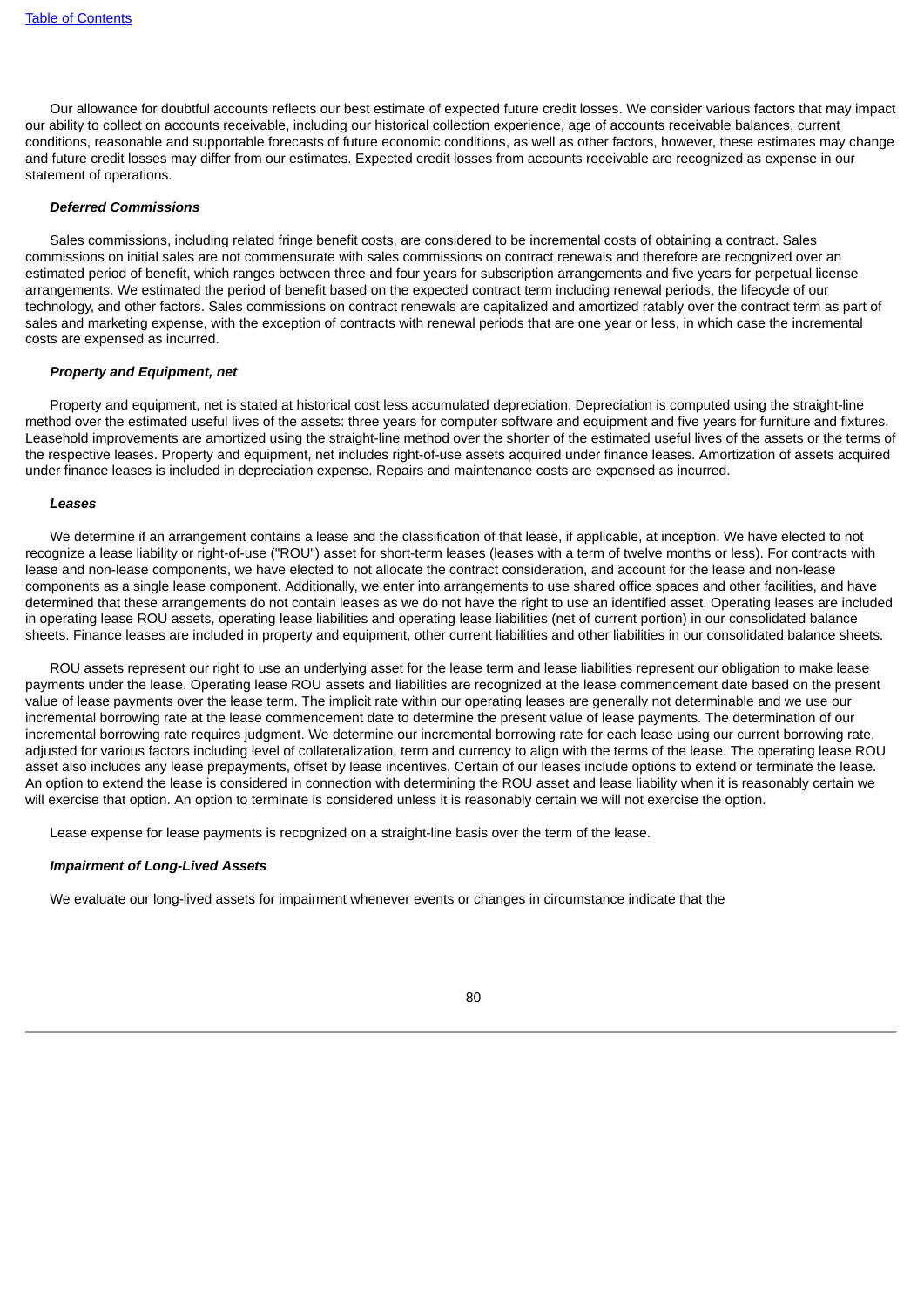carrying amount may not be fully recoverable. Recoverability of the long-lived assets is measured by a comparison of the carrying amount of the assets to future undiscounted net cash flows expected to be generated by the assets. If such assets are considered to be impaired, the impairment to be recognized is measured as the excess of the carrying amount over the fair value. There was no impairment of long-lived assets in 2021, 2020 or 2019.

#### *Business Combinations*

We account for business combinations by recognizing the fair value of acquired assets and liabilities. The excess purchase consideration over the fair value of acquired assets and liabilities is recorded as goodwill. When determining the fair value of assets acquired and liabilities assumed, a non-recurring Level 3 fair value measurement, we make estimates and assumptions, especially with respect to intangible assets such as identified acquired technology and trade names. We determine the fair value of acquired technology using the multi-period excess earnings method, a form of the income approach. Estimates in valuing identifiable intangible assets include, but are not limited to, projected revenue growth rates, future expected operating expenses, obsolescence projections and an appropriate discount rate. Our estimate of fair value is based upon assumptions we believe to be reasonable, but which are inherently uncertain and, as a result, actual results may differ from estimates. During the measurement period, we may make adjustments to the fair value of assets acquired and liabilities assumed, with offsetting adjustments to goodwill. Any adjustments made after the measurement period will be reflected in the consolidated statements of operations. Acquisition-related transaction costs are expensed as incurred.

#### *Goodwill*

The excess of the purchase consideration over the fair value of acquired assets and liabilities is recorded as goodwill. We perform our annual impairment assessment on October 1, or more frequently, when events or circumstances indicate impairment may have occurred. We operate as one reporting unit and have elected to first assess qualitative factors to determine whether it is more likely than not that the fair value of the Company as a whole is less than its carrying amount, including goodwill. The qualitative assessment includes an evaluation of relevant events and circumstances, including macroeconomic, industry and market conditions, our overall financial performance, and trends in the value of our common stock. During the periods presented, there were no indications of impairment and it was not more likely than not that goodwill was impaired.

#### *Common Stock*

Our Amended and Restated Certificate of Incorporation authorized 500,000,000 shares of common stock and 10,000,000 shares of preferred stock. There were no shares of preferred stock issued or outstanding at December 31, 2021 or 2020. The voting, dividend, and liquidation rights of common stockholders are subject to, and qualified by, the rights of preferred stockholders. The common stockholders are entitled to receive dividends when, as and if, declared by the Board of Directors, subject to preferential dividend rights of preferred stockholders. Upon dissolution or liquidation, our common stockholders will be entitled to receive all assets available for distribution to stockholders, subject to any preferential rights of preferred stockholders.

#### *Advertising*

Advertising costs are expensed as they are incurred. We incurred advertising costs of \$13.6 million, \$8.2 million and \$5.3 million in 2021, 2020 and 2019, respectively, which are included in sales and marketing expense in the consolidated statements of operations.

#### *Software Development Costs*

Research and development costs to develop software to be sold, leased or marketed are expensed as incurred up to the point of technological feasibility for the related software product. We have not capitalized development costs for software to be sold, leased or marketed to date, as the software development process is essentially completed concurrent with the establishment of technological feasibility. As such, these costs are expensed as incurred and recognized in research and development costs in the consolidated statements of operations.

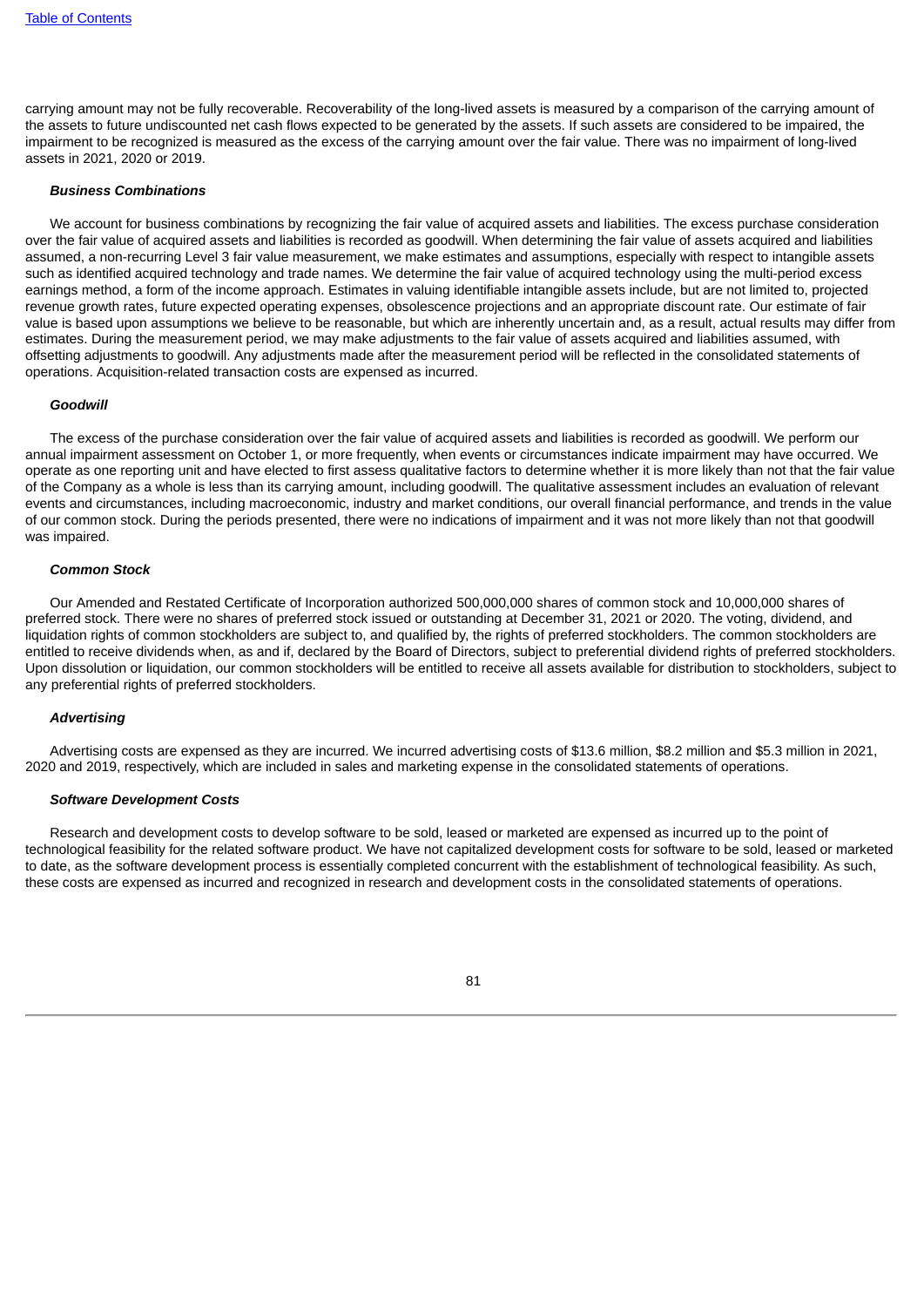Software developed for internal use, with no substantive plans to market such software at the time of development, are capitalized and included in property and equipment, net in the consolidated balance sheets. Costs incurred during the preliminary planning and evaluation and post implementation stages of the project are expensed as incurred. Costs incurred during the application development stage of the project are capitalized. In 2021, 2020 and 2019, we capitalized \$2.9 million, \$1.6 million and \$4.2 million, respectively, of development costs related to internal use software.

#### *Stock-Based Compensation*

Stock-based compensation expense related to restricted stock units ("RSUs"), purchase rights issued under our 2018 Employee Stock Purchase Plan ("2018 ESPP"), stock options and restricted stock is calculated based on the fair value of the awards granted and is recognized on a straight-line basis over the requisite service period, which is generally two to four years. RSUs that include performance-based vesting conditions are expensed using the accelerated attribution method. We account for forfeitures as they occur.

The fair value of RSUs is based on the market price of our common stock on the date of grant. The fair value of stock options and 2018 ESPP purchase rights is estimated on the grant date using the Black-Scholes option pricing model, which requires us to make assumptions and judgments, including the expected term, expected volatility, and risk-free interest rates. Following our IPO, we use the market price of our common stock at the date of grant. Prior to our IPO, we estimated the fair value of our common stock at the date of grant.

#### *Net Loss per Share*

We calculate basic net loss per share by dividing the net loss by the weighted-average number of shares of common stock outstanding during the period.

Diluted earnings per share is computed by giving effect to all potentially dilutive common stock equivalents in the period, including unvested RSUs, stock options, unvested restricted shares and shares to be issued under our 2018 ESPP. As we have reported losses for all periods presented, all potentially dilutive securities have been excluded from the calculation of diluted net loss per share as their effect would be antidilutive.

#### *Segment Information*

We operate as one operating segment as our chief executive officer, who is our chief operating decision maker, reviews financial information on a consolidated basis for purposes of making operating decisions, allocating resources, and evaluating financial performance.

#### *Income Taxes*

Income taxes are accounted for under the asset and liability method. This method requires recognition of deferred tax assets and liabilities for the expected future tax consequences of temporary differences between the financial statement carrying amounts and the tax basis of existing assets and liabilities, net operating loss carryforwards, and tax credit carryforwards. A valuation allowance is provided if it is more likely than not that some or all of the deferred tax assets will not be realized.

We recognize tax benefits from an uncertain tax position if it is more likely than not to be sustained upon audit by the relevant taxing authority. Interest and penalties associated with such uncertain tax positions are classified as a component of income tax expense.

# *Recently Adopted Accounting Pronouncements*

We adopted Accounting Standards Update ("ASU") No. 2019-12 - *Income Taxes (Topic 740)*: *Simplifying the Accounting for Income Taxes,* effective January 1, 2021. The adoption of this guidance did not have a material impact on our condensed consolidated financial statements. This ASU eliminated previously allowed exceptions and clarified existing guidance in the accounting for income taxes, including in the areas of franchise taxes, the tax basis of goodwill and interim period effects of changes in tax laws.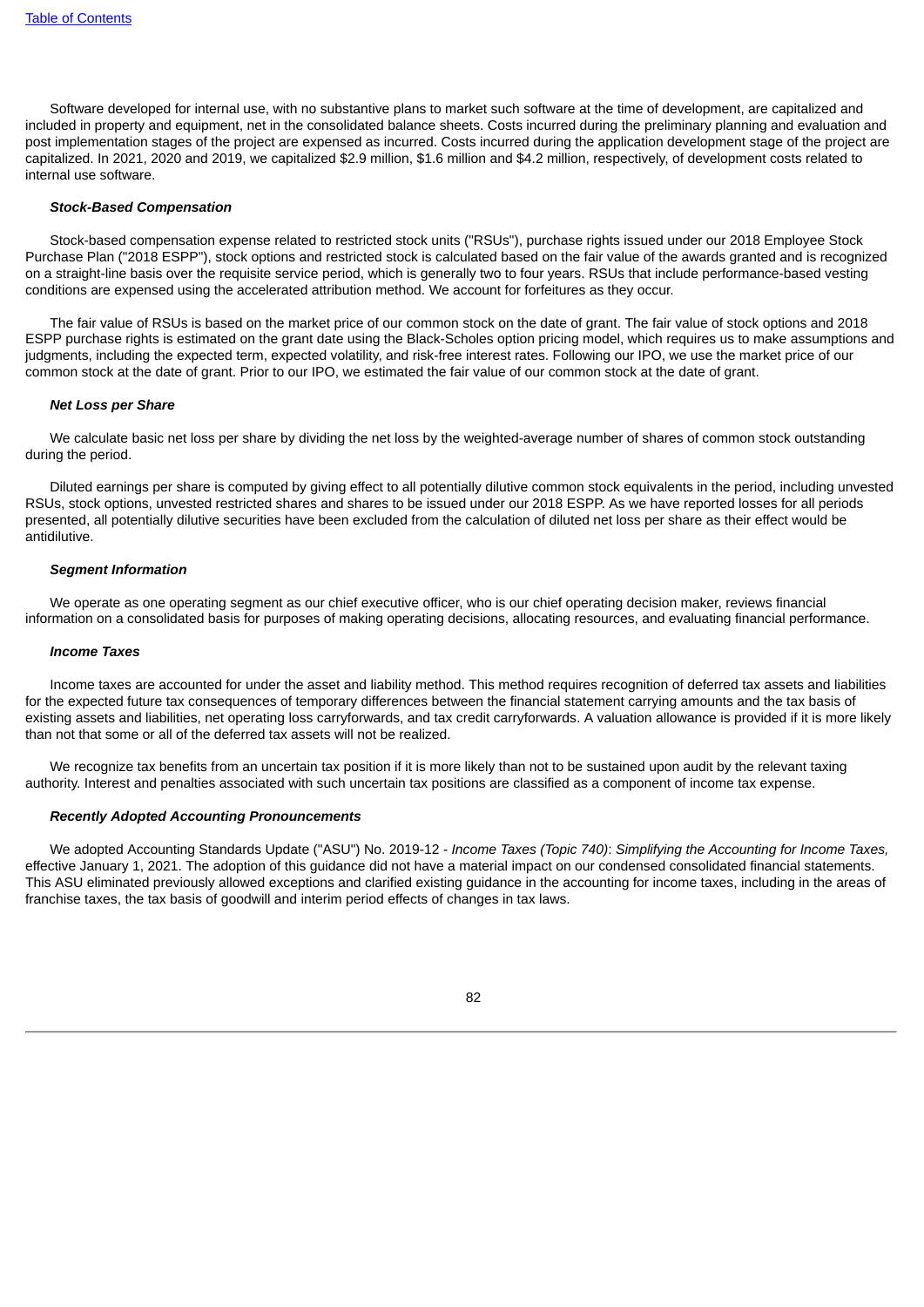## *Recently Issued Accounting Pronouncements*

In March 2020, the Financial Accounting Standards Board ("FASB") issued ASU No. 2020-04 - *Reference Rate Reform (Topic 848): Facilitation of the Effects of Reference Rate Reform on Financial Reporting*. This ASU provides optional expedients and exceptions to contract modification guidance to ease the financial reporting burden of the transition from the London Interbank Offered Rate ("LIBOR") to alternative reference rates. The ASU was effective beginning on March 12, 2020 and can be adopted prospectively through December 31, 2022. We are currently evaluating the impact of this accounting standard on our consolidated financial statements.

In October 2021, the FASB issued ASU No. 2021-08 - *Business Combinations (Topic 805): Accounting for Contract Assets and Contract Liabilities from Contracts with Customers*. This ASU requires companies to measure contract assets and contract liabilities from contracts acquired in a business combination in accordance with Accounting Standards Codification Topic 606 on the acquisition date. We early adopted the ASU as of January 1, 2022 and will apply it prospectively to future acquisitions. The impact of this accounting standard will depend on the contract assets and liabilities acquired in future business combinations.

## **2. Revenue**

## *Disaggregation of Revenue*

The following table presents a summary of revenue:

|                                           | Year Ended December 31. |  |         |  |         |  |  |  |  |  |
|-------------------------------------------|-------------------------|--|---------|--|---------|--|--|--|--|--|
| (in thousands)                            | 2021                    |  | 2020    |  | 2019    |  |  |  |  |  |
| Subscription revenue                      | 476.023                 |  | 377.354 |  | 290.549 |  |  |  |  |  |
| Perpetual license and maintenance revenue | 50.333                  |  | 50.594  |  | 54.173  |  |  |  |  |  |
| Professional services and other revenue   | 14.774                  |  | 12.273  |  | 9.864   |  |  |  |  |  |
| Revenue                                   | 541.130                 |  | 440.221 |  | 354.586 |  |  |  |  |  |

#### *Concentrations*

We sell and market our products and services through our field sales force that works closely with our channel partners, which includes a network of distributors and resellers, in developing sales opportunities. We use a two-tiered channel model whereby we sell our products and services to our distributors, which in turn sell to resellers, which then sell to end users. We derived 92%, 91% and 90% of revenue through our channel network in 2021, 2020 and 2019, respectively. One of our distributors accounted for 39%, 43% and 43% of revenue in 2021, 2020 and 2019, respectively. That same distributor accounted for 32% and 41% of accounts receivable at December 31, 2021 and 2020, respectively.

## *Contract Balances*

We generally bill our customers in advance and accounts receivable are recorded when we have the right to invoice the customer. Contract liabilities consist of deferred revenue and include customer billings and payments received in advance of performance under the contract. In 2021, 2020 and 2019, we recognized revenue of \$329.0 million, \$274.3 million and \$214.0 million, respectively, that was included in the deferred revenue balance at the beginning of each of the respective periods.

#### *Remaining Performance Obligations*

At December 31, 2021, the future estimated revenue related to unsatisfied performance obligations was \$559.0 million, of which approximately 76% is expected to be recognized as revenue over the succeeding twelve months, and the remainder expected to be recognized over the four years thereafter.

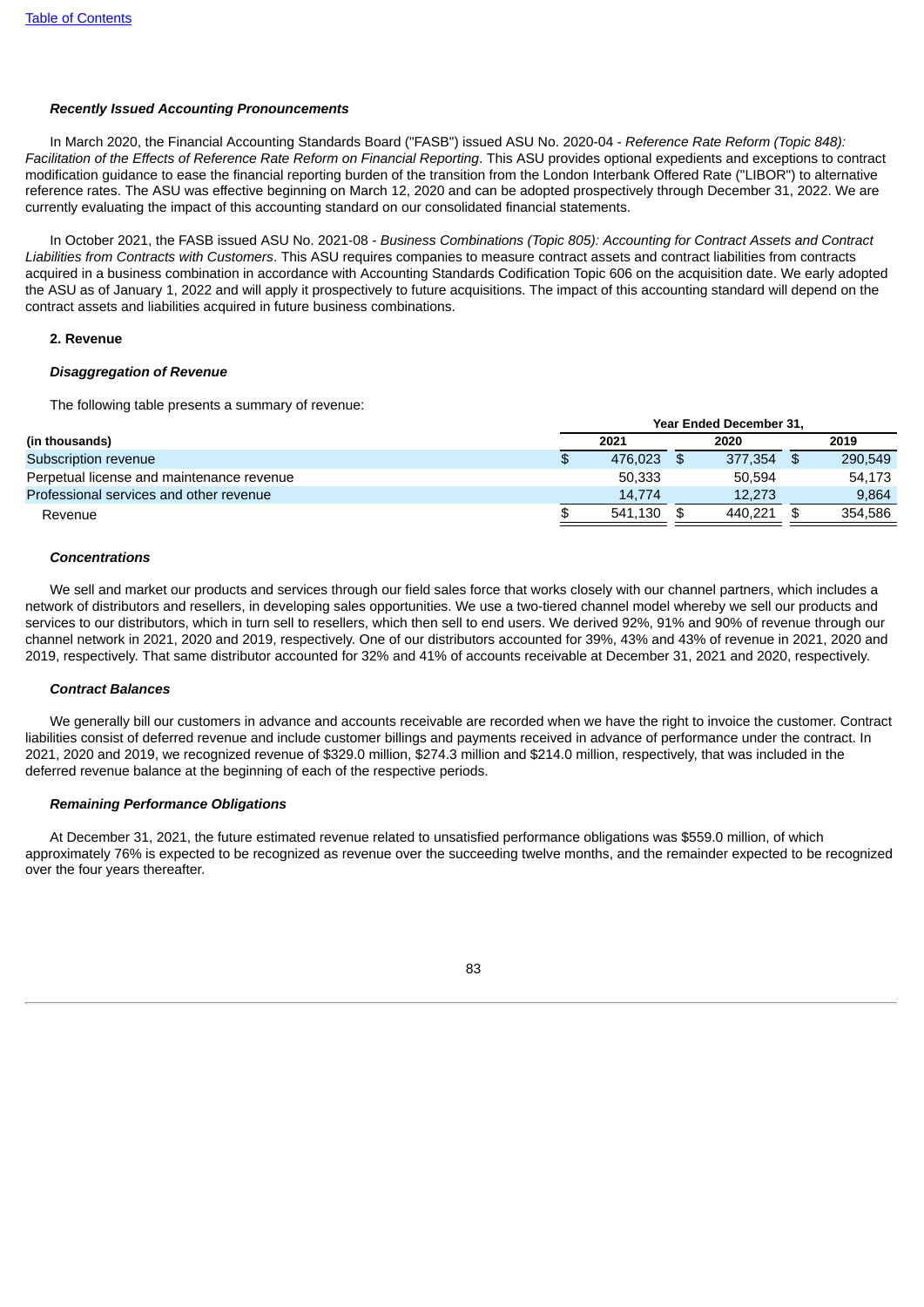# *Deferred Commissions*

The following summarizes the activity of deferred incremental costs of obtaining a contract:

|                                                     | <b>Year Ended December 31.</b> |           |  |           |  |  |  |  |
|-----------------------------------------------------|--------------------------------|-----------|--|-----------|--|--|--|--|
| (in thousands)                                      |                                | 2021      |  | 2020      |  |  |  |  |
| Beginning balance                                   | Ф                              | 78.876 \$ |  | 72.265    |  |  |  |  |
| Capitalization of contract acquisition costs        |                                | 58.196    |  | 38.756    |  |  |  |  |
| Amortization of deferred contract acquisition costs |                                | (37, 123) |  | (32, 145) |  |  |  |  |
| Ending balance                                      |                                | 99.949    |  | 78.876    |  |  |  |  |
|                                                     |                                |           |  |           |  |  |  |  |

# **3. Cash Equivalents and Short-Term Investments**

The following tables summarize the amortized cost, unrealized gain and loss and estimated fair value of cash equivalents and short-term investments:

|                                      | December 31, 2021     |            |                        |                   |                        |           |                                |         |  |  |
|--------------------------------------|-----------------------|------------|------------------------|-------------------|------------------------|-----------|--------------------------------|---------|--|--|
| (in thousands)                       | <b>Amortized Cost</b> |            | <b>Unrealized Gain</b> |                   | <b>Unrealized Loss</b> |           | <b>Estimated Fair</b><br>Value |         |  |  |
| <b>Cash equivalents:</b>             |                       |            |                        |                   |                        |           |                                |         |  |  |
| Money market funds                   | \$                    | 178,518    | \$                     | $\qquad \qquad -$ | \$                     |           | \$.                            | 178,518 |  |  |
| Total cash equivalents               |                       | 178,518    | \$                     |                   |                        |           | \$                             | 178,518 |  |  |
|                                      |                       |            |                        |                   |                        |           |                                |         |  |  |
| <b>Short-term investments:</b>       |                       |            |                        |                   |                        |           |                                |         |  |  |
| Commercial paper                     | \$                    | 134,165 \$ |                        | $-$ \$            |                        | $(47)$ \$ |                                | 134,118 |  |  |
| Corporate bonds                      |                       | 27.169     |                        |                   |                        | (41)      |                                | 27,128  |  |  |
| Asset backed securities              |                       | 27.464     |                        |                   |                        | (53)      |                                | 27,411  |  |  |
| Certificates of deposit              |                       | 10.000     |                        |                   |                        | (8)       |                                | 9,992   |  |  |
| Supranational bonds                  |                       | 8,632      |                        |                   |                        | (33)      |                                | 8,599   |  |  |
| U.S. Treasury and agency obligations |                       | 27,168     |                        |                   |                        | (124)     |                                | 27,044  |  |  |
| Total short-term investments         |                       | 234,598    | \$                     |                   |                        | (306)     | $\sqrt{3}$                     | 234.292 |  |  |

|                                      | December 31, 2020                               |           |    |                        |    |                          |                                |         |  |  |  |
|--------------------------------------|-------------------------------------------------|-----------|----|------------------------|----|--------------------------|--------------------------------|---------|--|--|--|
| (in thousands)<br>Cash equivalents:  | <b>Unrealized Gain</b><br><b>Amortized Cost</b> |           |    | <b>Unrealized Loss</b> |    |                          | <b>Estimated Fair</b><br>Value |         |  |  |  |
| Money market funds                   | \$                                              | 44,153 \$ |    |                        | \$ |                          | -\$                            | 44,153  |  |  |  |
| Commercial paper                     |                                                 | 4,500     |    |                        |    |                          |                                | 4,500   |  |  |  |
| Total cash equivalents               |                                                 | 48,653 \$ |    |                        | \$ | $\overline{\phantom{0}}$ | \$                             | 48,653  |  |  |  |
|                                      |                                                 |           |    |                        |    |                          |                                |         |  |  |  |
| <b>Short-term investments:</b>       |                                                 |           |    |                        |    |                          |                                |         |  |  |  |
| Commercial paper                     | \$                                              | 71,425 \$ |    |                        | \$ | — \$                     |                                | 71,425  |  |  |  |
| Corporate bonds                      |                                                 | 4.502     |    | 3                      |    |                          |                                | 4.505   |  |  |  |
| U.S. Treasury and agency obligations |                                                 | 37,686    |    |                        |    |                          |                                | 37,693  |  |  |  |
| Total short-term investments         |                                                 | 113,613   | \$ | 10                     | \$ |                          |                                | 113,623 |  |  |  |

Gross unrealized losses were not material at December 31, 2021. We considered the extent to which any unrealized losses on our shortterm investments were driven by credit risk and other factors, including market risk, and if it is more-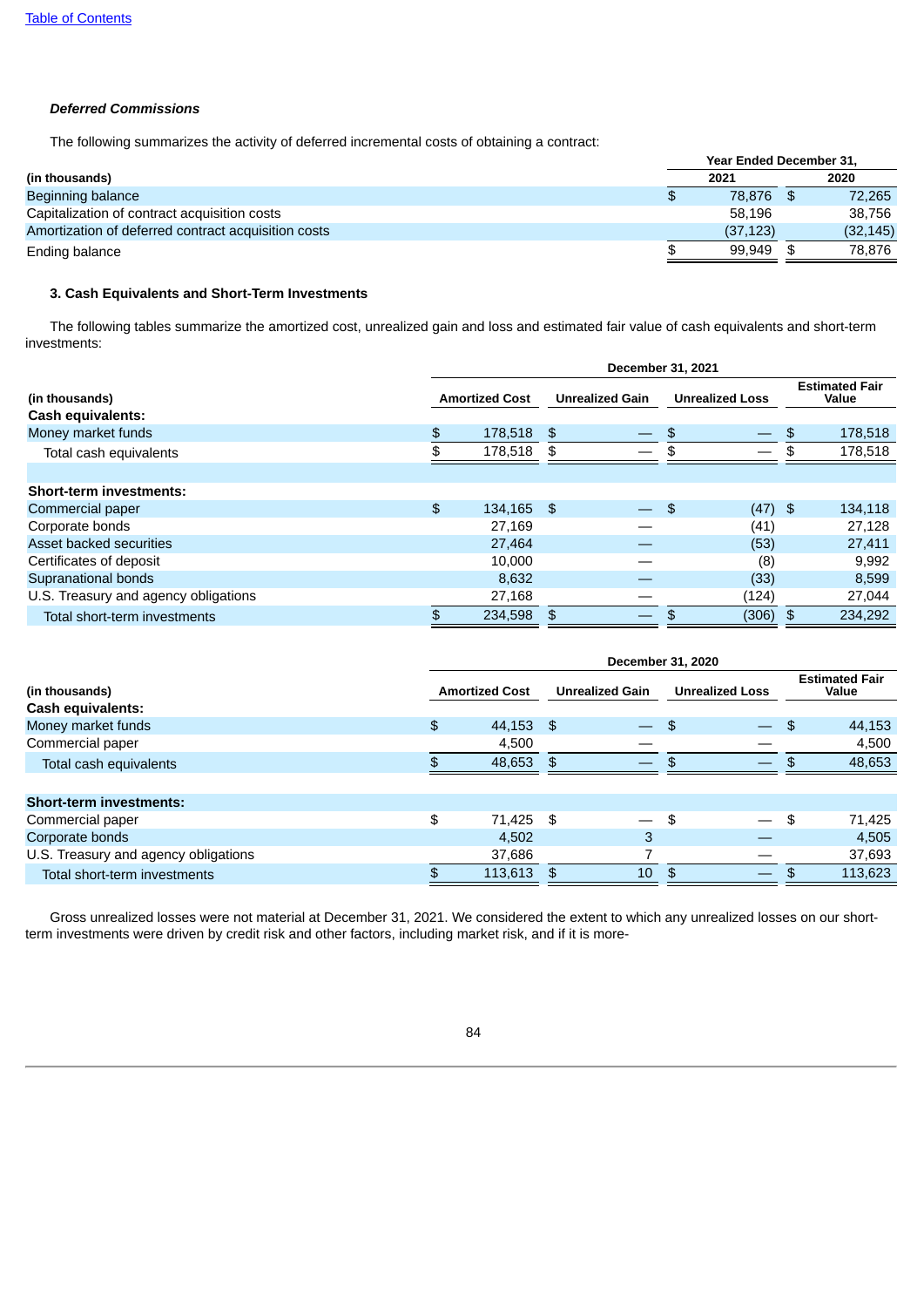likely-than-not that we would have to sell the security before the recovery of the amortized cost basis. Based on our assessment, we do not believe any unrealized losses represent credit losses at December 31, 2021.

The contractual maturities of our short-term investments are as follows:

|                                | December 31, 2021 |                       |  |                                |                       |      | <b>December 31, 2020</b>       |  |
|--------------------------------|-------------------|-----------------------|--|--------------------------------|-----------------------|------|--------------------------------|--|
| (in thousands)                 |                   | <b>Amortized Cost</b> |  | <b>Estimated Fair</b><br>Value | <b>Amortized Cost</b> |      | <b>Estimated Fair</b><br>Value |  |
| Due within one year            |                   | 195.579               |  | 195.453                        | 113.613               | - \$ | 113.623                        |  |
| Due between one and four years |                   | 39.019                |  | 38.839                         | _                     |      |                                |  |
| Total short-term investments   |                   | 234,598               |  | 234.292                        | 113.613               | - \$ | 113,623                        |  |

#### **4. Fair Value Measurements**

We measure certain financial instruments at fair value using a fair value hierarchy. In the hierarchy, assets are classified based on the lowest level inputs used in valuation into the following categories:

- *Level 1* Quoted prices in active markets for identical assets and liabilities;
- *Level 2* Observable inputs including quoted market prices for similar assets and liabilities in active markets, quoted prices for identical assets and liabilities in inactive markets, or inputs that are corroborated by observable market data; and
- *Level 3* Unobservable inputs.

The following tables summarize assets that are measured at fair value on a recurring basis:

|                                      | December 31, 2021 |         |         |            |         |  |           |              |  |
|--------------------------------------|-------------------|---------|---------|------------|---------|--|-----------|--------------|--|
| (in thousands)                       | Level 1           |         | Level 2 |            | Level 3 |  |           | <b>Total</b> |  |
| <b>Cash equivalents</b>              |                   |         |         |            |         |  |           |              |  |
| Money market funds                   | \$                | 178,518 | \$      | —          |         |  |           | 178,518      |  |
| Total cash equivalents               |                   | 178.518 | \$      |            |         |  |           | 178,518      |  |
|                                      |                   |         |         |            |         |  |           |              |  |
| <b>Short-term investments</b>        |                   |         |         |            |         |  |           |              |  |
| Commercial paper                     | \$                |         | \$      | 134,118 \$ |         |  | $\sim$ \$ | 134,118      |  |
| Corporate bonds                      |                   |         |         | 27.128     |         |  |           | 27.128       |  |
| Asset backed securities              |                   |         |         | 27,411     |         |  |           | 27,411       |  |
| Certificates of deposit              |                   |         |         | 9.992      |         |  |           | 9,992        |  |
| Supranational bonds                  |                   |         |         | 8.599      |         |  |           | 8,599        |  |
| U.S. Treasury and agency obligations |                   |         |         | 27,044     |         |  |           | 27,044       |  |
| Total short-term investments         |                   |         |         | 234,292    | - \$    |  |           | 234.292      |  |

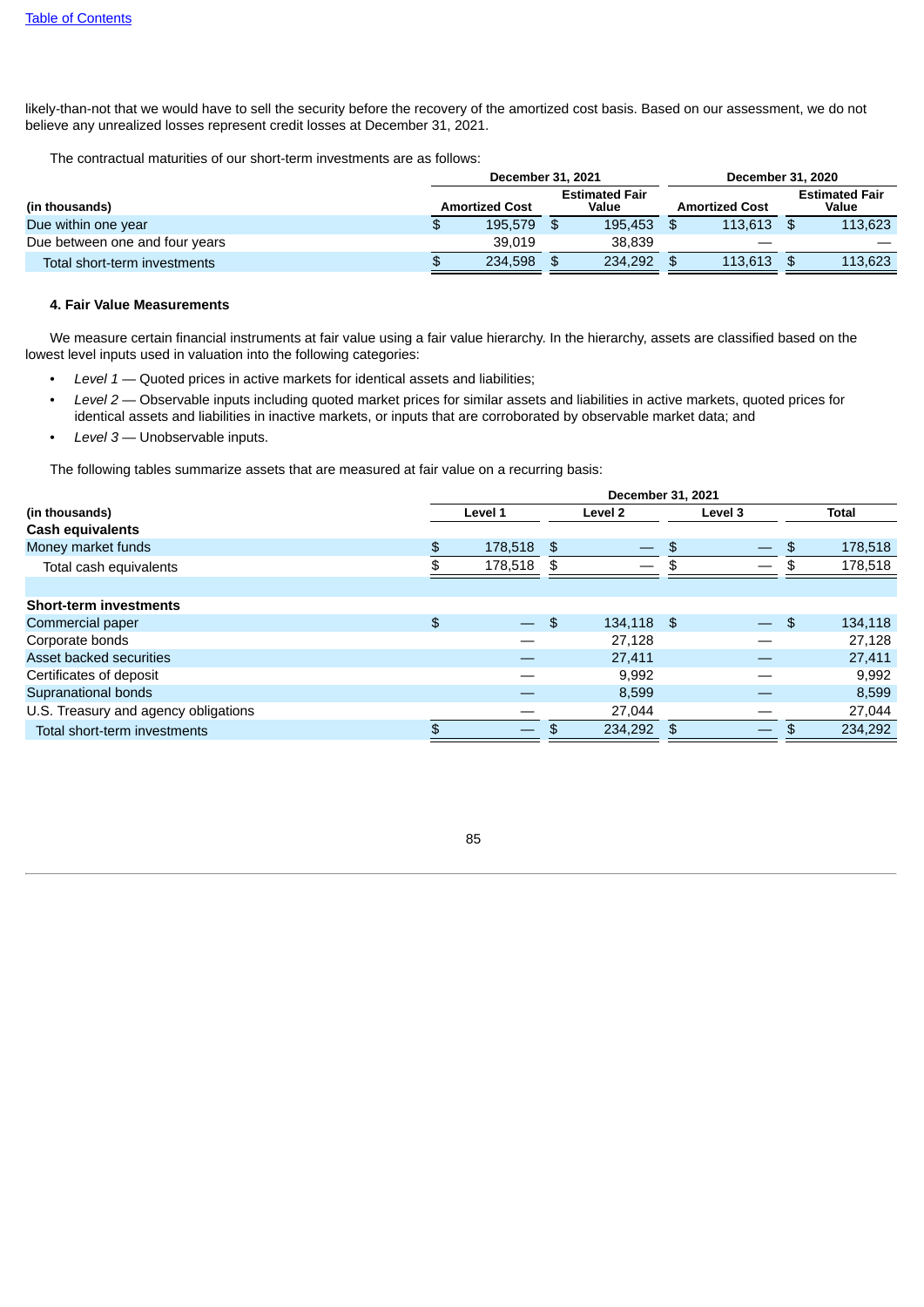|                                      | December 31, 2020 |                                 |     |               |      |                          |      |              |  |  |
|--------------------------------------|-------------------|---------------------------------|-----|---------------|------|--------------------------|------|--------------|--|--|
| (in thousands)                       |                   | Level 1                         |     | Level 2       |      | Level 3                  |      | <b>Total</b> |  |  |
| <b>Cash equivalents</b>              |                   |                                 |     |               |      |                          |      |              |  |  |
| Money market funds                   | \$                | 44,153                          | -\$ | $\frac{1}{2}$ | ්    | $\overline{\phantom{0}}$ | \$   | 44,153       |  |  |
| Commercial paper                     |                   |                                 |     | 4,500         |      |                          |      | 4,500        |  |  |
| Total cash equivalents               |                   | 44,153                          | \$. | 4,500         | -\$  | —                        | \$   | 48,653       |  |  |
|                                      |                   |                                 |     |               |      |                          |      |              |  |  |
| <b>Short-term investments</b>        |                   |                                 |     |               |      |                          |      |              |  |  |
| Commercial paper                     | \$                | $\overbrace{\phantom{1232211}}$ | \$  | 71,425        | - \$ | $\overline{\phantom{0}}$ | - \$ | 71,425       |  |  |
| Corporate bonds                      |                   |                                 |     | 4,505         |      |                          |      | 4,505        |  |  |
| U.S. Treasury and agency obligations |                   |                                 |     | 37,693        |      |                          |      | 37,693       |  |  |
| Total short-term investments         |                   |                                 |     | 113,623       | \$   |                          |      | 113,623      |  |  |

We did not have any liabilities measured and recorded at fair value on a recurring basis at December 31, 2021 and 2020.

## **5. Property and Equipment, Net**

Property and equipment, net consisted of the following:

|                                                 | December 31. |             |  |           |  |  |  |
|-------------------------------------------------|--------------|-------------|--|-----------|--|--|--|
| (in thousands)                                  |              | 2021        |  | 2020      |  |  |  |
| Computer software and equipment                 | \$           | 29.203 \$   |  | 22.930    |  |  |  |
| <b>Furniture and fixtures</b>                   |              | 5.944       |  | 6.011     |  |  |  |
| Leasehold improvements                          |              | 26.713      |  | 26.210    |  |  |  |
| Right-of-use assets under finance leases        |              | 1,343       |  | 1,571     |  |  |  |
| Total                                           |              | 63.203      |  | 56.722    |  |  |  |
| Less: accumulated depreciation and amortization |              | (26, 370)   |  | (17, 802) |  |  |  |
| Property and equipment, net                     |              | $36.833$ \$ |  | 38,920    |  |  |  |

Depreciation and amortization related to property and equipment was \$9.5 million, \$8.1 million and \$6.3 million in 2021, 2020 and 2019, respectively.

#### **6. Acquisitions, Goodwill and Intangible Assets**

#### *Business Combinations*

In October 2021, we acquired Accurics. Accurics delivers cloud-native security for DevOps and security teams. This acquisition expanded our broader cloud strategy to include the holistic assessment and automated remediation of policy violations and breach paths before the infrastructure is provisioned and throughout its lifecycle. We acquired 100% of the equity in exchange for cash consideration of \$160.0 million, net of cash acquired of \$9.6 million.

In April 2021, we acquired Alsid, which expanded our product offerings to include active directory security. Active directory is the basis for managing user permissions across on-premises and hybrid cloud deployments and is foundational to the security of cloud workloads, security remote work, and adopting zero trust architectures. Through a share purchase agreement, we acquired 100% of Alsid's equity in exchange for cash consideration of \$98.5 million, net of cash acquired of \$3.3 million.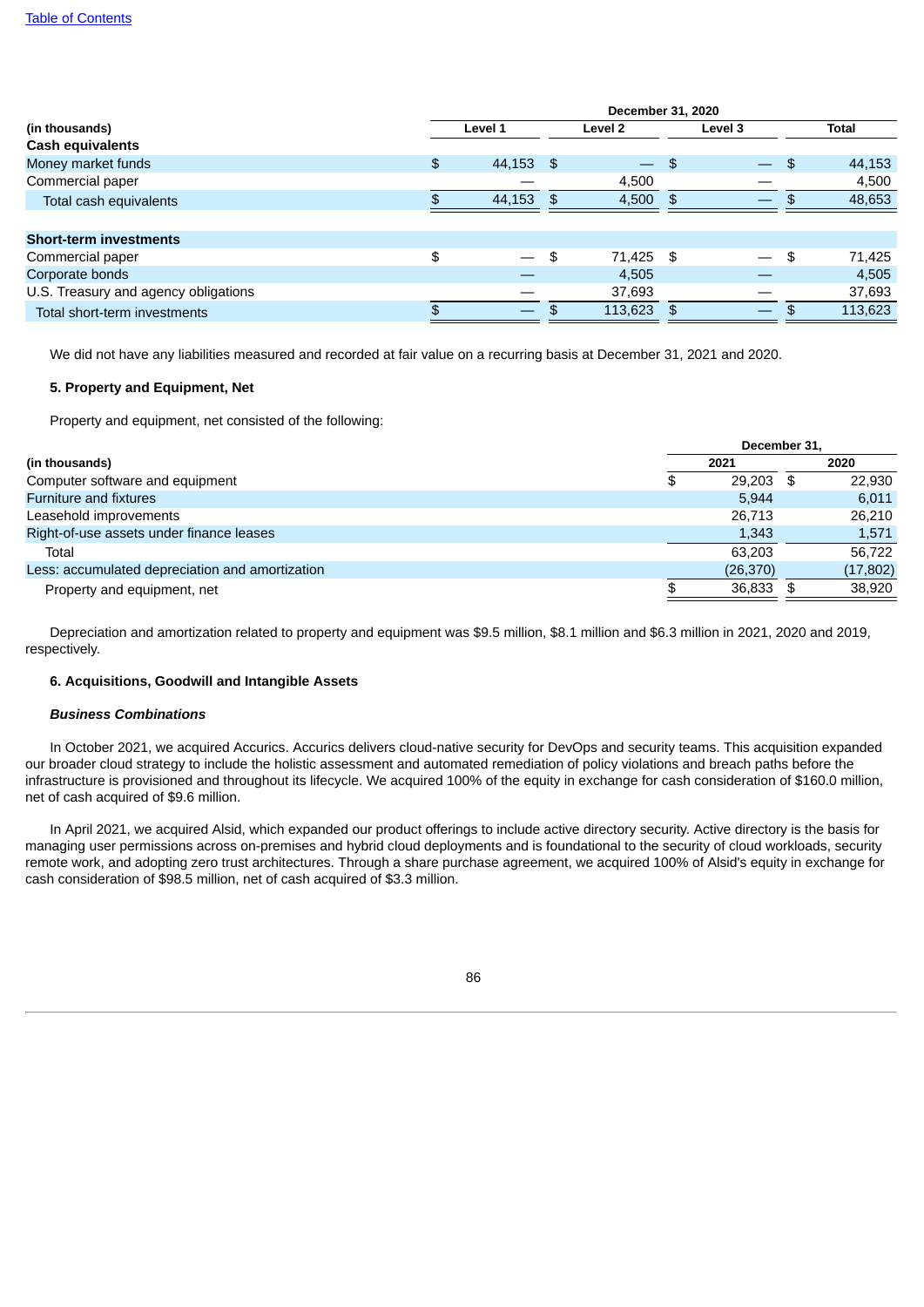Cash consideration, net of cash acquired, was preliminarily allocated as follows:

| (in thousands)                                              | <b>Accurics</b> |     | Alsid    |
|-------------------------------------------------------------|-----------------|-----|----------|
| Accounts receivable                                         | \$<br>180       | -\$ | 4,105    |
| Prepaid expenses and other assets                           | 341             |     | 2.304    |
| Intangible assets                                           | 33,390          |     | 31,400   |
| Goodwill                                                    | 134.909         |     | 72.291   |
| Accounts payable, accrued expenses and accrued compensation | (719)           |     | (3,794)  |
| Deferred revenue                                            | (188)           |     | (3,699)  |
| Deferred tax liabilities, net                               | (7.937)         |     | (4, 118) |
| Total purchase price allocation                             | 159.976         |     | 98.489   |

We are still finalizing the allocations of the purchase price, which may change as additional information becomes available related to acquired intangible assets, working capital and income taxes for Accurics and income taxes for Alsid.

Acquired intangible assets and their estimated useful lives at the date of acquisition are as follows:

|                            | <b>Accurics</b> |        |                                 | Alsid |        |                                 |  |  |
|----------------------------|-----------------|--------|---------------------------------|-------|--------|---------------------------------|--|--|
| (dollars in thousands)     | Cost            |        | <b>Estimated Useful</b><br>Life |       | Cost   | <b>Estimated Useful</b><br>Life |  |  |
| Acquired technology        | ۰               | 33,300 | 10 years                        | ⊕     | 31,300 | vears <sup>1</sup>              |  |  |
| Trade name                 |                 | 90     | 2 vears                         |       | 100    | 1 year                          |  |  |
| Acquired intangible assets |                 | 33,390 |                                 |       | 31,400 |                                 |  |  |

The results of operations of Accurics and Alsid are included in our consolidated statements of operations from the acquisition date and were not material. Pro forma results of operations are not presented as they are not material to the consolidated statements of operations.

In 2021 and 2020, we recognized acquisition-related transaction costs, primarily in general and administrative expense, of \$6.9 million and \$0.3 million, respectively. In 2019, we recognized acquisition-related transaction costs of \$4.0 million, including \$2.1 million of expense related to the intercompany transfer of intellectual property.

#### *Goodwill and Acquired Intangible Assets*

The changes in the carrying amount of goodwill are as follows:

| (in thousands)               |         |
|------------------------------|---------|
| Balance at December 31, 2020 | 54.414  |
| Acquired goodwill            | 207.200 |
| Balance at December 31, 2021 | 261.614 |

The excess purchase consideration over the fair value of acquired assets and liabilities is recorded as goodwill. The acquired goodwill reflects the synergies we expect from marketing and selling these new capabilities from Accurics and Alsid to our customers. The acquired goodwill is not tax deductible.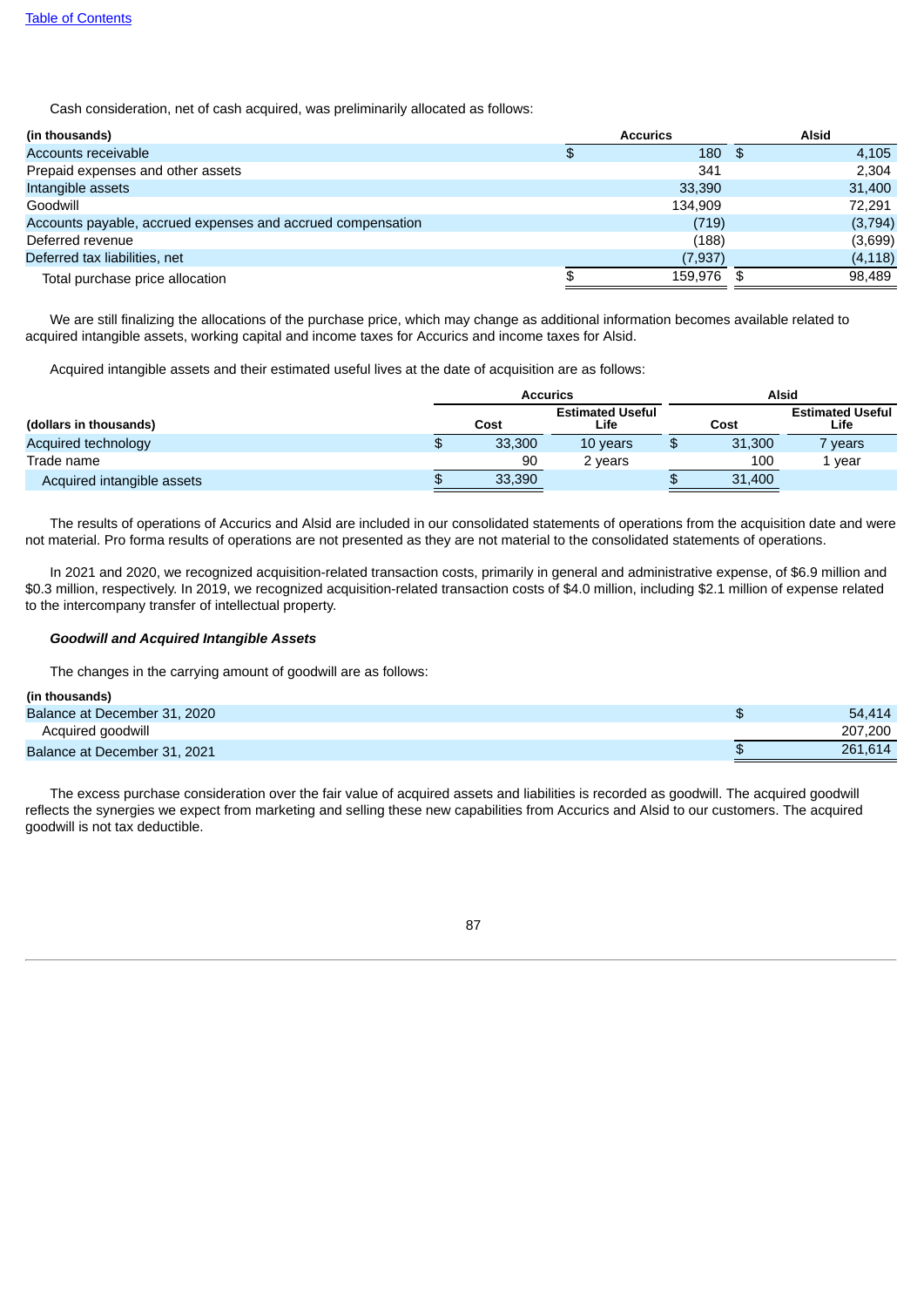Acquired intangible assets subject to amortization are as follows:

|                     | December 31, 2021               |    |                                    |  | December 31, 2020             |                                 |        |                             |          |                               |        |
|---------------------|---------------------------------|----|------------------------------------|--|-------------------------------|---------------------------------|--------|-----------------------------|----------|-------------------------------|--------|
|                     | <b>Gross Carrying</b><br>Amount |    | <b>Accumulated</b><br>Amortization |  | <b>Net Carrying</b><br>Amount | <b>Gross Carrying</b><br>Amount |        | Accumulated<br>Amortization |          | <b>Net Carrying</b><br>Amount |        |
| Acquired technology | \$<br>81.924                    | \$ | (10.499)                           |  | 71.425                        |                                 | 17.325 |                             | (4,224)  |                               | 13.101 |
| Trade name          | 390                             |    | (279)                              |  | 111                           |                                 | 200    |                             | (108)    |                               | 92     |
|                     | \$<br>82.314                    |    | (10, 778)                          |  | 71.536                        |                                 | 17.525 |                             | (4, 332) |                               | 13.193 |

Amortization of acquired intangible assets was \$6.4 million, \$2.3 million, and \$0.6 million in 2021, 2020 and 2019, respectively. At December 31, 2021, our acquired intangible assets are expected to be amortized over an estimated weighted average period of 7.7 years.

At December 31, 2021, estimated future amortization of intangible assets is as follows:

| (in thousands)           |             |
|--------------------------|-------------|
| Year ending December 31, |             |
| 2022                     | \$<br>9,907 |
| 2023                     | 10,049      |
| 2024                     | 10,016      |
| 2025                     | 10,016      |
| 2026                     | 9,831       |
| <b>Thereafter</b>        | 21,717      |
| Total                    | 71,536      |
|                          |             |

## **7. Leases**

We have operating leases for office facilities and finance leases for office equipment. Our leases have remaining terms of less than one year to just over ten years, some of which include one or more options to renew, with renewal terms up to five years and some of which include options to terminate the leases within the next one to four years. The ROU assets and liabilities at December 31, 2021 assume we exercise the option to early terminate one of our leases in 2025.

The components of lease expense were as follows:

|                               | Year Ended December 31, |       |      |                  |      |       |
|-------------------------------|-------------------------|-------|------|------------------|------|-------|
| (in thousands)                |                         | 2021  |      | 2020             |      | 2019  |
| Operating lease cost          |                         | 7.634 | - 35 | 9.870            | - \$ | 6.045 |
|                               |                         |       |      |                  |      |       |
| Finance lease cost            |                         |       |      |                  |      |       |
| Amortization of ROU assets    | \$                      | 7\$   |      | $242 \text{ } $$ |      | 607   |
| Interest on lease liabilities |                         |       |      |                  |      |       |
| Total finance lease cost      |                         | 12    |      | 248              | - \$ | 614   |
|                               |                         |       |      |                  |      |       |

Rent expense for short-term leases in 2021, 2020 and 2019 was not material.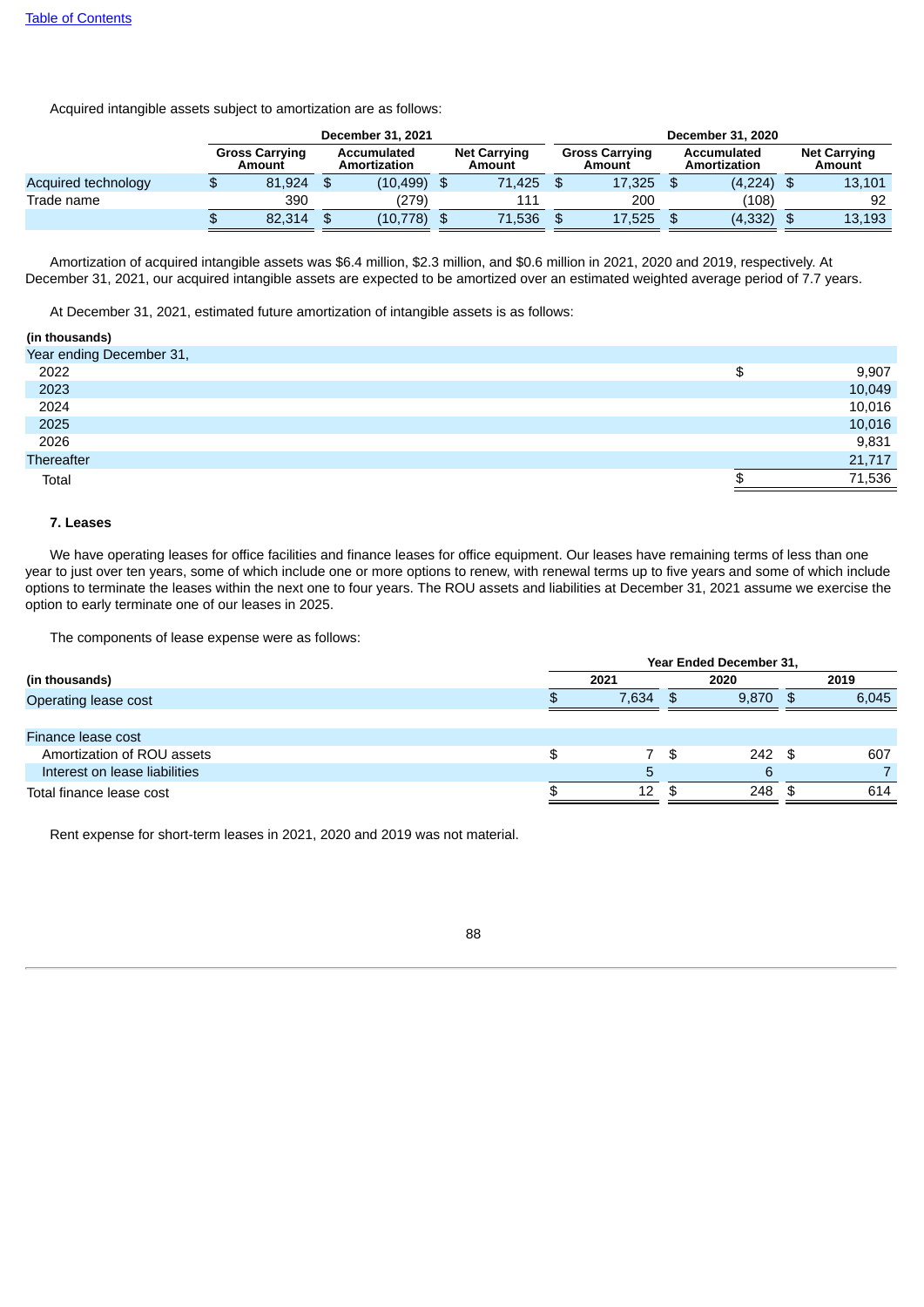Supplemental information related to leases was as follows:

|                                                       |                         |      | December 31.<br>2021 |  | December 31,<br>2020 |  |
|-------------------------------------------------------|-------------------------|------|----------------------|--|----------------------|--|
| <b>Operating leases</b>                               |                         |      |                      |  |                      |  |
| Weighted average remaining lease term                 |                         |      | 9.2 years            |  | $10.0$ years         |  |
| Weighted average discount rate                        |                         |      | 5.5%                 |  | 5.6%                 |  |
|                                                       | Year Ended December 31, |      |                      |  |                      |  |
| (in thousands)                                        | 2021                    |      | 2020                 |  | 2019                 |  |
| ROU assets obtained in exchange for lease obligations |                         |      |                      |  |                      |  |
| Operating leases                                      | \$<br>3.137             | - \$ | $3,188$ \$           |  | 39.170               |  |
| <b>Finance leases</b>                                 |                         |      |                      |  | 11                   |  |

In 2020, we received proceeds from lease incentives of \$14.2 million. The proceeds from lease incentives received are included with the change in the lease liabilities under the other current and noncurrent liabilities caption in the operating activities section of the statement of cash flows.

Maturities of operating lease liabilities at December 31, 2021 were as follows:

## **(in thousands)**

| Year ending December 31, |             |
|--------------------------|-------------|
| 2022                     | \$<br>5,446 |
| 2023                     | 8,260       |
| 2024                     | 8,396       |
| 2025                     | 8,221       |
| 2026                     | 7,421       |
| Thereafter               | 37,423      |
| Total lease payments     | 75,167      |
| Less: Imputed interest   | (17, 801)   |
| Total                    | 57,366      |
|                          |             |

# **8. Debt**

 $\mathcal{L}=\mathcal{L}$ 

## *Credit Agreement*

In July 2021, we entered into a credit agreement ("Credit Agreement") which is comprised of:

- a \$375.0 million senior secured term loan facility ("Term Loan"); and
- a \$50.0 million senior secured revolving credit facility ("Revolving Credit Facility").

The table below summarizes the carrying value of the Term Loan:

| December 31,<br>2021 |
|----------------------|
| \$<br>375,000        |
| (7,616)              |
| 367.384              |
| (2,656)              |
| 364,728              |
|                      |

 $(1)$  Term loan, net, current is included in other current liabilities on our consolidated balance sheets.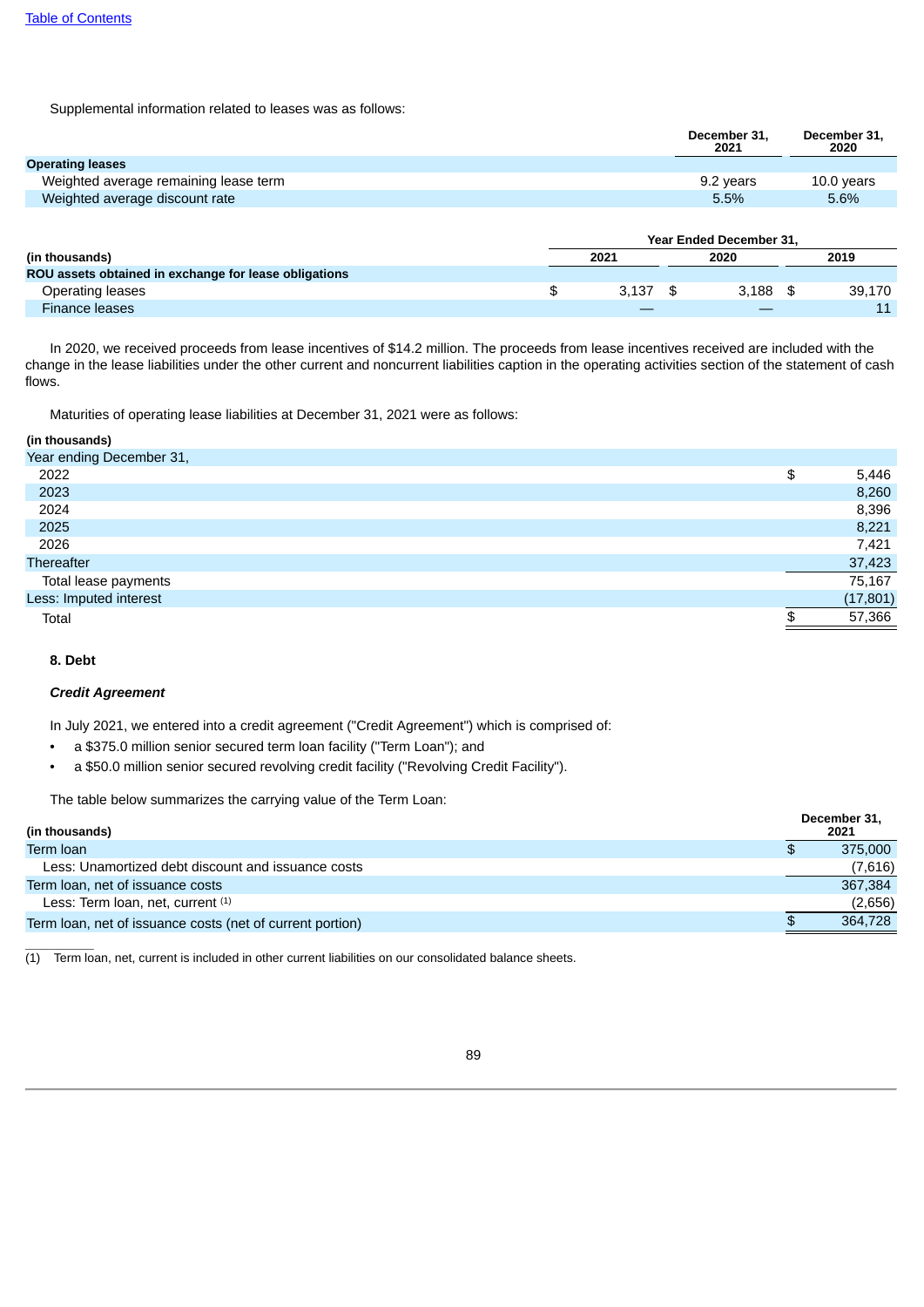The Term Loan bears interest at a rate of 2.75% per annum over LIBOR, subject to a 0.50% floor. The Term Loan will amortize at 1% per annum in equal quarterly installments, starting in March 2022 until the final maturity date on July 7, 2028.

Our Term Loan is recorded at its carrying value. At December 31, 2021, the carrying value of our Term Loan approximated the fair value of our Term Loan as the terms and interest rate approximate market rates. In the fair value hierarchy, our Term Loan is classified as Level 2 as it is traded in less active markets.

The maturities of the Term Loan at December 31, 2021 were as follows:

| (in thousands)           |             |
|--------------------------|-------------|
| Year ending December 31, |             |
| 2022                     | \$<br>3,750 |
| 2023                     | 3,750       |
| 2024                     | 3,750       |
| 2025                     | 3,750       |
| 2026                     | 3,750       |
| <b>Thereafter</b>        | 356,250     |
| Total                    | 375,000     |
|                          |             |

We may be subject to mandatory Term Loan prepayments related to the excess cash flow provisions beginning in 2023.

The Revolving Credit Facility bears interest at a rate, depending on first lien net leverage, ranging from 2.00% to 2.50% over LIBOR and matures on July 7, 2026. Additionally, we will pay a commitment fee during the term ranging from 0.25% to 0.375% per annum of the average daily undrawn portion of the revolving commitments based on the first lien net leverage ratio. The Revolving Credit Facility contains a \$15.0 million letter of credit sublimit.

The Credit Agreement contains certain customary events of default, which include failure to make payments when due, the material inaccuracy of representations or warranties, failure to observe or perform certain covenants, cross-defaults, bankruptcy and insolvency-related events, certain judgments, certain ERISA-related events, failure of any lien created under the Security Documents (as defined in the Credit Agreement) to be valid and perfected (subject to certain exceptions), failure of any material guarantee of the Loan Document Obligations (as defined in the Credit Agreement) to be in full force and effect and a Change of Control (as defined in the Credit Agreement).

The Credit Agreement is guaranteed by the Company and Tenable Public Sector LLC, a subsidiary of the Company, as guarantors, and is supported by a security interest in substantially all of the assets of Tenable, Inc. and the guarantors.

The Credit Agreement contains certain customary representations and warranties and affirmative and negative covenants, including certain restrictions on incurring additional indebtedness or guaranteeing indebtedness of others, creating liens on properties or assets, making certain investments, loans, advances and guarantees, selling assets, making certain restricted payments and entering into certain sale and leaseback transactions, affiliate transactions, restrictive agreements and asset and stock-based transactions. Additionally, if at least 35% of the Revolving Credit Facility is drawn on the last day of the quarter, the total net leverage ratio cannot be greater than 5.50 to 1.00. At December 31, 2021, we were in compliance with the covenants and there have been no amounts outstanding under the Revolving Credit Facility.

## *2020 Credit Facility*

In connection with the Credit Agreement, we terminated our \$45.0 million senior secured credit facility ("2020 Credit Facility") with Silicon Valley Bank, including the release of all related guarantees and liens. Prior to its termination, there were no amounts outstanding under our 2020 Credit Facility.

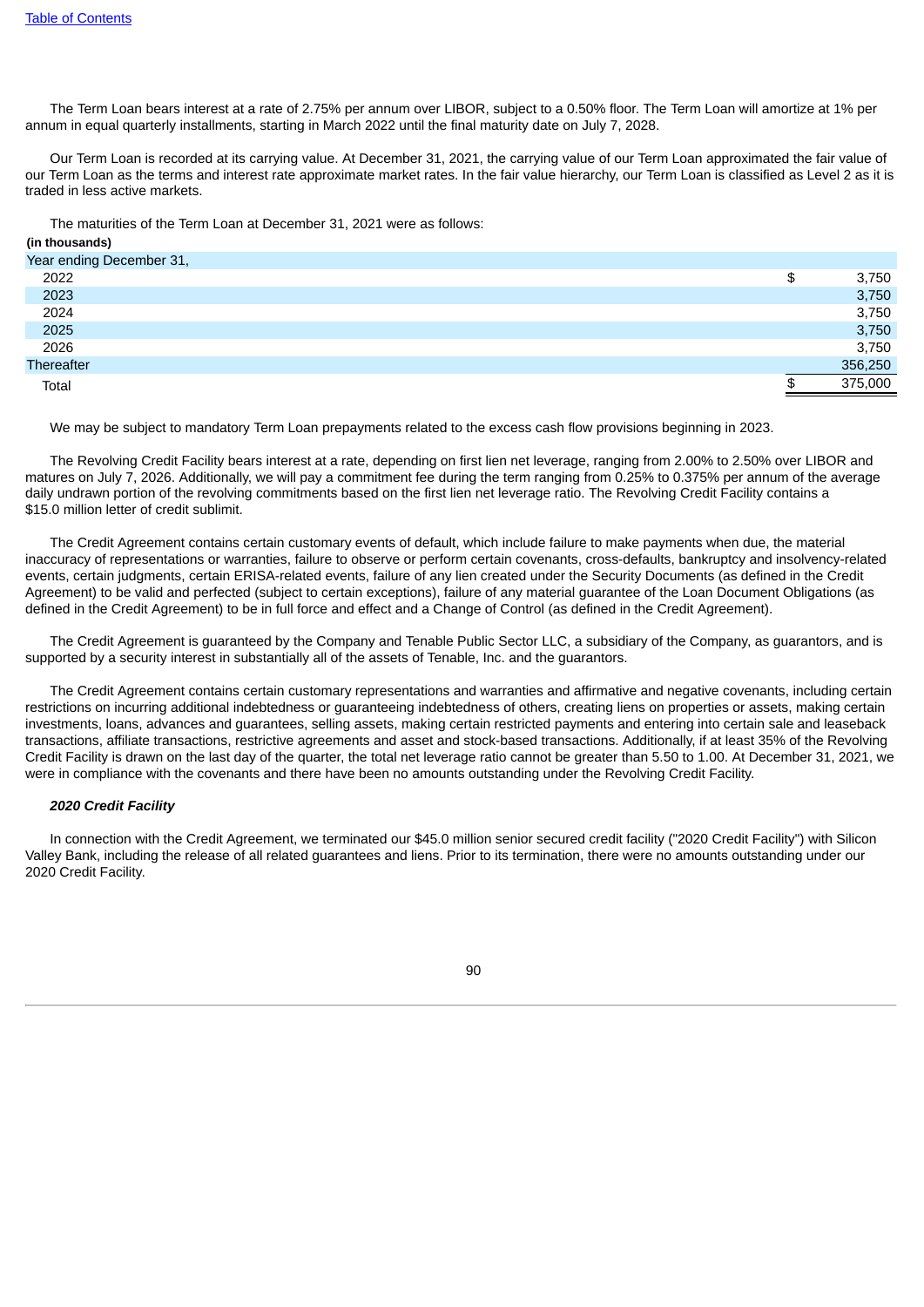# **9. Commitments and Contingencies**

## *Commitments*

In July 2021, we entered into a contract with Amazon Web Services, Inc. ("AWS") for cloud services from August 2021 through July 2024. Under the terms of the contract, we committed to spend \$43.7 million, \$46.8 million and \$50.1 million in contract years one, two and three, respectively, for a total of \$140.6 million. If we do not meet the minimum purchase obligation during any of those years, we will be required to pay the difference. At December 31, 2021, we have spent \$37.8 million under our contract with AWS.

## *Letters of Credit*

At December 31, 2021, we had \$5.7 million of standby letters of credit related to our grant agreements with the State of Maryland and our operating leases. Collateral for our letters of credit was classified as restricted cash in cash and cash equivalents.

## **10. Stock-Based Compensation**

In 2018, our Board of Directors adopted, and our stockholders approved, our 2018 Equity Incentive Plan ("2018 Plan"). Under the evergreen provision in the 2018 Plan, in January 2021 we reserved an additional 5,185,762 shares of our common stock. At December 31, 2021, there were 19,828,070 shares available for grant.

Stock-based compensation expense included in the consolidated statements of operations was as follows:

|                                        | <b>Year Ended December 31.</b> |            |  |            |  |        |
|----------------------------------------|--------------------------------|------------|--|------------|--|--------|
| (in thousands)                         |                                | 2021       |  | 2020       |  | 2019   |
| Cost of revenue                        | \$                             | $4.446$ \$ |  | $3.158$ \$ |  | 2,817  |
| Sales and marketing                    |                                | 29.410     |  | 19.842     |  | 16,032 |
| Research and development               |                                | 20.593     |  | 14.794     |  | 8,911  |
| General and administrative             |                                | 24.956     |  | 21.779     |  | 15.683 |
| Total stock-based compensation expense | \$.                            | 79.405     |  | 59.573     |  | 43,443 |

At December 31, 2021, the unrecognized stock-based compensation expense related to unvested RSUs was \$186.3 million, which is expected to be recognized over an estimated weighted average remaining period of 2.8 years.

At December 31, 2021, the unrecognized stock-based compensation expense related to outstanding stock options was \$2.5 million, which is expected to be recognized over an estimated remaining weighted average period of 0.5 years.

At December 31, 2021, the unrecognized stock-based compensation expense related to our 2018 ESPP was \$8.1 million, which is expected to be recognized over an estimated weighted average period of 0.9 years.

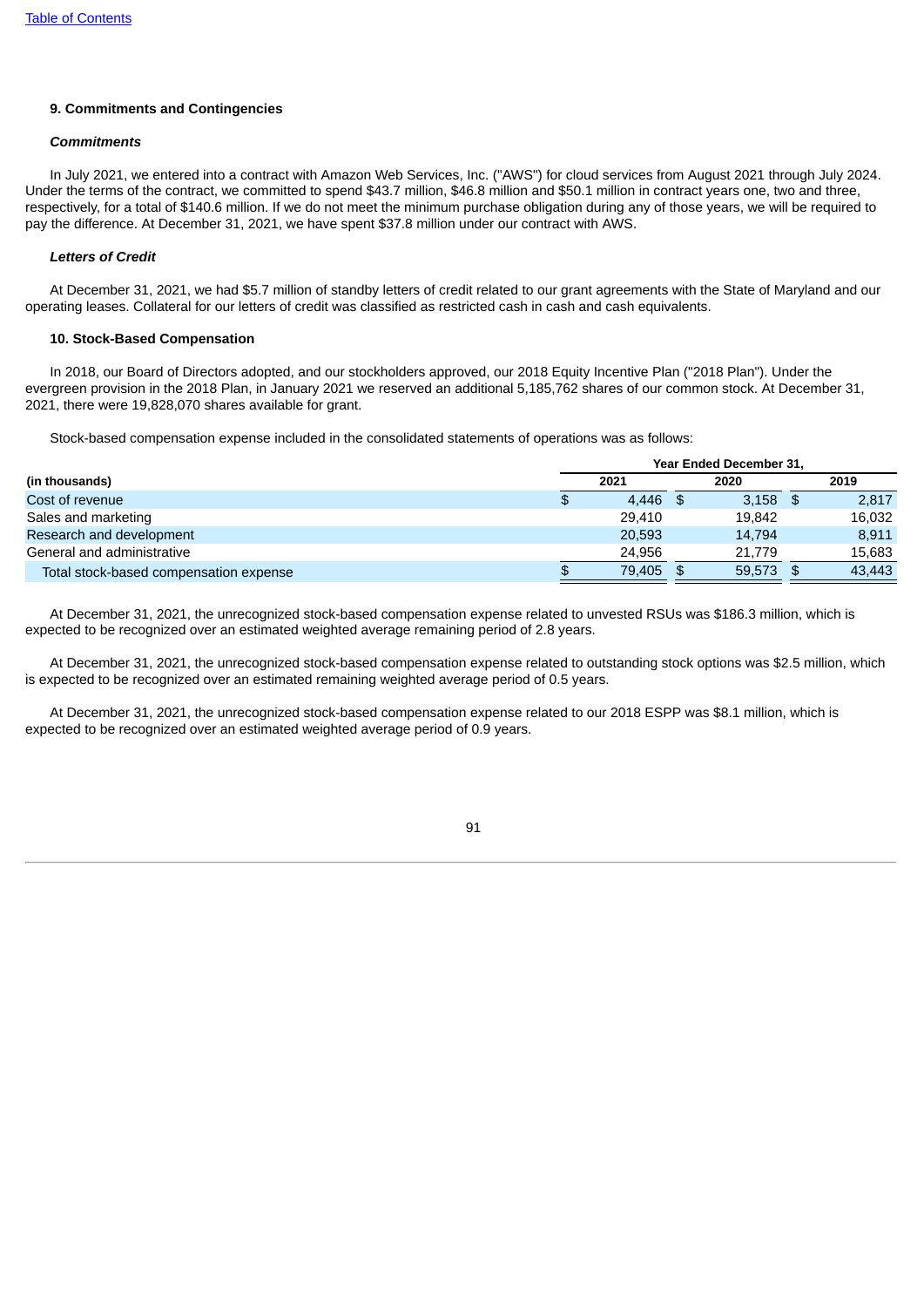# *Restricted Stock and RSUs*

A summary of our restricted stock and RSU activity is presented below:

|                                           |                            | <b>Restricted Stock</b>                                | <b>RSUs</b>                |                                                        |  |  |  |
|-------------------------------------------|----------------------------|--------------------------------------------------------|----------------------------|--------------------------------------------------------|--|--|--|
| (in thousands, except for per share data) | <b>Number</b><br>of Shares | Weighted<br>Average<br><b>Grant Date Fair</b><br>Value | <b>Number</b><br>of Shares | Weighted<br>Average<br><b>Grant Date Fair</b><br>Value |  |  |  |
| Unvested balance at December 31, 2018     | 890                        | \$<br>4.25                                             | 1,129                      | \$<br>18.90                                            |  |  |  |
| Granted                                   |                            |                                                        | 2,715                      | 27.81                                                  |  |  |  |
| Vested                                    | (395)                      | 4.25                                                   | (479)                      | 18.28                                                  |  |  |  |
| Forfeited                                 |                            |                                                        | (471)                      | 25.21                                                  |  |  |  |
| Unvested balance at December 31, 2019     | 495                        | 4.25                                                   | 2,894                      | 26.34                                                  |  |  |  |
| Granted                                   |                            |                                                        | 3,570                      | 28.23                                                  |  |  |  |
| Vested                                    | (396)                      | 4.25                                                   | (1,504)                    | 25.37                                                  |  |  |  |
| Forfeited                                 |                            |                                                        | (470)                      | 26.68                                                  |  |  |  |
| Unvested balance at December 31, 2020     | 99                         | 4.25                                                   | 4,490                      | 28.13                                                  |  |  |  |
| Granted                                   |                            |                                                        | 3,842                      | 43.57                                                  |  |  |  |
| Vested                                    | (99)                       | 4.25                                                   | (1, 872)                   | 28.14                                                  |  |  |  |
| Forfeited                                 |                            |                                                        | (679)                      | 33.64                                                  |  |  |  |
| Unvested balance at December 31, 2021     |                            |                                                        | 5,781                      | 37.74                                                  |  |  |  |

RSUs granted under our stock incentive plans generally vest over a period of two to four years. Our outstanding RSUs vest upon the satisfaction of a service-based vesting condition.

# *Stock Options*

A summary of our stock option activity is below:

| (in thousands, except for per share data and<br>years) | <b>Number</b><br>of Shares | Weighted<br>Average<br><b>Exercise Price</b> | <b>Weighted-Average</b><br>Remaining<br><b>Contractual Term (in</b><br>years) | <b>Aggregate Intrinsic</b><br>Value |
|--------------------------------------------------------|----------------------------|----------------------------------------------|-------------------------------------------------------------------------------|-------------------------------------|
| Outstanding at December 31, 2018                       | 19,219 \$                  | 7.78                                         | 8.0                                                                           | \$<br>277,114                       |
| Granted                                                |                            |                                              |                                                                               |                                     |
| Exercised                                              | (4,205)                    | 4.53                                         |                                                                               | 98.378                              |
| Forfeited/canceled                                     | (2,075)                    | 10.63                                        |                                                                               |                                     |
| Outstanding at December 31, 2019                       | 12,939                     | 8.38                                         | 7.1                                                                           | 201,608                             |
| Granted                                                |                            |                                              |                                                                               |                                     |
| Exercised                                              | (2,956)                    | 7.34                                         |                                                                               | 73,277                              |
| Forfeited/canceled                                     | (542)                      | 10.80                                        |                                                                               |                                     |
| Outstanding at December 31, 2020                       | 9,441                      | 8.56                                         | 6.4                                                                           | 412,547                             |
| Granted                                                |                            |                                              |                                                                               |                                     |
| Exercised                                              | (2,671)                    | 6.84                                         |                                                                               | 111.256                             |
| Forfeited/canceled                                     | (39)                       | 14.96                                        |                                                                               |                                     |
| Outstanding at December 31, 2021                       | 6,731                      | 9.21                                         | 5.5                                                                           | 308,677                             |
| Exercisable at December 31, 2021                       | 5,851                      | 8.30                                         | 5.4                                                                           | 273,642                             |
|                                                        |                            |                                              |                                                                               |                                     |

At December 31, 2021, there were 6.7 million stock options outstanding that were vested and expected to vest.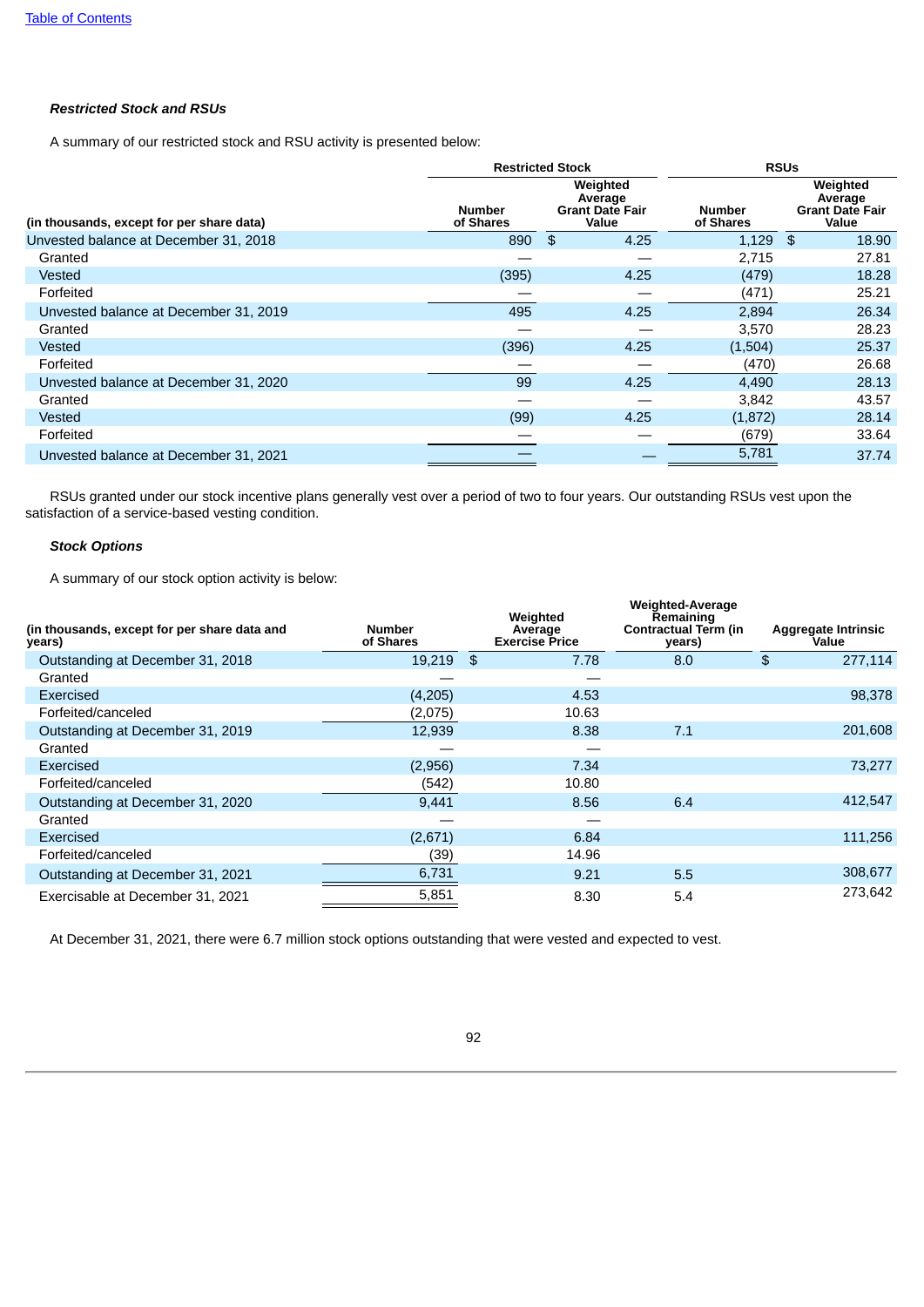Stock options granted under our stock incentive plans have a maximum term of ten years, generally vest over a period of three to four years, and the exercise price cannot be less than the fair market value on the date of grant.

Estimating the fair value of stock options and ESPP purchase rights using the Black-Scholes option-pricing model requires assumptions as to the fair value of common stock, expected term, expected volatility, the risk-free interest rate and the expected dividend yield.

*Fair Value of Common Stock.* Following our IPO, we use the market price of our common stock at the date of grant. Prior to our IPO, the lack of an active public market for our common stock required an estimate of the fair value of the common stock for granting stock options and restricted shares, and for determining stock-based compensation expense. Contemporaneous third-party valuations were obtained to assist in determining the fair value of our common stock. The contemporaneous valuations were performed in accordance with applicable methodologies, approaches and assumptions of the technical practice-aid issued by the American Institute of Certified Public Accountants Practice Aid entitled *Valuation of Privately-Held Company Equity Securities Issued as Compensation.*

*Expected Term.* This is the period of time that the options granted are expected to remain unexercised. We employ the simplified method to calculate the average expected term.

*Expected Volatility.* Volatility is a measure of the amount by which a financial variable, such as a share price, has fluctuated (historical volatility) or is expected to fluctuate (expected volatility) during a period. In 2021, we began using the volatility of our common stock to calculate expected volatility. Prior to 2021, we identified several public entities of similar size, complexity, and stage of development and estimated our volatility based on the volatility of the common stock of these companies.

*Risk-Free Interest Rate.* This is the U.S. Treasury rate, having a term that most closely resembles the expected life of the stock option.

*Expected Dividend Yield.* We have never declared or paid dividends and have no plans to do so in the foreseeable future.

## *2018 Employee Stock Purchase Plan*

In 2018, our board of directors adopted, and our stockholders approved, our 2018 ESPP. Under the evergreen provision, in January 2021 we reserved an additional 1,555,728 shares of our common stock for issuance. At December 31, 2021, there were 6,316,370 shares reserved for issuance under the 2018 ESPP.

Under our 2018 ESPP, employees may set aside up to 15% of their gross earnings, on an after-tax basis, to purchase our common stock at a discounted price, which is calculated at 85% of the lower of the fair market value of our common stock on the first day of an offering or on the date of purchase. The 2018 ESPP permits offerings up to 27 months in duration, with one or more purchase periods in each offering. Additionally, in cases where the fair market value of a share of our common stock on the first day of a new purchase period within an offering is less than or equal to the fair market value of a share of our common stock at the beginning of the offering, that offering will be terminated and participants will be automatically enrolled in a new offering with a new 24-month duration and purchase periods every six months.

In 2021, employees purchased 670,534 shares of our common stock at a weighted average price of \$20.48 per share, resulting in \$13.7 million of cash proceeds.

In 2020, employees purchased 667,719 shares of our common stock at a weighted average price of \$19.53 per share resulting in \$13.0 million of cash proceeds.

In 2019, employees purchased 776,809 shares of our common stock at a weighted average price of \$19.48 per share resulting in \$15.1 million of cash proceeds.

At December 31, 2021 and 2020 there was \$6.0 million and \$6.5 million, respectively, of employee contributions to the 2018 ESPP included in accrued compensation.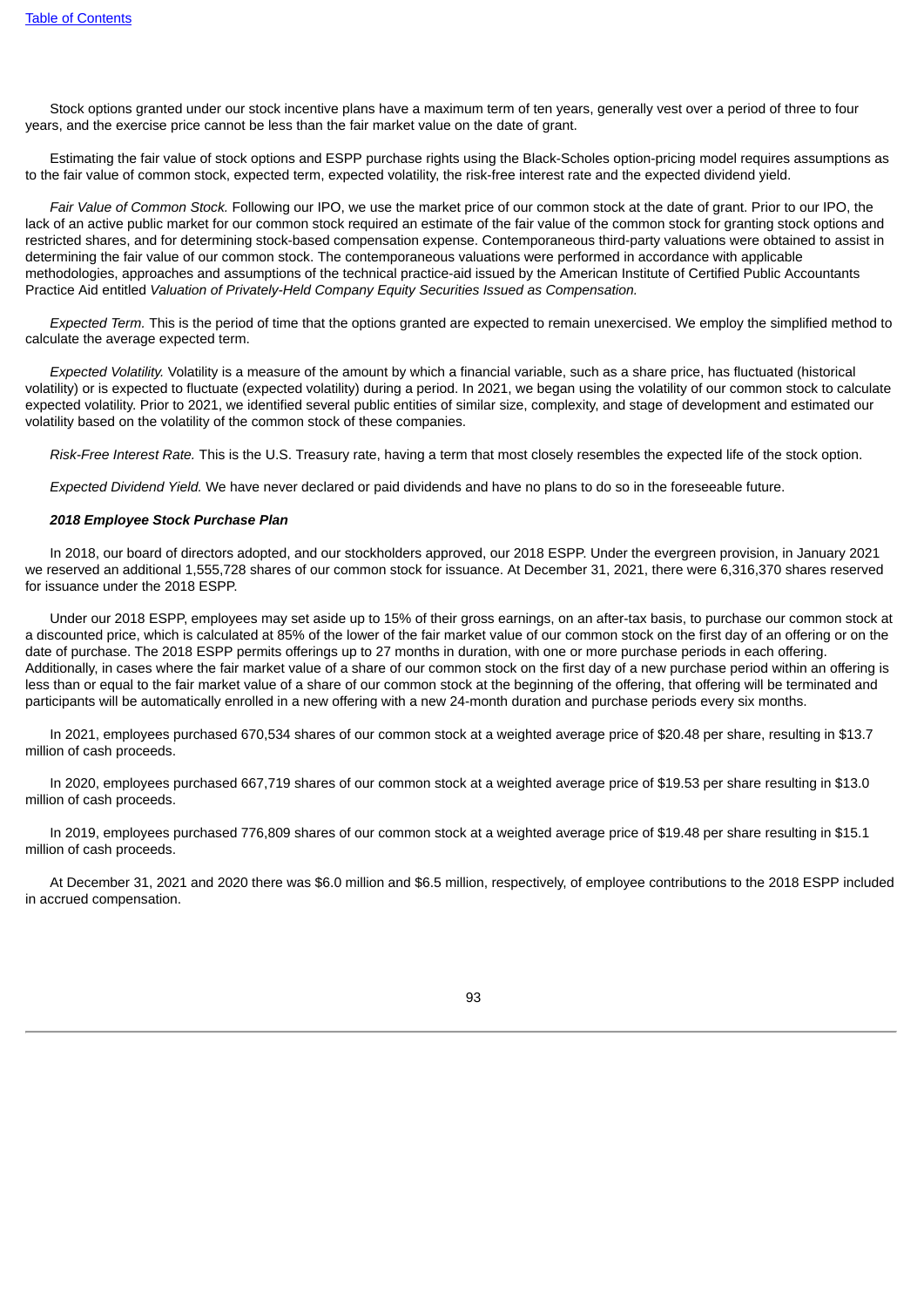The fair value of the 2018 ESPP purchase rights was estimated on the offering or modification dates using a Black-Scholes option-pricing model and the following assumptions:

|                            |                   | Year Ended December 31. |                   |  |  |  |  |
|----------------------------|-------------------|-------------------------|-------------------|--|--|--|--|
|                            | 2021              | 2020                    | 2019              |  |  |  |  |
| Expected term (in years)   | $0.5 - 2.0$       | $0.5 - 2.0$             | $0.5 - 2.0$       |  |  |  |  |
| <b>Expected volatility</b> | $37.2\% - 59.4\%$ | $41.6\% - 60.1\%$       | $34.4\% - 44.6\%$ |  |  |  |  |
| Risk-free interest rate    | $0.1\% - 0.2\%$   | $0.1\% - 0.9\%$         | $1.5\% - 2.5\%$   |  |  |  |  |
| Expected dividend yield    |                   |                         |                   |  |  |  |  |

# **11. Income Taxes**

U.S. and foreign components of the loss before income taxes were as follows:

|                                | <b>Year Ended December 31.</b> |           |      |           |  |           |  |  |
|--------------------------------|--------------------------------|-----------|------|-----------|--|-----------|--|--|
| (in thousands)                 |                                | 2021      | 2020 |           |  | 2019      |  |  |
| U.S. loss                      | \$                             | (3,319)   |      | (6, 719)  |  | (21, 644) |  |  |
| Foreign loss                   |                                | (47, 310) |      | (30, 355) |  | (64,005)  |  |  |
| Total loss before income taxes | \$                             | (50, 629) |      | (37,074)  |  | (85, 649) |  |  |

The components of the provision for income taxes were as follows:

|                                            | Year Ended December 31, |              |              |  |  |  |  |  |
|--------------------------------------------|-------------------------|--------------|--------------|--|--|--|--|--|
| (in thousands)                             | 2021                    | 2020         | 2019         |  |  |  |  |  |
| <b>Current</b>                             |                         |              |              |  |  |  |  |  |
| Federal                                    | \$<br>3                 | \$<br>3      | (224)<br>\$  |  |  |  |  |  |
| <b>State</b>                               | 100                     | 17           | 100          |  |  |  |  |  |
| Foreign                                    | 6,413                   | 5,476        | 9,245        |  |  |  |  |  |
| Total current tax expense                  | 6,516                   | 5,496        | 9,121        |  |  |  |  |  |
| <b>Deferred</b>                            |                         |              |              |  |  |  |  |  |
| Federal                                    | (7,016)                 | 102          |              |  |  |  |  |  |
| <b>State</b>                               | (827)                   | 59           |              |  |  |  |  |  |
| Foreign                                    | (2,625)                 |              | 4,243        |  |  |  |  |  |
| Total deferred tax (benefit) expense       | (10, 468)               | 161          | 4,243        |  |  |  |  |  |
| Total (benefit) provision for income taxes | (3,952)                 | 5,657<br>-\$ | 13,364<br>\$ |  |  |  |  |  |

In connection with the 2021 acquisition of Accurics, we elected to first offset our existing deferred tax assets with acquired deferred tax liabilities. This resulted in releasing \$7.9 million of the federal and state valuation allowance, which was recorded as a component of our deferred tax benefit.

In December 2019, we sold acquired intellectual property through an intercompany transaction, which resulted in \$6.3 million of current tax expense and \$4.2 million of deferred tax expense in Israel. In January 2021, we restructured the research and development operations in Israel through an intercompany transaction, which resulted in \$2.8 million of current tax expense.

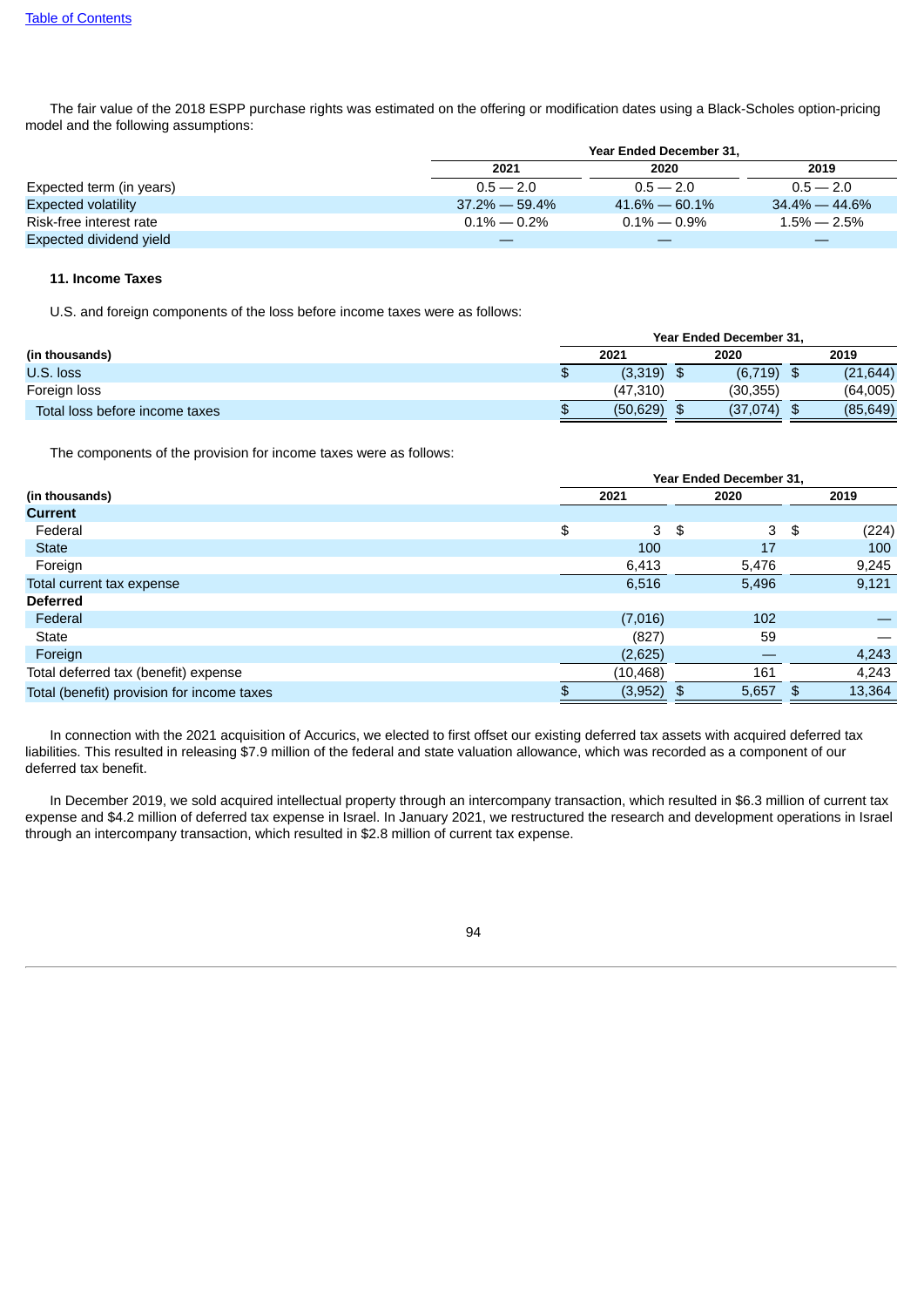The items accounting for the difference between income taxes computed at the federal statutory rate and our effective tax rate were as follows:

|                                     | Year Ended December 31, |            |            |  |  |
|-------------------------------------|-------------------------|------------|------------|--|--|
|                                     | 2021                    | 2020       | 2019       |  |  |
| U.S. federal statutory tax rate     | 21.0 %                  | 21.0 %     | 21.0 %     |  |  |
| State and local taxes               | 2.6                     | 10.8       | 4.8        |  |  |
| Research and development tax credit | 4.5                     | 11.1       | 3.1        |  |  |
| Stock-based compensation            | 49.5                    | 34.4       | 19.0       |  |  |
| Uncertain tax positions             | (0.1)                   | 0.1        | (0.5)      |  |  |
| Foreign tax rate differential       | (1.2)                   | (10.6)     | (7.9)      |  |  |
| Change in valuation allowance       | (55.7)                  | (81.2)     | (40.8)     |  |  |
| Gain on intercompany sale           | (5.1)                   |            | (12.3)     |  |  |
| Foreign withholding tax             | (2.0)                   | (3.3)      | (1.4)      |  |  |
| <b>Transaction costs</b>            | (1.6)                   |            |            |  |  |
| Other                               | (4.1)                   | 2.4        | (0.6)      |  |  |
| Effective tax rate                  | 7.8 %                   | $(15.3)\%$ | $(15.6)\%$ |  |  |

We maintain a valuation allowance on U.S. federal, state and foreign net deferred tax assets as the realization of our deferred tax assets is dependent upon future earnings, if any, the timing and amount of which are uncertain.

The components of the deferred tax assets and liabilities were as follows:

|                                  | December 31, |            |    |            |  |
|----------------------------------|--------------|------------|----|------------|--|
| (in thousands)                   |              | 2021       |    | 2020       |  |
| Deferred tax assets:             |              |            |    |            |  |
| Net operating losses             | \$           | 134,503    | \$ | 89,053     |  |
| Deferred revenue                 |              | 13,598     |    | 13,454     |  |
| Stock-based compensation         |              | 14,157     |    | 11,846     |  |
| Tax credits                      |              | 15,142     |    | 11,565     |  |
| Leases                           |              | 12,929     |    | 15,238     |  |
| Accrued compensation             |              | 1,600      |    | 1,271      |  |
| Interest expense                 |              | 2,013      |    |            |  |
| Other                            |              | 231        |    | 379        |  |
| Total deferred tax assets        |              | 194,173    |    | 142,806    |  |
| <b>Valuation allowance</b>       |              | (147, 040) |    | (112, 363) |  |
| Net deferred tax assets          |              | 47,133     |    | 30,443     |  |
| <b>Deferred tax liabilities:</b> |              |            |    |            |  |
| Deferred commissions             |              | (19, 423)  |    | (15, 987)  |  |
| Property and equipment           |              | (13, 720)  |    | (13, 257)  |  |
| Intangible assets                |              | (15, 253)  |    | (962)      |  |
| Other                            |              | (486)      |    | (398)      |  |
| Total deferred tax liabilities   |              | (48, 882)  |    | (30, 604)  |  |
| Net deferred tax liabilities     | \$           | (1,749)    | \$ | (161)      |  |

At December 31, 2021, we had net operating loss ("NOL") carryforwards for federal, state and foreign tax purposes of \$398.5 million, \$226.1 million, and \$289.9 million, respectively, which will begin to expire in 2030, as well as \$17.9 million of federal, state and foreign research and development tax credits, foreign tax credits, minimum tax credits and certain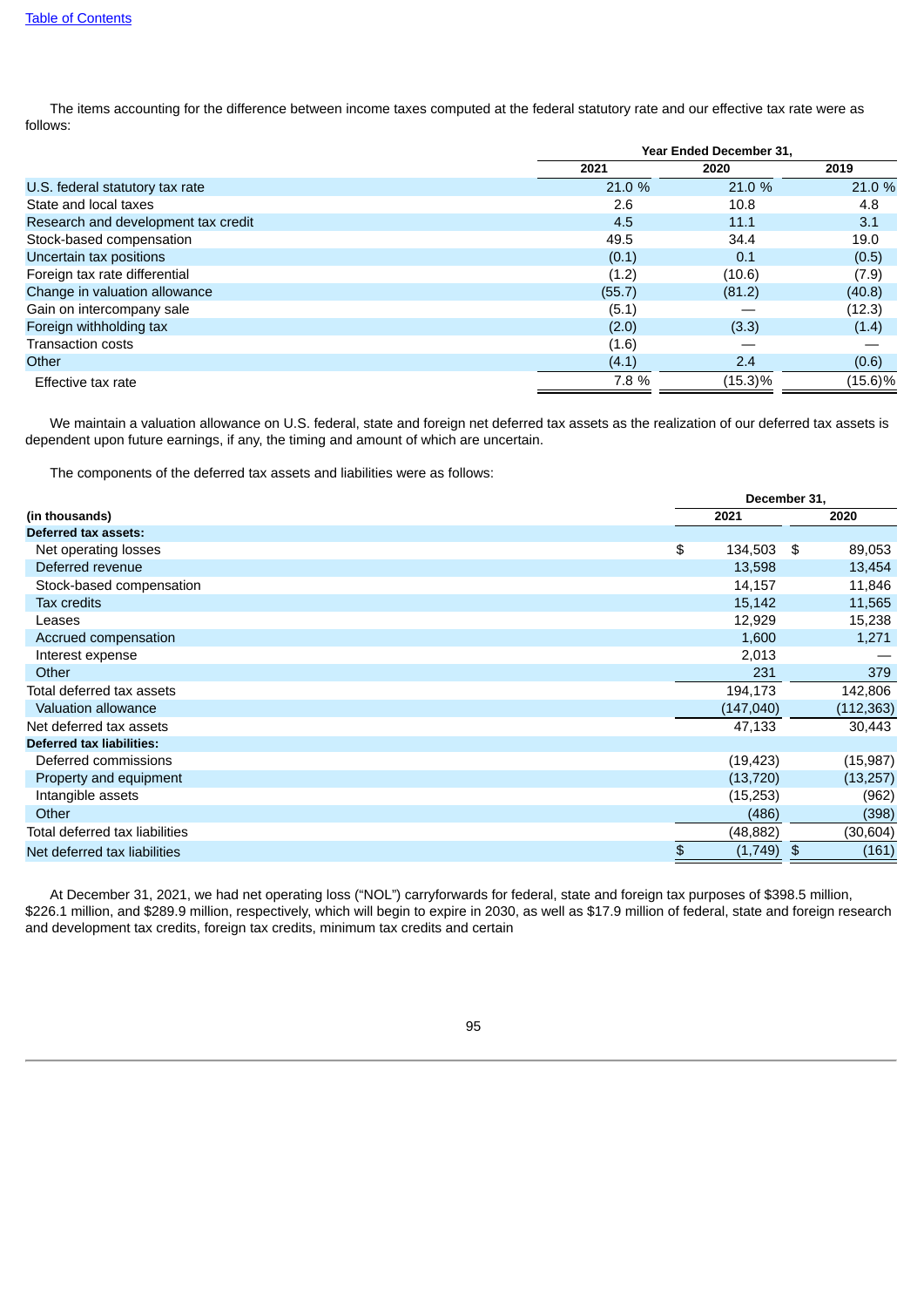states' job creation tax credits. The federal research and development and foreign tax credits will begin to expire in 2032 and the state job creation tax credits will begin to expire in 2022.

We are currently subject to the annual limitation under Sections 382 and 383 of the Internal Revenue Code. We will not be precluded from realizing the NOL carryforward and tax credits but may be limited in the amount we could utilize in any given tax year in the event that the federal and state taxable income will exceed the limitation imposed by Section 382. The amount of the annual limitation is determined based on our value immediately prior to the ownership change. Subsequent ownership changes may further affect the limitation in future years.

At December 31, 2021 and 2020, the total amount of gross unrecognized tax benefits was \$7.6 million and \$7.1 million, respectively, which, if recognized, would impact our effective tax rate by less than \$0.1 million in each year. Interest and penalties associated with uncertain tax positions recognized as a component of income tax expense were immaterial in 2021, 2020 and 2019.

The change in gross unrecognized tax benefits, excluding accrued interest, were as follows:

|                                                          | Year Ended December 31, |       |  |            |  |       |
|----------------------------------------------------------|-------------------------|-------|--|------------|--|-------|
| (in thousands)                                           |                         | 2021  |  | 2020       |  | 2019  |
| Unrecognized tax benefits at the beginning of the period | \$                      | 7,123 |  | $7,163$ \$ |  | 4,814 |
| Additions for tax positions in the current year          |                         | 194   |  | 232        |  | 2,306 |
| Increase in prior year positions                         |                         | 64    |  | 62         |  | 90    |
| Decrease in prior year positions                         |                         | (48)  |  | (334)      |  | (89)  |
| <b>Acquisitions</b>                                      |                         | 242   |  |            |  | 42    |
| Unrecognized tax benefits at the end of the period       |                         | 7.575 |  | 7.123      |  | 7.163 |

We file income tax returns in the United States, including various state jurisdictions. Our subsidiaries file income tax returns in various foreign jurisdictions. Tax years after 2014 remain open to examination by the major taxing jurisdictions in which we are subject to tax. At December 31, 2021, we were not under examination for income tax audits by the Internal Revenue Service or any state or foreign tax jurisdiction.

Depending on the jurisdiction, distributions of earnings could be subject to withholding taxes at rates applicable to the distributing jurisdiction. As we intend to continue to reinvest the earnings of foreign subsidiaries indefinitely, we have not provided for a U.S. income tax liability and foreign withholding taxes on undistributed foreign earnings of foreign subsidiaries. It is not practicable for us to determine the amount of unrecognized tax expense on these reinvested foreign earnings.

#### **12. Net Loss Per Share**

The following table sets forth the computation of basic and diluted net loss per share:

| <b>Year Ended December 31.</b> |          |  |          |      |           |  |  |
|--------------------------------|----------|--|----------|------|-----------|--|--|
|                                | 2021     |  | 2020     | 2019 |           |  |  |
|                                | (46.677) |  | (42.731) |      | (99, 013) |  |  |
|                                |          |  |          |      |           |  |  |
|                                | 106.387  |  | 101.009  |      | 96.014    |  |  |
|                                | (0.44)   |  | (0.42)   |      | (1.03)    |  |  |
|                                |          |  |          |      |           |  |  |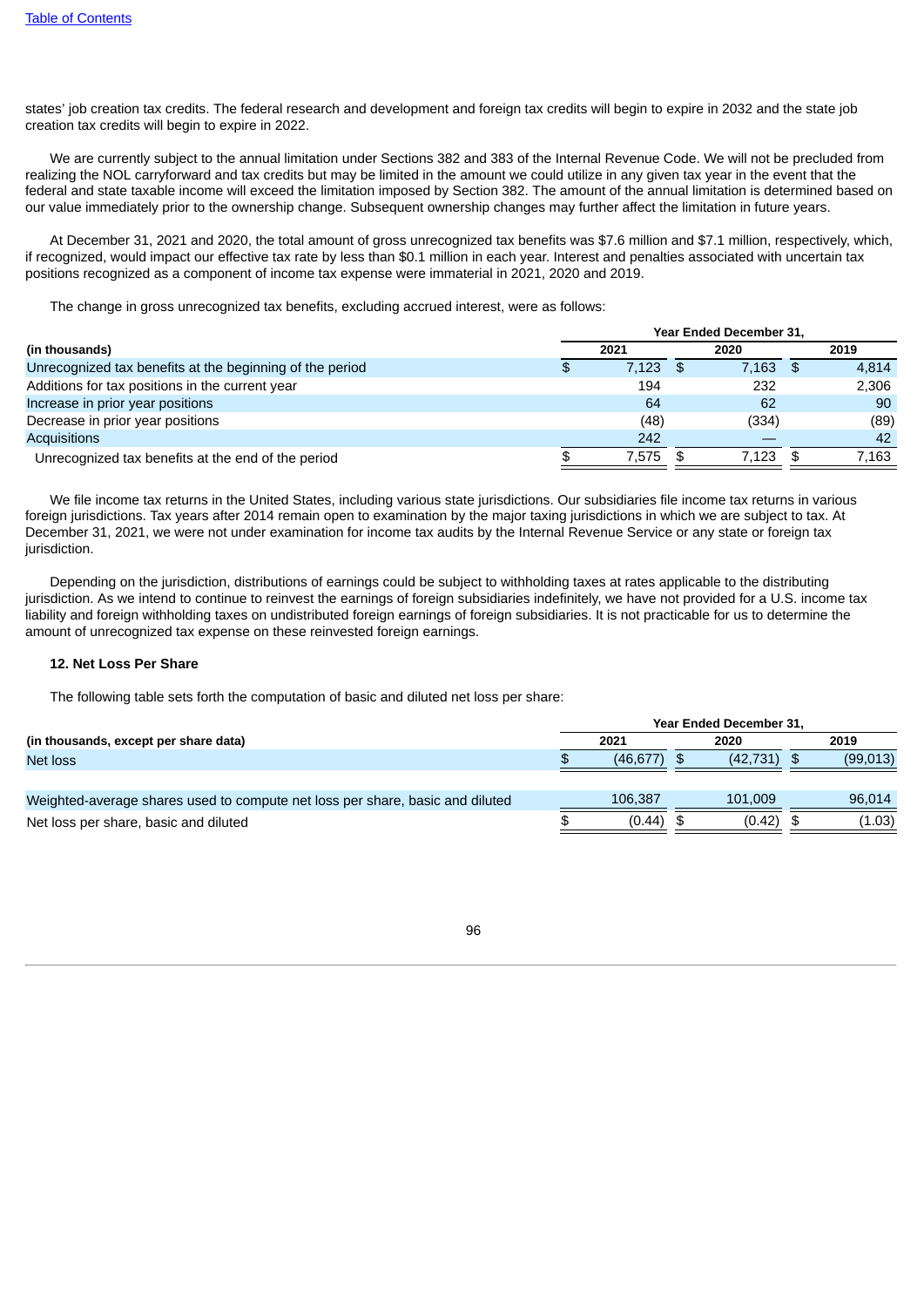The following potentially dilutive securities have been excluded from the diluted per share calculations because they would have been antidilutive:

|                                         |        | Year Ended December 31, |        |  |  |  |  |
|-----------------------------------------|--------|-------------------------|--------|--|--|--|--|
| (in thousands)                          | 2021   | 2020                    | 2019   |  |  |  |  |
| Stock options                           | 6,731  | 9.441                   | 12,939 |  |  |  |  |
| <b>RSUs</b>                             | 5.781  | 4.490                   | 2,894  |  |  |  |  |
| Shares to be issued under the 2018 ESPP | 181    | 321                     | 278    |  |  |  |  |
| Restricted stock                        |        | 99                      | 495    |  |  |  |  |
| Total                                   | 12,693 | 14,351                  | 16,606 |  |  |  |  |

#### **13. Geographic Information**

We operate as one operating segment. Our Chief Executive Officer, who is our chief operating decision maker, reviews financial information on a consolidated basis for purposes of making operating decisions, allocating resources, and evaluating financial performance.

Revenue by region, based on the address of the end user as specified in our subscription, license or service agreements, was as follows:

|                                | <b>Year Ended December 31.</b> |         |  |         |      |         |  |  |      |  |  |
|--------------------------------|--------------------------------|---------|--|---------|------|---------|--|--|------|--|--|
| (in thousands)                 | 2021<br>2020                   |         |  |         |      |         |  |  | 2019 |  |  |
| The Americas                   | \$                             | 347.724 |  | 293.734 | - \$ | 243.616 |  |  |      |  |  |
| Europe, Middle East and Africa |                                | 135.176 |  | 102.155 |      | 77.676  |  |  |      |  |  |
| Asia Pacific                   |                                | 58,230  |  | 44.332  |      | 33,294  |  |  |      |  |  |
| Revenue                        | \$                             | 541.130 |  | 440.221 |      | 354,586 |  |  |      |  |  |

Customers located in the United States accounted for 58%, 61% and 63% of revenue in 2021, 2020 and 2019, respectively. No other country accounted for 10% or more of revenue in the periods presented.

Our property and equipment, net by geographic area is summarized as follows:

|                             | December 31. |        |  |        |  |  |  |
|-----------------------------|--------------|--------|--|--------|--|--|--|
| (in thousands)              |              | 2021   |  | 2020   |  |  |  |
| <b>United States</b>        | Ф            | 33,579 |  | 35,406 |  |  |  |
| International               |              | 3,254  |  | 3,514  |  |  |  |
| Property and equipment, net | \$           | 36,833 |  | 38,920 |  |  |  |

#### **14. Benefit Plans**

We maintain a contributory defined contribution 401(k) plan for our U.S. employees, where company-matched contributions are fully vested. Additional contributory plans are in effect internationally, including in the U.K. and Ireland. Our contribution expense for such plans was \$7.6 million, \$6.5 million and \$6.2 million in 2021, 2020 and 2019, respectively.

## **15. Subsequent Events**

In February 2022, we acquired Cymptom, a platform that proactively measures, maps and prioritizes probable attack paths. When added to our products, this acquisition will enable security teams to preemptively focus response ahead of and during breaches. We acquired Cymptom for a total purchase price of approximately \$23 million in cash.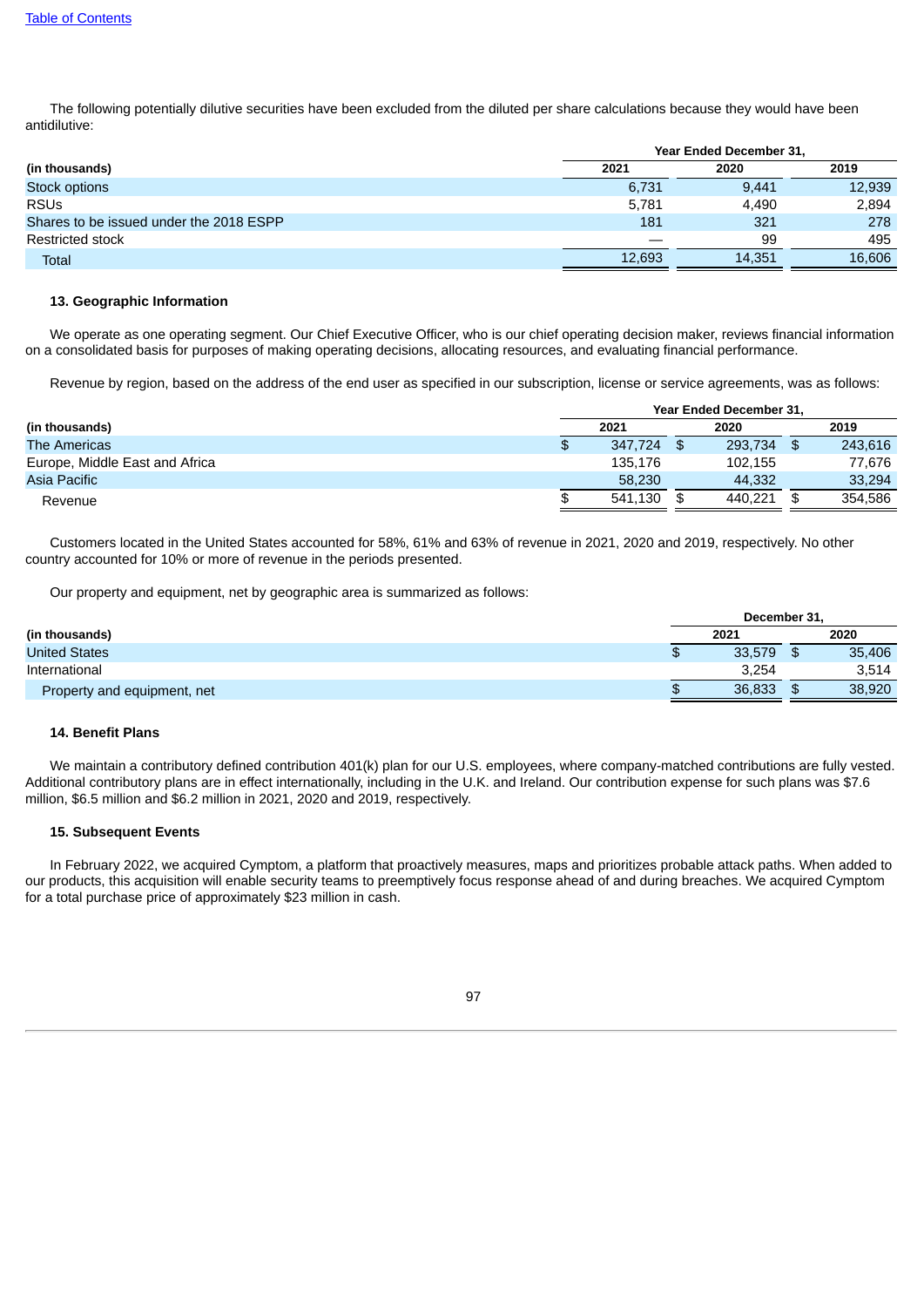## **Item 9. Changes in and Disagreements with Accountants on Accounting and Financial Disclosure**

None.

#### **Item 9A. Controls and Procedures**

#### *Evaluation of Disclosure Controls and Procedures*

We maintain "disclosure controls and procedures," as defined in Rule 13a-15(e) and Rule 15d-15(e) under the Exchange Act, that are designed to ensure that information required to be disclosed by a company in the reports that it files or submits under the Exchange Act is recorded, processed, summarized and reported, within the time periods specified in the SEC's rules and forms. Disclosure controls and procedures include, without limitation, controls and procedures designed to ensure that information required to be disclosed by a company in the reports that it files or submits under the Exchange Act is accumulated and communicated to our management, including our principal executive and principal financial officers, as appropriate to allow timely decisions regarding required disclosure.

Our management, with the participation of our Chief Executive Officer and Chief Financial Officer, has evaluated the effectiveness of our disclosure controls and procedures (as defined in Rules 13a-15(e) and 15d-15(e) under the Exchange Act ), as of the end of the period covered by this Form 10-K. Based on such evaluation, our Chief Executive Officer and Chief Financial Officer have concluded that as of December 31, 2021, our disclosure controls and procedures were effective to provide reasonable assurance that the information required to be disclosed by us in this Form 10-K was (a) reported within the time periods specified by SEC rules and regulations and (b) communicated to our management, including our Chief Executive Officer and Chief Financial Officer, to allow timely decisions regarding any required disclosure.

## *Management's Report on Internal Control Over Financial Reporting*

Our management is responsible for establishing and maintaining adequate internal control over financial reporting, as defined in Rule 13a-15(f) of the Exchange Act. Our management evaluated the effectiveness of our internal control over financial reporting based on the framework in *Internal Control—Integrated Framework (2013)* issued by the Committee of Sponsoring Organizations of the Treadway Commission, and concluded that our internal control over financial reporting was effective at December 31, 2021. We completed our acquisition of Accurics on October 1, 2021. Since we have not yet fully incorporated the internal controls and procedures of Accurics into our internal control over financial reporting, management excluded Accurics from its assessment of the effectiveness of our internal controls at December 31, 2021. Accurics represented approximately 3% of our total assets at December 31, 2021 and less than 1% of our revenue and operating expenses in 2021.

Our independent registered public accounting firm, Ernst & Young LLP (PCAOB ID: 42), has issued an audit report with respect to our internal control over financial reporting as of December 31, 2021, which is included in Part II, Item 8 of this Annual Report on Form 10-K.

#### *Changes in Internal Control Over Financial Reporting*

There were no changes in our internal control over financial reporting identified in management's evaluation pursuant to Rules 13a-15(d) or 15d-15(d) of the Exchange Act during the three months ended December 31, 2021 that materially affected, or are reasonably likely to materially affect, our internal control over financial reporting.

#### *Inherent Limitations on Effectiveness of Internal Controls*

In designing and evaluating the disclosure controls and procedures, management recognizes that any controls and procedures, no matter how well designed and operated, can provide only reasonable, not absolute, assurance of achieving the desired control objectives. In addition, the design of disclosure controls and procedures must reflect the fact that there are resource constraints and that management is required to apply judgment in evaluating the benefits of possible controls and procedures relative to their costs. Our management, including our Chief Executive Officer and Chief Financial Officer, believes that our disclosure controls and procedures and internal control over financial reporting are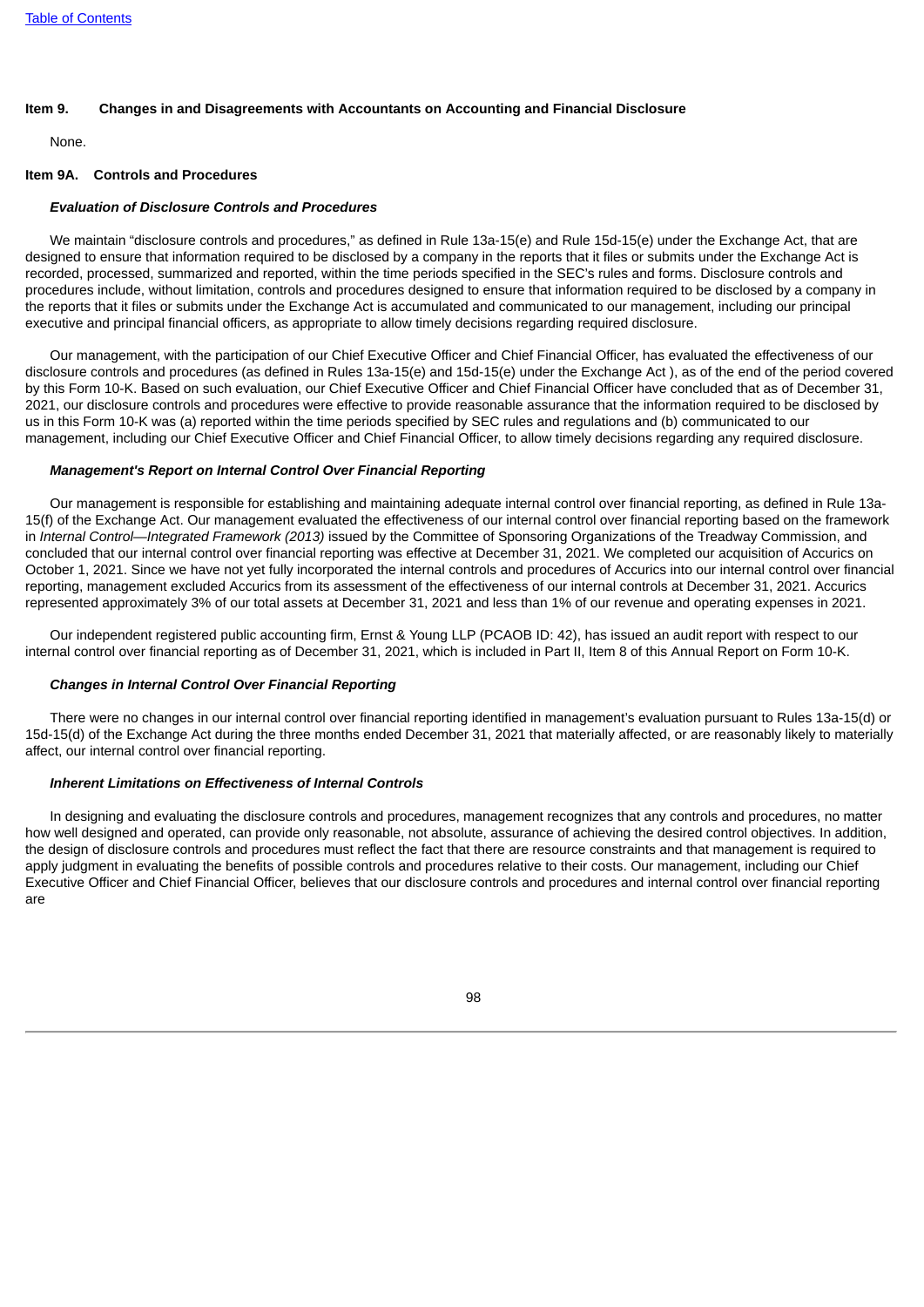designed to provide reasonable assurance of achieving their objectives and are effective at the reasonable assurance level. However, our management does not expect that our disclosure controls and procedures or our internal control over financial reporting will prevent all errors and all fraud.

## **Item 9B. Other Information**

None.

# **Item 9C. Disclosure Regarding Foreign Jurisdictions that Prevent Inspections**

None.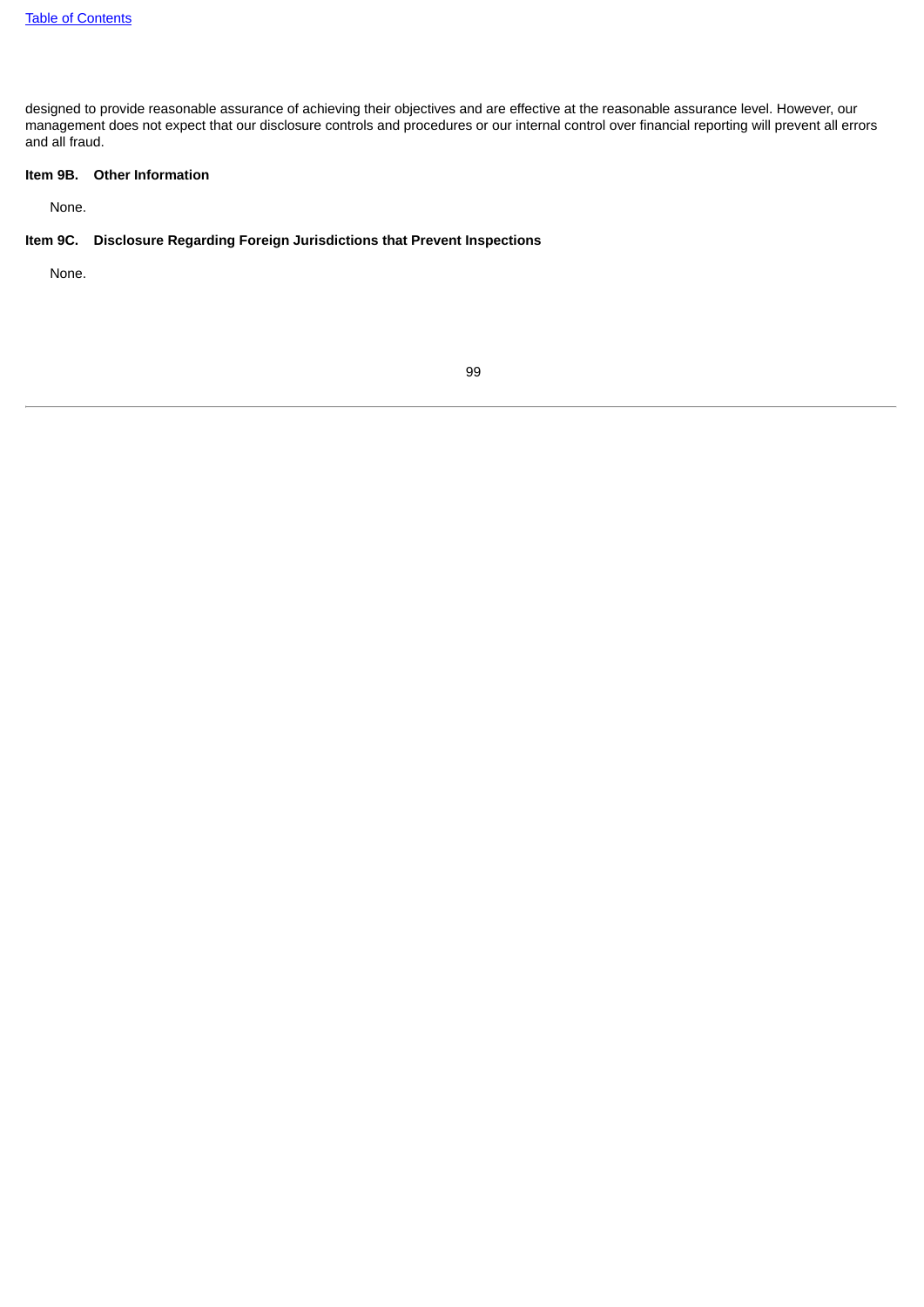## **PART III**

## **Item 10. Directors, Executive Officers and Corporate Governance**

#### **Executive Officers and Directors**

The information required by this item will be contained in our definitive proxy statement to be filed with the SEC in connection with our 2022 annual meeting of stockholders, or the Proxy Statement, which is expected to be filed not later than 120 days after the end of our fiscal year ended December 31, 2021, under the captions "Information Regarding the Board of Directors and Corporate Governance," "Election of Directors" and "Executive Officers" and is incorporated in this report by reference.

## **Item 11. Executive Compensation**

The information required by this item will be set forth in the Proxy Statement under the captions "Executive Compensation" and "Director Compensation" and is incorporated herein by reference.

## **Item 12. Security Ownership of Certain Beneficial Owners and Management and Related Stockholder Matters**

The information required by this item will be set forth in the Proxy Statement under the captions "Security Ownership of Certain Beneficial Owners and Management" and "Securities Authorized for Issuance under Equity Compensation Plans" and is incorporated herein by reference.

## **Item 13. Certain Relationships and Related Transactions and Director Independence**

The information required by this item will be set forth in the Proxy Statement under the captions "Transactions with Related Persons and Indemnification" and "Independence of the Board of Directors" and is incorporated herein by reference.

# **Item 14. Principal Accountant Fees and Services**

The information required by this item will be set forth in the Proxy Statement under the caption "Ratification of Selection of Independent Registered Public Accounting Firm" and is incorporated herein by reference.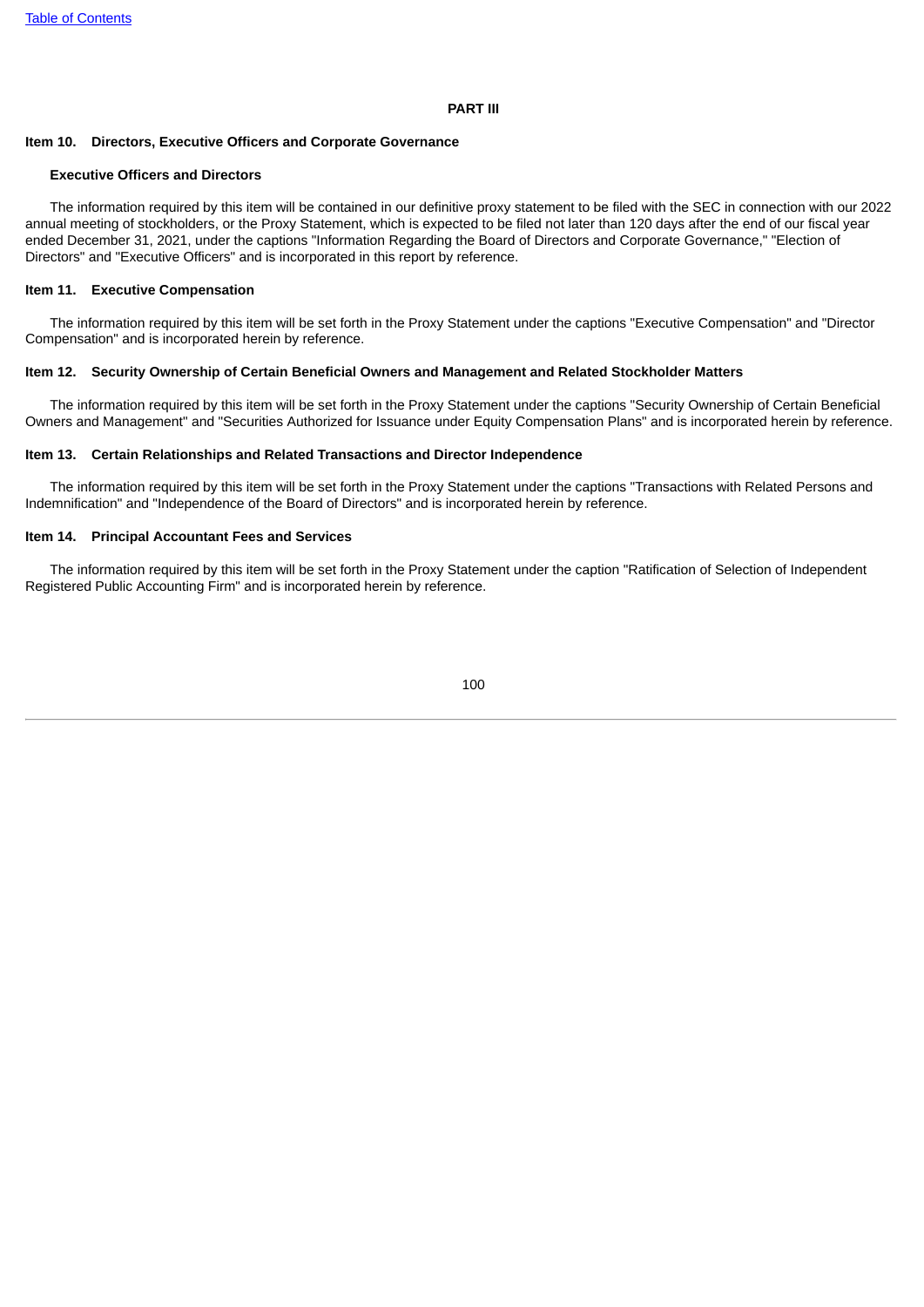## **PART IV**

# **Item 15. Exhibits, Financial Statement Schedules**

## **(a)(1) Financial Statements**

See the Index to Consolidated Financial Statements in Item 8 of this Annual Report on Form 10-K.

# **(a)(2) Financial Statement Schedules**

## **SCHEDULE II SUPPLEMENTARY CONSOLIDATED FINANCIAL STATEMENT SCHEDULE VALUATION AND QUALIFYING ACCOUNTS**

| (in thousands)                         | <b>Balance at Beginning of</b><br>Year | <b>Additions Charged to</b><br><b>Costs and Expenses</b> |          |  | Deductions <sup>(1)</sup> | <b>Balance at</b><br><b>End of Year</b> |
|----------------------------------------|----------------------------------------|----------------------------------------------------------|----------|--|---------------------------|-----------------------------------------|
| <b>Allowance for Doubtful Accounts</b> |                                        |                                                          |          |  |                           |                                         |
| Year Ended December 31, 2021           | 261S                                   |                                                          | $349$ \$ |  | $(86)$ \$                 | 524                                     |
| Year Ended December 31, 2020           | 764                                    |                                                          | 336      |  | (839)                     | 261                                     |
| Year Ended December 31, 2019           | 188                                    |                                                          | 967      |  | (391)                     | 764                                     |

\_\_\_\_\_\_\_\_\_\_\_\_\_\_\_ (1) Consists of write-offs of uncollectible accounts, net of recoveries.

All other schedules have been omitted because they are not required, not applicable, or the required information is included in the financial statements or the notes to the financial statements.

# **(a)(3) Exhibits**

The following is a list of Exhibits filed as part of this Annual Report on Form 10-K:

| <b>Exhibit</b><br><b>Number</b> | <b>Description</b>                                                                                                                                                                                                                                                                                                        | Location                                                                                                                           |
|---------------------------------|---------------------------------------------------------------------------------------------------------------------------------------------------------------------------------------------------------------------------------------------------------------------------------------------------------------------------|------------------------------------------------------------------------------------------------------------------------------------|
| 2.1                             | Share Purchase Agreement, dated as of December 2, 2019, by and between<br><u>Tenable, Inc., Indegy Ltd., the shareholders of Indegy set forth on Schedule I to the</u><br>Purchase Agreement and Shareholder Representative Services LLC, as the<br>representative of Indegy's shareholders and optionholders thereunder. | Previously filed as Exhibit 10.1 to the Company's<br>Current Report on Form 8-K (File No. 001-38600) on<br>December 2, 2019        |
| 3.1                             | Amended and Restated Certificate of Incorporation of Tenable Holdings, Inc.                                                                                                                                                                                                                                               | Previously filed as Exhibit 3.1 to the Company's<br>Current Report on Form 8-K (File No. 001-38600) on<br>July 30, 2018            |
| 3.2                             | Amended and Restated Bylaws of Tenable Holdings, Inc.                                                                                                                                                                                                                                                                     | Previously filed as Exhibit 3.4 to the Company's<br>Registration Statement on Form S-1 (File No. 333-<br>226002) on June 29, 2018  |
| 4.1                             | Common Stock Certificate of Tenable Holdings, Inc.                                                                                                                                                                                                                                                                        | Previously filed as Exhibit 4.1 to the Company's<br>Registration Statement on Form S-1 (File No. 333-<br>226002) on July 16, 2018  |
| 4.2                             | <u>Investors' Rights Agreement by and among Tenable Holdings, Inc. and certain of</u><br>its stockholders, dated December 18, 2015                                                                                                                                                                                        | Previously filed as Exhibit 4.2 to the Company's<br>Registration Statement on Form S-1 (File No. 333-<br>226002) on July 16, 2018  |
| 4.3                             | Description of Common Stock of Tenable Holdings, Inc.                                                                                                                                                                                                                                                                     | Previously filed as Exhibit 4.3 to the Company's<br>Annual Report on Form 10-K (File No. 001-38600) on<br>February 28, 2020        |
| $10.1+$                         | 2016 Stock Incentive Plan and Irish Supplement and Forms of Option Grant<br>Notice and Agreement and Exercise Notice and Form of Restricted Stock Grant<br>Notice and Agreement thereunder, as amended to date                                                                                                            | Previously filed as Exhibit 10.1 to the Company's<br>Registration Statement on Form S-8 (File No. 333-<br>226347) on July 26, 2018 |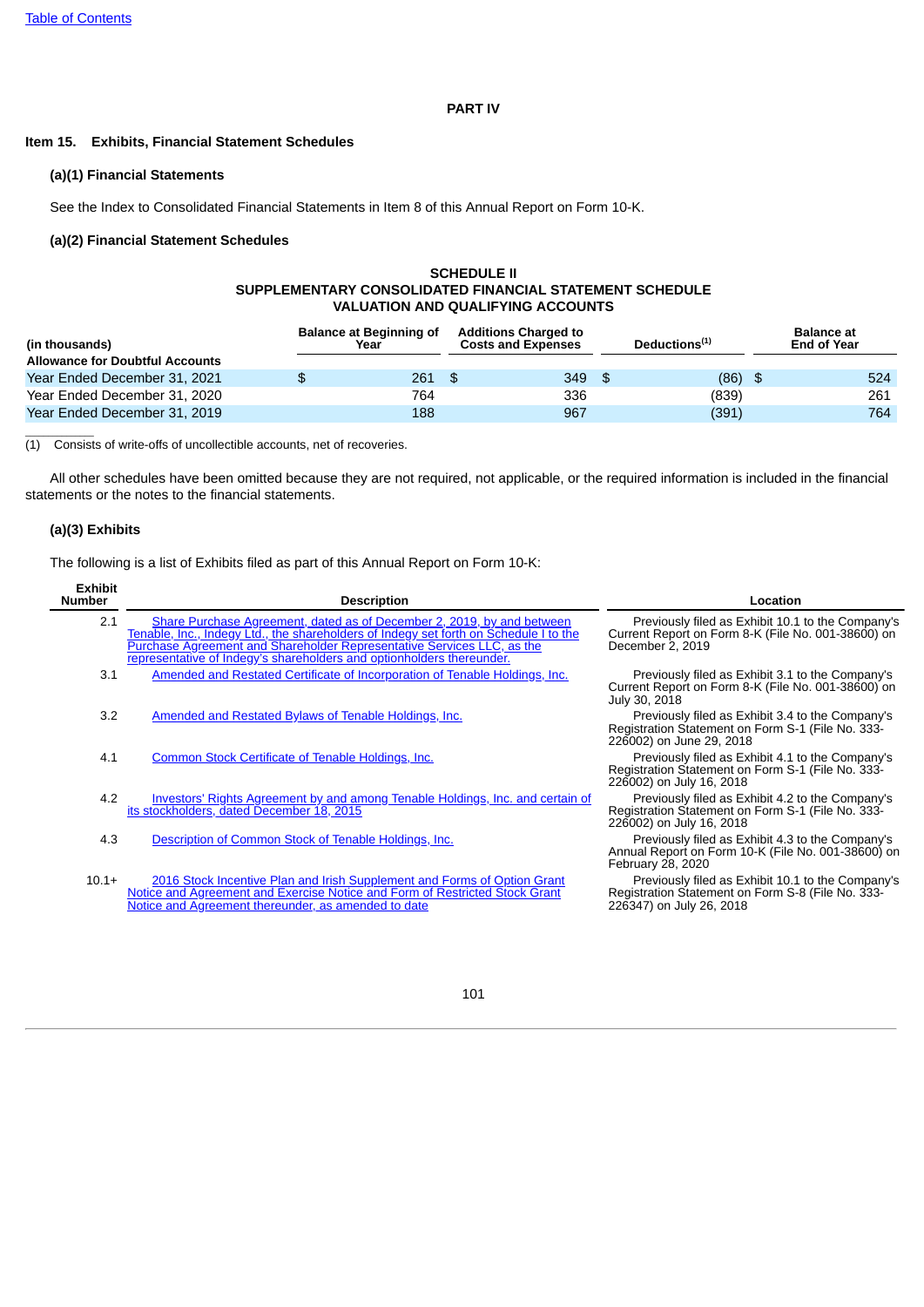- 10.2+ 2012 Stock Incentive Plan and Form of Notice of Stock Option Grant and Form [of Stock Option Agreement and Notice of Exercise and Common Stock Purchase](http://www.sec.gov/Archives/edgar/data/1660280/000119312518226924/d494510dex102.htm) Agreement thereunder, as amended to date
- 10.3+ 2002 Stock Incentive Plan and Form of Notice of Option Grant and Form of [Stock Option Agreement and Form of Notice of Stock Option Exercise and Form of](http://www.sec.gov/Archives/edgar/data/1660280/000119312518226924/d494510dex103.htm) Stock Award Agreement thereunder, as amended to date
- 10.4+ 2018 Equity Incentive Plan and Forms of Stock Option Grant Notice and [Agreement and Restricted Stock Unit Grant Notice and Agreement thereunder](http://www.sec.gov/Archives/edgar/data/1660280/000119312518226924/d494510dex104.htm)

- 10.6+ [Form of Indemnification Agreement by and between Tenable Holdings, Inc. and](http://www.sec.gov/Archives/edgar/data/0001660280/000119312518209705/d548092dex106.htm) each of its directors and executive officers
- 10.7+ [Amended and Restated Employment Agreement, dated as of February 20,](http://www.sec.gov/Archives/edgar/data/1660280/000166028019000005/yoranamendedandrestatedemp.htm) 2019, by and between Tenable, Inc. and Amit Yoran
- 10.8+ [Amended and Restated Employment Agreement, dated as of February 20,](http://www.sec.gov/Archives/edgar/data/1660280/000166028019000005/vintz-amendedandrestatedem.htm) 2019, by and between Tenable, Inc. and Stephen A. Vintz
- 10.9+ [Amended and Restated Employment Agreement, dated as of February 20,](http://www.sec.gov/Archives/edgar/data/1660280/000166028019000005/riddick-amendedandrestated.htm) 2019, by and between Tenable, Inc. and Stephen A. Riddick
- 10.10 [Loan and Security Agreement, dated as of May 4, 2017, by and between](http://www.sec.gov/Archives/edgar/data/0001660280/000119312518209705/d548092dex1011.htm) Tenable Network Security, Inc. and Silicon Valley Bank
- 10.11# [Distribution Agreement, dated as of September 10, 2012, by and between](http://www.sec.gov/Archives/edgar/data/0001660280/000119312518209705/d548092dex1012.htm) Tenable Network Security, Inc. and Ingram Micro, Inc.
- 10.12 Credit Agreement, dated as of July 7, 2021, by and among Tenable, Inc., the [lenders party thereto and JPMorgan Chase Bank, N.A., as administrative agent and](http://www.sec.gov/Archives/edgar/data/1660280/000166028021000127/tenable-creditagreement.htm) collateral agent.
- 10.13 Share Purchase Agreement, dated as of September 13, 2021, by and among [Tenable, Inc., Accurics, Inc., the shareholders of Accurics identified in the Purchase](https://www.sec.gov/Archives/edgar/data/1660280/000166028021000150/ex101.htm) Agreement or joined to the Purchase Agreement pursuant to a joinder agreement, and Shareholder Representative Services LLC, as the representative of Accurics' Shareholder Representative Services LLC, as the representative of Accurics' shareholders thereunder.
- 21.1 [Subsidiaries of Tenable Holdings, Inc.](#page-105-0) **Filed herewith** Filed herewith
- 23.1 [Consent of Ernst & Young LLP, independent registered public accounting firm](#page-106-0) Filed herewith
- 24.1 [Power of Attorney](#page-103-0) **Filed herewith**  $\blacksquare$
- 31.1 [Certification of the Principal Executive Officer pursuant to Rules 13a-14\(a\) and](#page-107-0) 15d-14(a) under the Exchange Act, as adopted pursuant to Section 302 of the Sarbanes-Oxley Act of 2002
- 31.2 Certification of the Principal Financial Officer pursuant to Rules 13a-14(a) and [15d-14\(a\) under the Exchange Act, as adopted pursuant to Section 302 of the](#page-108-0) Sarbanes-Oxley Act of 2002
- 32.1\* [Certification of the Principal Executive Officer and the Principal Financial Officer](#page-109-0) pursuant to 18 U.S.C. Section 1350, as adopted pursuant to Section 906 of the Sarbanes-Oxley Act of 2002
- 101.SCH Inline XBRL Taxonomy Extension Schema Document
- 101.CAL Inline XBRL Taxonomy Extension Calculation Linkbase Document
- 101.DEF Inline XBRL Taxonomy Extension Definition Linkbase Document
- 101.LAB Inline XBRL Taxonomy Extension Label Linkbase Document

Previously filed as Exhibit 10.2 to the Company's Registration Statement on Form S-8 (File No. 333- 226347) on July 26, 2018

Previously filed as Exhibit 10.3 to the Company's Registration Statement on Form S-8 (File No. 333- 226347) on July 26, 2018

Previously filed as Exhibit 10.4 to the Company's Registration Statement on Form S-8 (File No. 333- 226347) on July 26, 2018

10.5+ [2018 Employee Stock Purchase Plan](http://www.sec.gov/Archives/edgar/data/1660280/000119312518226924/d494510dex105.htm) Previously filed as Exhibit 10.5 to the Company's Registration Statement on Form S-8 (File No. 333- 226347) on July 26, 2018

> Previously filed as Exhibit 10.6 to the Company's Registration Statement on Form S-1 (File No. 333- 226002) on July 16, 2018

> Previously filed as Exhibit 10.1 to the Company's Current Report on Form 8-K (File No. 001-38600) on February 22, 2019

> Previously filed as Exhibit 10.2 to the Company's Current Report on Form 8-K (File No. 001-38600) on February 22, 2019

> Previously filed as Exhibit 10.3 to the Company's Current Report on Form 8-K (File No. 001-38600) on February 22, 2019

> Previously filed as Exhibit 10.11 to the Company' Registration Statement on Form S-1 (File No. 333- 226002) on July 16, 2018

> Previously filed as Exhibit 10.12 to the Company' Registration Statement on Form S-1 (File No. 333- 226002) on July 16, 2018

> Previously filed as Exhibit 10.2 to the Company's Form 10-Q (File No. 001-38600) on August 2, 2021

> Previously filed as Exhibit 10.1 to the Company's Current Report on Form 8-K (File No. 001-38600) on September 13, 2021

Filed herewith

Filed herewith

Furnished herewith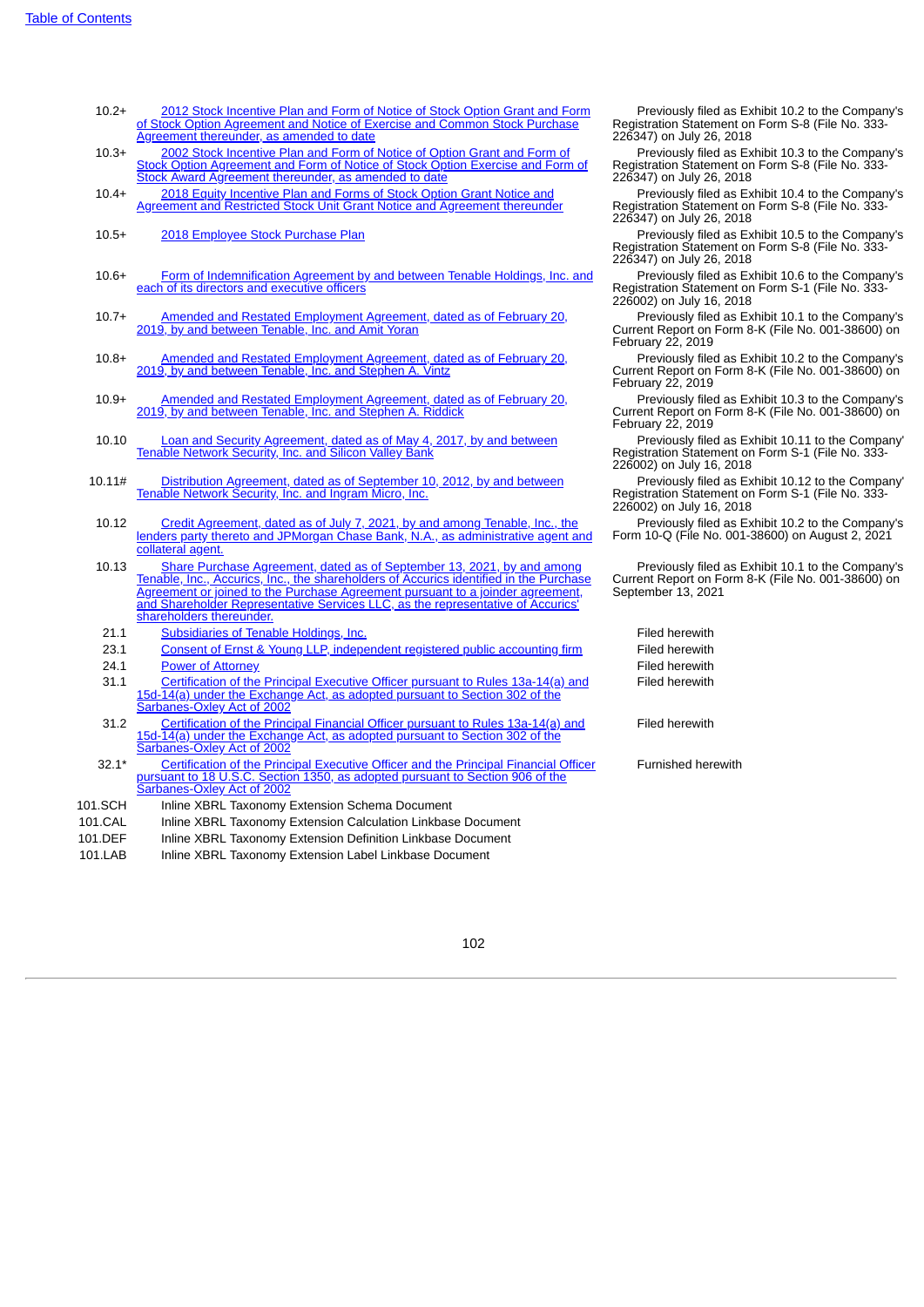101.PRE Inline XBRL Taxonomy Extension Presentation Linkbase Document

104 Cover Page Interactive Data File (formatted as Inline XBRL with applicable taxonomy extension information contained in Exhibits 101.SCH, 101.CAL, 101.DEF, 101.LAB and 101.PRE)

(\*) This certification is deemed not filed for purposes of Section 18 of the Securities Exchange Act of 1934, as amended, or otherwise subject to the liability of that section, nor shall it be deemed incorporated by reference into any filing under the Securities Act of 1933, as amended, or the Securities Exchange Act of 1934, as amended.

(+) Indicates management contract or compensatory plan.

(#) Confidential treatment has been granted as to certain portions, indicated by asterisks, which portions have been omitted and filed separately with the Securities and Exchange Commission.

## **Item 16. Form 10-K Summary**

None.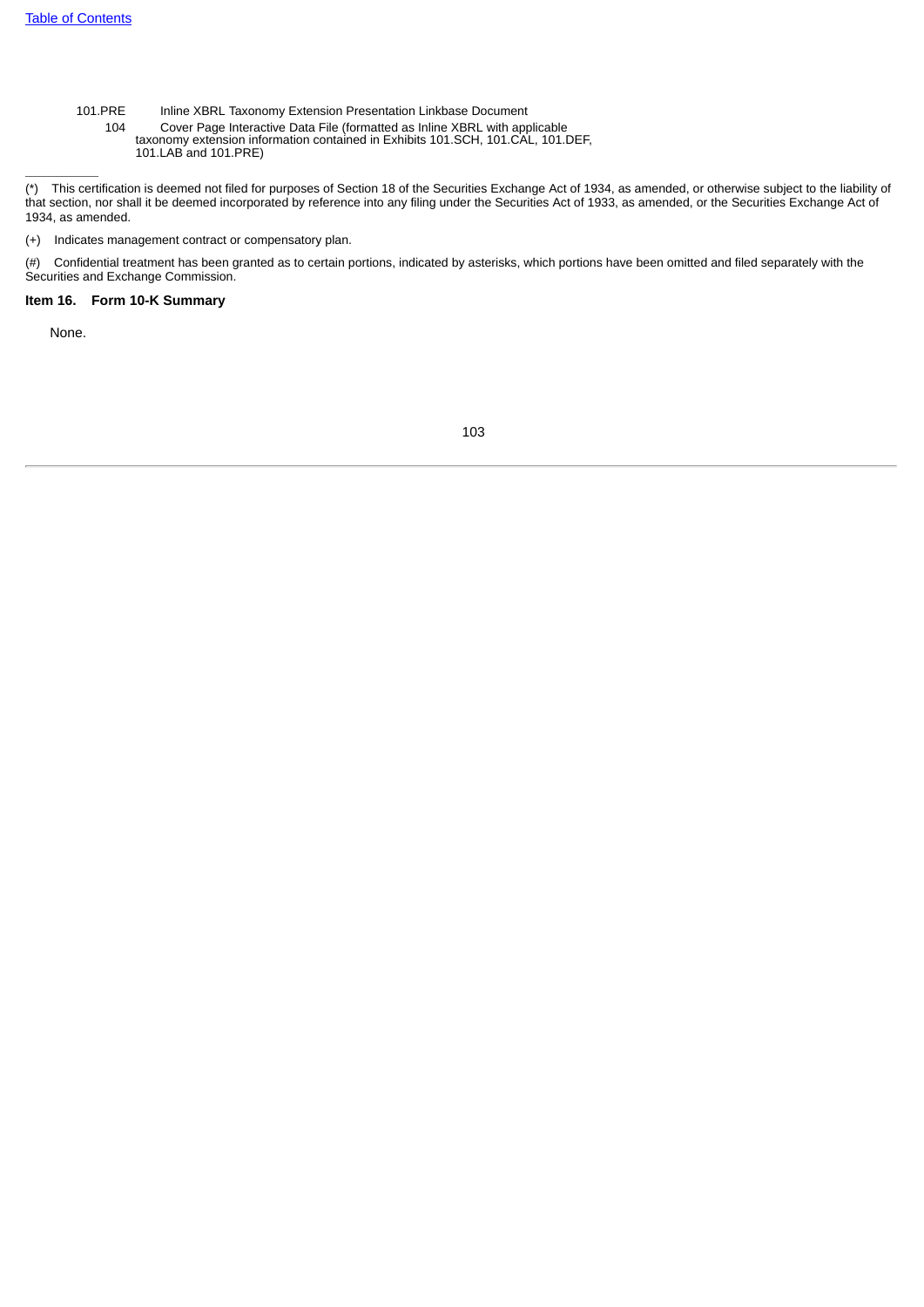## **SIGNATURES**

Pursuant to the requirements of the Securities Exchange Act of 1934, the registrant has duly caused this report to be signed on its behalf by the undersigned thereunto duly authorized.

# **TENABLE HOLDINGS, INC.**

<span id="page-103-0"></span>

| Date: | February 25, 2022 | By: | /s/ Amit Yoran                              |
|-------|-------------------|-----|---------------------------------------------|
|       |                   |     | Amit Yoran                                  |
|       |                   |     | <b>Chairman and Chief Executive Officer</b> |
| Date: | February 25, 2022 | By: | /s/ Stephen A. Vintz                        |
|       |                   |     | Stephen A. Vintz                            |
|       |                   |     | <b>Chief Financial Officer</b>              |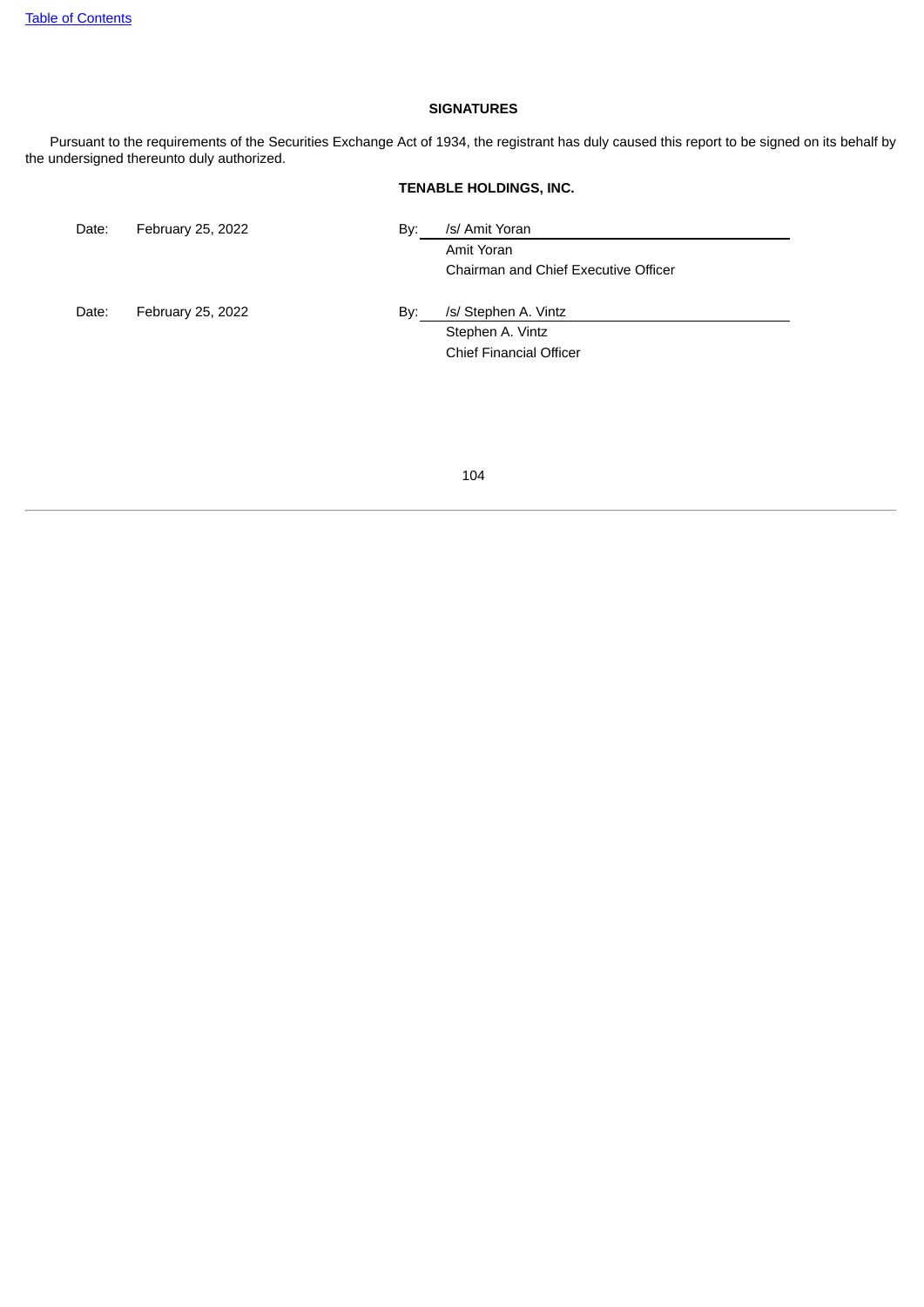# **POWER OF ATTORNEY**

KNOW ALL PERSONS BY THESE PRESENTS, that each person whose signature appears below constitutes and appoints Amit Yoran, Stephen A. Vintz and Stephen A. Riddick, jointly and severally, as his or her true and lawful attorneys-in-fact and agents, with full power of substitution and resubstitution, for him or her and in his or her name, place and stead, in any and all capacities, to sign this Annual Report on Form 10-K of Tenable Holdings, Inc., and any or all amendments thereto, and to file the same, with all exhibits thereto, and other documents in connection therewith, with the Securities and Exchange Commission, granting unto said attorneys-in-fact and agents full power and authority to do and perform each and every act and thing requisite or necessary to be done in and about the premises hereby ratifying and confirming all that said attorneys-in-fact and agents, or his, her or their substitute or substitutes, may lawfully do or cause to be done by virtue hereof. Pursuant to the requirements of the Securities Exchange Act of 1934, this report has been signed below by the following persons on behalf of the registrant and in the capacities and on the dates indicated.

| Signature                   | <b>Title</b>                                                   | <b>Date</b>       |
|-----------------------------|----------------------------------------------------------------|-------------------|
| /s/ Amit Yoran              | Chairman and Chief Executive Officer                           | February 25, 2022 |
| Amit Yoran                  | (Principal Executive Officer)                                  |                   |
| /s/ Stephen A. Vintz        | <b>Chief Financial Officer</b>                                 | February 25, 2022 |
| Stephen A. Vintz            | (Principal Financial Officer and Principal Accounting Officer) |                   |
| /s/ Arthur W. Coviello, Jr. | Director                                                       | February 25, 2022 |
| Arthur W. Coviello, Jr.     |                                                                |                   |
| /s/ Kimberly L. Hammonds    | <b>Director</b>                                                | February 25, 2022 |
| Kimberly L. Hammonds        |                                                                |                   |
| /s/ Linda Zecher Higgins    | <b>Director</b>                                                | February 25, 2022 |
| Linda Zecher Higgins        |                                                                |                   |
| /s/ Niloofar Razi Howe      | <b>Director</b>                                                | February 25, 2022 |
| Niloofar Razi Howe          |                                                                |                   |
| /s/ John C. Huffard, Jr.    | <b>Director</b>                                                | February 25, 2022 |
| John C. Huffard, Jr.        |                                                                |                   |
| /s/ Jerry M. Kennelly       | <b>Director</b>                                                | February 25, 2022 |
| Jerry M. Kennelly           |                                                                |                   |
| /s/ A. Brooke Seawell       | <b>Director</b>                                                | February 25, 2022 |
| A. Brooke Seawell           |                                                                |                   |
| /s/ Raymond Vicks, Jr.      | <b>Director</b>                                                | February 25, 2022 |
| Raymond Vicks, Jr.          |                                                                |                   |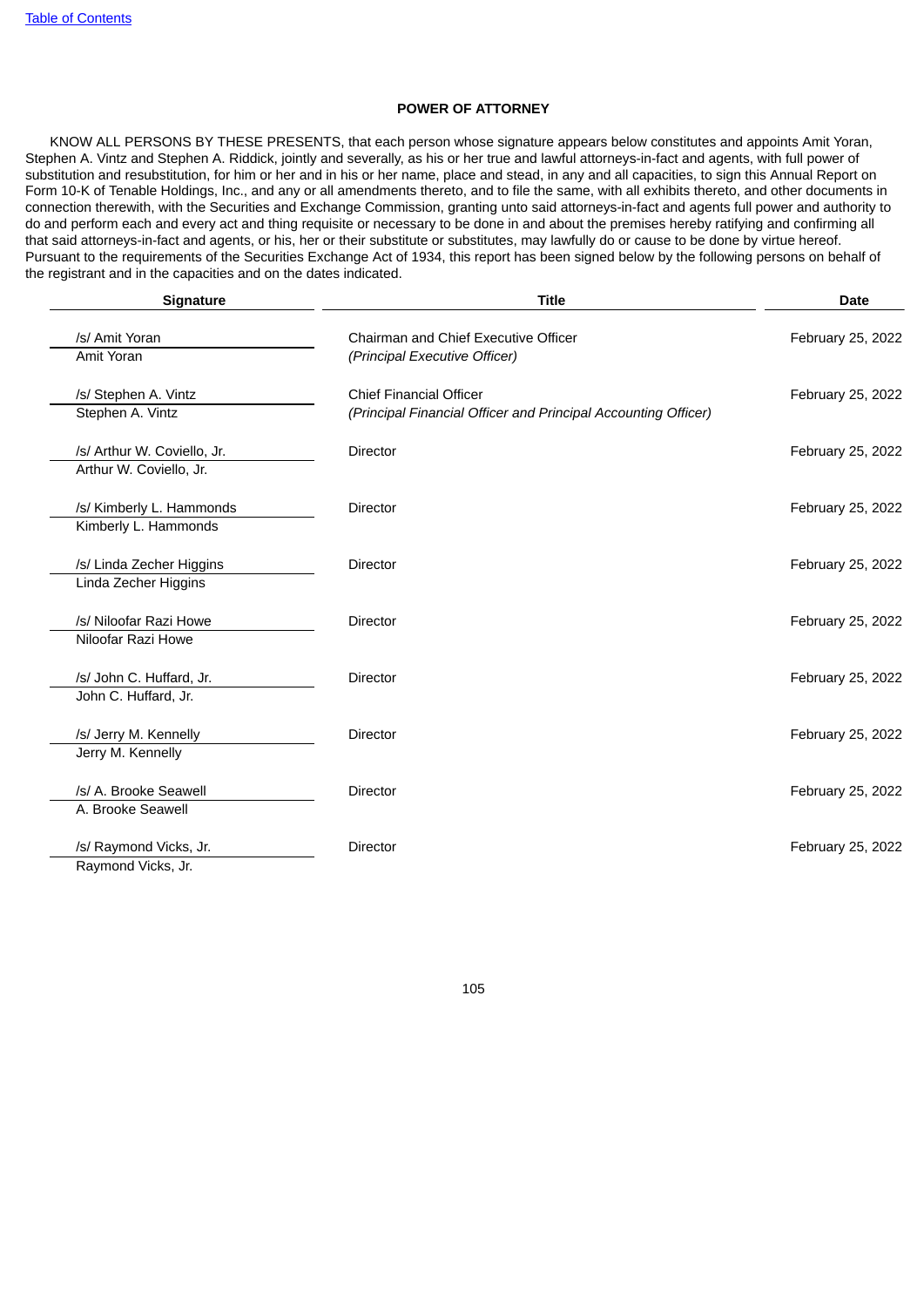# **SUBSIDIARIES OF TENABLE HOLDINGS, INC.**

# <span id="page-105-0"></span>**Name of Subsidiary Jurisdiction of Incorporation**

Tenable, Inc. **Delaware** Accurics, Inc.<br>
Tenable Network Security Ireland Limited<br>
Tenable Network Security Ireland Limited Tenable Network Security Ireland Limited<br>Alsid. SAS France Alsid, SAS France<br>Tenable Israel Ltd. The Second State of the State State Israel Tenable Israel Ltd. Tenable Public Sector LLC **Canadian Contract Contract Contract Contract Contract Contract Contract Contract Contract Contract Contract Contract Contract Contract Contract Contract Contract Contract Contract Contract Contra**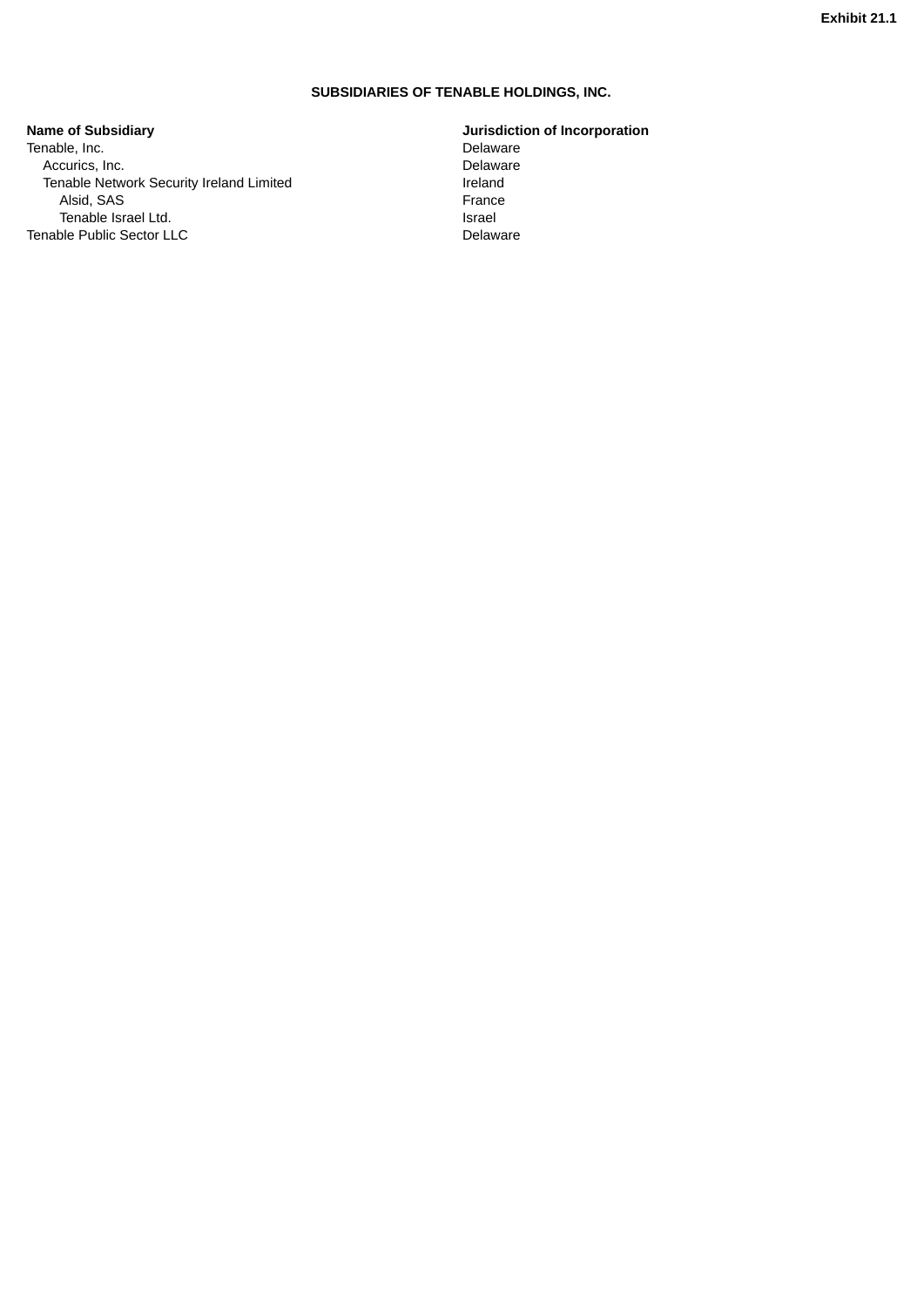# **CONSENT OF INDEPENDENT REGISTERED PUBLIC ACCOUNTING FIRM**

<span id="page-106-0"></span>We consent to the incorporation by reference in the following Registration Statements:

- (1) Registration Statement (Form S-3 No. 333-240164) of Tenable Holdings, Inc.,
- (2) Registration Statement (Form S-8 No. 333-236759) pertaining to the Tenable Holdings, Inc. 2018 Equity Incentive Plan, and the Tenable Holdings, Inc. 2018 Employee Stock Purchase Plan,
- (3) Registration Statement (Form S-8 No. 333-226347) pertaining to the Tenable Holdings, Inc. 2002 Stock Incentive Plan, as amended and restated; the Tenable Holdings, Inc. 2012 Stock Incentive Plan, as amended and restated; the Tenable Holdings, Inc. 2016 Stock Incentive Plan, as amended and restated; the Tenable Holdings, Inc. 2018 Equity Incentive Plan; and the Tenable Holdings, Inc. 2018 Employee Stock Purchase Plan, and
- (4) Registration Statement (Form S-8 No. 333-230040) pertaining to the Tenable Holdings, Inc. 2018 Equity Incentive Plan and the Tenable Holdings, Inc. 2018 Employee Stock Purchase Plan;

of our reports dated February 25, 2022, with respect to the consolidated financial statements and schedule of Tenable Holdings, Inc. and the effectiveness of internal control over financial reporting of Tenable Holdings, Inc. included in this Annual Report (Form 10-K) for the year ended December 31, 2021.

/s/ Ernst & Young LLP Baltimore, Maryland February 25, 2022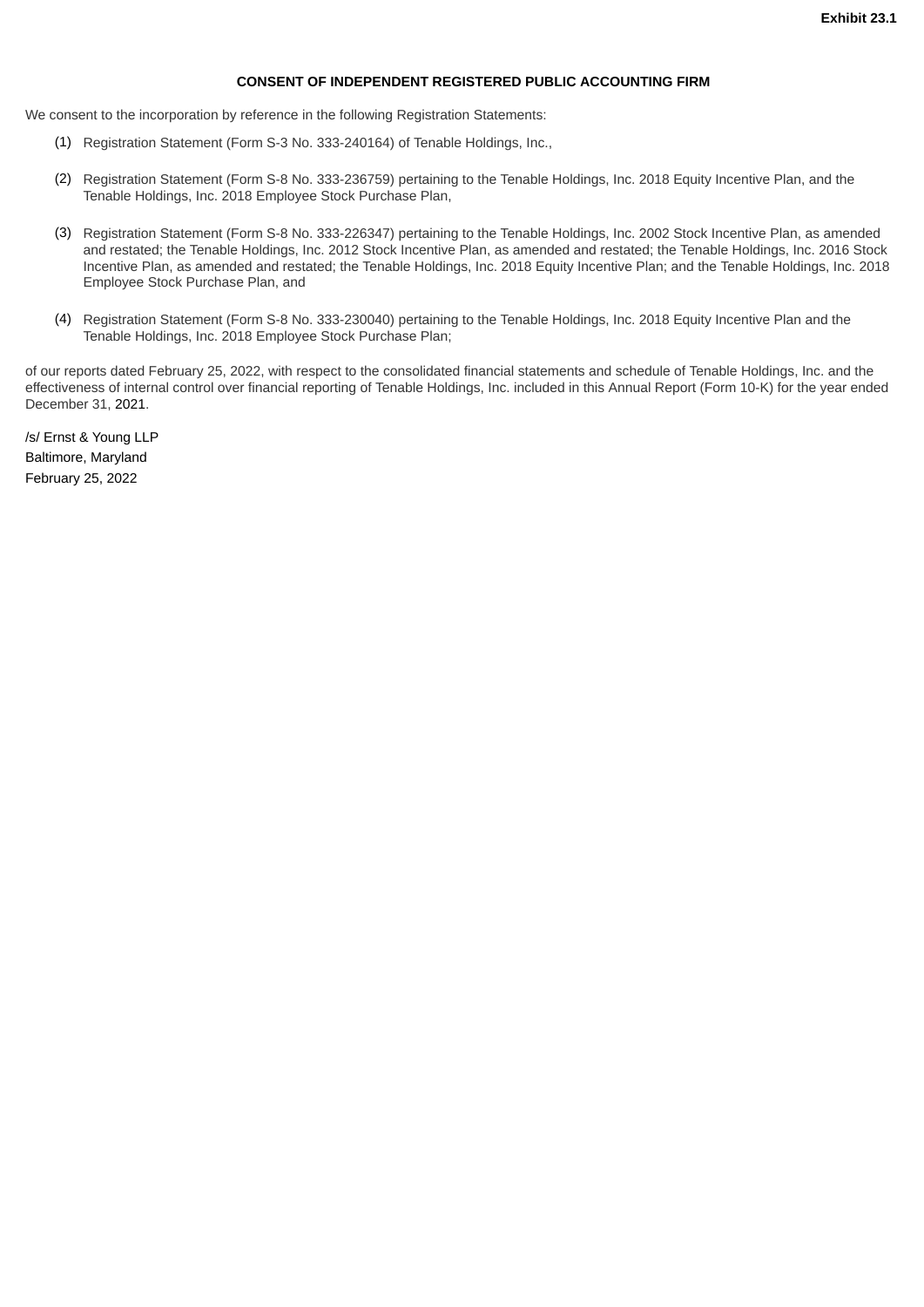## **CERTIFICATION OF PRINCIPAL EXECUTIVE OFFICER PURSUANT TO EXCHANGE ACT RULES 13a-14(a) AND 15d-14(a) AS ADOPTED PURSUANT TO SECTION 302 OF THE SARBANES-OXLEY ACT OF 2002**

## <span id="page-107-0"></span>I, Amit Yoran, certify that:

- 1. I have reviewed this Annual Report on Form 10-K of Tenable Holdings, Inc.;
- 2. Based on my knowledge, this report does not contain any untrue statement of a material fact or omit to state a material fact necessary to make the statements made, in light of the circumstances under which such statements were made, not misleading with respect to the period covered by this report;
- 3. Based on my knowledge, the financial statements, and other financial information included in this report, fairly present in all material respects the financial condition, results of operations and cash flows of the registrant as of, and for, the periods presented in this report;
- 4. The registrant's other certifying officer(s) and I are responsible for establishing and maintaining disclosure controls and procedures (as defined in Exchange Act Rules 13a-15(e) and 15d-15(e)) for the registrant and have:
	- (a) Designed such disclosure controls and procedures, or caused such disclosure controls and procedures to be designed under our supervision, to ensure that material information relating to the registrant, including its consolidated subsidiaries, is made known to us by others within those entities, particularly during the period in which this report is being prepared;
	- (b) Evaluated the effectiveness of the registrant's disclosure controls and procedures and presented in this report our conclusions about the effectiveness of the disclosure controls and procedures, as of the end of the period covered by this report based on such evaluation; and
	- (c) Disclosed in this report any change in the registrant's internal control over financial reporting that occurred during the registrant's most recent fiscal quarter (the registrant's fourth fiscal quarter in the case of an annual report) that has materially affected, or is reasonably likely to materially affect, the registrant's internal control over financial reporting; and
- 5. The registrant's other certifying officer(s) and I have disclosed, based on our most recent evaluation of internal control over financial reporting, to the registrant's auditors and the audit committee of the registrant's board of directors (or persons performing the equivalent functions):
	- (a) All significant deficiencies and material weaknesses in the design or operation of internal control over financial reporting which are reasonably likely to adversely affect the registrant's ability to record, process, summarize and report financial information; and
	- (b) Any fraud, whether or not material, that involves management or other employees who have a significant role in the registrant's internal control over financial reporting.

Date: February 25, 2022 **By:** By: /s/ Amit Yoran

Amit Yoran Chief Executive Officer and Chairman *(Principal Executive Officer)*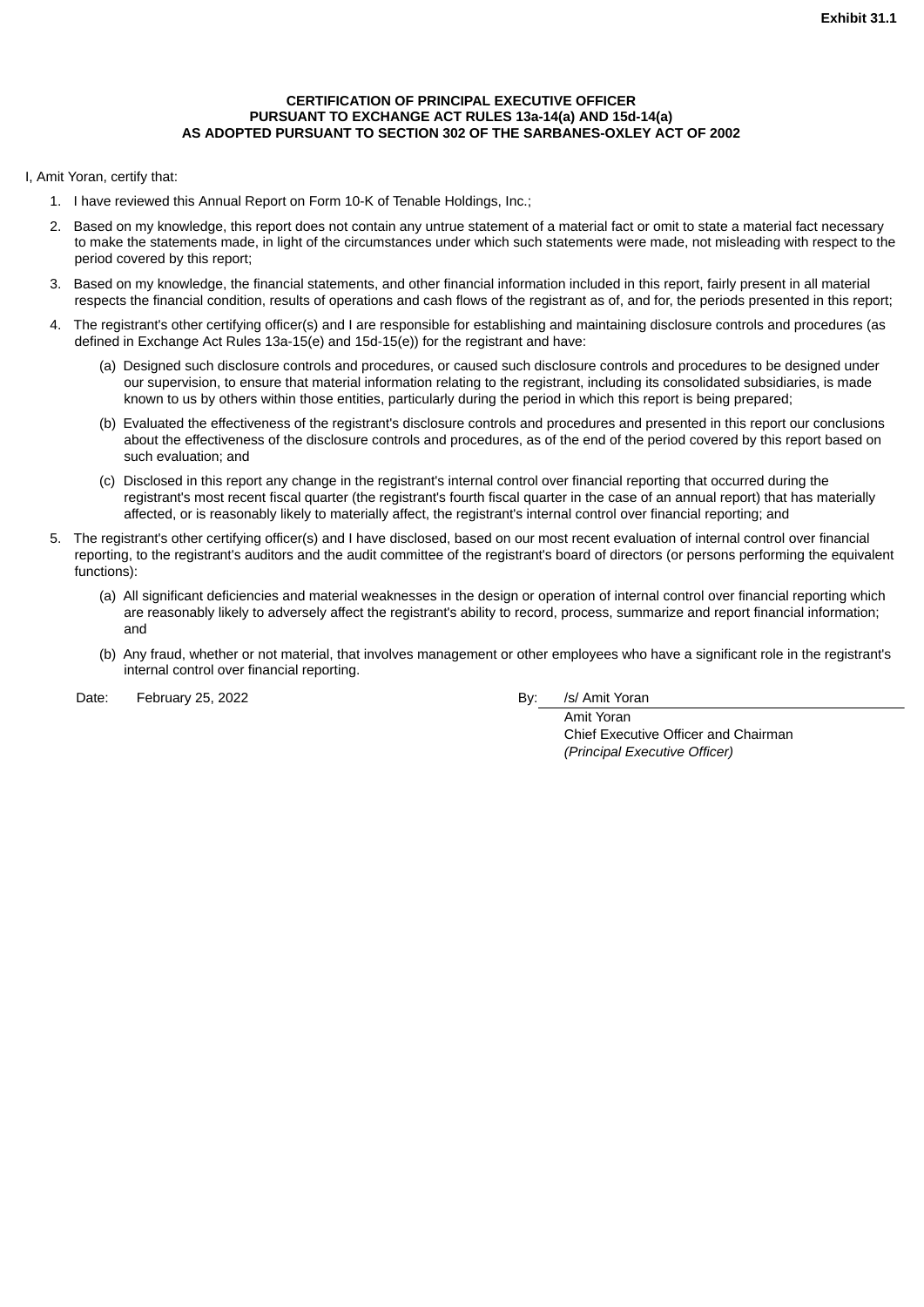## **CERTIFICATION OF PRINCIPAL FINANCIAL OFFICER PURSUANT TO EXCHANGE ACT RULES 13a-14(a) AND 15d-14(a) AS ADOPTED PURSUANT TO SECTION 302 OF THE SARBANES-OXLEY ACT OF 2002**

## I, Stephen A. Vintz, certify that:

- 1. I have reviewed this Annual Report on Form 10-K of Tenable Holdings, Inc.;
- 2. Based on my knowledge, this report does not contain any untrue statement of a material fact or omit to state a material fact necessary to make the statements made, in light of the circumstances under which such statements were made, not misleading with respect to the period covered by this report;
- 3. Based on my knowledge, the financial statements, and other financial information included in this report, fairly present in all material respects the financial condition, results of operations and cash flows of the registrant as of, and for, the periods presented in this report;
- 4. The registrant's other certifying officer(s) and I are responsible for establishing and maintaining disclosure controls and procedures (as defined in Exchange Act Rules 13a-15(e) and 15d-15(e)) for the registrant and have:
	- (a) Designed such disclosure controls and procedures, or caused such disclosure controls and procedures to be designed under our supervision, to ensure that material information relating to the registrant, including its consolidated subsidiaries, is made known to us by others within those entities, particularly during the period in which this report is being prepared;
	- (b) Evaluated the effectiveness of the registrant's disclosure controls and procedures and presented in this report our conclusions about the effectiveness of the disclosure controls and procedures, as of the end of the period covered by this report based on such evaluation; and
	- (c) Disclosed in this report any change in the registrant's internal control over financial reporting that occurred during the registrant's most recent fiscal quarter (the registrant's fourth fiscal quarter in the case of an annual report) that has materially affected, or is reasonably likely to materially affect, the registrant's internal control over financial reporting; and
- 5. The registrant's other certifying officer(s) and I have disclosed, based on our most recent evaluation of internal control over financial reporting, to the registrant's auditors and the audit committee of the registrant's board of directors (or persons performing the equivalent functions):
	- (a) All significant deficiencies and material weaknesses in the design or operation of internal control over financial reporting which are reasonably likely to adversely affect the registrant's ability to record, process, summarize and report financial information; and
	- (b) Any fraud, whether or not material, that involves management or other employees who have a significant role in the registrant's internal control over financial reporting.

Date: February 25, 2022 **By:** *By: /s/ Stephen A. Vintz* 

Stephen A. Vintz Chief Financial Officer *(Principal Financial Officer and Principal Accounting Officer)*